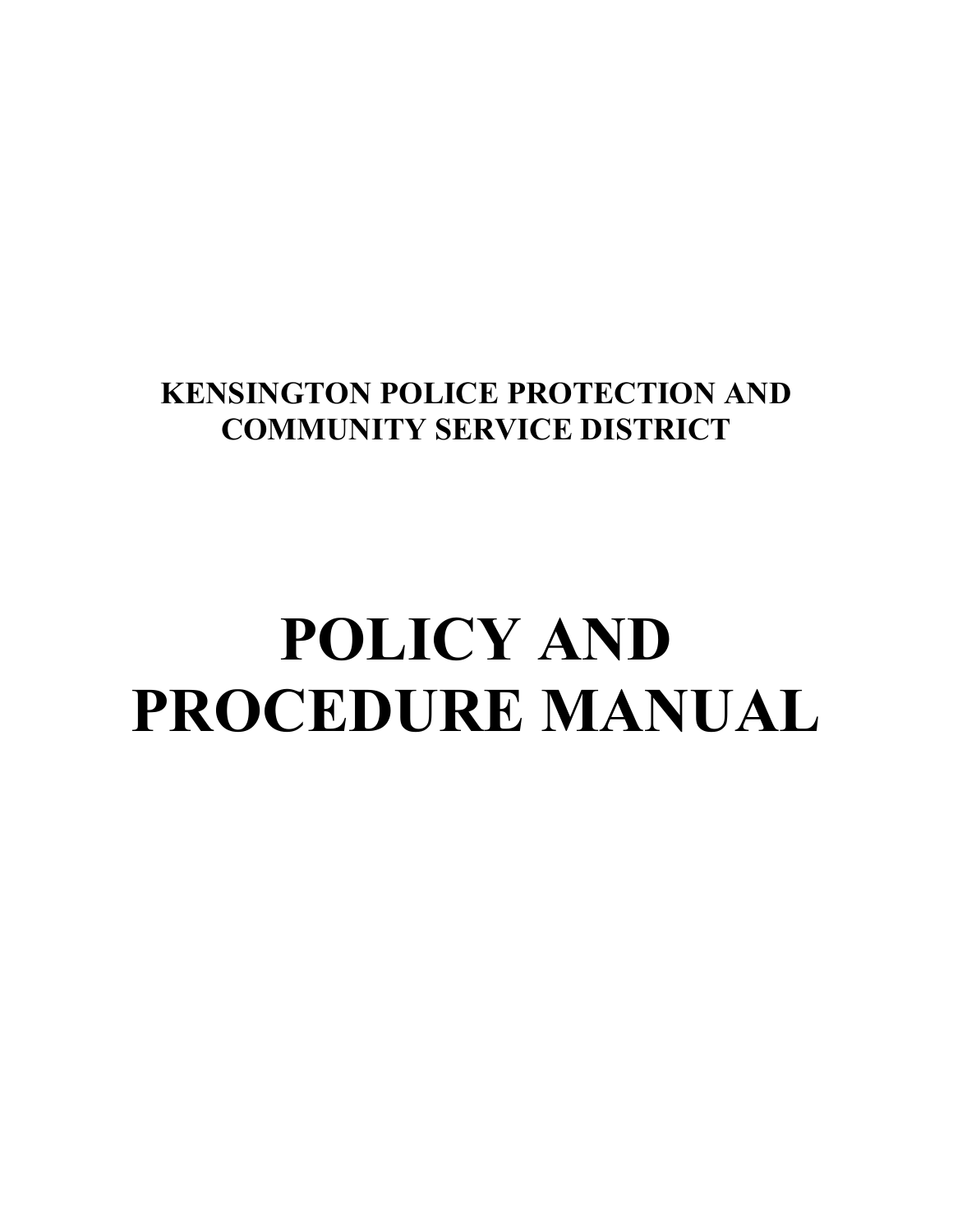#### **TABLE OF CONTENTS**

#### **Page**

| Policy 1057: California Public Records Act Response Procedures 22 |
|-------------------------------------------------------------------|
|                                                                   |
|                                                                   |
|                                                                   |
|                                                                   |
|                                                                   |
| Policies 3000 Personnel Management                                |
|                                                                   |
|                                                                   |
|                                                                   |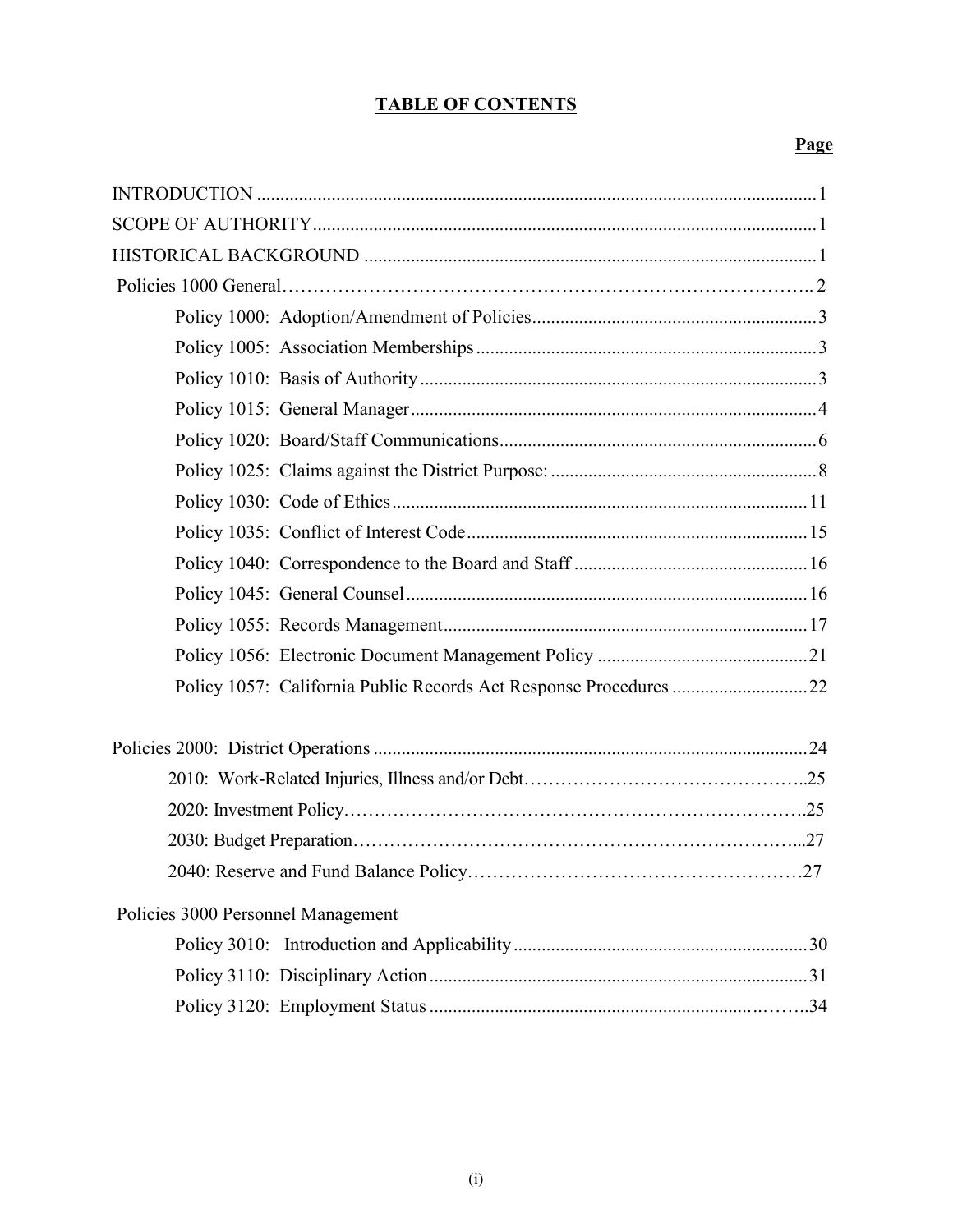#### **TABLE OF CONTENTS**

#### **Page**

|                                  | Policy 3170: Hiring, Transfer, Resignation, Job Abandonment, Layoff  44    |    |
|----------------------------------|----------------------------------------------------------------------------|----|
|                                  |                                                                            |    |
|                                  |                                                                            |    |
|                                  |                                                                            |    |
|                                  |                                                                            |    |
|                                  |                                                                            |    |
|                                  |                                                                            |    |
|                                  | Personnel Management Policies 3000 - ACKNOWLEDGMENTS AND                   |    |
| Policies 4000 Board of Directors |                                                                            | 65 |
|                                  |                                                                            |    |
|                                  |                                                                            |    |
|                                  |                                                                            |    |
|                                  |                                                                            |    |
|                                  |                                                                            |    |
|                                  |                                                                            |    |
|                                  |                                                                            |    |
|                                  |                                                                            |    |
|                                  |                                                                            |    |
|                                  |                                                                            |    |
|                                  |                                                                            |    |
|                                  |                                                                            |    |
|                                  |                                                                            |    |
|                                  | Policy 4160: Rules of Order for Conduct of Board and Committee Meetings 77 |    |
|                                  |                                                                            |    |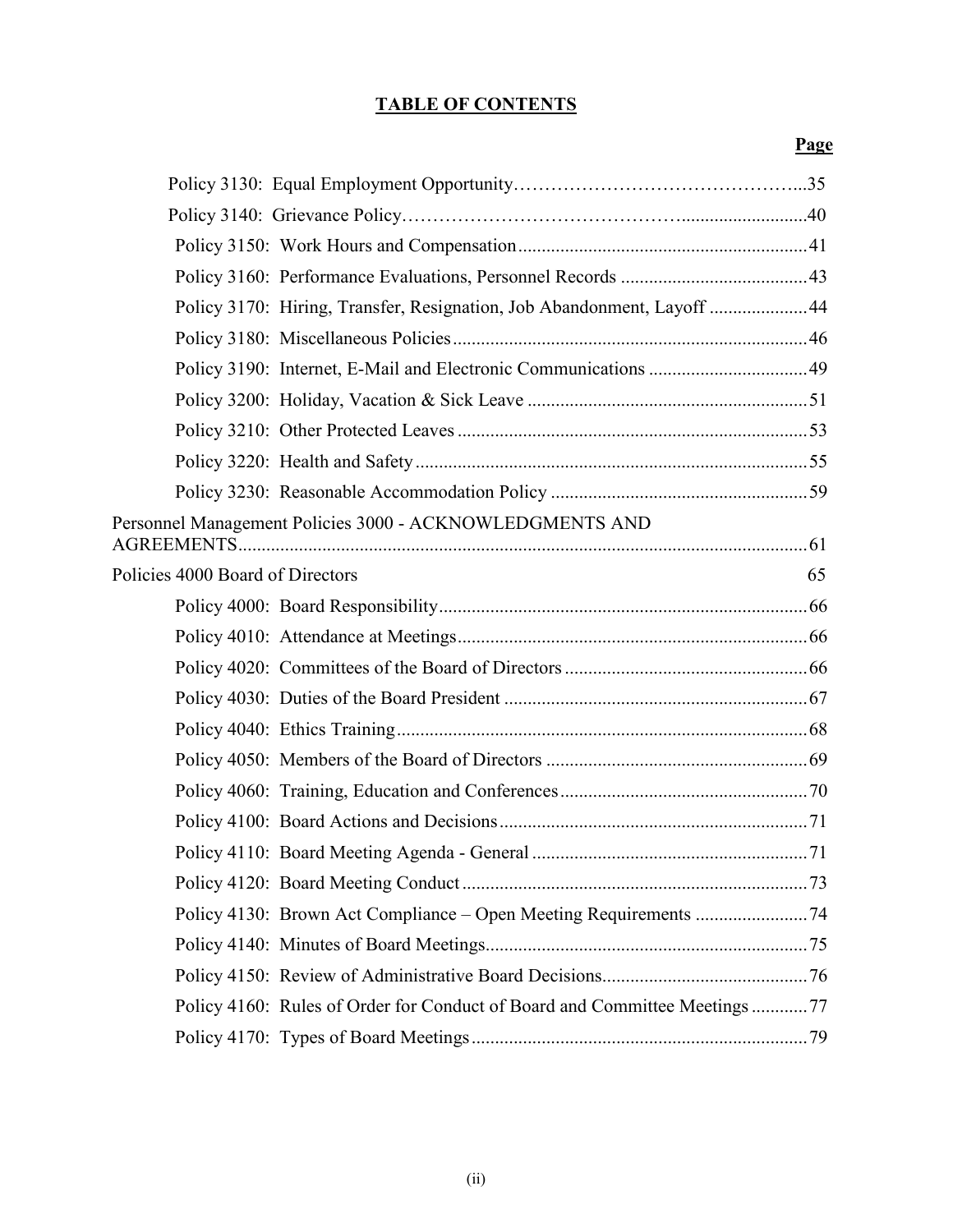#### **INTRODUCTION**

The Kensington Police Protection and Community Services District is a special district as defined by California Government Code Section 56036. Thus, it is an agency of the state formed for the local performance of governmental and proprietary functions within limited boundaries. Statutory authority is provided by the Community Services District Law (California Government Code 61000 *et seq*.). The District is governed by five members of the Board of Directors who are charged with establishing policies and exercising oversight for the operations of the District.

#### **SCOPE OF AUTHORITY**

#### *Police Services – Govt. Code Sec. 61100(i)*

The District is responsible for providing police protection and law enforcement services by operating a police department that employs peace officers pursuant to Chapter 4.5 (commencing with Section 830) of Title 3 of Part 2 of the Penal Code. The Police Department provides a full range of police services to the community. The Department is staffed with one (1) Chief of Police and adequate staff to ensure public order.

#### *Recreational Services – Govt. Code Sec. 61100(e)*

The District is responsible for providing recreational services to the community. The District owns, maintains, and manages ongoing improvements to a Community Center, a Community Center Annex, a Recreation Building, and the Kensington Park. The park and recreational services are managed by the General Manager and staff.

#### *Solid Waste Collection – Govt. Code Sec. 61100(c)*

The District oversees the solid waste and recycling programs in Kensington and is responsible for rate setting and ensuring the District meets State and Local mandates.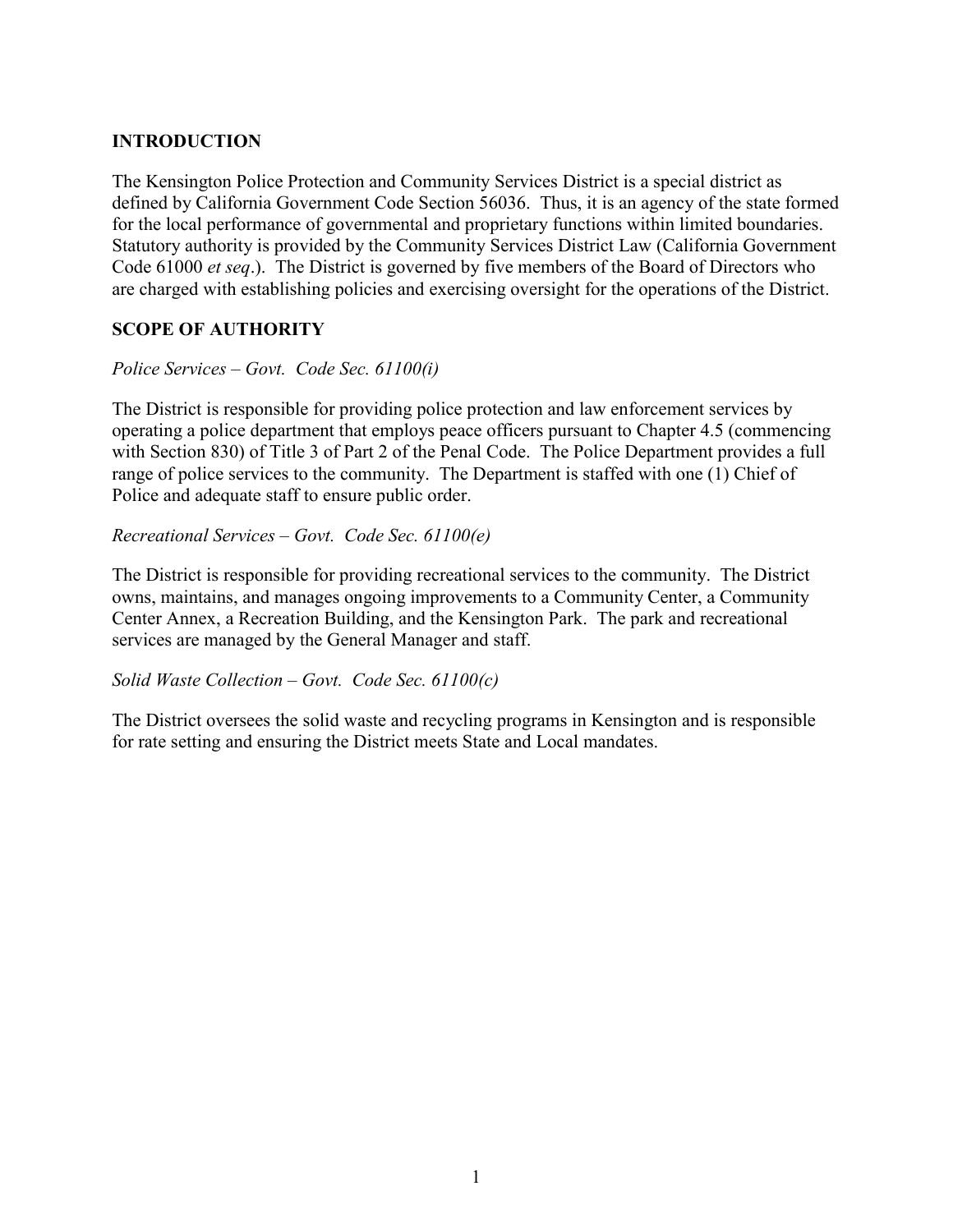### **POLICIES 1000 GENERAL**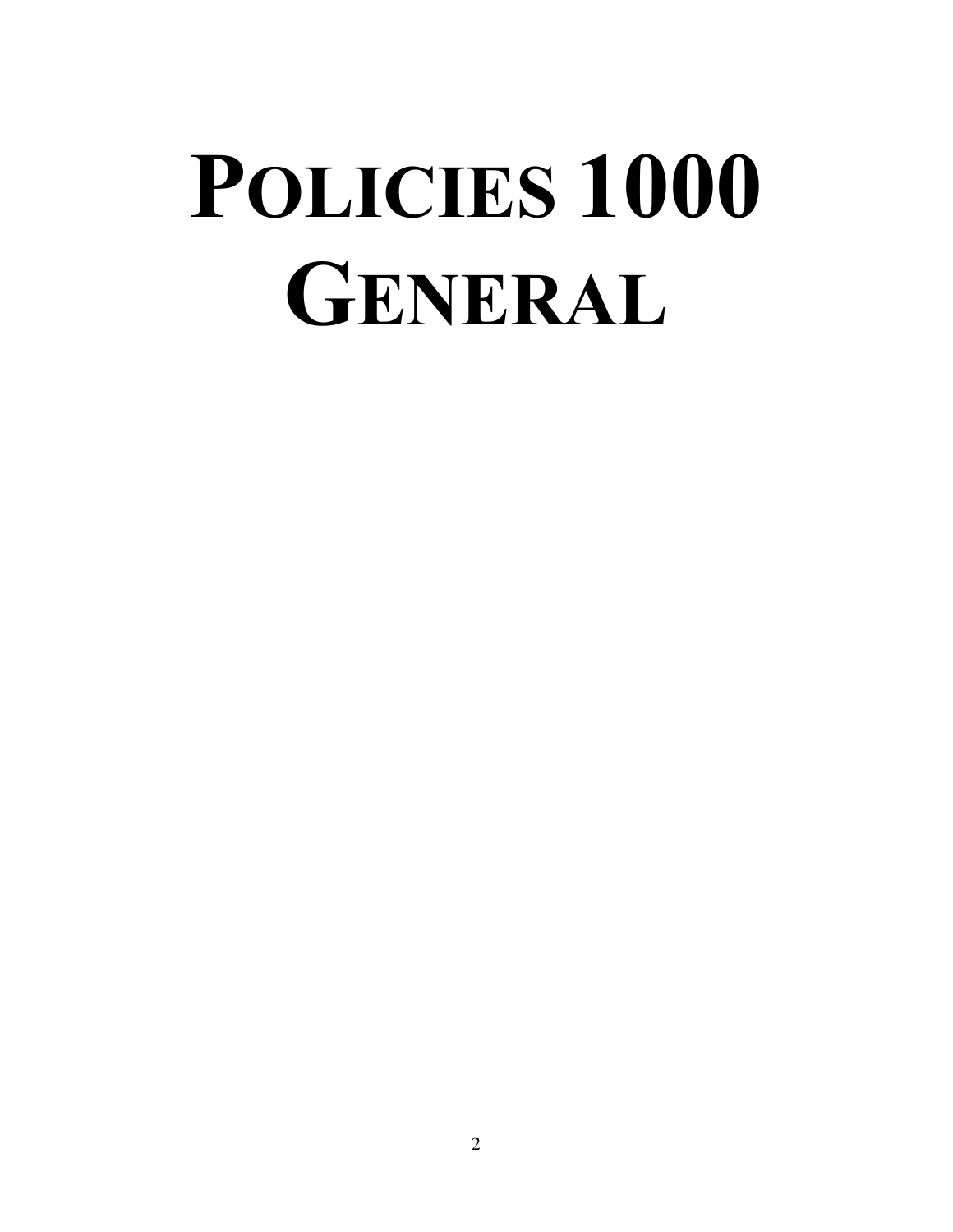#### **Policy 1000: Adoption/Amendment of Policies**

**1000.1** Any Director or the General Manager may initiate consideration of a new policy, or amendment to an existing policy ("Policy Change"). The official requesting the Policy Change shall submit a written draft including a written rationale to the Board President and the General Manager, with a request that the item be included on the agenda of the next appropriate regular meeting of the Board of Directors. A Director may also request the General Manager to initiate a Policy Change at a meeting of the Board. The General Manager will place Board items on a future Board agenda when reasonable, based on the staff time and research necessary to prepare the item for Board consideration.

**1000.2** The Board of Directors shall consider for adoption any Policy Change at a regular meeting in accordance with then-prevailing state law. Any policy can be amended by three votes of the Board of Directors.

#### **Policy 1005: Association Memberships**

**Purpose**: This policy sets forth the rules for membership in associations and establishes who may represent the District.

**1005.1 Appropriate Memberships**. To take advantage of training opportunities, networking opportunities, learn from professionals, and keep informed of most current information and best practices, the District may become members of industry related professional associations. Board Members and staff may attend meetings of national, state, and local associations directly related to the purposes and operations of the District. Decisions to continue, discontinue, or add new memberships shall occur through the annual budget or midyear budgeting process.

**1005.2 Appointment of Representatives**. The President shall appoint Board Members as representatives and alternates, as appropriate, to serve as contacts between the District, stakeholder groups, associations and others. The representatives and alternates shall report to the Board in a timely manner on their activities involving these associations. In some cases, members may be allowed certain expenses for travel and membership in such associations, in accordance with section 2080.

**1005.3 District General Manager Memberships**. With the exception of the Local Agency Formation Commission (LAFCO), whose representative is a Board Director, the Board may designate the District General Manager as the appropriate representative or alternate in connection with memberships in any association. The District General Manager may designate those associations or industry specific organizations with which an association is necessary or adds value to the District. The General Manager may send staff to appropriate meetings with direct connection to District projects and procedures.

#### **Policy 1010: Basis of Authority**

**1010.1** The Board of Directors is the legislative body and unit of authority within the District. Power is centralized in the elected Board collectively and not in an individual Director.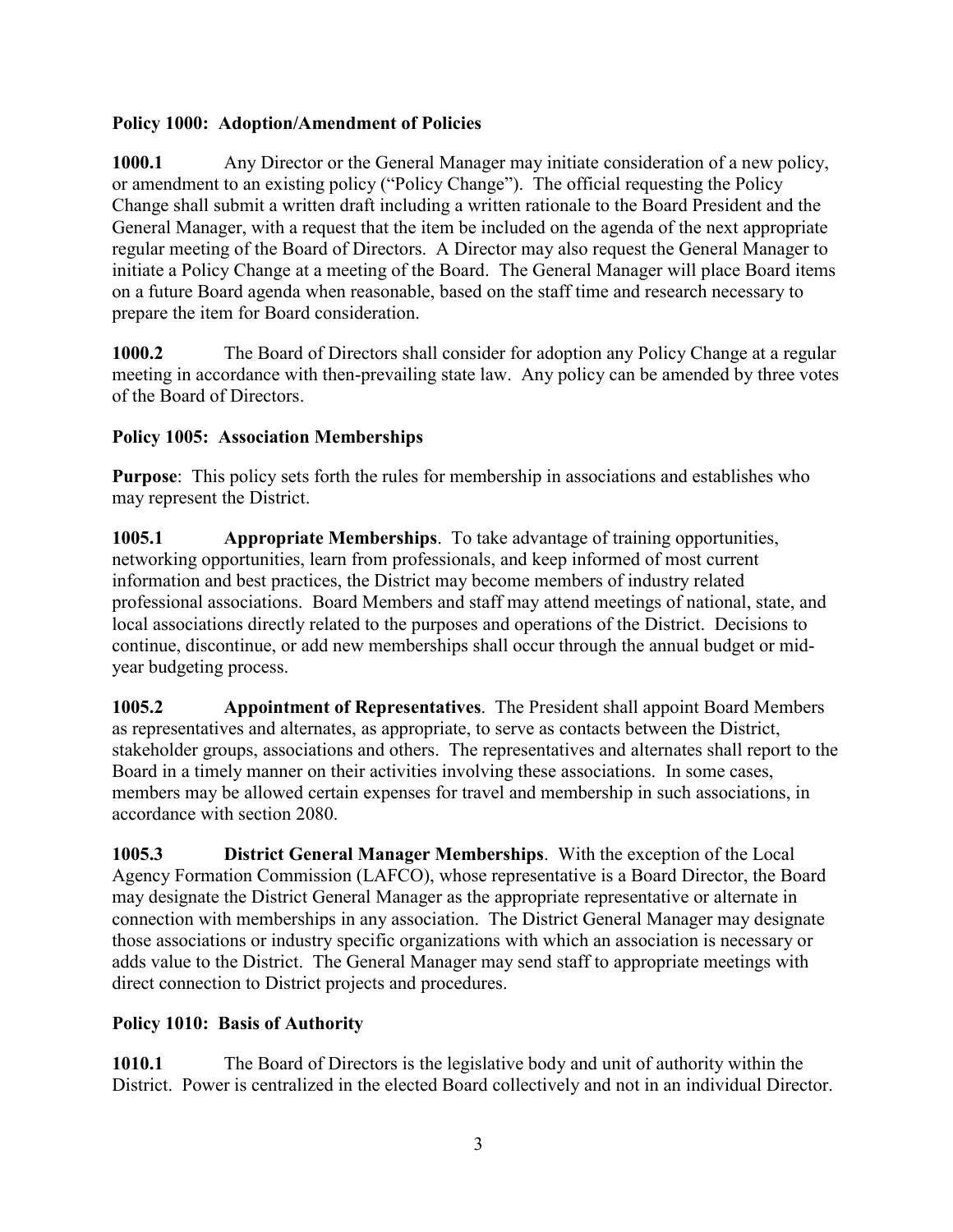Apart from his/her normal function as a part of this unit, Directors have no individual authority. As individuals, Directors may not commit the District to any policy, act, or expenditure.

**1010.2** Directors do not represent any fractional segment of the community but are, rather, a part of the body that represents and acts for the community as a whole. The operational aspects of the District are delegated to District staff.

#### **Policy 1015: General Manager**

**1015.1** State law requires that the District appoint a General Manager to its staff. The General Manager is the administrative head of the District and its staff and has discretion to assign responsibilities between subordinate staff. The General Manager plans, organizes, directs, coordinates and evaluates all District operations, programs, and resources in accordance with the Board's short and long range goals, policy statements, and directives. Because the District employs a limited staff, the General Manager may ask the Board President to appoint an individual director to assist with particular tasks on a volunteer basis.

**1015.4 Duties of the General Manager**. General Manager of the District Board of Directors or the General Manager's designee shall have the following duties:

- Implement the policy direction of the Board of Directors, including advising and making recommendations;
- Coordinate all projects and arrange for assistance depending on workload, expertise and priority. In the event that regular staff are not available to perform tasks as stipulated by the District's policies, designate personnel to perform those tasks. This shall not apply to tasks assigned to the General Counsel.
- Oversee and coordinate all District operations through appropriate staff including, without limitation, the Police Chief, Finance and Business Manager, Clerk of the Board, and others to effect operational efficiency;
- Be responsible for the District's finances, including, without limitation, arranging for an annual audit as required by law; prepare, present and promulgate the budget; and multiyear financial planning.
- Attend and participate in District Board meetings, prepare and present reports as necessary, represent the District before external organizations including other agencies, governmental and regulatory entities, business and community groups as directed by the Board;
- Advise on organizational changes to improve efficiency and effectiveness;
- Certify or attest to actions taken by the Board when required;
- Sign the minutes of the Board meeting following their approval;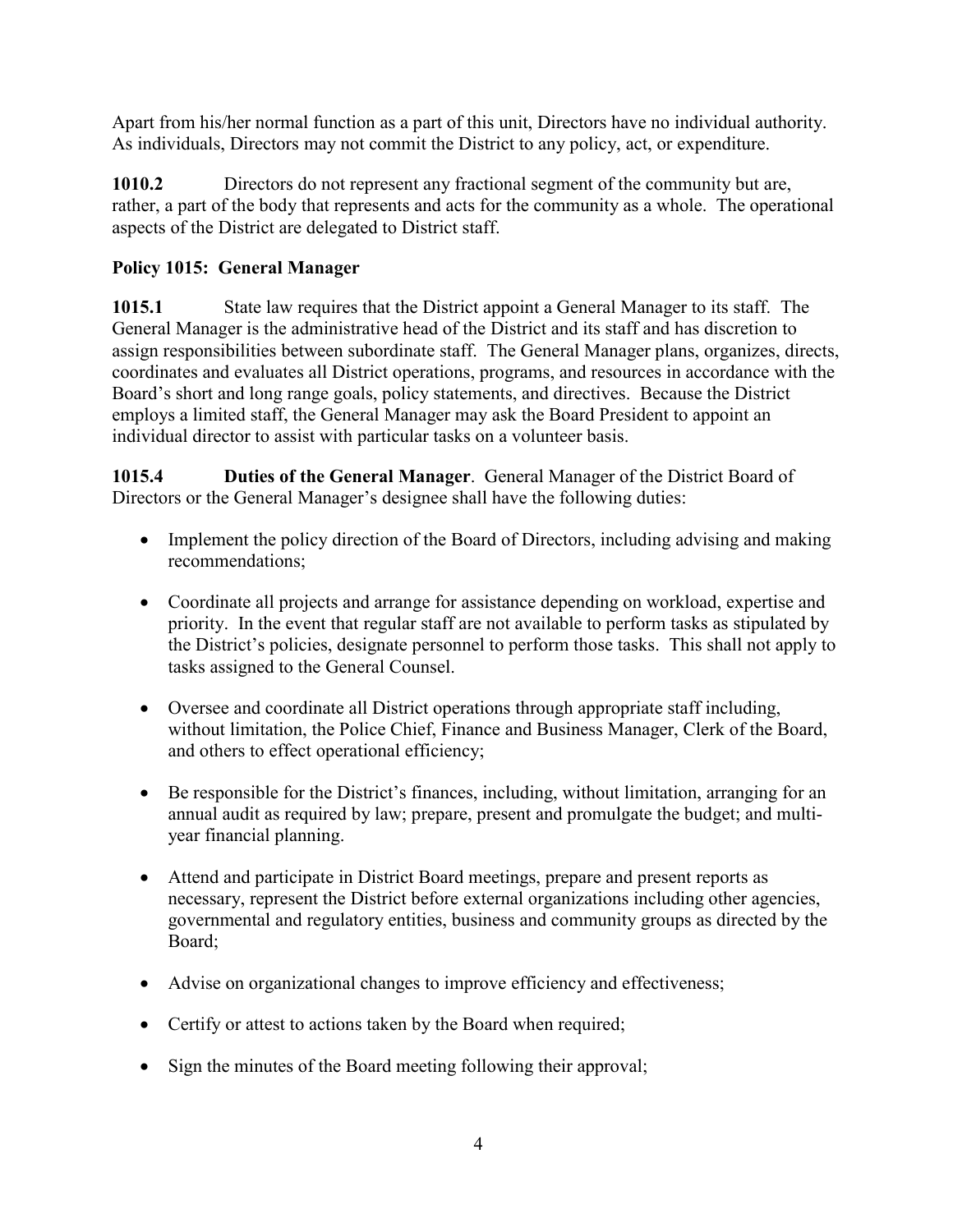- Sign the documents as directed by the Board on behalf of the District, and sign all other items which require the signature of the General Manager;
- Except for the District's General Counsel, the General Manager shall recruit, appoint, train, evaluate performance, supervise, discipline, and dismiss the District's employees, consistent with the employment policies established by the Board of Directors. These functions may be delegated to direct supervisors;
- Oversee the District's facilities and services:
- Perform any other duties assigned by the Board;
- Shall have discretion to appoint a Board Clerk; and
- Perform any other duties required under law.

#### **1015.5 Responsibilities of the Board Clerk**

The duties of the Clerk, subject to the direction of the General Manager, are:

- Respond to routine correspondence;
- Prepare for Board meetings, including preparing the agenda and providing public notice of Board meetings in accordance with state law;
- Act as secretary to the Board of Directors and the General Manager; schedule appointments, arrange travel and accommodations for training and conferences, perform tasks as requested that assist Board Members in their functioning to perform their functions and represent the community.
- Organize and manage all District files and records.
- Prepare minutes for the Board of Directors meetings in accordance with Board policy. The minutes shall include sufficient detail to record all actions and direction of the Board of Directors (Policy 4140). The Board of Directors, in consultation with the General Manager, shall include cost effectiveness, availability of staff resources, and operational efficiency in determining the proper scope and format of the minutes.
- Maintain Board records and other documents and reports as required by law.
- Disseminate correspondence to Directors addressed to them.
- Respond to and coordinate response to Public Records Act (PRA) requests.
- Other duties as assigned by the General Manager.

The General Manager shall have the discretion to assign some or all of the above to duties to other staff.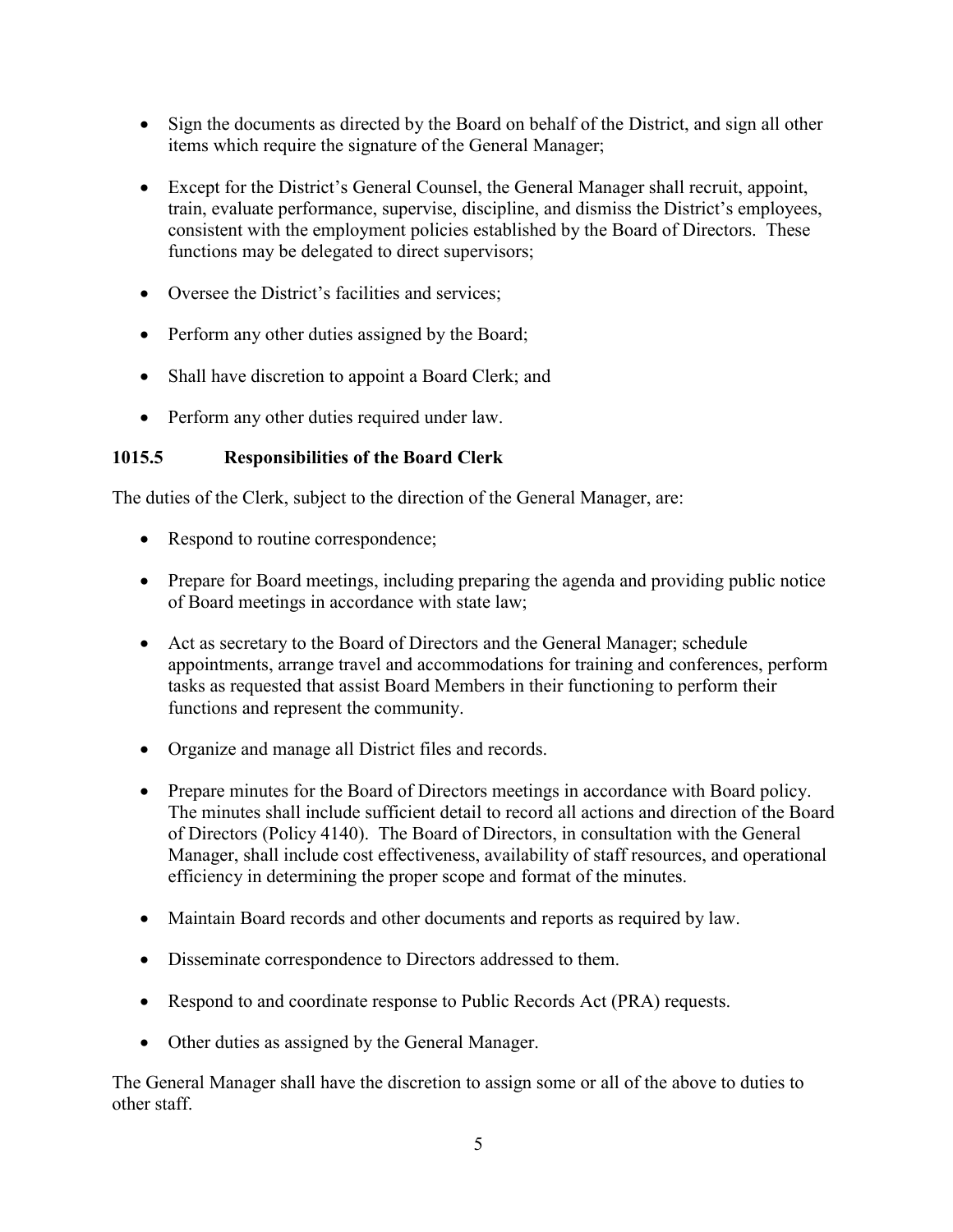#### **Policy 1020: Board/Staff Communications**

**Objectives**: Effective governance of the District relies on the cooperative efforts of the elected Board, who set policy and priorities, and the District's staff members, who analyze problems and issues, make appropriate recommendations, and implement and administer Board policies.

District staff is responsible to ensure Board members have access to timely and professional information and to ensure such information is communicated completely to support the policy and decision-making processes. However, the District's resources are limited and the General Manager has sole discretion regarding the allocation of staff time.

Board members should avoid intrusion into those areas that are the responsibility of the General Manager and other District staff. Individual Board members shall not intervene in staff decisionmaking, the development of staff recommendations, scheduling of work, and executing District priorities without the prior knowledge and approval of the General Manager.

The General Manager is entirely responsible to recruit, evaluate, select, discipline and fire staff.

Except as assigned by the Board of Directors or for minor tasks as approved by the General Manager, no Board Member will assign projects to staff or alter work assignments at their personal discretion. This is to ensure all Board members are treated equally. It is also necessary to protect District staff from undue influence and pressure from individual Board members and to allow staff to execute priorities set by management and the Board without fear of reprisal.

**Role of the Board**: As the legislative body for the agency, the Board is responsible for all policy direction of the District, approving the District's budget, setting policy goals and objectives and adopting strategic plans. Individual Board Members cannot assign staff projects or change staff priorities without the approval of the General Manager. Only the General Manager may direct changes in staff assignments. The primary functions of the General Manager and other District staff include: to execute Board policy and other Board actions, and to keep the Board well informed in order to assist in their policy making and priority setting, which are basic responsibilities of the Board of Directors.

Individual Directors, as well as the Board as a whole, are permitted freedom of access to any public information requested of staff and shall receive the full cooperation and candor of staff in being provided with any requested information. The General Manager or General Counsel will pass critical information to all Board members.

There may be restrictions related to information which cannot be provided. Draft documents (e.g. staff reports in progress, etc.) are under review and not available for release until complete. In addition, there are legal restrictions on the agency's ability to release certain personnel information even to members of the Board. Any concerns Board members may have regarding the release of information or the refusal of staff to release information should be discussed with the General Counsel for clarification.

**Policies**: There shall be mutual respect from both staff and Directors of their respective roles and responsibilities at all times. Staff and Directors should promote teamwork and cooperation to complete the business of the District.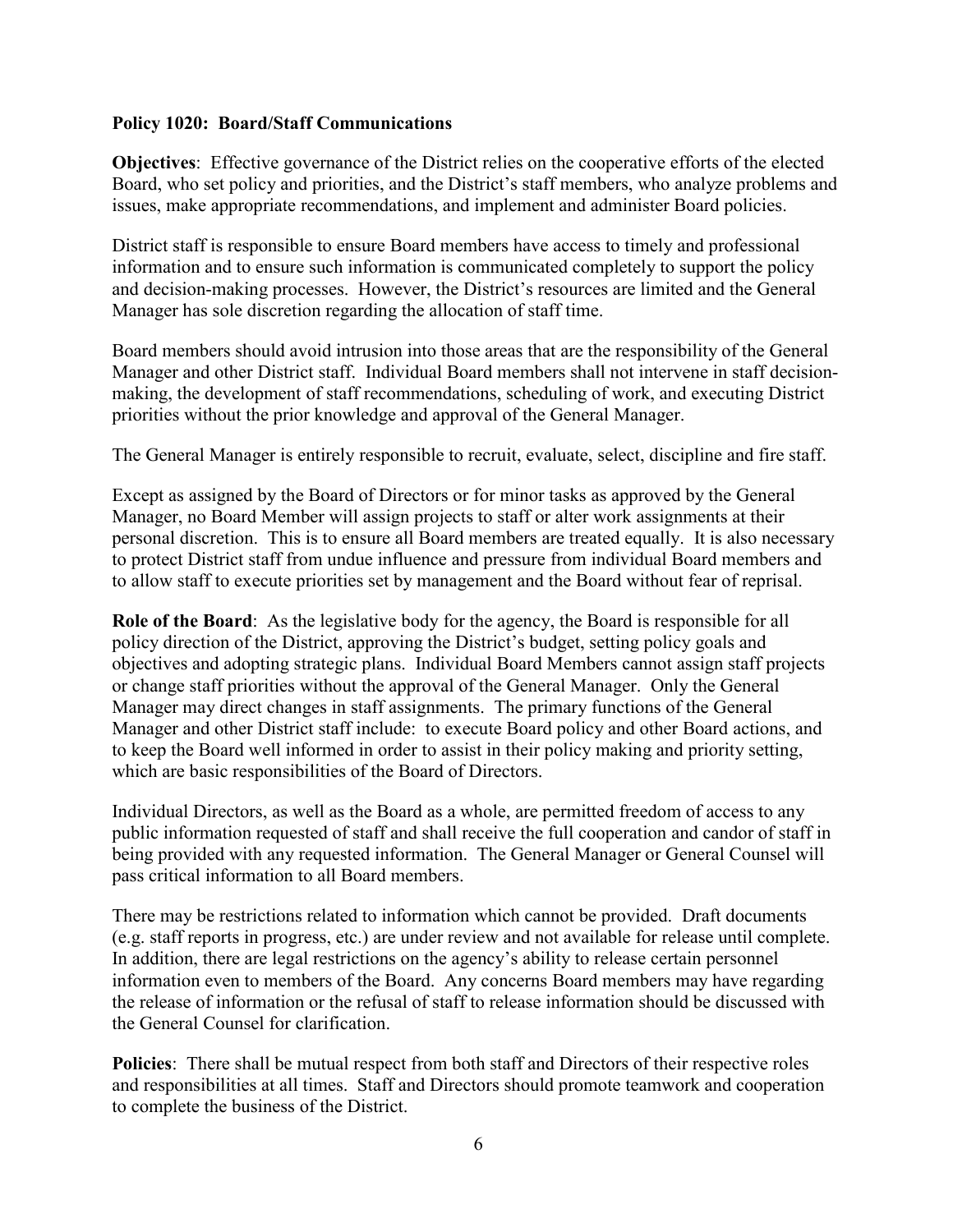**Purpose**: The purpose of the policies listed below is to establish a structure for Board/staff communications consistent with these principles.

**1020.1** The Board will direct all requests for information or questions to the General Manager and shall include the desired time and date for receiving the information. The General Manager, or her/his designee, will estimate the date they can provide the information. So that all Board members are equally informed, all written informational material requested by any Director shall be submitted by staff to all Board members with the notation indicating which Board member requested the information.

**1020.1.1** From time to time, staff may require information from individual Directors. However, Directors may be bound by rules of law or procedure that do not permit Directors to discuss certain matters with staff. In the event that this arises, and staff believes that the information is necessary, staff will consult with the General Manager to resolve the issue.

**1020.2** Individual Directors cannot directly assign work to the General Manager or other staff. Individual Directors may request information and/or updates on District projects. Board initiated projects will follow organizational channels, through the General Manager, unless there is an emergency. As no formal procedure will answer all cases, the following should be considered as a guide and used with restraint and judgment:

- Directors should clear all short-term requests of staff with the General Manager prior to contacting individual members of the staff. In most cases, the General Manager should direct and handle the request for the Director. At the discretion of the General Manager, specific employees can be designated as "Confidential Employees" consistent with Section 3120.4.2. These employees will have access to all records, investigations and legal documents and will not divulge any contents to any person except as required by law. Any violation shall be cause for discipline including termination.
- If an individual director believes that information or other work is required before that director can request it from the Board at a properly noticed meeting, that director may request the Board President to work with the General Manager to accommodate the request as appropriate in light of the District's resources and the Board's priorities.

**1020.3** At Board meetings and other public meetings, respectful communication is expected. Staff is encouraged to give their professional recommendations, and the Board should recognize that staff may make recommendations that could be viewed as unpopular with the public and with individual Board members. Board members may request clarification and ask questions of staff at public meetings, and Directors are encouraged to participate in healthy discussions regarding items under discussion on the Agenda. However, Directors should refrain from debate with staff at Board meetings about staff recommendations or other items being discussed. The Board of Directors, as the decision maker, is free to reject or modify a staff recommendation and the Board's wishes will be implemented by staff even if contrary to a staff recommendation.

**1020.4** Directors shall not attempt to coerce or influence staff, included in the making of recommendations, the awarding of contracts, the selection of consultants, the processing of any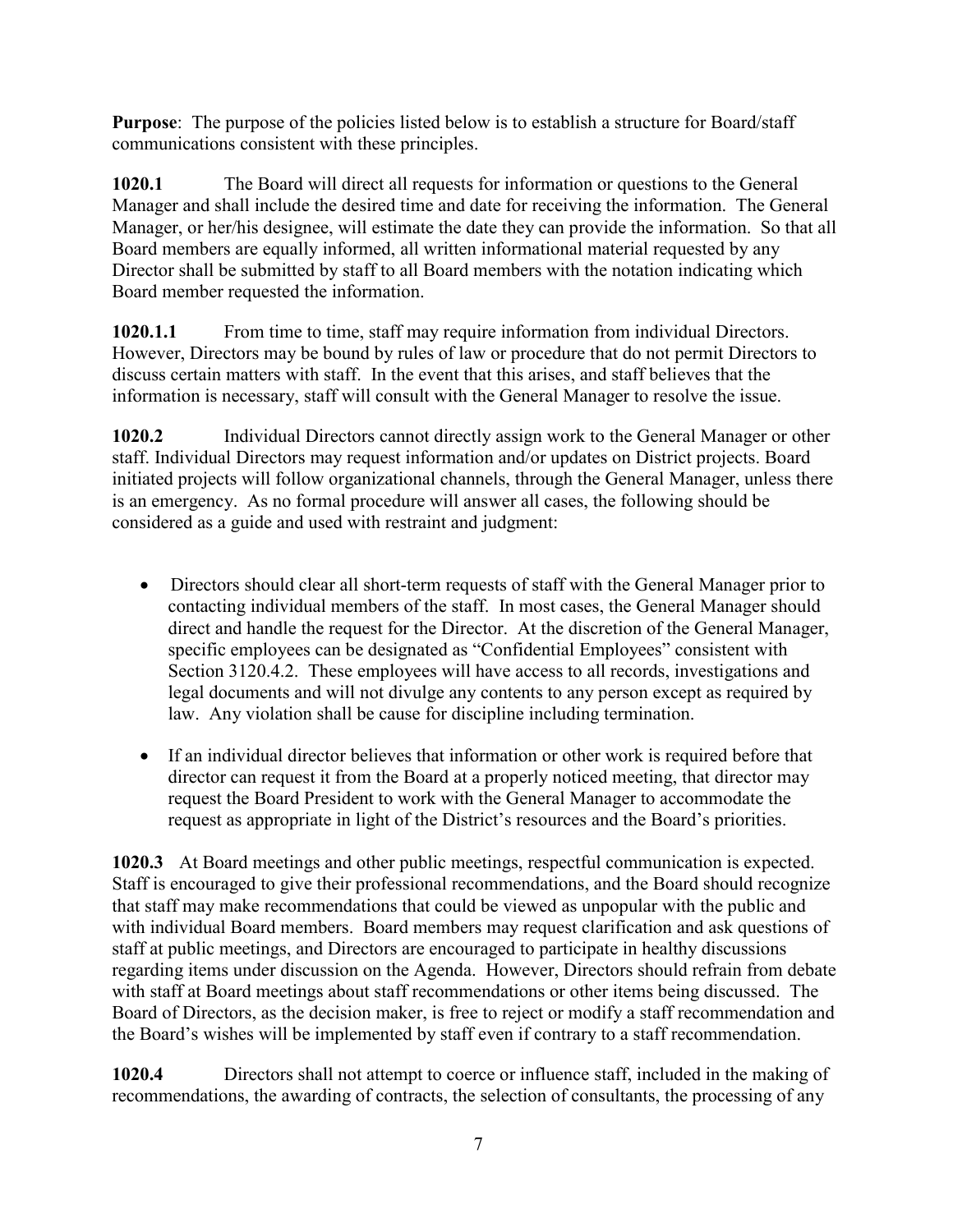projects or applications, or the granting of permits. Directors shall not attempt to change or interfere with the operating policies and practices of any district department through interaction with staff. Individual Directors may discuss these items with the General Manager to get clarification or raise concerns.

**1020.5** Board members should not make public comments critical of the performance of an individual District staff member. Any concerns by a Director over the behavior or work of a district employee during a Board meeting should be directed to the General Manager privately to ensure the concern is resolved. All complaints about employees from Directors should be submitted privately to the General Manager or, if a complaint concerns the General Manager, to General Counsel or during a closed session evaluation of the General Manager's performance.

**1020.6** If a Director violates any of the policies regarding communications as stated in this policy, any member of staff has the right to either request that the Director speak directly with the General Manager about the subject matter presented or report the violation to the General Manager, without any fear of reprisal. If a staff member violates any policy, they can be subject to disciplinary action.

**1020.7** In addition, a Director who violates these policies repeatedly, regarding communications may be subject to Censure, as provided in section 1030.14. Any member of any advisory Committee found in violation may be subject to dismissal from the Committee.

#### **Policy 1025: Claims against the District Purpose:**

The purpose of this policy is to provide direction to District staff for processing and resolving (if possible) account adjustment requests, property damage claims and personal injury claims against the District in accordance with the Government Claims Act, Section 801 *et seq.* of the California Government Code. Inherent in this policy is the recognition that every adjustment request or claim will be unique, and that guidelines cannot be written to accommodate every case. Therefore, staff must use discretion and good sense in handling each claim.

**1025.1 General**. All claims for money or damages against a district are governed by Division 3.6 of Title 1, Part 3 (commencing with Section 900) and Part 4 (commencing with Section 940) of the California Government Code ("Claims Act"). In the event that the Claims Act is amended so as to conflict with this Policy 1025, this Policy shall be deemed amended to comply with said changes to the Claims Act.

**1025.2 Claim Requirements**. The District shall maintain official claims forms at its office. Any officer, official or employee upon receiving notice of potential claim for damage to person or property from a claimant or person acting on their behalf, shall provide said claimant or person with the District's official claim form, requesting its return at their earliest convenience. A person filing a claim shall use the form, which shall be designed to enable the claim to meet the requirements of Government Code Sections 910 and 910.2. The form shall require the claimant or person acting on their behalf to show all of the following:

(a) The name and post office address of the claimant.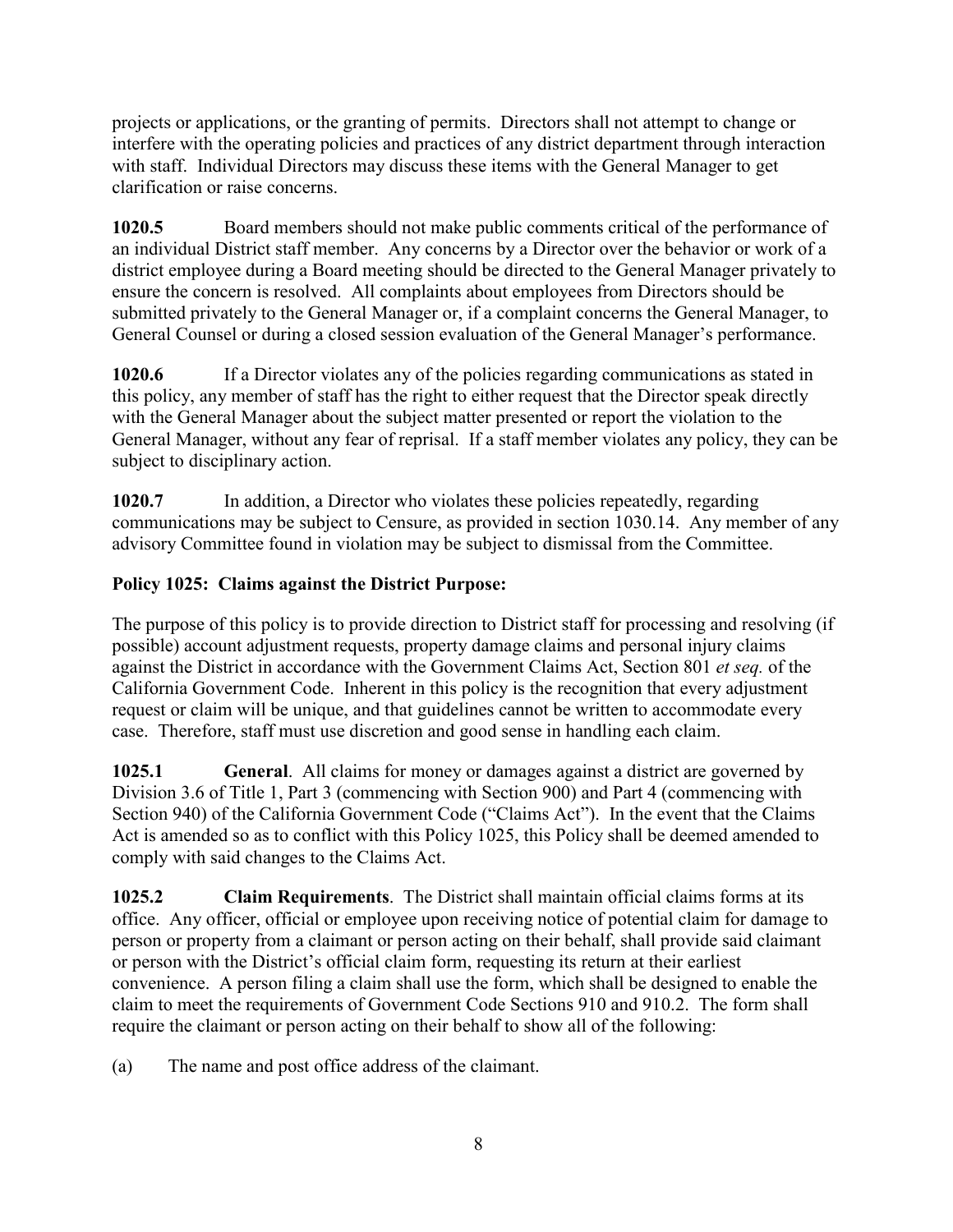- (b) The post office address to which the person presenting the claim desires notices to be sent.
- (c) The date, place and other circumstances of the occurrence or transaction that gave rise to the claim asserted.
- (d) A general description of the indebtedness, obligation, injury, damage or loss incurred so far as it may be known at the time of presentation of the claim.
- (e) The name or names of the public employee or employees causing the injury, damage, or loss, if known.
- (f) The amount claimed if it totals less than ten thousand dollars (\$10,000) as of the date of presentation of the claim, including the estimated amount of any prospective injury, damage, or loss, insofar as it may be known at the time of the presentation of the claim, together with the basis of computation of the amount claimed. If the amount claimed exceeds ten thousand dollars (\$10,000), no dollar amount shall be included in the claim. However, it shall indicate whether the claim would be a limited civil case.
- (g) The claim shall be signed by the claimant or by some person on his behalf.

If General Manager or legal counsel determines that the filed claim does not meet the above requirements, the District shall, within 20 days of receipt, send a letter to the claimant informing them of this fact and stating with particularity the defects or omissions therein. The letter to the claimant shall be personally delivered or mailed. There will be no action on the claim until at least 15 days after notice to claimant.

**1025.3 Time for Presentation of Claim**. All claims for personal injury, personal property or growing crops must be filed within six months of the accrual of the cause of action. All claims for any other type of injury must be filed within one year of the accrual of the cause of action.

If General Manager or legal counsel determines that a claim for personal injury, personal property or growing crops has been filed more than six months of the accrual of the cause of action, and the claimant did not include an application to file a late claim, the District shall return the claim within 45 days. The returned claim shall be accompanied by written notice that the claim is being returned as untimely and that the claimant's only recourse is to file an application for leave to present a late claim. The notice should read in substance as follows:

The claim you presented to the Kensington Police Protection and Community Services District ("District") on **(indicate date)** is being returned because it was not presented within six months after the event or occurrence as required by law. See Sections 901 and 911.2 of the California Government Code. Because the claim was not presented within the time allowed by law, no action was taken on the claim.

Your only recourse at this time is to apply without delay to the District for leave to present a late claim. See Sections 911.4 to 912.2, inclusive, and Section 946.6 of the Government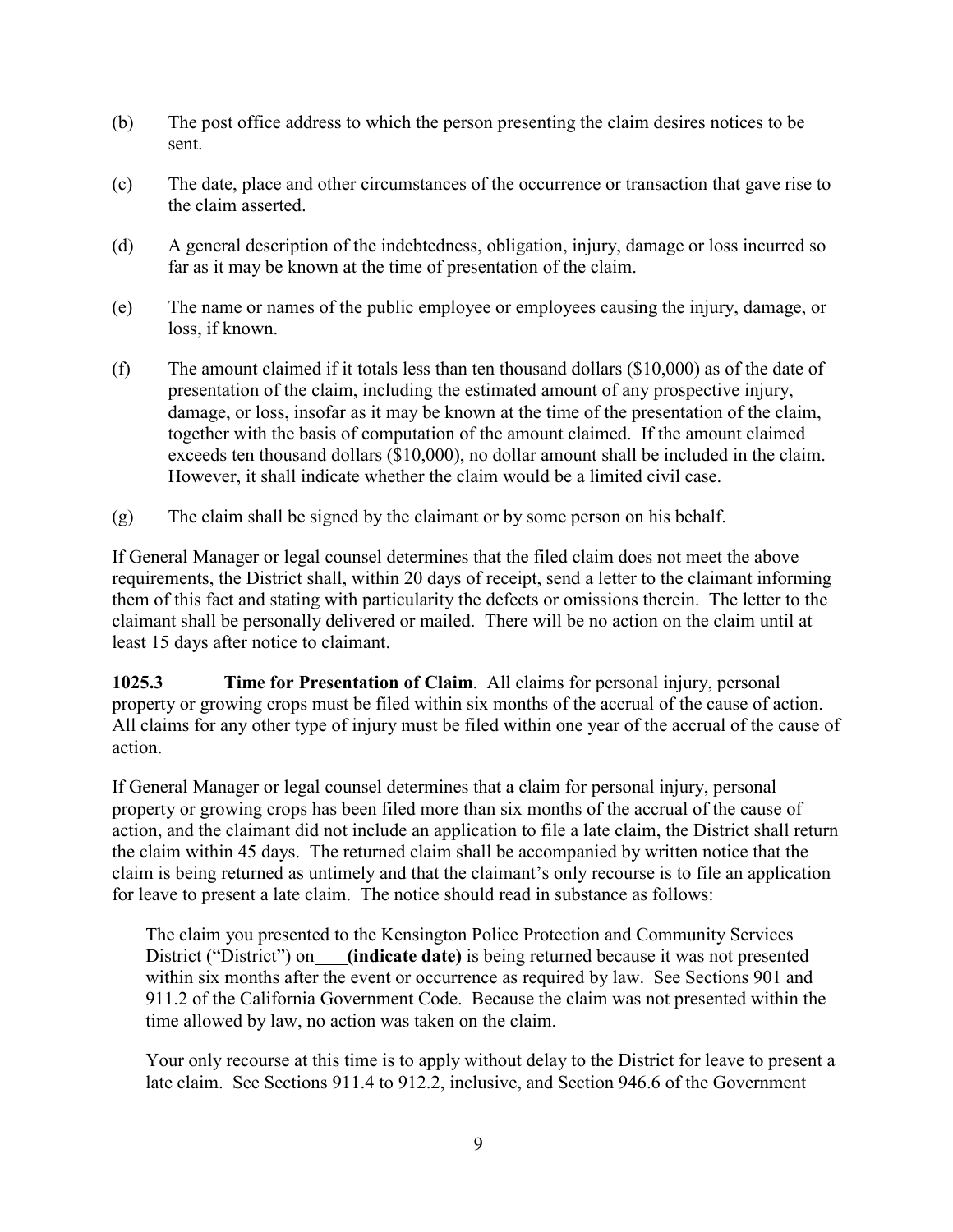Code. Under some circumstances, leave to present a late claim will be granted. See Section 911.6 of the Government Code.

You may seek the advice of an attorney of your choice in connection with this matter. If you desire to consult an attorney, you should do so immediately.

**1025.4 Application to Present Late Claim**. An application to file a late claim must be filed within a reasonable time not to exceed one year from the accrual of the cause of action. This one-year limit shall be tolled only as required by the Claims Act. The Board shall consider the application under the Claims Act in closed session. If the Board determines to deny the application, the applicant/claimant should be so advised in writing within 45 days of the application to the Board unless the District and the Claimant have agreed to extend the consideration period. Notwithstanding the foregoing, if the Board has failed to approve or otherwise act on the application, it shall be deemed denied on the 45th day after submission to the Board or after the end of any extension agreed to between the District and the applicant/claimant.

The claimant must have good cause for not filing a claim on time. The Board will consider: the circumstances that kept the claimant from filing on time.

**1025.5 Action on Claim**. All claims shall be immediately forwarded to the General Manager, General Counsel and the District's risk manager (the Special District Risk Management Agency or successor agency). All officers, officials and staff shall cooperate with the claims investigation process.

The Board shall act on a sufficient and timely claim within 45 days of presentation. The claimant and District, acting through the General Manager, may agree to extend this deadline. In the absence of such an agreement, the District should reject the claim before the 45th day to preserve its right under the Government Claims Act statute of limitations. If the Board does not act on a claim within 45 days, it shall be deemed rejected unless there is an extension agreement in which case, the claim will be deemed rejected on the last day of the period specified in the extension agreement.

The Board shall evaluate the claim in closed session with advice of legal counsel and the risk manager. The Board shall consider the relevant facts and law and may decide to accept the claim, reject the claim, compromise the claim or reject the claim in part and accept the claim in part. As part any settlement agreement or agreement to pay damages, the Board may require a release of the full claim and of any future claims arising from the same or related facts.

#### **1025.6 Manner of Providing Notice**.

- (a) The District shall give the notices required under this Police 1025 by either of the following methods:
	- (1) Personally delivering the notice to the person presenting the claim or making the application.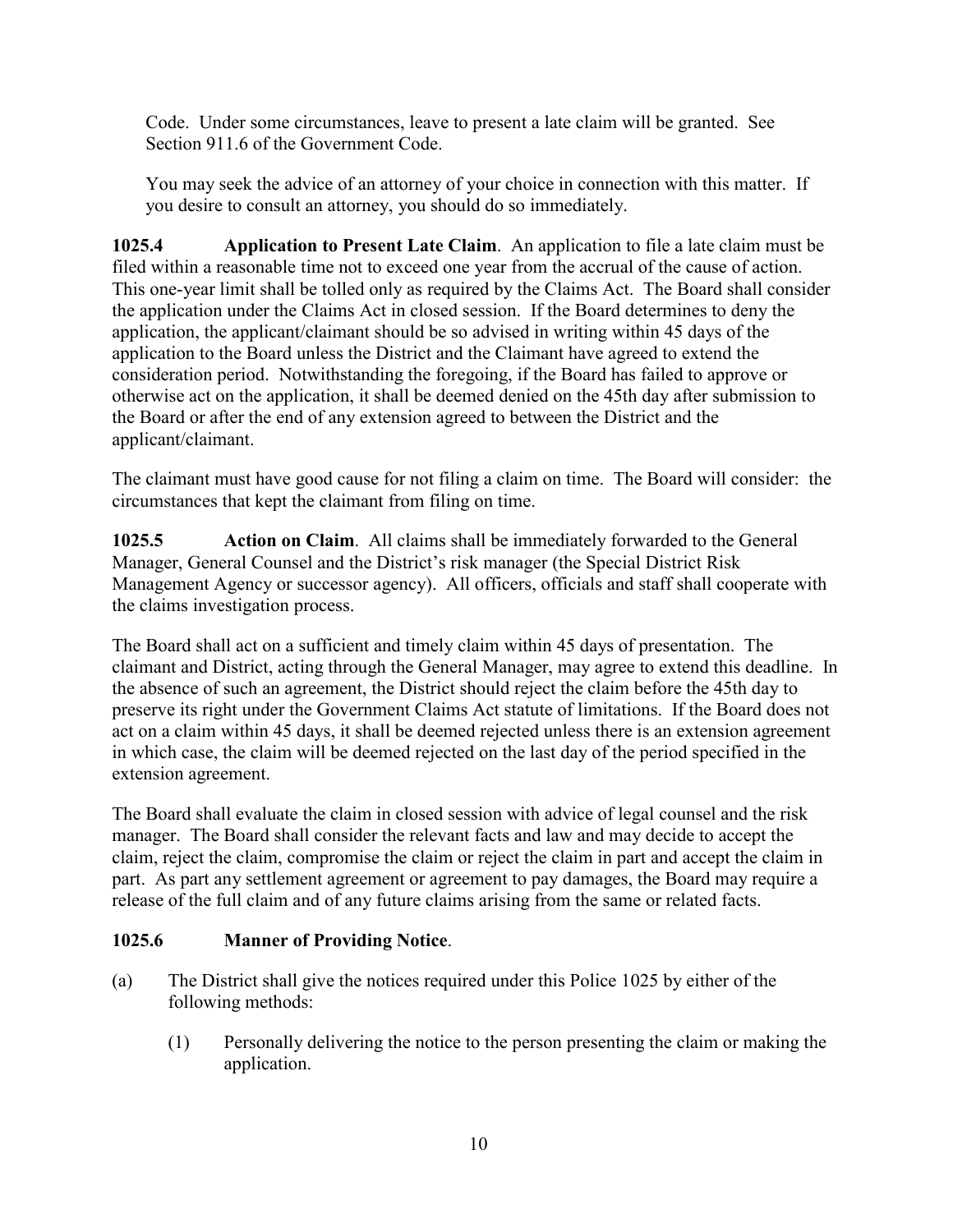- (2) Mailing the notice to the address, if any, stated in the claim or application as the address to which the person presenting the claim or making the application desires notices to be sent or, if no such address is stated in the claim or application, by mailing the notice to the address, if any, of the claimant as stated in the claim or application.
- (b) No notice need be given where the claim or application fails to state either an address to which the person presenting the claim or making the application desires notices to be sent or an address of the claimant.

**1025.7 Challenge to Action on Claim**. No suit challenging the District's action on any claim may be brought against the District unless the claim was first timely presented to the District in compliance with this Policy 1025.

Any suit challenging the District's action on any claim must be brought within the limitations periods set forth Section 945.6 of the Claims Act or any successor statute.

#### **Policy 1030: Code of Ethics**

**1030.1 Background information**. Kensington Police Protection and Community Service District (KPPCSD) designed its Code of Ethics & Values (the "Code") to provide clear, positive statements of ethical behavior reflecting the core values of the District and the communities it serves. The Code includes practical strategies for addressing ethical questions and a useful framework for decision-making and handling the day-to-day operations of the District. The Code is developed to reflect the issues and concerns of today's complex and diverse society.

#### **1030.2 Goals of the code of ethics & values**

- To make KPPCSD a better District built on mutual respect and trust.
- To promote and maintain the highest standards of personal and professional conduct among all involved in District government, District staff, volunteers and members of the District's Board. All elected and appointed officials, officers, employees, members of advisory committees, volunteers of the District, herein called "Officials" for the purposes of this policy. "Officials" shall also include contractors acting in a significant advisory role to the Board and/or General Manager.
- The Code is a touchstone for Officials in fulfilling their roles and responsibilities.

#### **1030.3 Preamble**

• The proper operation of democratic government requires that decision-makers be independent, impartial and accountable to the people they serve. The KPPCSD has adopted this Code to promote and maintain the highest standards of personal and professional conduct in the District's government.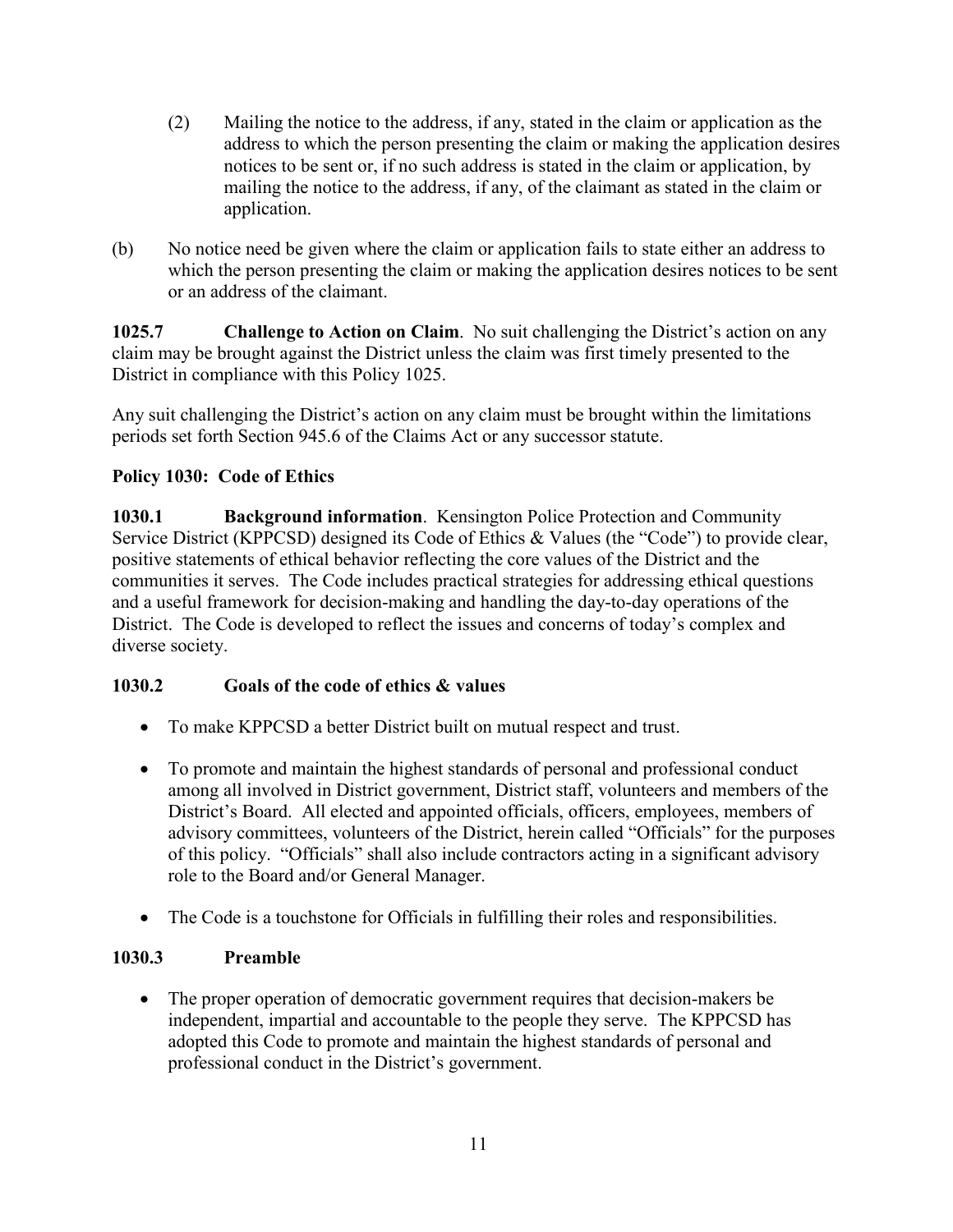- All Officials shall subscribe to this Code, understand how it applies to their specific responsibilities and practice its eight core values in their work. Because the District seeks public confidence in the District's services and public trust of its decision-makers, Officials' decisions and work must meet the most demanding ethical standards and demonstrate the highest levels of achievement in following this Code.
- **1030.4 Applicability**. This Code shall apply to all Officials as defined in 1030.2.

#### **1030.5 Core Values**. Officials must subscribe to the following Core Values:

**1030.6** As representatives of the District, Officials shall be ethical in both appearance and in fact. In practice, this value looks like:

- Officials will be trustworthy and truthful, acting with the utmost integrity and moral courage. Officials will do what they say they will do. Officials will be dependable.
- Officials will make impartial decisions, free of bribes, unlawful gifts, narrow political interests, financial, and other personal interests that impair their independence of judgment or action.
- Officials will be fair, distributing benefits and burdens according to consistent and equitable criteria.
- Officials will extend equal opportunities and due process to all parties in matters under consideration. If Officials engage in unilateral meetings and discussions, they do so without making voting decisions or any improper or unauthorized representations on behalf of the District.
- Officials will show respect for persons, confidences, and information designated as "confidential."
- Officials will use their title(s) only when conducting official District business for information purposes or as an indication of background and expertise, carefully considering whether they are exceeding or appearing to exceed their authority.
- Officials will avoid actions that might cause the public or others to question their independent judgment.
- Officials will maintain a constructive, creative, and practical attitude toward the District's affairs and a deep sense of social responsibility as a trusted public servant.
- Officials will comply with this Policy and Procedures Manual as the Board may amend it from time to time.

**1030.7** As a representative of the District, Officials will be professional. In practice, this value looks like: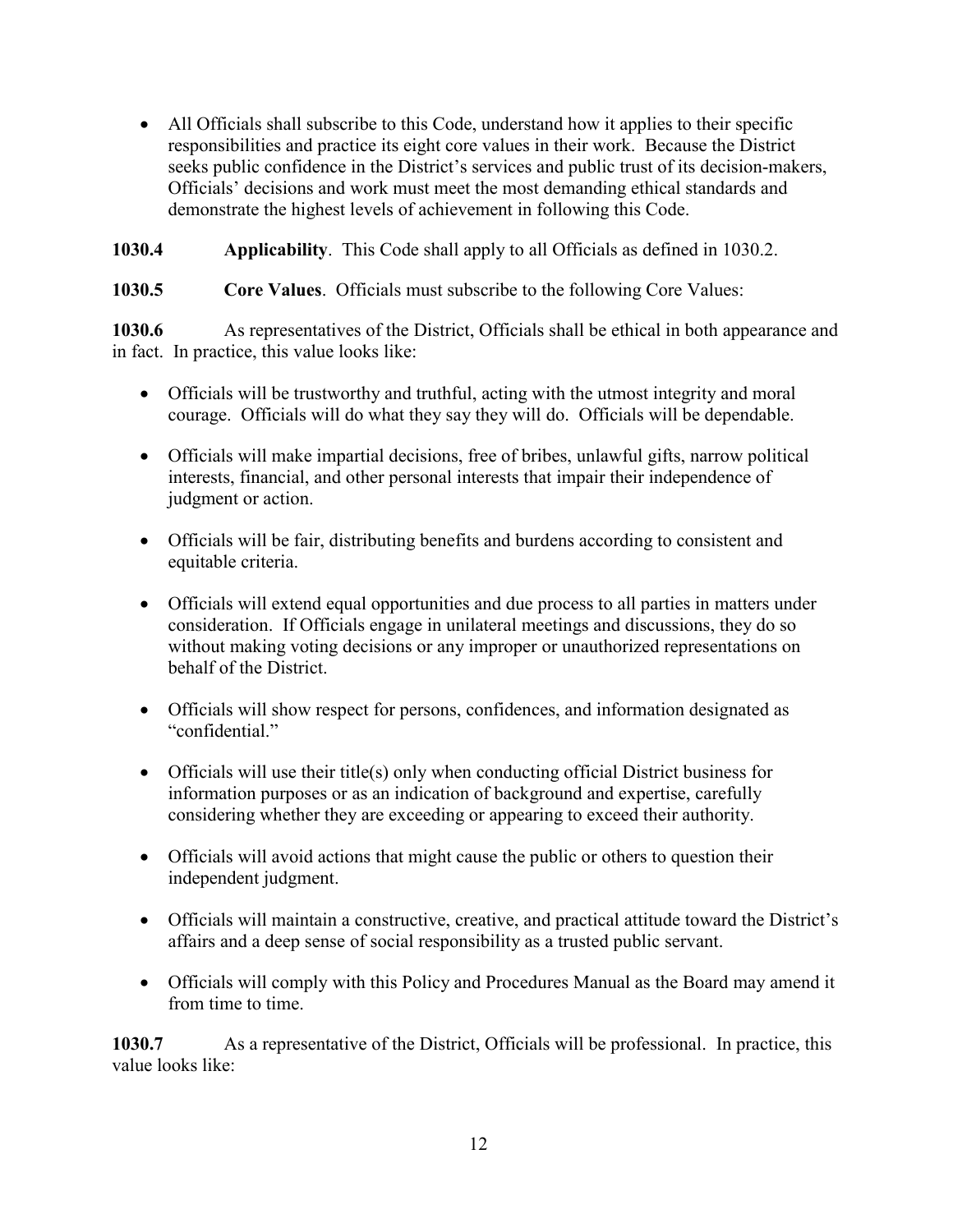- Officials will apply their knowledge and expertise to my assigned activities and to the interpersonal relationships that are part of their job in a consistent, confident, competent and productive manner.
- Officials will approach their job and work-related relationships with a positive, collaborative attitude.
- Officials will keep their professional education, knowledge, and skills current and growing.
- Officials will recognize that the District does not provide office space for Board Directors.
- Officials will realize that staff time is limited and do not prevent employees from accomplishing tasks by occupying the Public Safety Building for lengthy periods of time and by keeping conversations with employees directed towards work-related, District business.

**1030.8** As a Representative of KPPCSD, Officials will be service-oriented. In practice, this value looks like:

- Officials will provide friendly, receptive, courteous service to everyone.
- Officials will attune to and care about the needs and issues of citizens, public Officials and District workers.
- In their interactions with constituents, Officials will be interested, engaged and responsive.
- In making decisions, Officials will consider the interests of the entire community.

**1030.9** As a representative of KPPCSD, Officials will be fiscally responsible. In practice, this value looks like:

- Officials will make decisions after prudent consideration of their financial impact, considering the long-term financial needs of the District, especially its financial sustainability.
- Officials will demonstrate concern for the proper use of District assets (e.g., personnel, time, property, equipment, funds) and follow established procedures.
- Officials will make good financial decisions that seek to preserve programs and services for District residents.
- Officials will have knowledge of and adhere to the District's Financial Management Policies.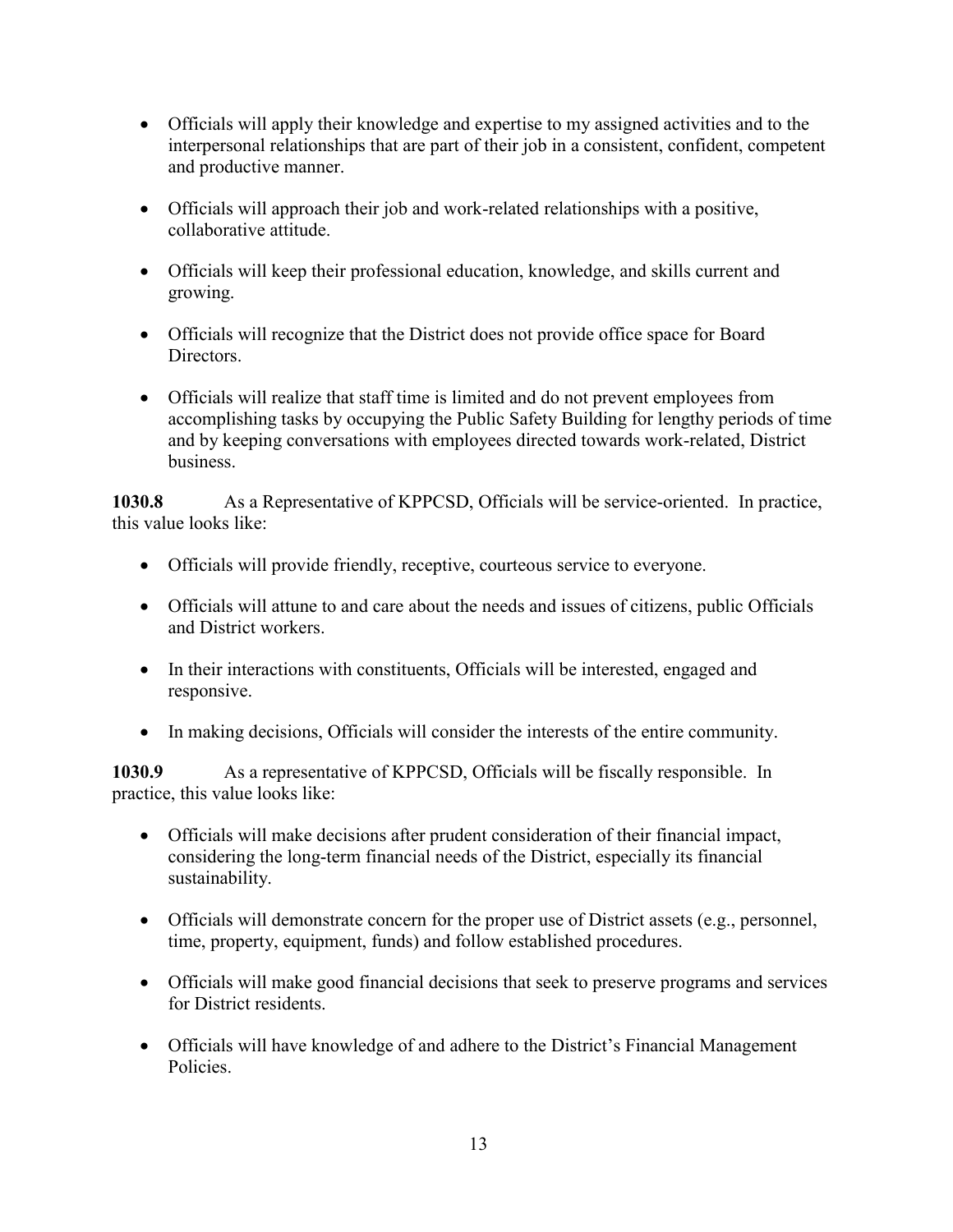**1030.10** As a representative of KPPCSD, Officials will be organized. In practice, this value looks like:

- Officials will act in an efficient manner, making decisions and recommendations based upon research and facts, taking into consideration short and long-term goals.
- Officials will follow through in a responsible way, keeping others informed and responding in a timely fashion.
- Officials will be respectful of established District processes and guidelines.

**1030.11** As a representative of KPPCSD, Officials will be communicative. In practice, this value looks like:

- Officials will positively convey the District's care for and commitment to its citizens.
- Officials will communicate in various ways, that they are approachable, open-minded, and willing to participate in dialog.
- Officials will engage in effective two-way communication, by listening carefully, asking questions, and determining an appropriate response that adds value to conversations.

**1030.12** As a representative of KPPCSD, Officials will be collaborative. In practice, this value looks like:

- Officials will act in a cooperative manner with groups and other individuals, working together in a spirit of tolerance and understanding.
- Officials will understand that, whatever their personal beliefs, the District Board sets District policies and priorities. Officials will work to promote those policies and priorities unless and until the Board votes to change them.
- Officials will work towards consensus building and gain value from diverse opinions.
- Officials will maintain civil discourse and a professional tone in their interactions.
- Officials will accomplish the goals and responsibilities of their individual position, while respecting their role as a member of a team.
- Officials will consider the broader regional and statewide implications of the District's decisions and issues.

**1030.13** As a representative of the District, Officials will be progressive. In practice, this value looks like:

• Officials will exhibit a proactive, innovative approach to setting goals and conducting the District's business.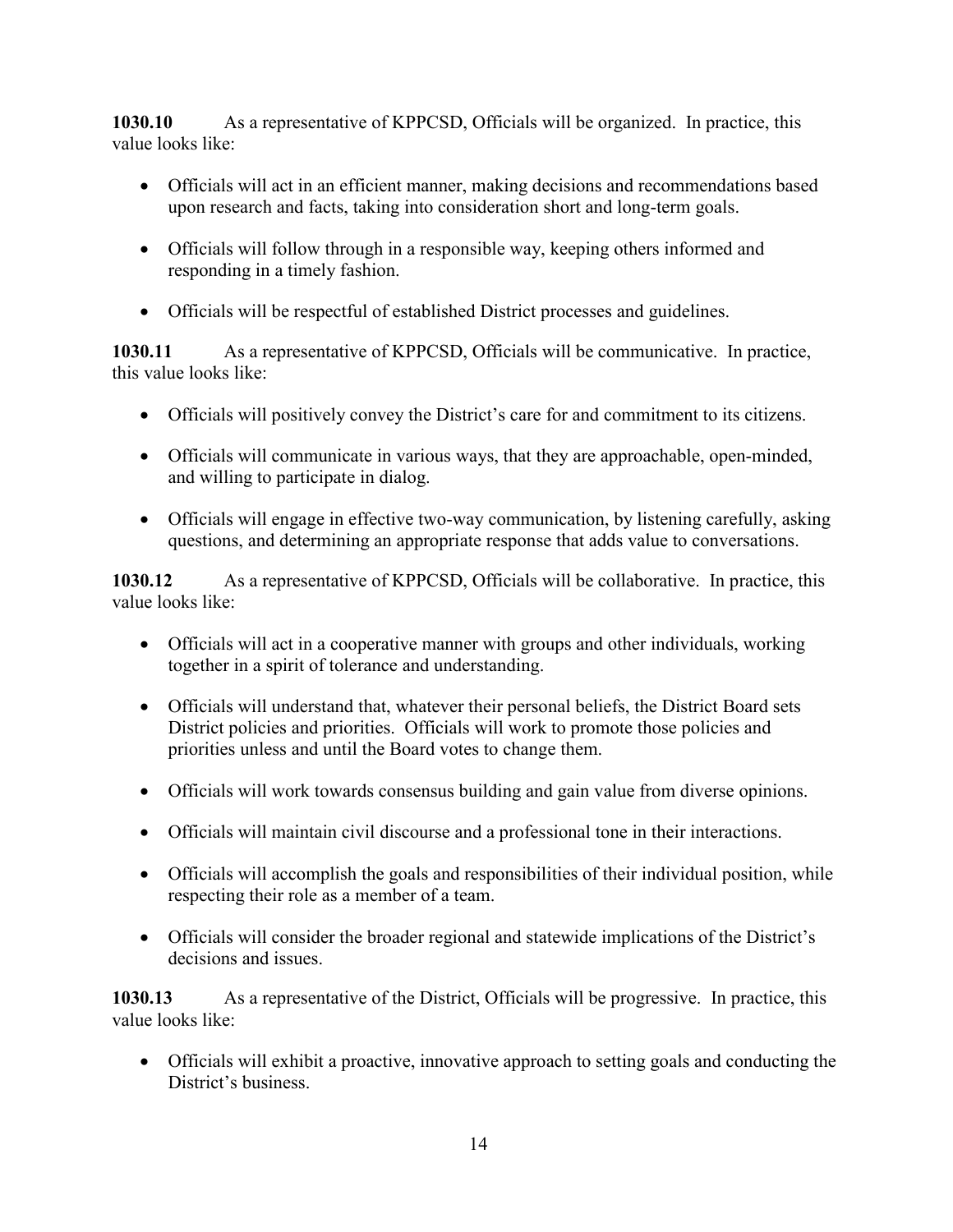- Officials will display a style that maintains consistent standards; but is also sensitive to the need for compromise, "thinking outside of the box" and improving existing paradigms when necessary.
- Officials will promote intelligent and thoughtful innovation in order to forward the District's policy agenda and District services.

#### **1030.14 Enforcement**

If a Director violates this Code during a Board meeting in a manner that disrupts the Board's proceedings, the Board President shall have the authority to eject said Director after a minimum of two warnings.

**1030.14.1** A Director found to be in violation of this Code may be subject to Censure by the District Board. Censure is a formal resolution officially reprimanding a Director or Directors. A censure motion shall specifically identify the Code sections violated and the Director's actions that constituted the violation. The Board will not censure a Director for exercise of First Amendment rights but only for a violation of adopted Board policy. The Board shall only consider a censure motion at an agendized public meeting and the Director who is liable to be censured shall be allotted a reasonable time to explain the alleged violation.

**1030.14.2** Any member of any advisory Committee found in violation may be subject to dismissal from the Committee. In the case of an employee, appropriate action shall be taken by the General Manager or by an authorized designee.

#### **Policy 1035: Conflict of Interest Code**

**1035.1** The Political Reform Act, Government Code § 81000, *et seq*., requires state and local government agencies to adopt and promulgate conflict-of-interest codes. The Fair Political Practices Commission ("FPPC") has adopted a regulation (2 Cal. Code of Regs. § 18730) that contains the terms of a standard conflict of interest code ("Conflict of Interest Code"). This Conflict of Interest Code is incorporated by reference as may be amended by the FPPC after public notice and hearings to conform to amendments in the Political Reform Act.

The Board approved and adopted the Conflict of Interest Code on December 12, 2019. Therefore, the Conflict of Interest Code as amended is hereby incorporated by reference as if full set forth herein.

**1035.2** The Conflict of Interest Code requires that the Board designate officials and employees required to file public statements of economic interest and the disclosure category for each designated position. Appendix A to this Policy 1000 contains these designations. Designated officials and employees shall file statements of economic interests according to their category with the Clerk of the County of Contra Costa

**1035.2.1** In the event the FPPC duly adopts an amendment to its regulations that requires an amendment to this Policy 1035, this Policy shall be deemed amended to comply with the new or amended regulations.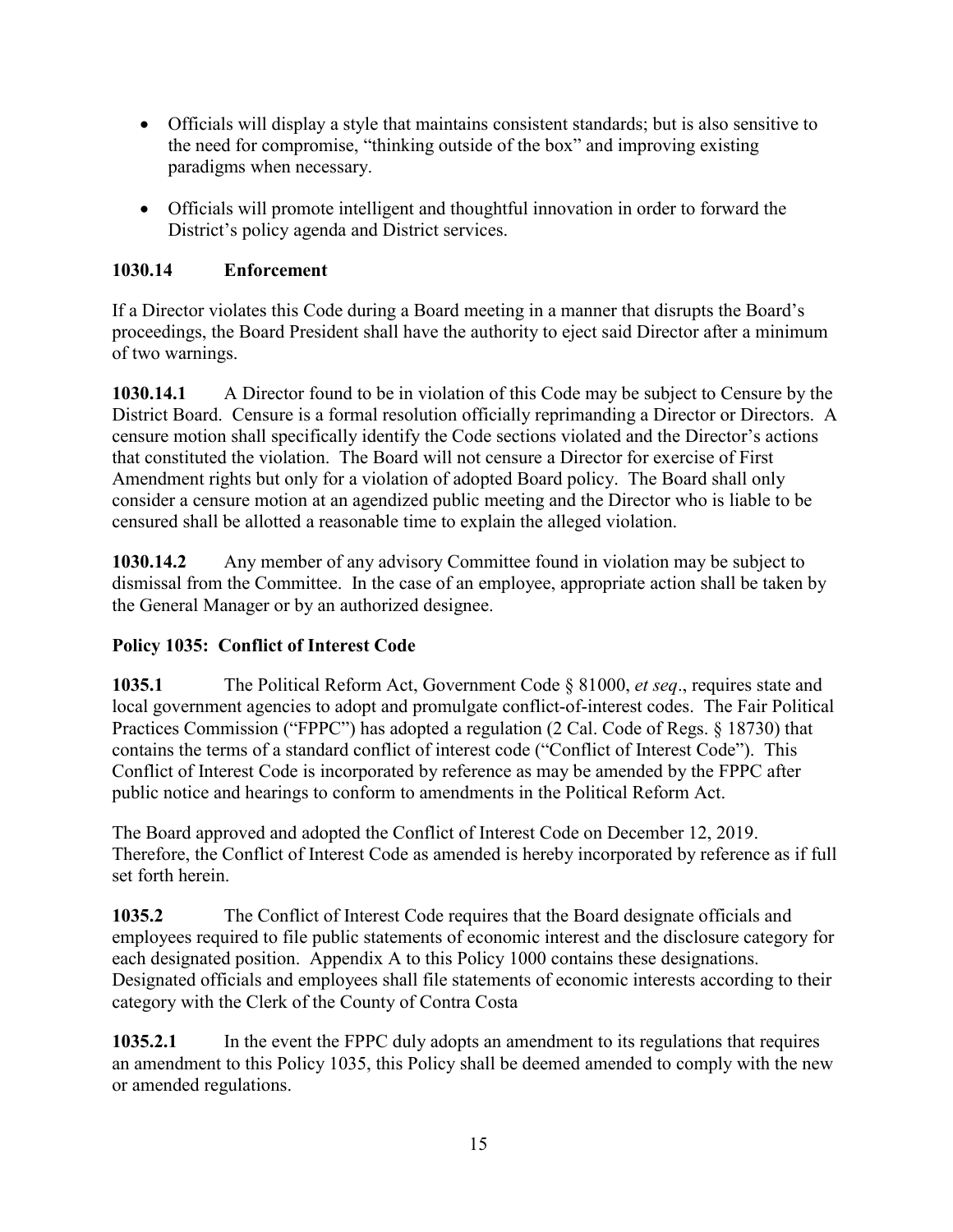#### **Policy 1040: Correspondence to the Board and Staff**

**1040.1** All written correspondence addressed to the Board of Directors shall be sent to the District office. District staff shall distribute said written correspondence to the addressee and written responses, if any, to each member of the Board at regular intervals as the General Manager shall determine. Electronic correspondence should be sent to staff or Board members at District email addresses. If sent to staff, staff shall forward to all Directors as appropriate.

Individual Board members may receive correspondence addressed to him or her in his or her official capacity. Board members are not permitted to use agency resources for sending or receiving personal correspondence. Correspondence to the District, whether mailed or electronic, will be handled independent of the Board Agenda.

**1040.1.1** Notwithstanding the above, any correspondence that contains confidential or privileged matters, such as documents related to personnel or medical information, shall be referred to the General Manager or confidential employee for handling. If said correspondence is not plainly marked as privileged and/or confidential, staff discovering the contents shall forward the transmission as soon as practicable. This Policy 1040.1 does not apply to correspondence to the Police Department.

**1040.2** All written or electronic correspondence addressed to the Board or District employees in their official capacity shall be maintained on file in the District offices as required by the Records Retention Act and shall be available to the public for review as required by the Public Records Act. If the correspondence may be exempt from the Public Records Act, the General Manager shall determine appropriate handling in consultation with the General Counsel. District employees are not permitted to use agency resources for sending or receiving personal correspondence.

**1040.3** All written or electronic correspondence sent to or from the Board of Directors or District employees in their official capacity shall be considered public records even if maintained on personal devices. These records shall be maintained at the District offices, or storage location designated by the General Manager, in compliance applicable Records Retention regulations.

Unless exempt from disclosure, these records are subject to disclosure until they are subject to destruction.

#### **Policy 1045: General Counsel**

**1045.1** The Board of Directors shall appoint a General Counsel to assist the Board and District in all applicable issues and activities.

**1045.2** The General Counsel shall be the legal adviser of the District, including the Board as a whole, the General Manager and staff. The General Counsel shall perform such duties as may be prescribed by the Board of Directors. Such duties include, but are not limited to, providing legal assistance necessary for formulation and implementation legislative policies and projects; representing the District's interests, as determined by the District, in litigation, administrative hearings, negotiations and similar proceedings; supervising outside counsel and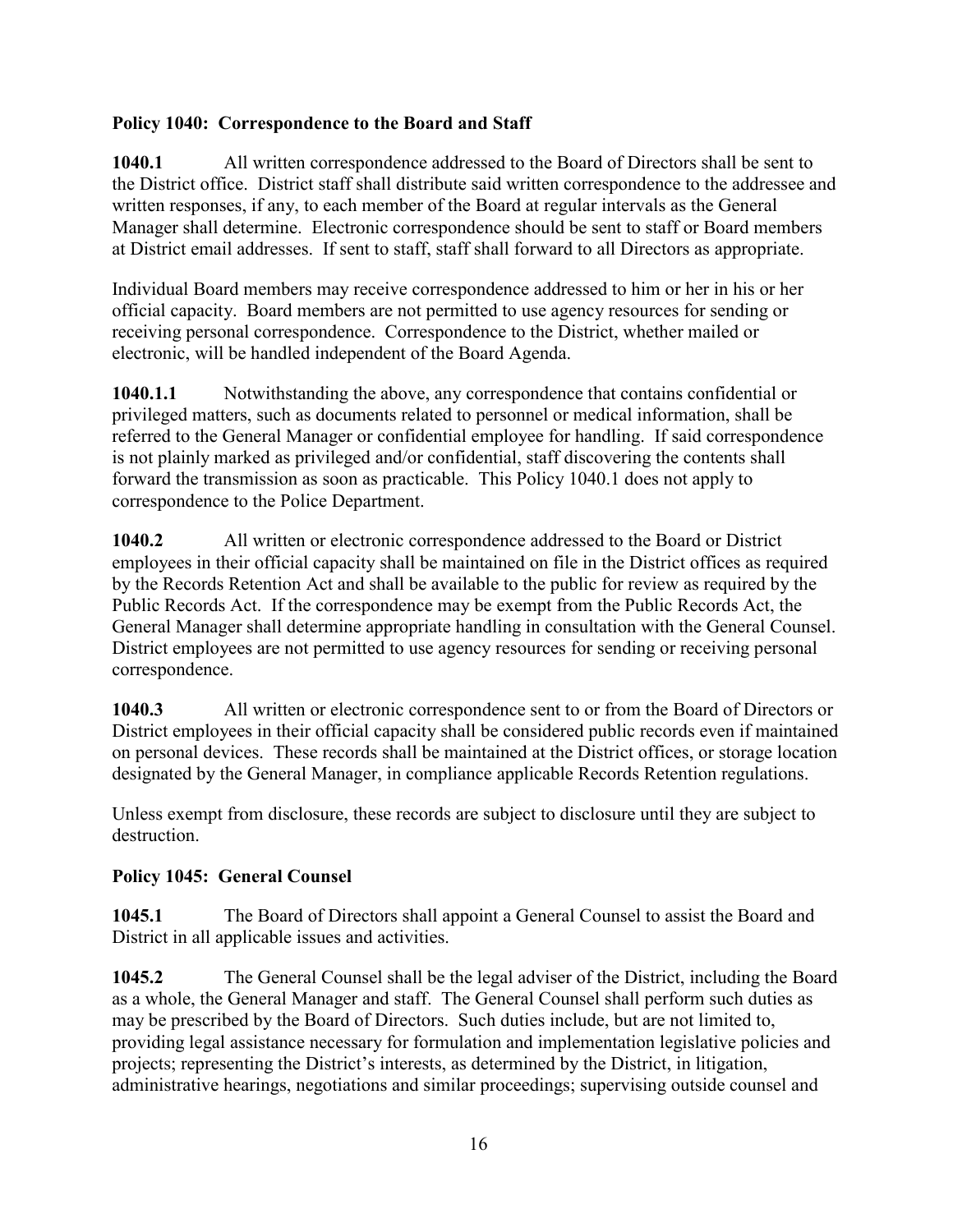keeping the Board and District staff apprised of court rulings and legislation affecting the legal interest of the District.

**1045.3** The General Counsel shall review and approve as to form District legal documents, i.e., contracts, agreements, etc. The General Counsel shall present and report to the Board legal issues, such as actual and anticipated litigation and other closed session items as appropriate. The General Counsel shall serve at the pleasure of the Board and shall be compensated for services as determined by the Board.

**1045.4** The General Counsel reports to the Board as a whole but is available to each Director for consultation regarding legal matters particular to that Board member's participation. No Board member may request a legal opinion of legal counsel without concurrence by the Board, except as such requests relate to questions regarding that member's participation. The General Counsel shall be available to the General Manager for consultation on applicable issues and activities.

#### **Policy 1055: Records Management**

To be useful, District records must be available at the right time, in the right place and to the right person or persons. This means that the records must be well organized and accessible. All records shall be maintained in accordance with federal, state and local laws, contract requirements and commonsense business practices.

**1055.1** This policy has the following goals:

- Provide certainty that no record is destroyed prematurely, and that valuable and legally required records are retained in compliance with legal retention requirements and with standard organizational practices for the retention and destruction of records.
- Enable authorized employees to destroy with confidence records no longer of value,
- Provide faster and more efficient retrieval of files as a result of the elimination of obsolete records and better organization of retained records.
- Improve productivity through faster access to information,

**1055.2** Vital and important records, regardless of recording media, are those having ongoing legal, financial, operational, or historical value to the District. As provided by state law, the District shall retain and not destroy records of the following unless otherwise specifically allowed by this Policy:

- Formation, change of organization, or reorganization of the district.
- A District ordinance adopted by the district. However, if the District Board has repealed an ordinance or the ordinance is otherwise invalid or unenforceable, it may be destroyed or disposed of pursuant to this section five years after it was repealed or became invalid or unenforceable.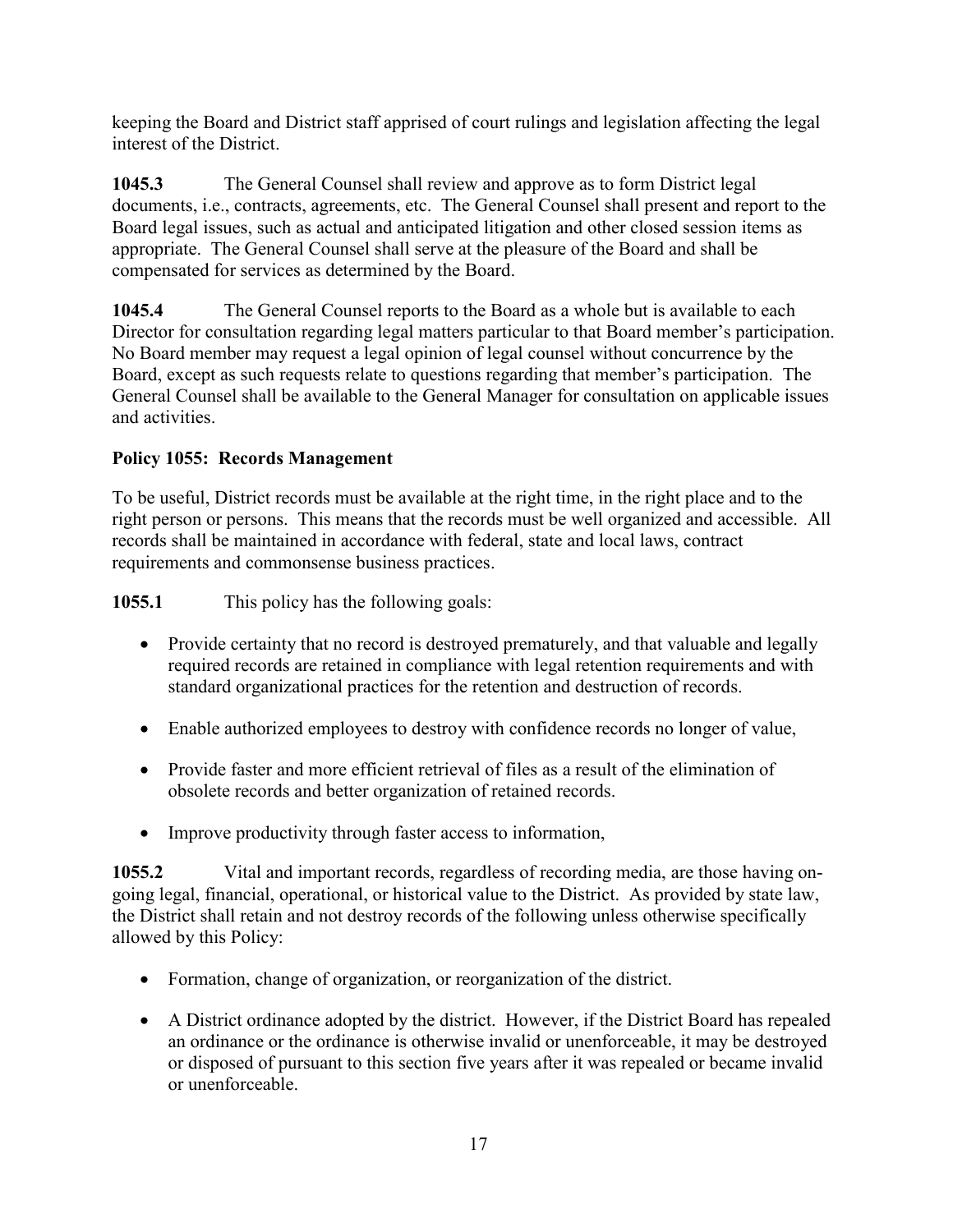• Minutes of any the District Board meeting.

Any pending claim or litigation or any settlement or other disposition of any claim or litigation within the past two years.

- Documents responsive to any pending request made pursuant to the California Public Records Act (Chapter 3.5 of the California Government Code (commencing with Section 6250) of Division 7 of Title 1), whether or not the District maintains that the record is exempt from disclosure, until the request has been granted or two years have elapsed since the district provided written notice to the requester that the request has been denied.
- Any pending construction that the District has not accepted or as to which a stop notice claim legally may be presented.
- Any non-discharged debt of the District.
- Title to real property in which the District has an interest.
- Any non-discharged contract to which the District is a party.
- Has not fulfilled the administrative, fiscal, or legal purpose for which it was created or received.
- Is an unaccepted bid or proposal, which is less than two years old, for the construction or installation of any building, structure, or other public work.
- Specifies the amount of compensation paid to district employees or officers or to independent contractors providing personal or professional services to the District, or relates to expense reimbursement to district officers or employees or to the use of district paid credit cards or any travel compensation mechanism. However, a record described in this paragraph may be destroyed or disposed of pursuant to this section seven years after the date of payment.

Appendix B provides a definition of terms and Appendix C sets forth a Records Retention Schedule.

**1055.3** The General Manager is authorized by the Board of Directors to interpret and implement this policy, and to cause to be destroyed any or all such records, papers and documents that meet the qualifications governing the retention and disposal of records, specified below, after consultation with the General Counsel. The General Manager is also responsible for ensuring all records are safely maintained, accessible and adequately controlled by District staff.

**1055.3.1** District records should be maintained at the District offices or such other premises as may be controlled by the District or a records storage facility under contract to the District. The District shall maintain indices of any records located off-site to enable their easy retrieval.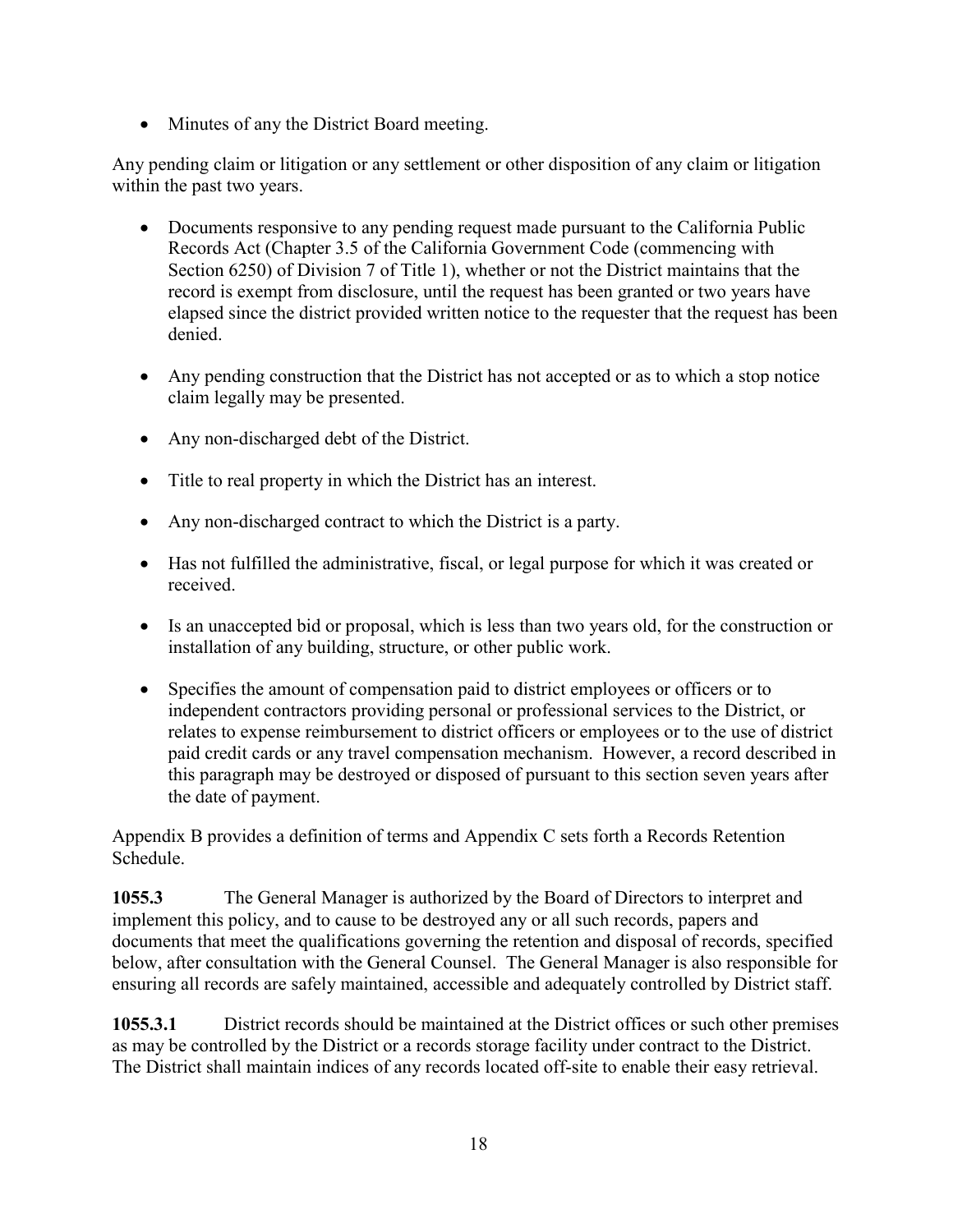**1055.4** Pursuant to the provisions of Government Code §§ 60200 through 60203, and the guidelines prepared by the State Controller's office and the Controller's Advisory Committee for Special Districts, the following qualifications will govern the retention and disposal of records of the District.

**1055.4.1** Duplicate records, papers and documents may be destroyed at any time without Board authorization, advice of the General Counsel, or copying to photographic or electronic media.

**1055.4.2** Originals of records, papers and documents more than two years old that were prepared or received in any manner other than pursuant to State or Federal statute may be destroyed without the necessity of copying to photographic or electronic media except for permanent records of the District as defined in this Policy.

**1055.4.3** In no instances are records, papers or documents to be destroyed where there is a continuing need for such records for such matters as pending litigation, special projects, etc.

**1055.4.4** Records, papers or documents which are not expressly required by State law to be filed and preserved, including records listed in Section 1055.2 of this Policy, may be destroyed if all of the following conditions are met:

**1055.4.4.1** The record, paper or document is preserved by photograph, microphotograph, electronically recorded video image on magnetic surfaces, recording in the electronic data processing system, recording on optical disk, reproduction on film or any other medium that is a trusted system and that does not permit additions, deletions, or changes to the original document in compliance with Section 12168.7 of the California Government Code for recording of permanent records or non-records.

**1055.4.4.2** The device used to reproduce such record, paper or document on film, or retrieves and prints the document from the electronic media, is one which accurately reproduces the original thereof in all details; that does not permit additions, deletions, or changes to the original document images; and satisfies the requirements of Section 12168.7 of the California Government Code.

**1055.4.4.3** The photographs, micro-photographs, or other reproductions on film are placed in conveniently accessible files and provisions are made for preserving, examining, and using the same, together with documents stored via electronic media.

**1055.4.5** Any accounting record except the journals and ledgers which are more than five years old and which were prepared or received in any manner other than pursuant to State statute may be authorized for destruction, provided that:

**1055.4.5.1** There is no continuing need for said record, i.e., long-term transactions, special projects, pending litigations, etc.;

**1055.4.5.2** There exists in a permanent file, an audit report or reports covering the inclusive period of said record;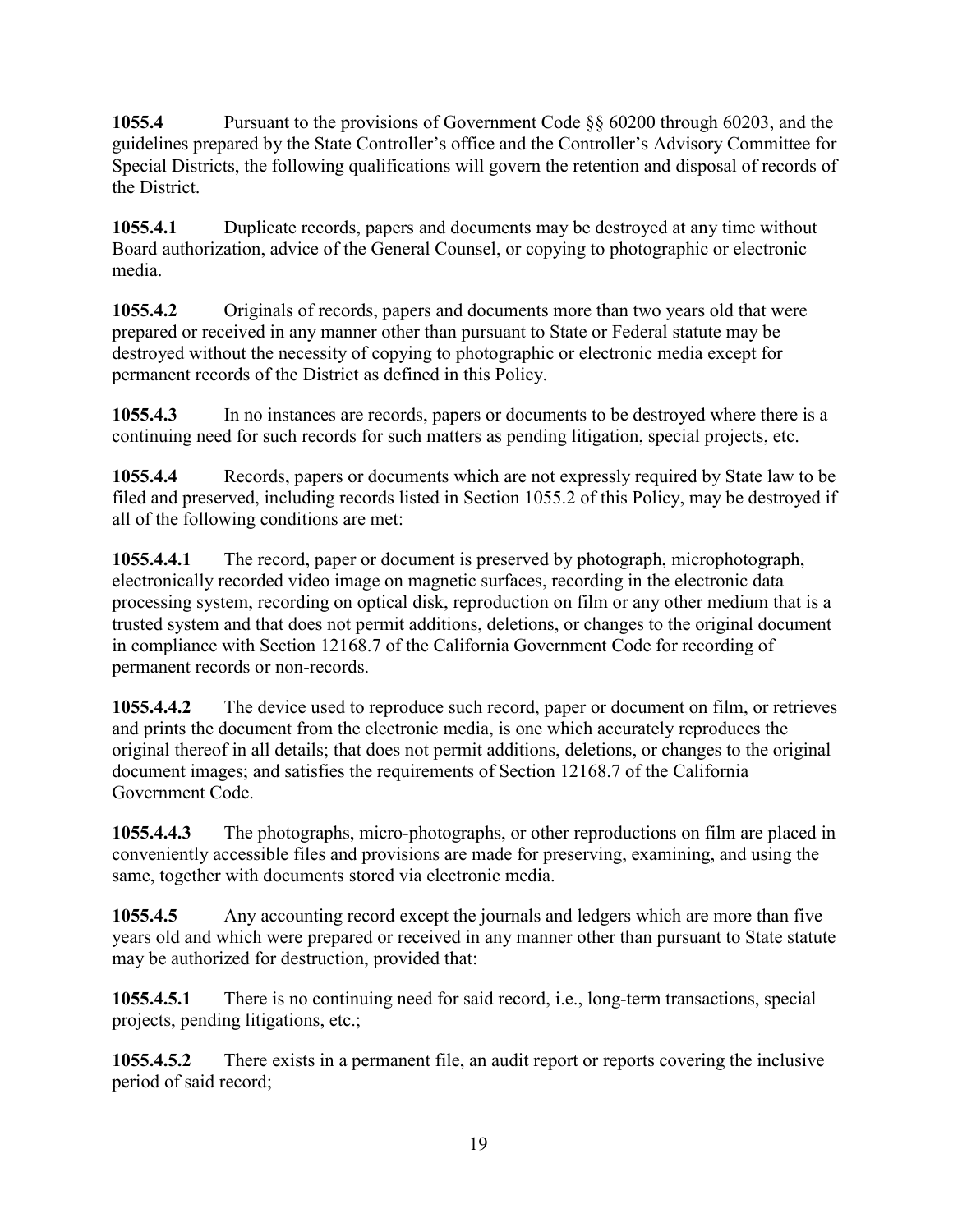**1055.4.5.3** Said audit report or reports were prepared pursuant to procedures outlined in Government Code section 26909 and other State or Federal audit requirements, and that;

**1055.4.5.4** Said audit or audits contain the expression of an unqualified opinion.

**1055.4.6** Any accounting record created for a specific event or action may be destroyed upon authorization five years after said event has in all respects terminated. Any source document detailed in a register, journal, ledger or statement may be authorized for destruction five years from the end of the fiscal period to which it applies. The following may be destroyed at any time without Board authorization or consultation with the General Counsel:

**1055.4.6.1** Duplicated (original-subject to the aforementioned requirements).

**1055.4.6.2** Rough drafts, notes or working papers (except audit).

**1055.4.6.3** Cards, listings, nonpermanent indices, other papers used for controlling work or transitory files.

**1055.4.7** All payroll and personnel records shall be retained indefinitely. Originals may upon authorization be destroyed after seven years' retention, provided said records have been microfilmed and qualify for destruction section under 1055.4.4, above. Payroll and personnel records include the following:

|             | Treefacily reported, in far, elantific and securements |
|-------------|--------------------------------------------------------|
| 1055.4.7.2  | Medical histories.                                     |
| 1055.4.7.3  | Injury frequency charts.                               |
| 1055.4.7.4  | Applications, changes and terminations of employees.   |
| 1055.4.7.5  | Insurance records of employees.                        |
| 1055.4.7.6  | Time cards.                                            |
| 1055.4.7.7  | Classification specifications (job descriptions).      |
| 1055.4.7.8  | Performance evaluation forms.                          |
| 1055.4.7.9  | Earning records and summaries.                         |
| 1055.4.7.10 | Retirements.                                           |

**1055.4.7.1** Accident reports, injury claims and settlements.

**1055.4.8** Records of proceedings for the authorization of long-term debt, bonds, warrants, loans, etc., after issuance or execution may be destroyed if microfilmed as provided for in section 3090.4.4. Terms and conditions of bonds warrants, and other long-term agreements should be retained until final payment, and thereafter may be destroyed in less than 10 years if microfilmed as provided for in Policy 1055.4.4, above. Paid bonds, warrant certificates and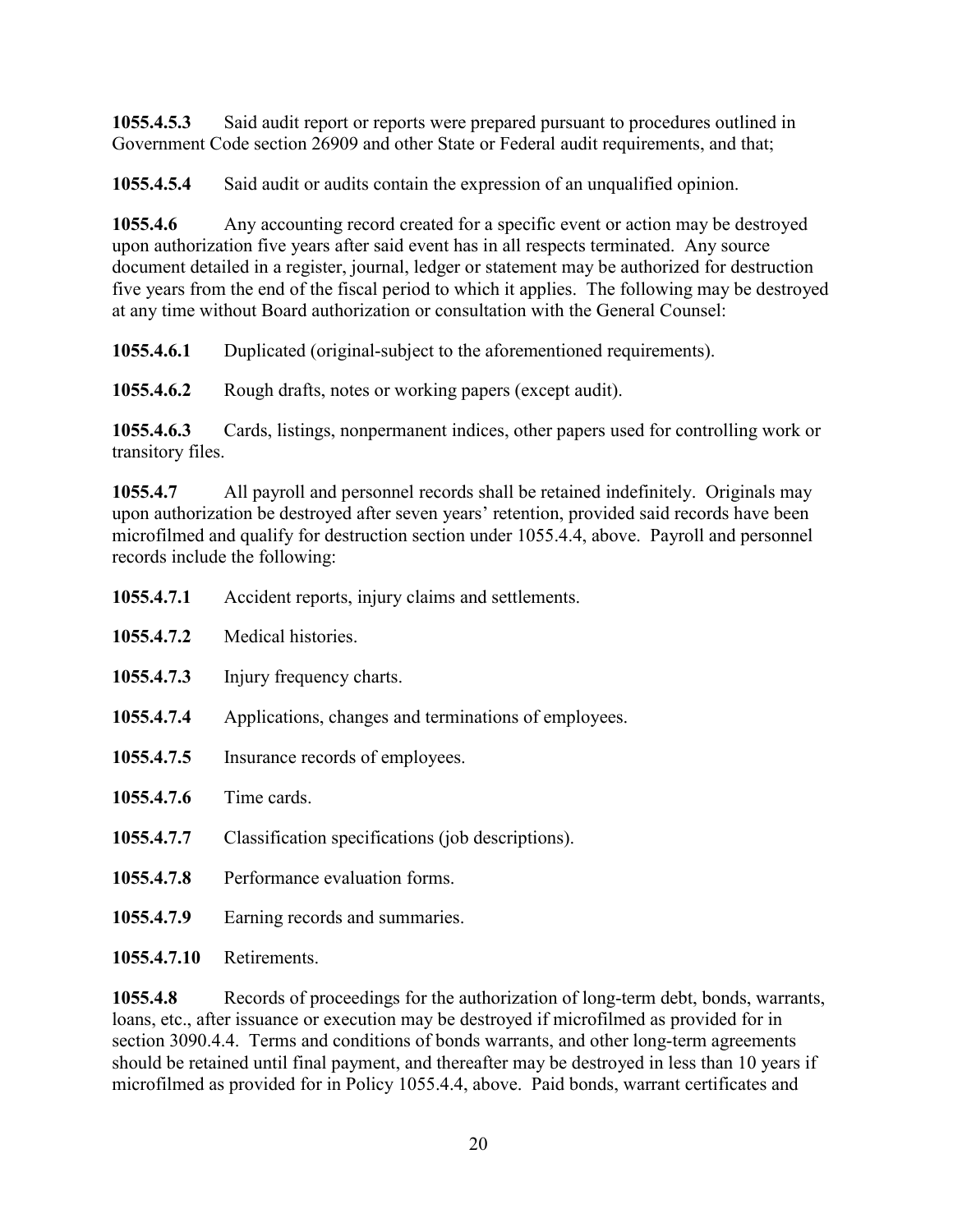interest coupons may be destroyed after six months if detailed payment records are kept for 10 years.

**1055.5** Minutes of the meetings of the Board of Directors are usually retained indefinitely in their original form. However, they may, upon the General Manager's authorization, be destroyed if they are preserved in medium as provided in Policy 1055.4.4, above. Recording tapes (or other media) of Board meetings will be kept for a period of five years from the date of the recorded meeting, after which they will be destroyed.

**1055.5.1** Construction records, such as bids, correspondence, change orders, etc., shall not be kept in excess of seven years unless they pertain to a project which includes a guarantee or grant, and, in that event, they shall be kept for the life of the guarantee or grant plus seven years. As-built plans for any public facility or works shall be retained as long as said facility is in existence.

**1055.5.2** Contracts should be retained for its life plus seven years. Any unaccepted bid or proposal for the construction or installation of any building, structure or other public work that is more than two years old may be destroyed.

**1055.5.3** Property records, such as documents of title, shall be kept until the property is transferred or otherwise no longer owned by the District.

#### **Policy 1056: Electronic Document Management Policy**

This Policy governs the retention of text messages, voicemail messages, social media posts, and email messages sent or received in the conduct of District business.

#### **1056.1 Definitions**

- Email Message: An electronic communication sent and received via web mail or email client.
- Social Media: Information posted to websites and applications that enable users to create and share content or to participate in social networking, including, without limitation, Facebook, Twitter, Instagram, Snap-chat, and LinkedIn.
- Text Message: An electronic, written communication sent and received via telephone or Internet connection.
- Voicemail Message: An electronic, aural communication sent or received via telephone or Internet connection.

#### **1056.2 Text Messages, Voicemail Messages, and Social Media**

Text messages, voicemail messages, and social media posts not saved to an archive or a more permanent medium are intended to be ephemeral documents, not preserved in the ordinary course of business. Accordingly, they do not constitute disclosable public records, as that term is defined by Government Code section 6252, subdivision (e). Directors and District staff are not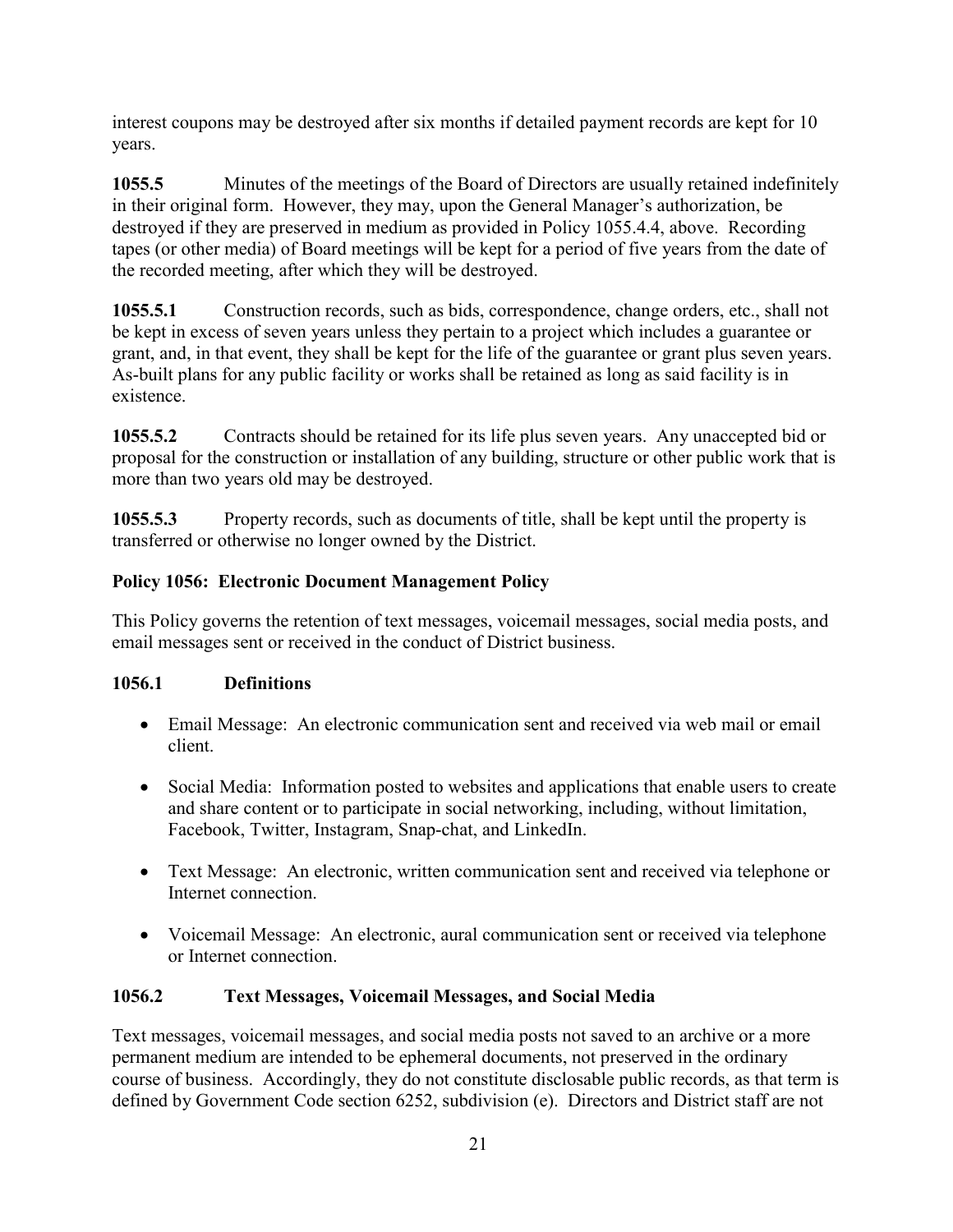required to retain these electronic documents. Business done on behalf of the District that requires the creation and preservation of records should be conducted in other media.

#### **1056.3 Email Messages**

- The District will manage email messages sent or received by the District's computer systems in accordance with Policies 1040 and 1055.
- Directors and District staff shall use (or copy to an address on) the District's computer systems for all email messages regarding District business. Directors and staff should forward any email messages not received by the District's computer systems nor copied to its staff or to an email address designated for that purpose, so they can be preserved in the District's email retention system, relieving individual Directors of any duty to preserve such email messages or make them available for public inspection.
- This policy applies only to the conduct of District business that is subject to the Public Records Act. It does not apply to communications to or from Directors in their other public and private capacities or communications to or from District staff that are personal, private or otherwise not kept in the normal course of District business.
- Any email message whose retention is necessary and appropriate for on-going District business shall be placed in a subject matter file so as to facilitate its easy retrieval. Any other email shall be considered ephemeral in nature and not a public record. For example, emails whose purpose is to coordinate meeting dates and times or other matters that are solely short-term and non-substantive are not considered public records and should be deleted as soon as they are no longer relevant to District business.
- All electronic messages of the District will be deleted after two years unless Policy 1055 expressly requires retention for a longer period.

#### **Policy 1057: California Public Records Act Response Procedures**

The California Public Records Act (Government Code, section 6250 *et seq*.) grants California residents important rights to obtain access to records held by public agencies. The District adopts this policy to clarify how it will respond to requests for records under the Public Records Act.

**1057.1** District staff will encourage Public Records Act request to be submitted in writing on the form attached to this policy. However, if the request is to review an agenda, agenda reports, or minutes of the Board or ordinances or resolutions of the Board or any of its committees, or any other record that is publicly available on the District's website, staff will assist the requestor to locate the records in question.

**1057.2** Staff will respond to all requests as soon as possible after they are received, but not later than the 10-day period, to advise the requester whether records will be disclosed. Staff may extend the ten-day preliminary response period for an additional 14 days when the request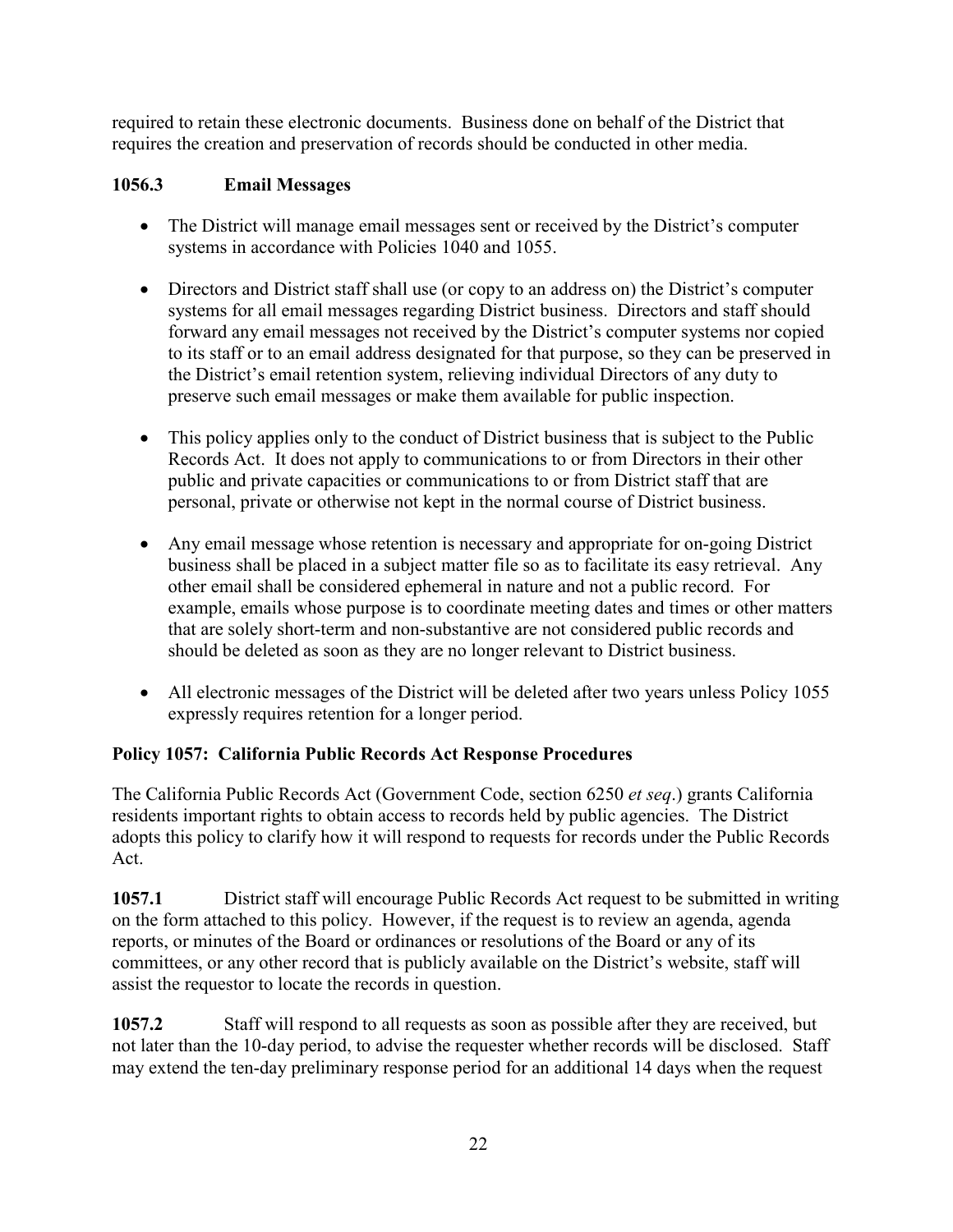requires staff to collect the records from field facilities or other outside establishment or where the request requires staff to search for, collect or examine a voluminous amount of records.

- a) Staff shall review each request and determine whether it seeks identifiable records and, if not, staff shall help the requestor identify records responsive to the request.
- b) Staff shall request all Directors who may have the records requested to search their files and report whether they have the records and, if so, when the records can be made available to the requestor.
- c) Staff shall respond to the requestor, advising him or her in writing of the availability of the documents, a description of the medium (paper, electronic format, etc.) and location of the records, and whether any are exempt from disclosure under the Public Records Act. As the Public Records Act requires, to the extent feasible, staff will provide suggestions to overcome any practical basis for denying access to the records sought.
- d) If a request is made for copies of records, staff shall also advise the requestor of the estimated copying cost.
- e) The person requesting the copies shall pay the charges for the requested copies established by the Board. At present those are: [\$1.00 for the first page, \$.05 each additional page, \$.10 per page for Political Reform Act materials, CD's-\$5.00, DVD's \$10.00]. Staff shall not make the requested copies until a deposit of the estimated copying cost is received and shall not release the copies until the actual copying cost is paid.

**1057.3** In accordance with the Public Records Act, the administrative staff will provide specific, identifiable records but will not research records for particular types of information or analyze information which may be contained in public records.

**1057.4** Administrative staff will respond to requests for public records in accordance with the Public Records Act as the Act now exists or may hereafter be amended, and nothing in this Policy is intended nor shall it be construed to conflict with the terms of the Public Records Act.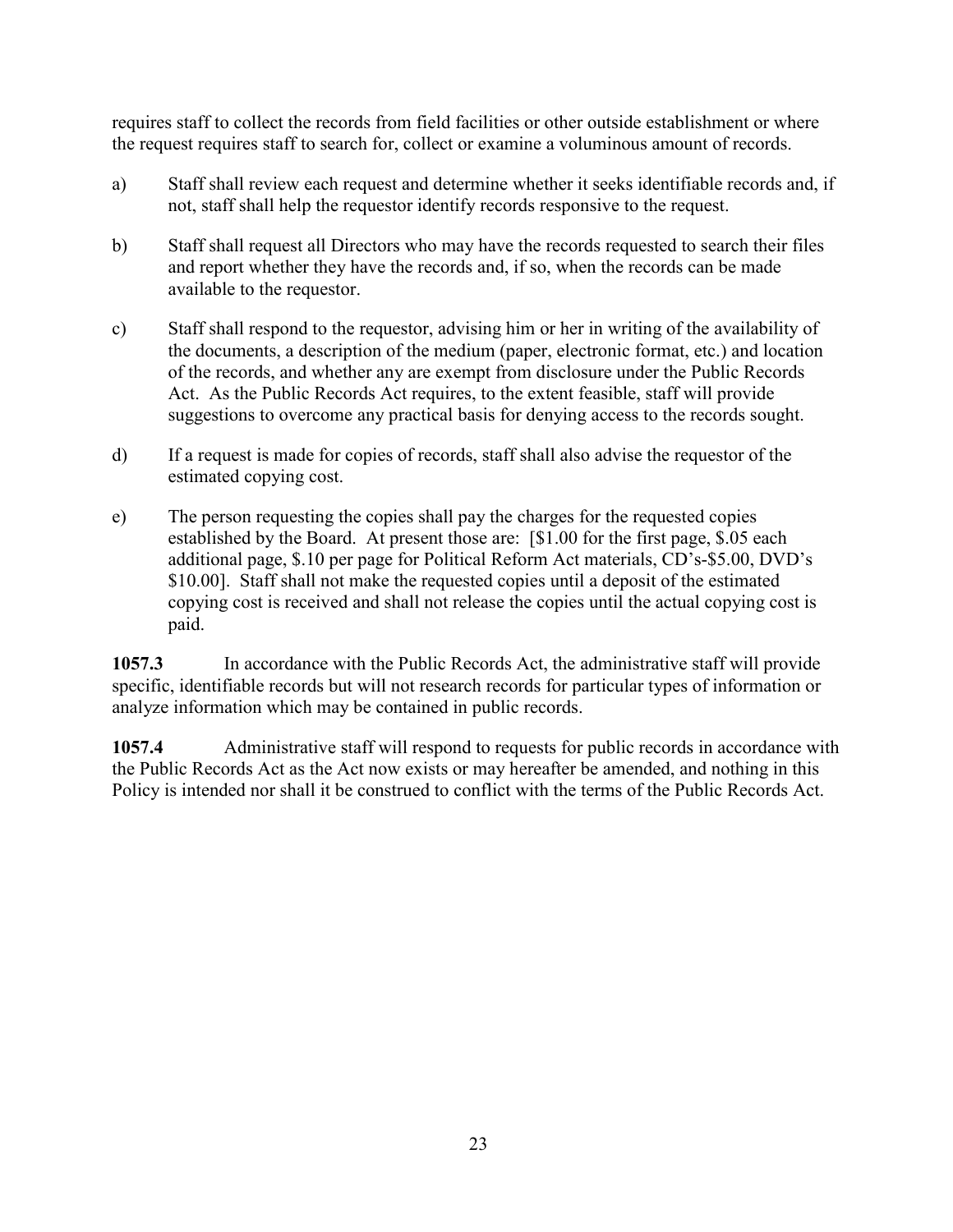## **POLICIES 2000 OPERATIONS**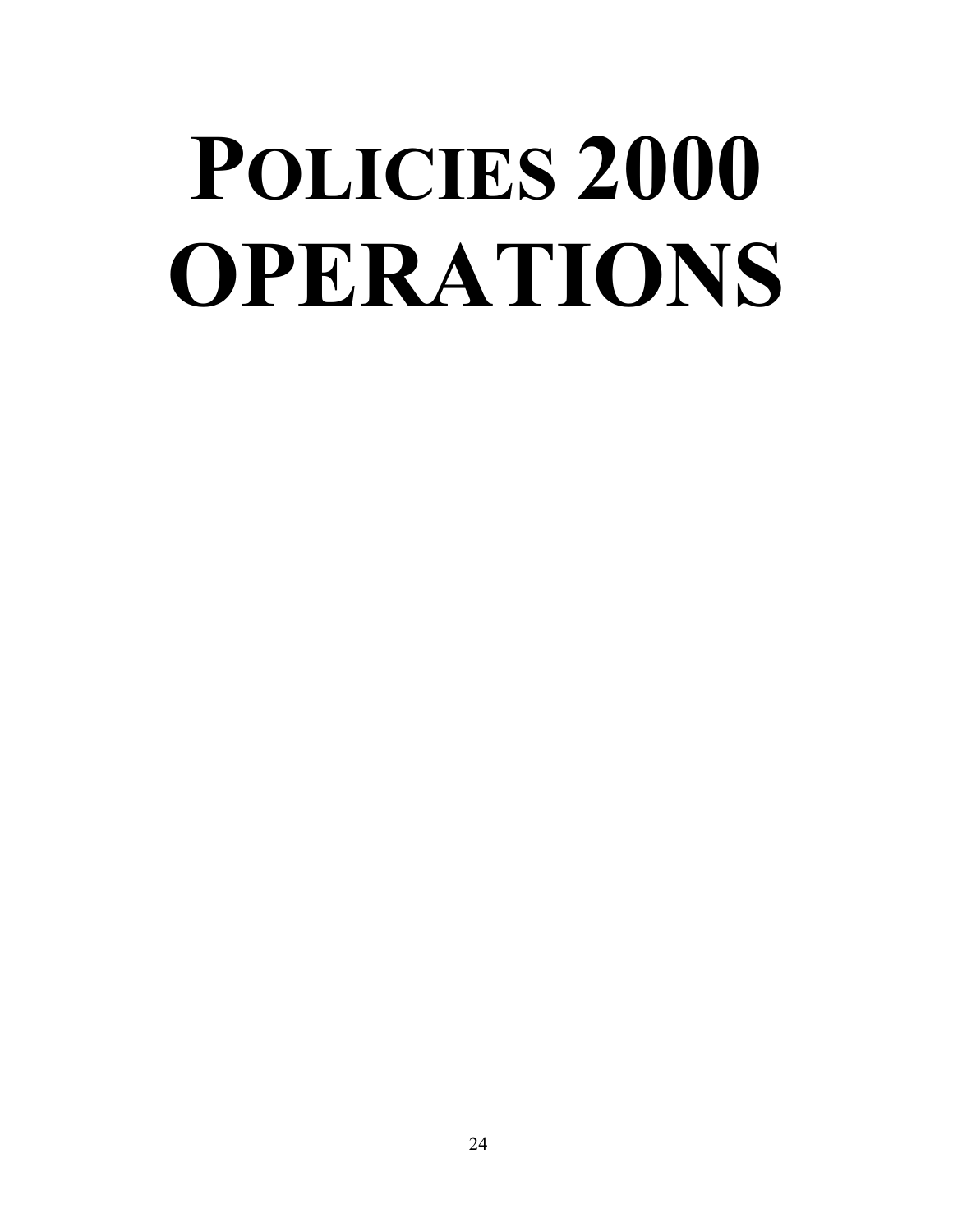#### **Policy 2000: District Operations**

#### **2010: Work-Related Injuries, Illness and/or Death**

2010.1 All employees are covered for Workers' Compensation, effective the first day of employment. Workers' Compensation provides employees and/or their beneficiaries with certain benefits in the event of a work-related illness, injury, or accidental death. The District pays the full cost of this coverage, whether through a self-insurance mechanism or an insurance product.

2010.2 If an employee sustains a work-related illness or injury, he or she must report the illness or injury to the General Manager or that person's designee ("Designated Claims/Loss Prevention Manager") as soon as practicable, but within 24 hours. Failure to do so could result in a delay of benefits.

2010.3 Upon learning of a work-related illness or injury, the Designated Claims/Loss Prevention Manager injury should ensure the member receives medical care as appropriate. Supervisors shall ensure that required documents regarding workers' compensation are completed and forwarded promptly. Any related Districtwide disease- or injury-reporting protocol shall also be followed.

2010.4 All payments for lost wages or salary due to a work-related illness or injury, medical treatment, and any other benefits will be made by the workers' compensation claims administrator or insurance carrier as required by law. Workers' Compensation benefit payments may be coordinated with any accrued sick leave or vacation leave as part of a medical or disability leave of absence. For more information about Workers' Compensation benefits, the injured employee should contact the Designated Claims/Loss Prevention Manager or their supervisor.

2010.5 Any supervisor who learns that an employee has incurred a work-related illness or injury shall provide that employee with written notice of his or her right to seek workers' compensation benefits shall promptly report doing so to the Designated Claims/Loss Prevention Manager.

2010.6 Notices of workers compensation benefits shall be posted annually as required by California law by or at the direction of the Designated Claims/Loss Prevention Manager. A form for such notices is available at: https://www.dir.ca.gov/dwc/NoticePoster.pdf.

#### **2020: Investment Policy**

#### **2020.10 Regulations:**

- a) The State Legislature has declared the deposit and investment of public funds by local officials and local agencies is an issue of statewide concern (Government Code (GC) § 53600.6 and § 53630.1); and,
- b) Government Code Sections 53601, et seq., allow the legislative body of a local agency to invest surplus monies not required for the immediate necessities of the local agency; and,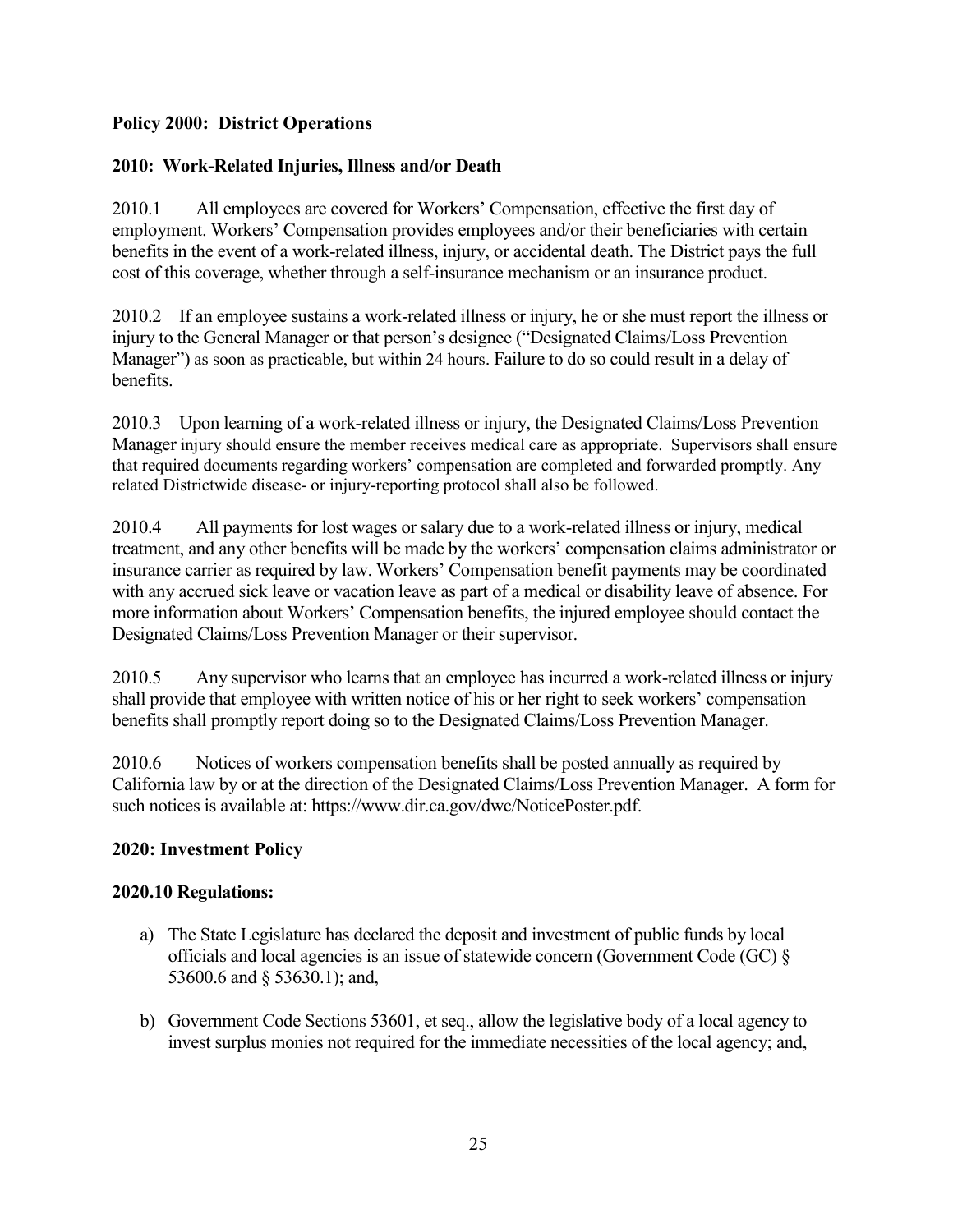- c) The fiscal officer of a local agency is required to annually prepare and submit a statement of investment policy and such policy, and any changes thereto, is to be considered by the local agency's legislative body at a public meeting (GC  $\S$  53646(a)).
- d) For these reasons, and to ensure prudent and responsible management of the public's funds, it is the policy of the District to invest funds in a manner which will provide the highest investment return with the maximum security while meeting the daily cash flow demands of the District and conforming to all statutes governing the investment of District funds.

#### 2020.10.1 Scope:

This investment policy applies to all financial assets of the District. These funds are accounted for in the annual audited financial statements of the District and include:

- a) Demand Accounts
- b) Investments
- c) General Fund
- d) Local Agency Investment Fund [others]
- e) Operation and Maintenance Fund
- f) Enterprise Funds [others]

#### 2020.10.2 Prudence:

The Board and persons authorized to make investment decisions subject to these policies are trustees and therefore fiduciaries subject to the prudent investor standard. When investing, reinvesting, purchasing, acquiring, exchanging, selling, or managing public funds, a trustee shall act with care, skill, prudence, and diligence under the circumstances then prevailing, including, but not limited to, the general economic conditions and the anticipated needs of the agency, that a prudent person acting in a like capacity and familiarity with those matters would use in the conduct of funds of a like character and with like aims, to safeguard the principal and maintain the liquidity needs of the District.

Investments shall be made with judgment and care, under circumstances then prevailing, which persons of prudence, discretion and intelligence exercise in the management of their own affairs, not for speculation, but for investment, considering the probable safety of their capital as well as the probable income to be derived.

Investment officers acting in accordance with written procedures and the investment policy and exercising due diligence shall be relieved of personal responsibility for an individual security's credit risk or market price changes, provided deviations from expectations are reported in the next issued quarterly treasury report and appropriate action are taken to control adverse developments. When a deviation poses a significant risk to the District's financial position, the Board shall be notified immediately.

#### 2020.10.3 Objectives: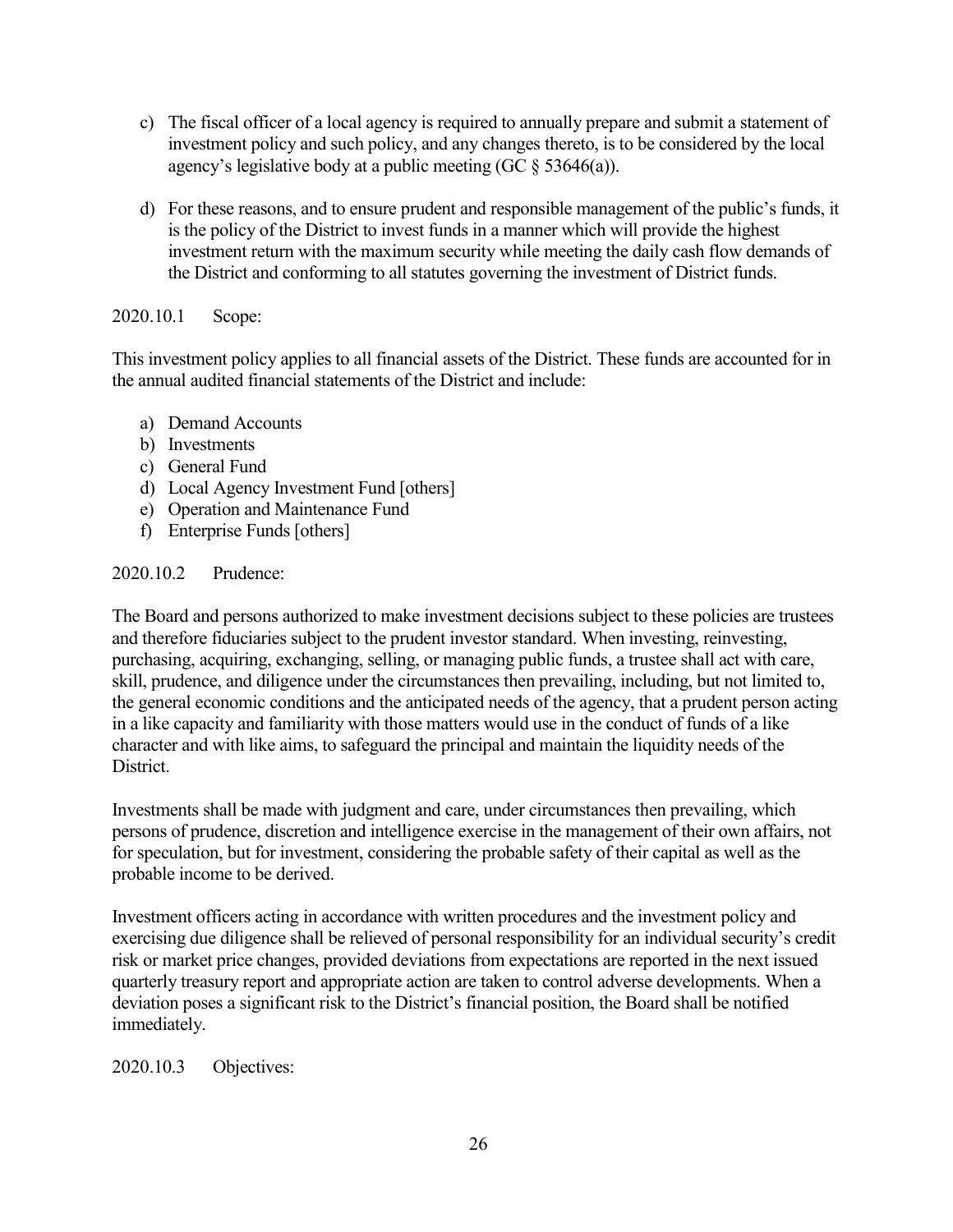As specified in GC §53600.5, when investing, reinvesting, purchasing, acquiring, exchanging, selling and managing public funds, the primary objectives of the investment activities, in priority order, shall be:

a) Safety: Safety of principal is the foremost objective of the investment program. Investments of the District shall be undertaken in a manner that seeks to ensure the preservation of capital in the whole portfolio. To attain this objective, diversification is required in order that potential losses on individual securities do not exceed the income generated from the remainder of the portfolio.

#### **2030: Budget Preparation:**

2030.1 An annual budget proposal shall be prepared by the General Manager or that person's designee.

2030.2 Before review by the Board of Directors, the Board President shall meet with the General Manager or that person's designee to review the annual budget proposal.

2030.3 The proposed annual budget shall review by the Board at a public meeting by the end of May to the extent reasonably feasible.

2030.4 The Board shall adopt the budget at separate meeting from the review required by Section 2030.3 of this policy. The Board shall adopt the annual budget, with any appropriate amendments, at a regular meeting by the end of June.

#### **Policy 2040: Reserve and Fund Balance Policy**

2040.1 Purpose: The District shall maintain reserve funds from existing unrestricted funds as designated by the District's Reserve Policy. This policy establishes the procedure and level of reserve funding to achieve the following specific goals:

• Maintain minimal operational sustainability in periods of economic uncertainty or unanticipated events.

Fund replacement and major repairs for the District's physical assets; The General Manager may recommend additional reserves and funds or alter reserves with the approval of the Board of Directors.

- Maintain operational sustainability in periods of economic uncertainty or unanticipated events.
- Fund repairs and replacement of park facilities and equipment.
- Fund park grounds maintenance.
- Fund regular replacement of computer hardware and software;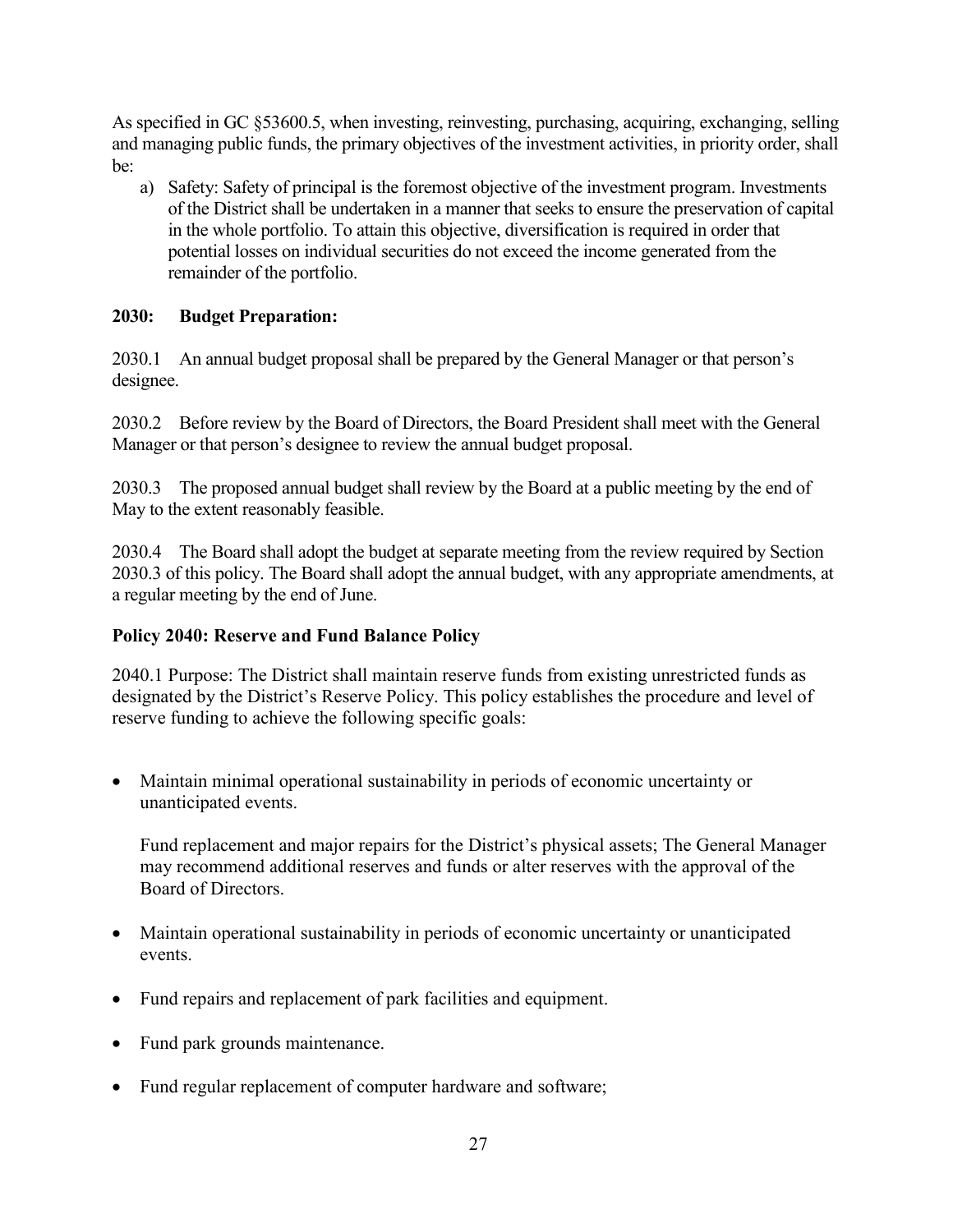- Fund replacement and major repairs for the District's fleet and equipment;
- Fund capital improvements; and

The District shall account for reserves as required by Governmental Accounting Standards Board Statement No. 54, which distinguishes reserves as among these classes: non-spendable, restricted, committed, assigned and unassigned. The reserves stated by this policy, unless otherwise required by law, contract, or District policy shall be deemed "assigned" reserves.

2040.2 Policy: Use of District Reserves is limited to available "Unrestricted" Funds (not obligated by law, contract or agreement). All reservations or use of these funds will be designated by formal action of the Board of Directors.

2040.3 Using Reserve Funds:

- Vehicle Fleet Reserve: Vehicle Fleet Reserves will be set aside and used exclusively for the purchase of new vehicles to support District operations, or to make major repairs to existing vehicles.
- Technology Reserve: Technology Reserves will be set aside and used to purchase hardware and software in support of District operations, with the intent of maintaining modern technology for employees and their service delivery.
- Designated Project/Special Use Reserve: Projects, programs or special uses will be identified by the General Manager and/or the Board of Directors and approved by the Board. Uses must further the mission of the District and will be evaluated for designation according to value to the District and the people it serves.
- Capital Improvements Reserve: Capital Improvements Reserves shall be limited to costs related to making changes to improve capital assets, increase their useful life, or add to the value of these assets.
- Economic Uncertainty and Emergency Reserve: After addressing the desired reserve levels for the above bullet points, the District will seek to maintain a reserve level that is 25 percent of the budgeted operating expenditures for the year.

2040.4 Monitoring Reserve Levels: The General Manager shall perform a reserve status analysis annually, to be provided to the Board of Directors' annual deliberation/approval of Budget and Reserve Funds.

Additional information may be provided to the Board of Directors when a major change in conditions threatens the reserve levels established by this policy or calls into question the effectiveness of this policy;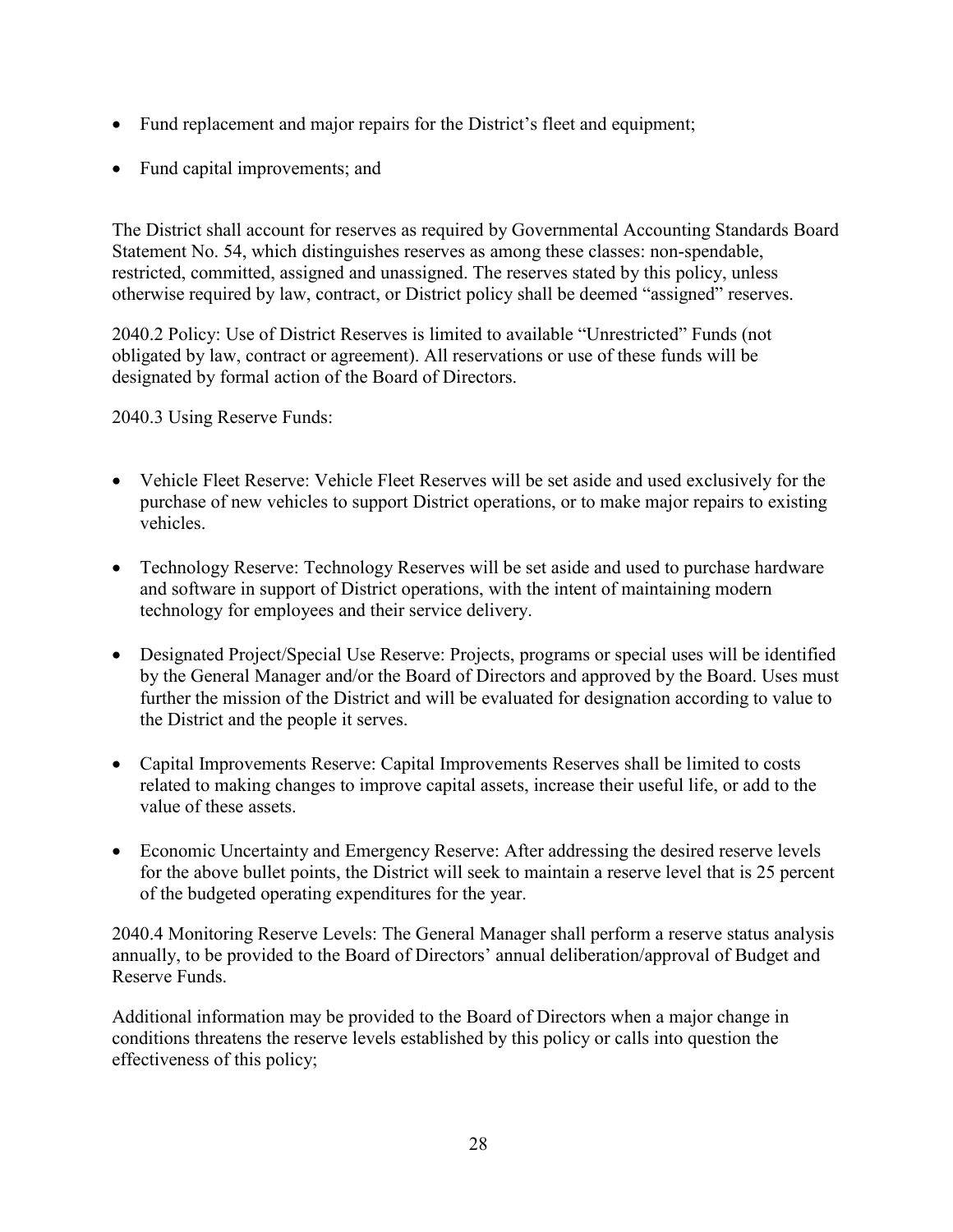Upon General Manager and/or Board request. The General Manager may recommend changes to this section, that the Board of Directors can consider, as economic conditions and District finances change.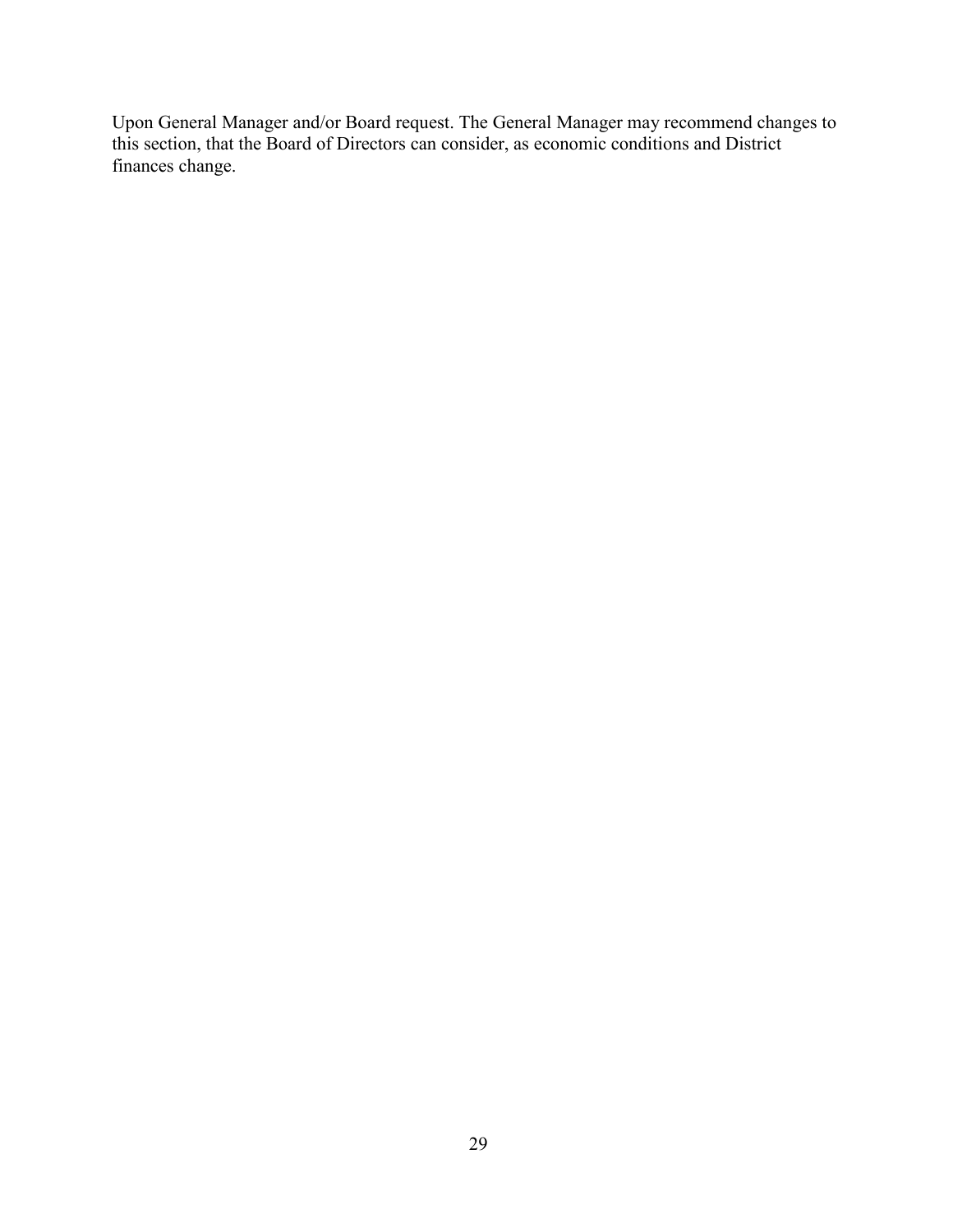# **POLICIES 3000 PERSONNEL MANAGEMENT**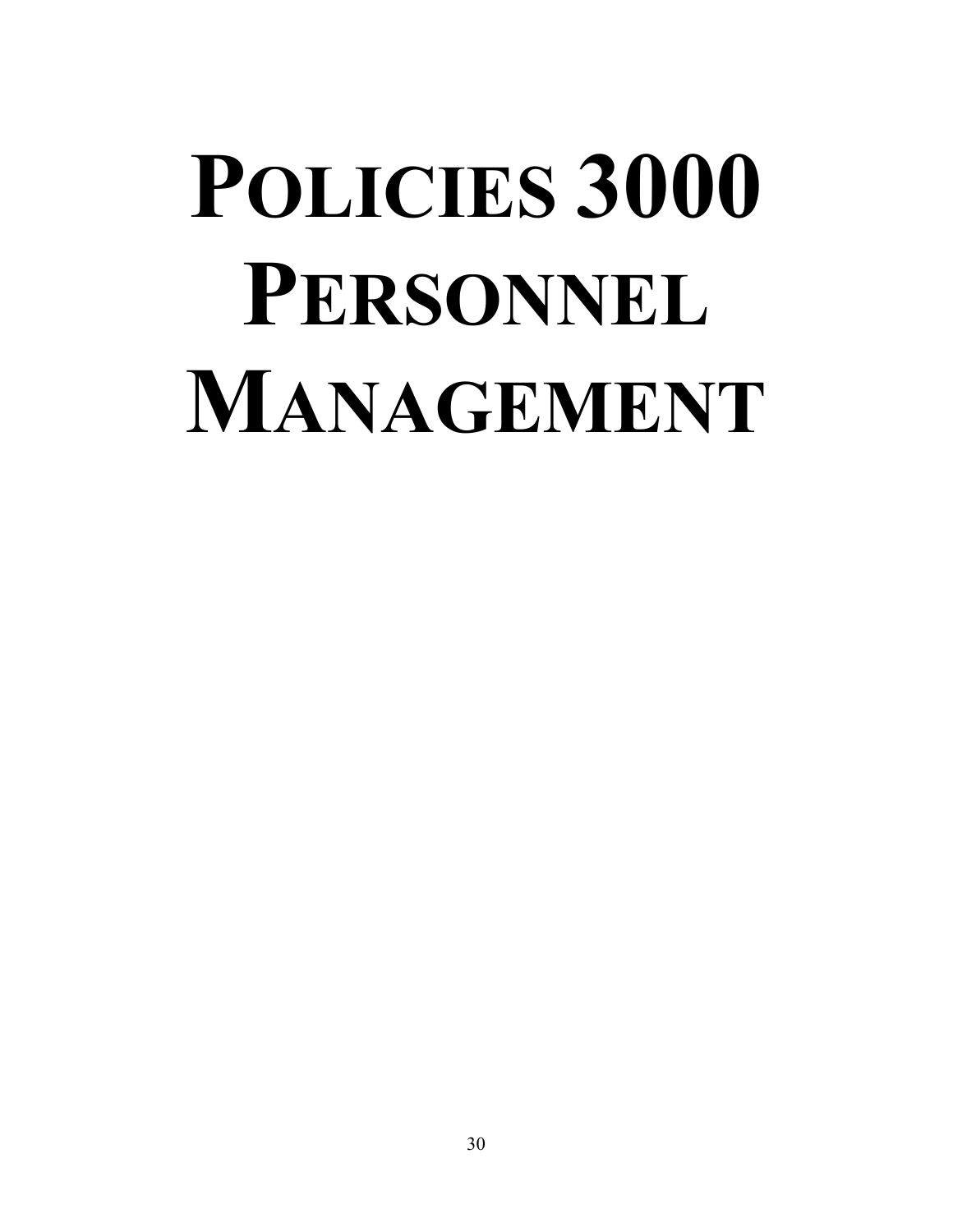#### **Policy 3000: Personnel Management**

#### **Policy 3010: Introduction and Applicability**

These Personnel Policies, Rules and Regulations (hereinafter referred to as the "Rules") are applicable to all District employees that are not part of a collective bargaining unit, except to the extent that it is inconsistent with any existing employment agreement.

None of the information contained in these Rules is intended in any way to create, or shall be construed as creating, an express or implied contract of employment nor does it guarantee any employee continued employment with the District. Employment with the District is "at-will," which means the District retains the right at any time to terminate any employee from employment with the District for any or no reason and without notice.

The General Manager reserves and retains the rights and responsibilities to administer, manage, direct and control the activities and work forces of the District, including, but not limited to, the right to: reassign and relocate personnel within the District; determine the size and composition of the workforce; hire and terminate employees; and determine the nature and extent of services to be performed and provided. The foregoing rights, together with the right to determine the methods, processes and manner of performing work, are vested exclusively with the General Manager.

No conduct, exception or variation of or from these Rules shall constitute, be deemed to be, or become an amendment, practice, interpretation, modification, repeal or suspension of any of these Rules.

Concurrently with signing a District at-will employment acknowledgement, or following adoption by the Board of these Rules, each employee shall be given a copy of these Rules and shall sign the acknowledgment in Appendix 3000 A. Each employee is responsible for reading these Rules and shall agree to be bound by and comply with these Rules.

In the event of an emergency, any part or all of these Rules may be temporarily suspended by order of the General Manager and such suspension shall remain in effect until the General Manager's order is withdrawn.

#### **Policy 3110: Disciplinary Action**

**3110.1 Prohibited Conduct**. The following conduct is prohibited and will not be tolerated by the District. The types of misconduct identified below are merely examples of conduct that may lead to disciplinary action. They do not constitute a complete list of all types of conduct that can result in disciplinary action, up to and including discharge. Neither this list of prohibited conduct, nor the disciplinary action referenced, below alters the at-will employment relationship.

- 1. Unlawful harassment.
- 2. Stealing or removing, without permission, the District property or property of another employee, director, contractor, or member of the public.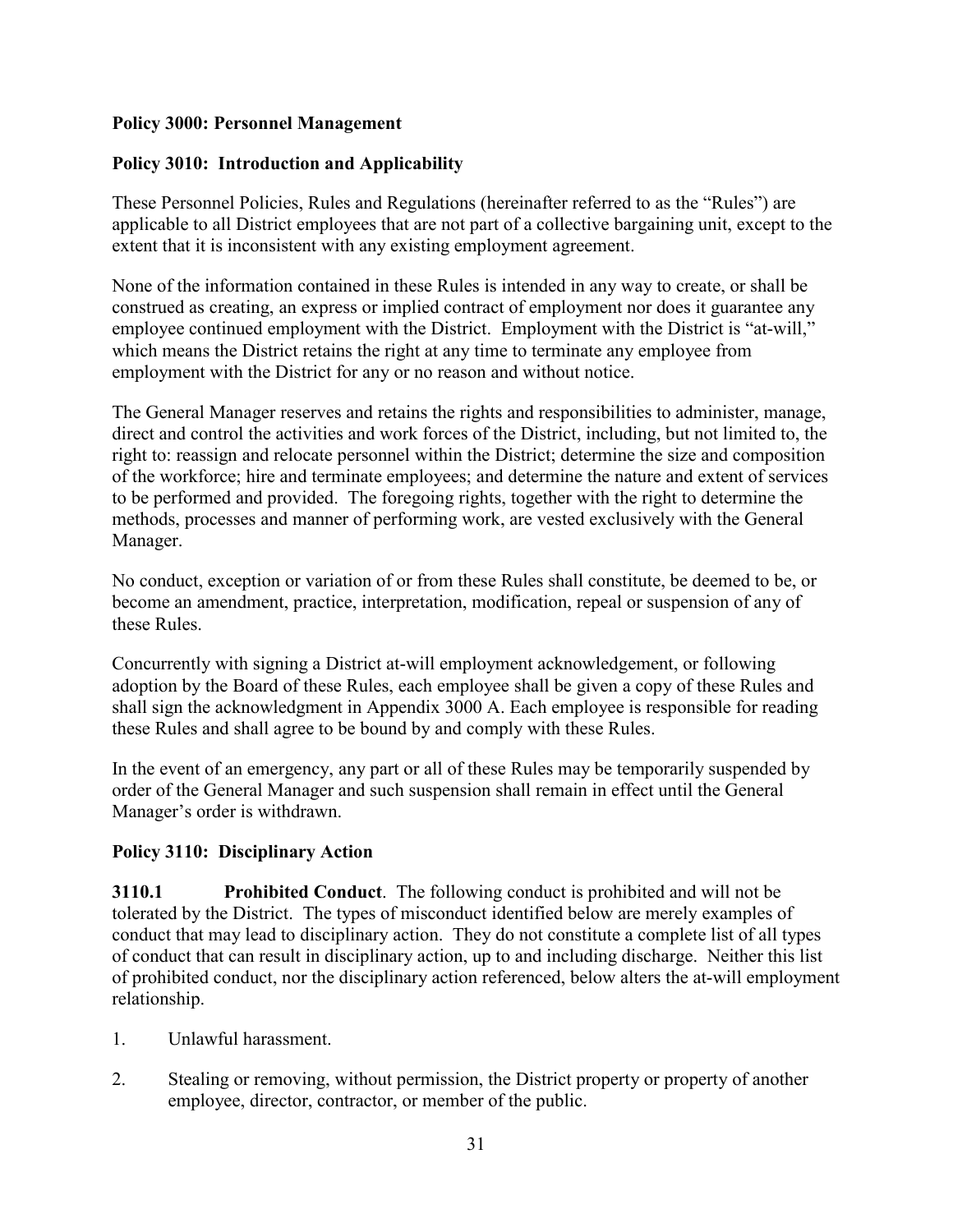- 3. Engaging in acts of violence or threats of violence toward any employee, director, contractor, or member of the public.
- 4. Causing, creating, or participating in a disruption of any kind during working hours on District property.
- 5. Participating in horseplay or practical jokes on agency time or on agency premises.
- 6. Violating any of the District professional, safety or health rules.
- 7. Possession or use of alcoholic beverages, or possession or use of illegal drugs, or being under the influence of alcohol or illegal drugs on District premises.
- 8. Falsification, failure to submit or the intentional destruction or intentional loss of employment records, employment information, or other the District records including but not limited to changes of relationship, child or family assessments, time sheets or scans, and mileage sheets.
- 9. Engaging in acts of theft or sabotage of equipment, facilities, the District time, documents or any other District proprietary information or documents.
- 10. Unauthorized use of the District equipment, time, materials, or facilities.
- 11. Giving the District's property away free of charge or at a discount to any person or in violation of District's policies.
- 12. Deliberate destruction or damage to any District property or the property of any other person on District property.
- 13. Bringing or possessing firearms, weapons, or any other hazardous or dangerous devices on the District property except for the Chief of Police.
- 14. Neglect or carelessness that results in damage or destruction of customer or the District property or endangers the life or health of any person.
- 15. Breach of confidentiality
- 16. Pleading guilty to or being convicted of a crime that indicates the employee is unfit for the job or poses a threat to the safety or well-being of the District or any person.
- 17. Failure to observe OSHA or Cal OSHA regulations.
- 18. Any deliberate action that is harmful to any person or the District and/or is detrimental to the District's efforts to operate effectively.
- 19. Insubordination, including, but not limited to, failure or refusal to obey the instructions of a supervisor or the use of abusive or threatening language or behavior toward a supervisor.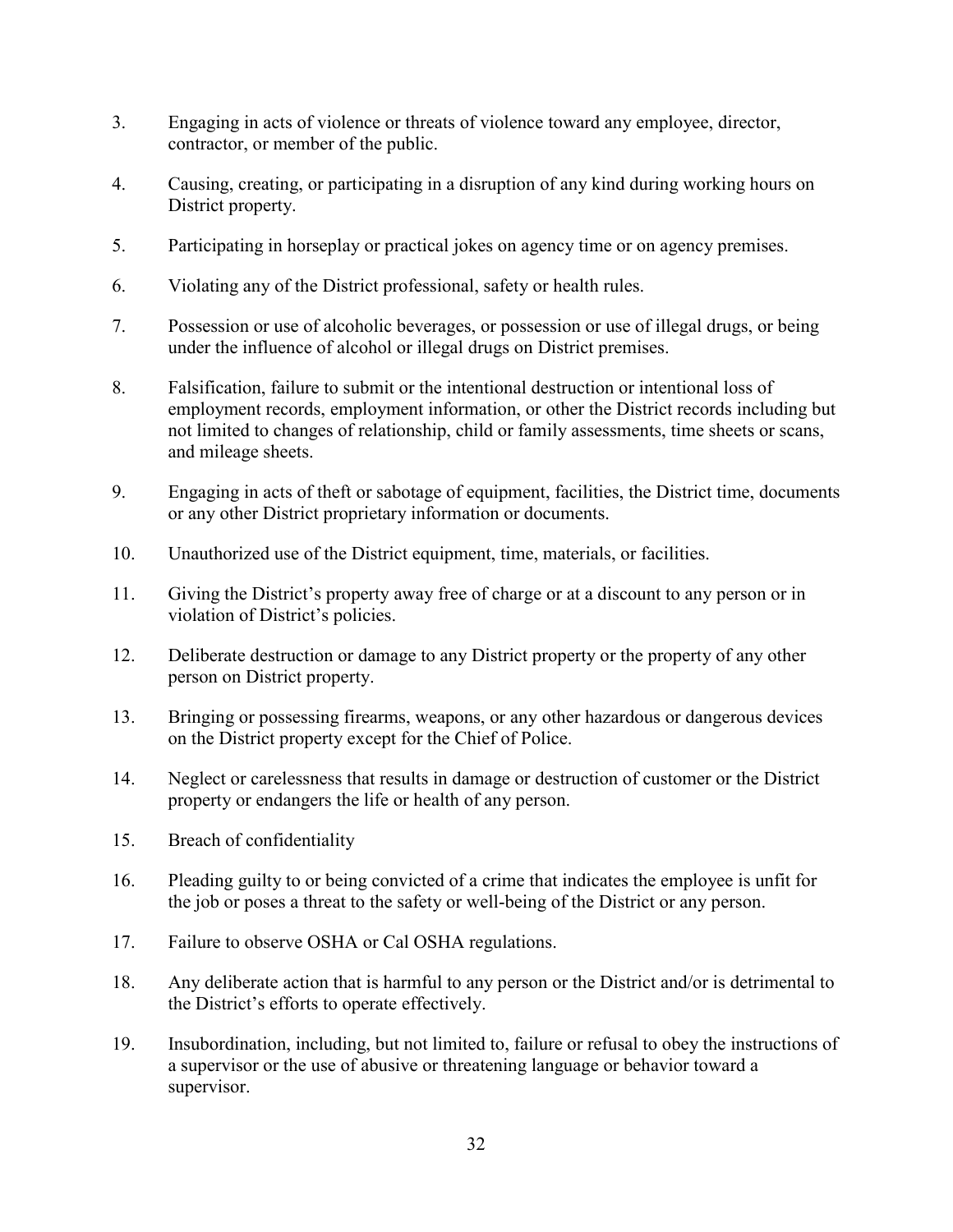- 20. Violations of any nondisclosure (secrecy) agreement or failure to maintain the confidentiality of the District's proprietary or confidential information.
- 21. Unsafe handling of equipment and/or hazardous materials/chemicals.
- 22. Unsatisfactory job performance.
- 23. Unauthorized use of a District credit card, petty cash or other funds and/or use of District funds for personal purposes.
- 24. Failure to comply with observe working schedules, including lunch and break periods.
- 25. Any action that involves unsafe conduct.
- 26. Reporting working time, mileage, expense reports or other documents inaccurately.
- 27. Working unauthorized overtime or refusing to work assigned overtime.
- 28. Repeated tardiness.
- 29. Unreported absence of two (2) consecutive scheduled workdays.
- 30. Failure to obtain permission to leave work for any reason during normal working hours.
- 31. Failure to notify supervisor or other appropriate staff when unable to report to work.
- 32. Sleeping on the job.
- 33. Inappropriate appearance or grooming as defined by District in memos, procedures or other communication.
- 34. Failure to promptly report to a supervisor the loss of or known malfunctioning of keys, tools, vehicles, identification badges, credit cards, or equipment, electrical or mechanical.
- 35. Convictions for serious traffic violations or driving under the influence of alcohol or drugs while performing the District business and/or in a District vehicle.
- 36. Reckless or negligent use of and/or damage to a District vehicle.
- 37. Failure to provide a physician's certificate when requested or required to do so.
- 38. Committing a fraudulent act or a breach of trust under any circumstances.
- 39. Engaging in any conduct that is not in the best interest of the District.
- 40. Unauthorized access to personnel files.
- 41. Unauthorized copying or distribution of confidential documents to anyone or any organization without the advance approval of the General Manager.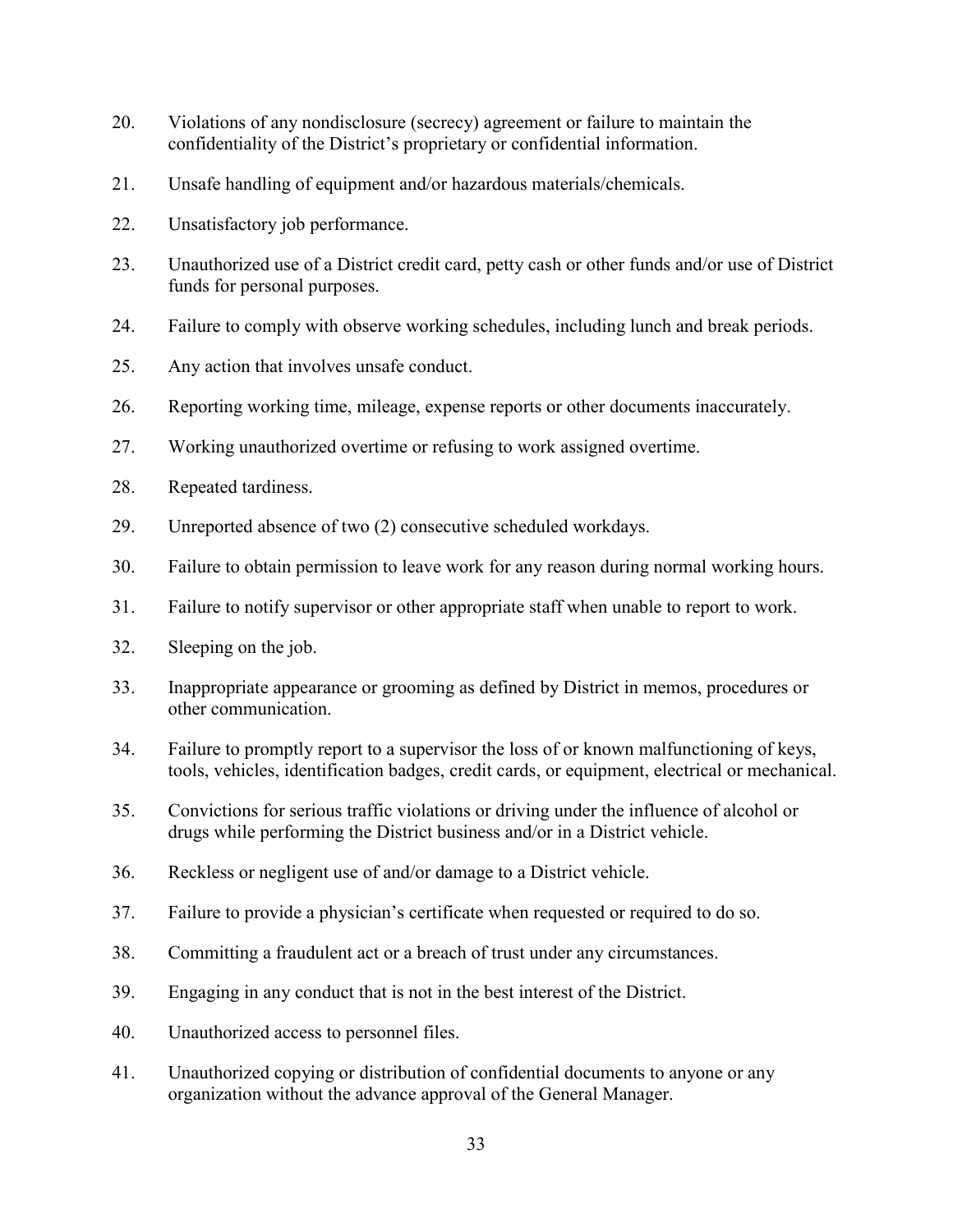- 42. Unauthorized representation by an employee of the District's position on any matter.
- 43. While on duty, District staff shall not unilaterally obtain information, conduct research, or make statements at public meetings without the approval of the General Manager nor shall they use their position with the District in conducting such activities. Staff can attend meetings as private citizens on their own time and express personal opinions after publicly identifying themselves and indicating that they are stating a personal opinion.
- 44. Employees or former employees who enter District offices without authorization will be reported to law enforcement.

Note: With at-will employment, either the employee or the District can terminate the employment relationship without any cause, without any reason or notice, and in the absence of employee misconduct.

**3110.2 Discipline**. If a supervisor or the General Manage is concerned about an employee's job performance, or if the employee is not meeting job expectations, the supervisor may take further action to communicate this concern. Appropriate discipline for performance is not considered harassment.

# **Policy 3120: Employment Status**

**3120.1 At-will Employment**. Employment by the District is at-will, meaning that either the District or the employee may terminate the employment relationship at any time for any lawful reason. No District employee has any authority to make any agreement or representation contrary to District's policy of at-will employment, except that the Board or the General Manager may occasionally enter into severance agreements in the business interest of District and in accordance with the law.

As a condition of employment, each employee must execute an At-Will Employment Agreement prior to beginning employment with the District. Employees may be required to re-sign the acknowledgement in Appendix 3000 A at other points during employment with District, for example, when these Rules are updated.

# **3120.2 Regular Employees**

**3120.2.1 Full-Time Employees**. Regular full-time employees are those whose normal workweek is at least forty (40) hours per week. Full-time employees may be paid on an hourly basis or a salaried basis at the District's discretion. Full-time employees are eligible for all District-sponsored benefits on the first day of hire. However, the District will only provide such benefits as specifically approved by the Board.

**3120.2.2 Part-Time Employees**. Regular part-time employees are those whose normal workweek is fewer than forty (40) hours per week.

**3120.3 Temporary Employees**. Temporary employees are those whose services are intended to be of limited duration. Temporary employees may be full-time or part-time. An employee's status will not change from temporary to regular unless the employee is advised of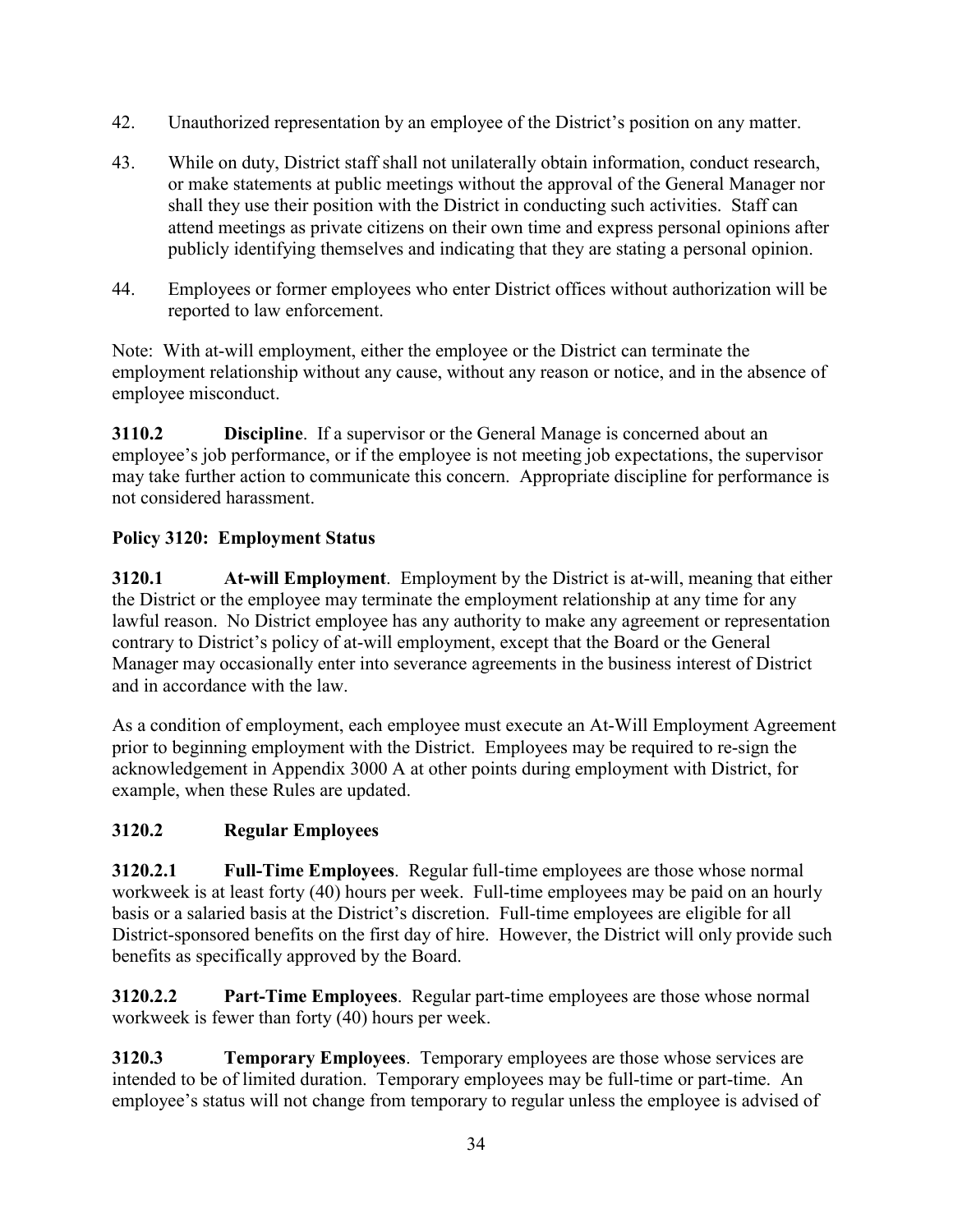such a change in writing by the General Manager (or her or his designee). Temporary employees are not eligible for any District-sponsored benefits except as set forth in these Rules and to the extent mandated by state and federal law.

# **3120.4 Exempt & Non-Exempt Employment Status**

**3120.4.1 Exempt Employees**. Exempt employees are those employees, including executive, professional, and administrative employees, who are excluded (or "exempt") from the overtime provisions of federal and state wage and hour law and are therefore not entitled to overtime pay.

**3120.4.2 Non-Exempt Employees**. Nonexempt employees are those employees who are covered by the overtime provisions of federal and state wage and hour law and are entitled to overtime pay in accordance with Section 3150.5 (Overtime).

**3120.4.3 Designation of Confidential Employees**. The General Manager may designate any Regular Employee as a "Confidential Employee." Confidential Employees can access personnel files (except those of sworn personnel) and have limited access to attorney-client privileged documents with the prior authorization and approval of the General Manager.

# **Policy 3130: Equal Employment Opportunity**

The District affords equal employment opportunity to all qualified employees and applicants as to all terms and conditions of employment, including compensation, hiring, training, promotion, transfer, discipline and termination.

# **3130.1 Policy Against Discrimination, Harassment, and Retaliation**

**3130.1.1 Purpose**. The purpose of this policy is to establish a strong commitment to prohibiting harassment, discrimination, and retaliation in employment; to define discrimination, harassment, and retaliation; and to set forth a procedure for investigating and resolving such complaints.

The District is committed to providing a work environment that is free of discrimination and harassment. In keeping with this policy, the District strictly prohibits discrimination and harassment of any kind, including discrimination and harassment on the basis of race, color, religion, sexual orientation, sex (including harassment and discrimination based on pregnancy, childbirth, or related medical conditions), gender, gender identity, gender expression, citizenship, national origin, ancestry, age (40 or older), physical disability, mental disability, medical condition as defined by California law), genetic information, marital status, military and veteran status, political activity or affiliation, taking or requesting statutorily protected leave, or any other characteristics protected under federal, state, or local laws.

The law prohibits any District employee, supervisor or manager, intern, or volunteer, with whom the employee comes into contact, from engaging in unlawful discriminatory, harassing, or retaliatory conduct.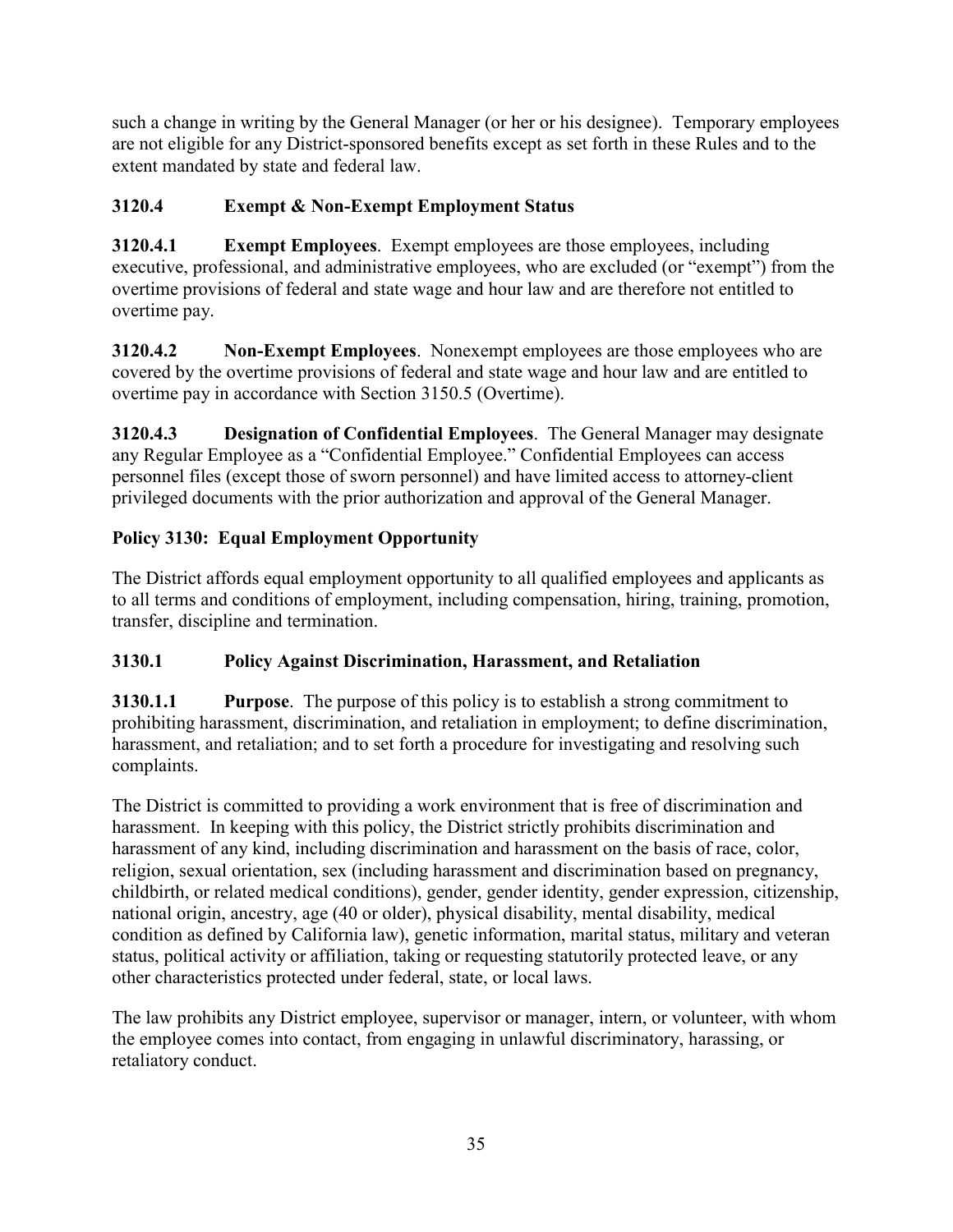As a condition of employment, each employee must execute an acknowledgment and agreement regarding the District's policy prohibiting discrimination, harassment and retaliation form as found in Appendix 3000 B.

# **3130.1.2 Discrimination:**

**3130.1.2.1 Policy Against Discrimination**. The District prohibits and will not tolerate discrimination on the basis of race, color, religion, sexual orientation, sex (including pregnancy, childbirth, or related medical conditions), gender, gender identity, gender expression, citizenship, national origin, ancestry, age (40 or older), physical disability, mental disability, medical condition (as defined by California law), genetic information, marital status, military and veteran status, political activity or affiliation, taking or requesting statutorily protected leave, or any other basis protected by federal, state or local law ("Protected Status"). Violations of this policy may result in disciplinary action, up to and including termination of employment.

**3130.1.2.2 Definition of Discrimination**. Discriminatory actions may include treating a person differently or subjecting a person to different treatment due to a person's actual or perceived Protected Status in a way that adversely affects the person's employment. Such treatment may include but is not limited to: refusing to hire or employ a person; discharging a person from employment; refusing to select for or discharging a person from a training program leading to employment; or treating a person differently in compensation or with regard to other terms, conditions, or privileges of employment.

# **3130.1.3 Harassment:**

**3130.1.3.1 Policy Against Harassment**. The District prohibits and will not tolerate harassment on the basis of race, color, religion, sexual orientation, sex (including pregnancy, childbirth, or related medical conditions), gender, gender identity, gender expression, citizenship, national origin, ancestry, age (40 or older), physical disability, mental disability, medical condition (as defined by California law), genetic information, marital status, military and veteran status, political activity or affiliation, taking or requesting statutorily protected leave, or any other basis protected by federal, state or local law ("Protected Status").

The District prohibits any and all conduct that may reasonably be interpreted as harassment as defined below, whether or not such conduct is severe or pervasive enough to meet the legal definition of harassment. Violations of this policy may result in disciplinary action, up to and including termination of employment.

# **3130.1.3.2 Types of Harassment**. Harassment may include:

- Verbal harassment such as jokes, epithets, slurs, negative stereotyping, and unwelcome remarks about an individual's body, color, physical characteristics, or appearance, questions about a person's sexual practices, or gossiping about sexual relations;
- Physical harassment such as physical interference with normal work, impeding or blocking movement, assault, unwelcome physical contact, leering at a person's body, and threatening, intimidating, or hostile acts that relate to a Protected Status;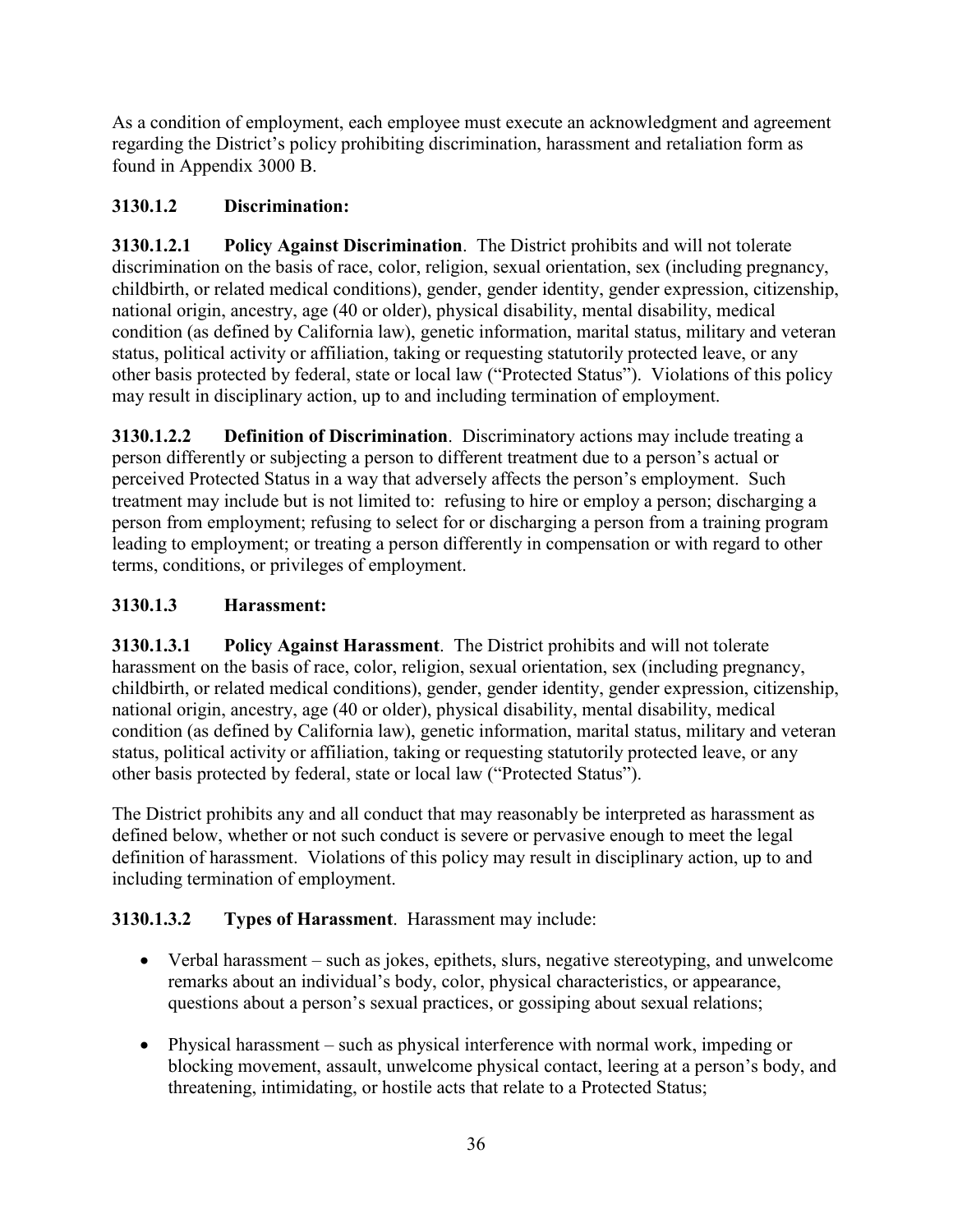• Visual harassment – such as offensive or obscene photographs, calendars, posters, cards, cartoons, e-mails, drawings, and gestures, display of sexually suggestive or lewd objects, unwelcome notes or letters, and any other written or graphic material that denigrates or shows hostility or aversion toward an individual, because of a Protected Status, that is placed or displayed on walls, bulletin boards, computers or elsewhere on the employer's premises or circulated in the workplace.

**3130.1.3.3 Sexual Harassment**. Sexual harassment includes unwelcome sexual advances, requests for sexual favors, or other visual, verbal, or physical conduct of a sexual nature when: (1) submission to such conduct is made either explicitly or implicitly a term or condition of an individual's employment; (2) submission to or rejection of such conduct by an individual is used as the basis for employment decisions affecting that individual; or (3) such conduct has the purpose or effect of unreasonably interfering with an individual's work performance or creating an intimidating, hostile, or offensive working environment.

Sexual harassment may include a range of behaviors and may involve individuals of the same or different gender. Sexually harassing conduct need not be motivated by sexual desire and may include nonsexual conduct motivated by the harasser's hostility toward the victim's gender, or toward the victim's nonconformity with gender stereotypes.

Examples of sexual harassment may include, but are not limited to:

- Physical conduct including unwelcome touching, intentionally blocking normal movement, pinching, patting, or coerced sexual conduct;
- Verbal conduct including making derogatory comments, sexually explicit jokes, slurs, sexual innuendo and insults, or comments about an individual's body or dress;
- Visual conduct including leering or displaying sexually oriented posters, photography, cartoons, drawings, emails, or gestures;
- Offering employment benefits in exchange for sexual favors; and
- Taking or threatening reprisals after a negative response to sexual advances.

**3130.1.3.4 Harassment Based on Other Protected Status**. Harassment on the basis of other Protected Status is also prohibited. Such harassment includes physical, verbal, and visual conduct when such conduct has the purpose or effect of unreasonably interfering with an individual's work performance or creating an intimidating, hostile, or offensive working environment.

# **3130.1.4 Retaliation**

**3130.1.4.1 Policy Against Retaliation**. The District prohibits employees and officers from taking any Adverse Action (as that term is defined below) against an employee because he/she in good faith engaged in a Protected Activity (as that term is defined below).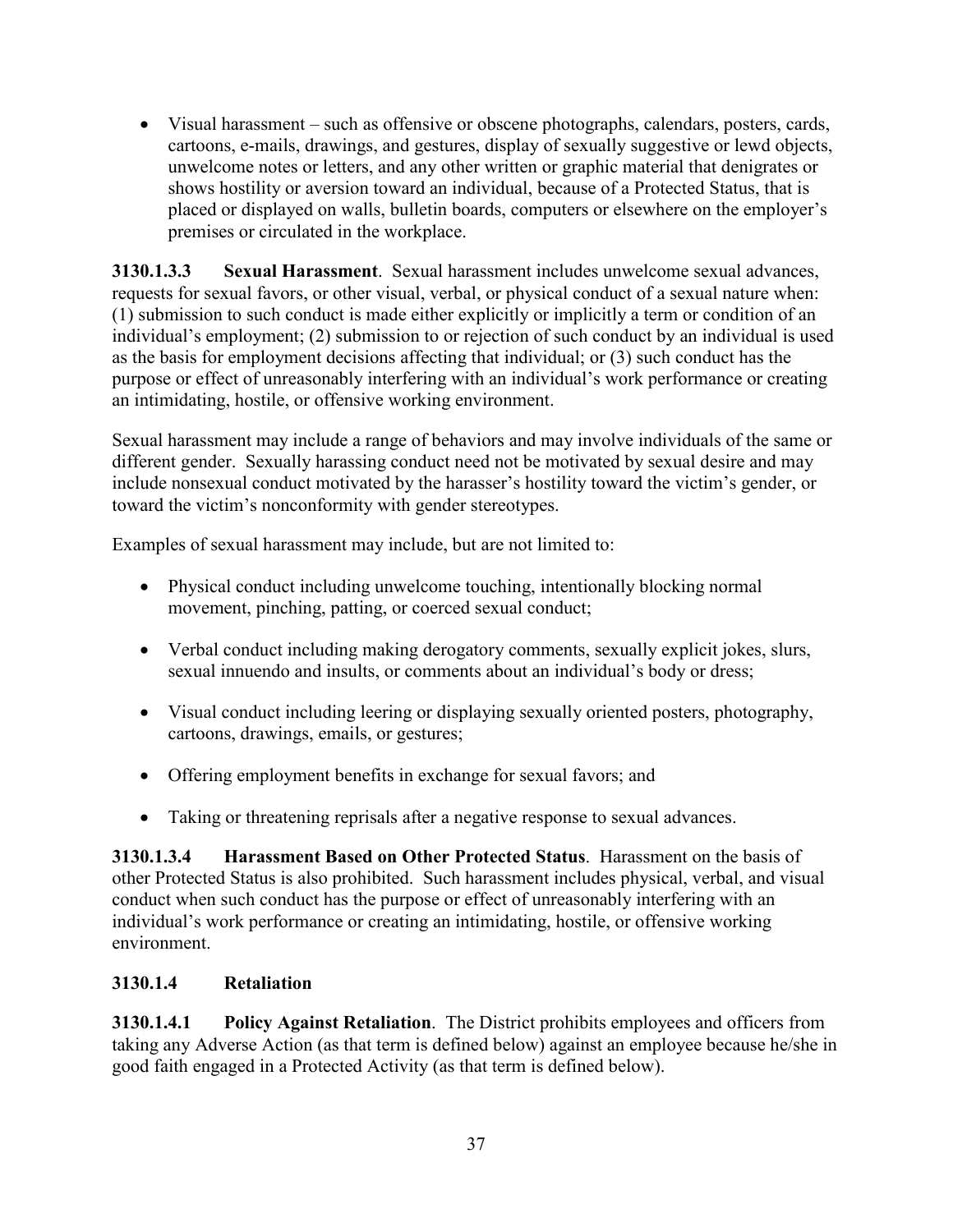Retaliation is strictly prohibited, and complaints of retaliation will be promptly and thoroughly investigated in accordance with the District's investigation procedures. Violations of this policy may result in disciplinary action, up to and including termination of employment.

**3130.1.4.2 Definition of Protected Activity**. "Protected Activity" may include, but is not limited to, any of the following:

- Reporting any incidents of harassment or discrimination, or perceived harassment or discrimination;
- Participating in any investigation relating to a complaint of harassment or discrimination;
- Filing a complaint with a federal or state agency;
- Participating in or cooperating with a federal or state enforcement agency that is conducting an investigation of the District regarding alleged unlawful activity;
- Testifying as a party or witness regarding alleged unlawful activity;
- Associating with another employee who is engaged in a Protected Activity;
- Making or filing a complaint regarding alleged unlawful activity;
- Calling a governmental agency's "Whistleblower hotline;" and
- Reporting suspected fraud, in good faith.

**3130.1.4.3 Definition of Adverse Action**. "Adverse Action" may include, but is not limited to, any of the following:

- Real or implied threats of intimidation to attempt or prevent an individual from reporting alleged wrongdoing;
- Refusing to hire an individual because of Protected Activity;
- Denying promotion to an individual because of Protected Activity;
- Taking any form of disciplinary action because of Protected Activity; and
- Altering work schedules or work assignments because of Protected Activity.

# **3130.2 Complaint Process**

**3130.2.1 Reporting a Complaint**. The District encourages the reporting of all incidents of prohibited harassment, discrimination, or retaliation, regardless of the identity of the offender. If you believe you have been subject to harassment, discrimination, or retaliation by a District employee, supervisor, manager, or a third party, or have been denied an equal employment opportunity, you must bring the matter to the attention of the General Manager or General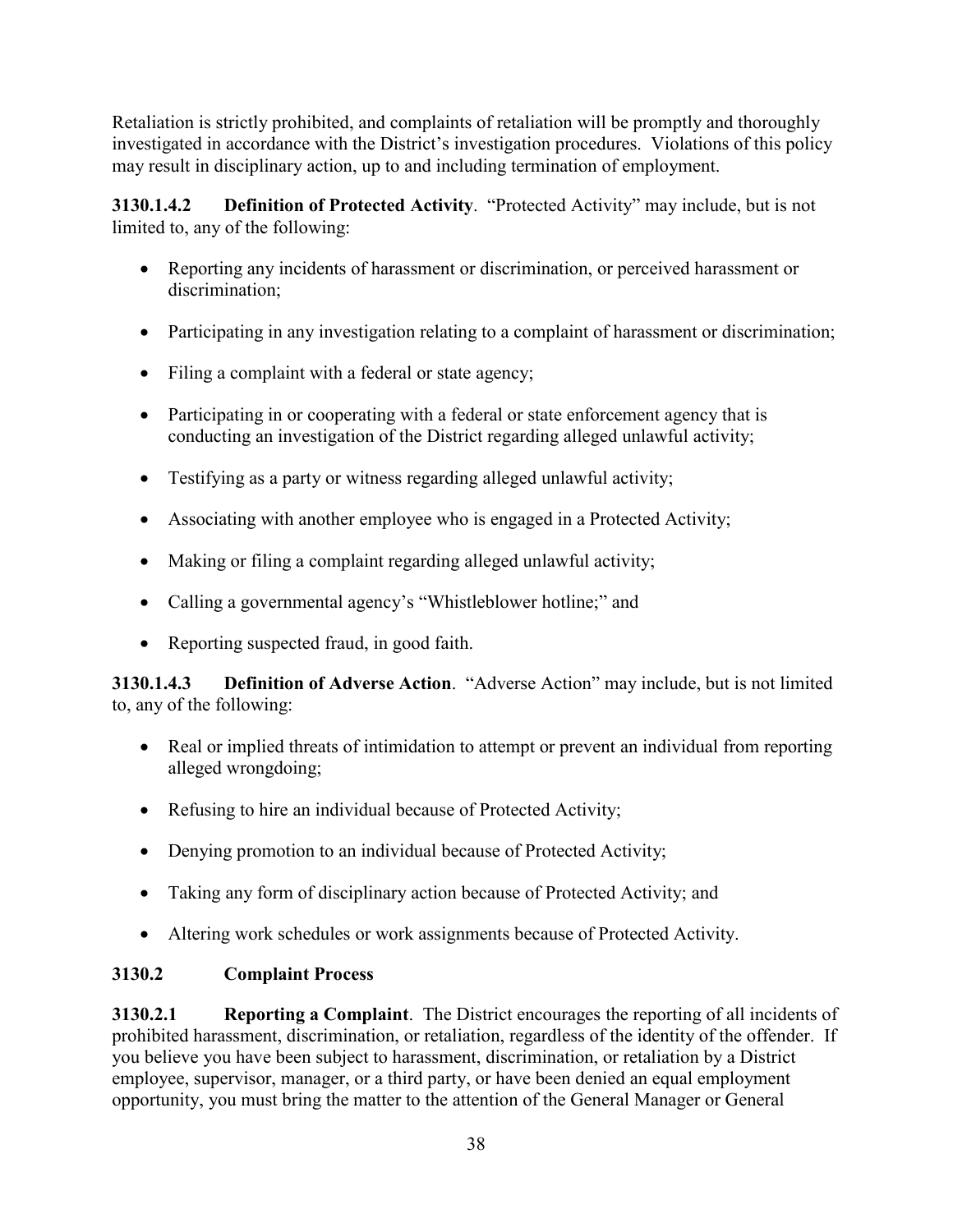Counsel as soon as possible. If, for any reason, you do not feel comfortable discussing the matter with the General Manager, you should bring the matter to the attention the General Counsel. Reports must be made promptly so that any concerns can be investigated and addressed appropriately.

Any District employee with supervisory responsibilities who has knowledge that an employee, other supervisor, manager, intern, volunteer, or other person has been subject to conduct in violation of District policy prohibiting discrimination, harassment, and retaliation should immediately inform the General Manager so that prompt action can be taken to resolve the matter.

**3130.2.2 Investigation**. Complaints will go through a two-stage process. Initially, the General Manager, in consultation with the General Counsel, will complete an informal review of the merits of the complaint to determine future steps, if any. If the complaint involves the General Manager, the General Counsel will make the determination in consultation with the Board President. If the complaint involves the General Counsel, the General Manager will make the determination in consultation with the Board President. Baseless and frivolous complaints will not be further processed. Those complaints requiring further processing will be investigated. These complaints will be promptly and thoroughly investigated by an impartial and qualified person in a confidential manner, to the extent possible, appropriate and allowable under the circumstances and by law. As appropriate, informal reviews and investigations will include documentation and proper tracking to ensure reasonable progress and provide all parties appropriate due process and reach reasonable conclusions based on the evidence collected. Every employee who brings forth a complaint is entitled to a timely response and a timely closure.

All employees and supervisors have a duty to cooperate in the investigation of alleged harassment, discrimination or retaliation. Failing to cooperate or deliberately providing false information during an investigation shall be grounds for disciplinary action, up to and including termination of employment.

**3130.2.3 Remedial Action**. At the conclusion of the investigation, if it is determined that a violation of policy has occurred, the District will take effective remedial action commensurate with the severity of the offense.

This action may include disciplinary action against the accused party, up to and including termination. Steps will be taken, as reasonable and necessary, to prevent any further violations of policy.

In addition to District's internal complaint procedure, employees should also be aware that the federal Equal Employment Opportunity Commission (EEOC) and the California Department of Fair Employment and Housing (DFEH) investigate and prosecute complaints of harassment, discrimination, and retaliation in employment.

Information about the EEOC complaint procedure can be found on its website (www.eeoc.gov). You may also contact the EEOC may be contacted at:

1-800-669-4000 (English)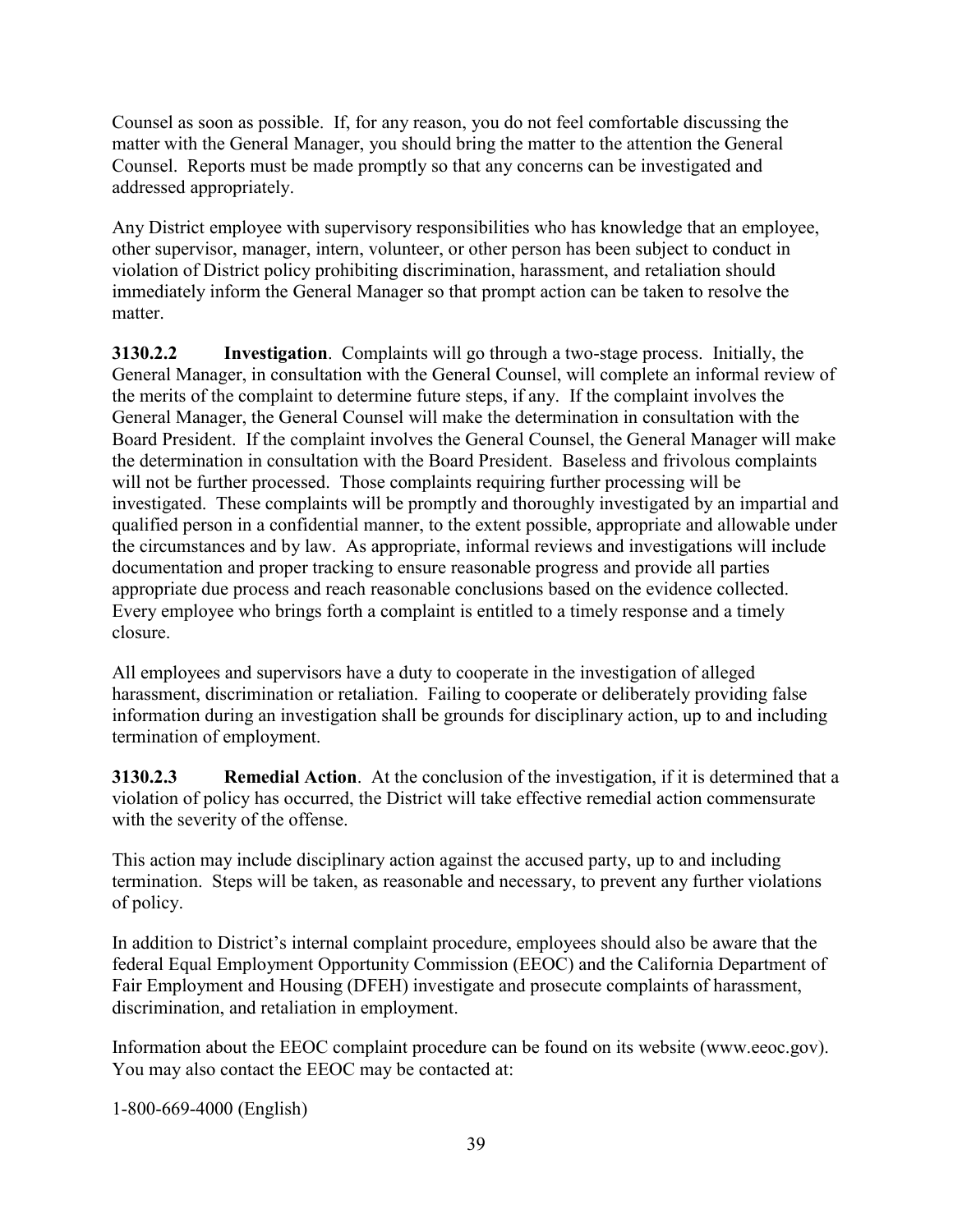1-800-669-6820 (TTY)

Information about the DFEH can be found on its website (www.dfeh.ca.gov). You may also contact the DFEH at the following numbers if you are calling within California:

1-800-884-1684 (English)

1-800-700-2320 (TTY)

This policy can be modified unilaterally by the District at any time without notice. Modification may be necessary to maintain compliance with local, state, and federal laws and/or accommodate organizational changes within the District.

### **Policy 3140: Grievance Policy**

A grievance is defined as any complaint about the application of District [policies and procedures]. At some time, current employees may have a complaint about their job, their working conditions, or the treatment they are receiving. Current employees' good-faith complaints are of concern to the District. When a current employee has a job-related concern or complaint, the District encourages them to take the following steps:

- Step 1: Within a week of the events that gave rise to the grievance, bring the situation to the attention of your direct supervisor who will then investigate, as necessary, and provide a resolution or explanation. The District emphasizes that an employee is not required to bring their grievance first to their direct supervisor if the grievance is against the supervisor. The employee may then take their grievance directly to the General Manager (or designee). A supervisor cannot investigate a grievance brought to him/her by his/her staff if the complaint is directed at an employee who is the equivalent or higher in terms of position to the supervisor. All such grievance must be directed to the General Manager (or designee). If the complaint is not addressed to your satisfaction then proceed to Step 2.
- Step 2: If the problem persists, you may submit a written request to the General Counsel within ten (10) business days of the outcome of the initial investigation, which will then investigate, as necessary, and provide a resolution or explanation. It is recommended that you bring the matter to the District General Counsel as soon as possible after you believe that your immediate supervisor and/or the General Manager has failed to resolve the matter.

This procedure, which we believe is important for both you and District, may not necessarily result in every problem being resolved to your satisfaction.

If the grievance is against the General Counsel, it should be submitted to the General Manager. If it involves the General Manager, the employee may submit the complaint with the General Counsel. In either event, the receiving party will consult with the Board President.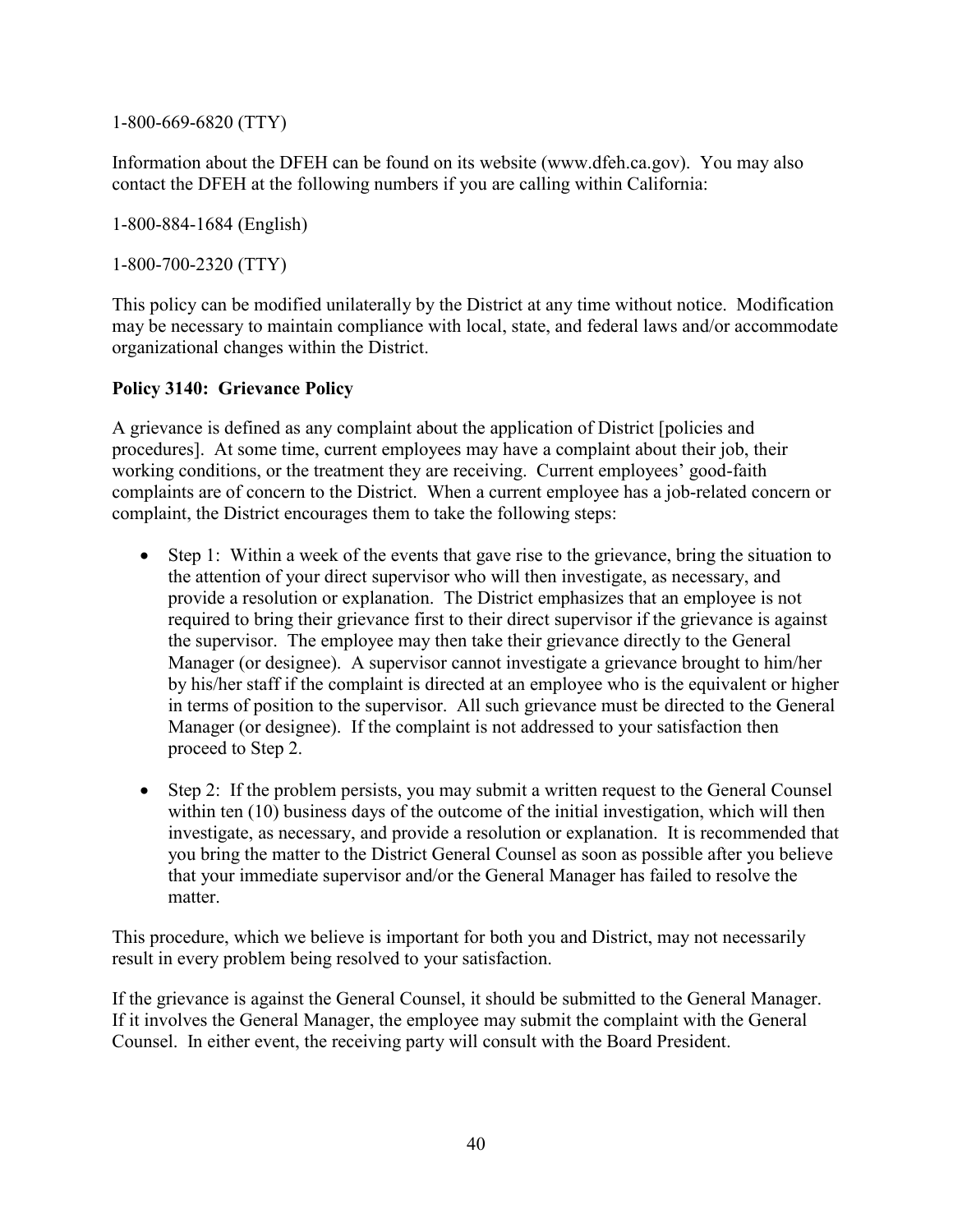Nothing contained herein affords, or is intended to afford, a terminated employee any right to appeal his or her discharge or to receive a hearing in connection with a discharge. Moreover, nothing in this Grievance Policy eliminates or modifies employees' at-will status.

# **Policy 3150: Work Hours and Compensation**

**3150.1 Punctuality and Attendance**. Employees are expected to report to work as scheduled, on time, and prepared to start work. Employees also are expected to remain at work for their entire work schedule, except for meal periods or when required to leave on authorized District business. Late arrival, early departure, or other absences from scheduled hours are disruptive and must be avoided whenever possible. Abuse of late arrival, early departure or other unscheduled absences is grounds for disciplinary action, up to and including termination.

If you know in advance that you are going to be absent, you must schedule the absence with your supervisor at least one (1) week in advance.

If you are unable to report for work on any particular day, you must call and speak directly with a supervisor at least one (1) hour before the time you are scheduled to begin working for that day. If you call less than one (1) hour before your scheduled time to begin work, you will be considered tardy for that day.

If you are absent for two (2) consecutive scheduled workdays without contacting your supervisor, you will be considered to have voluntarily terminated your employment as provided in Section 9.3 (Job Abandonment).

Excessive absences, abuse of the District's sick leave policy, failure to report absences on time, and excessive tardiness may lead to discipline, up to and including termination. Absences are excessive if they occur frequently, or if they show a pattern. Tardiness is excessive if you are frequently or unnecessarily late, or if you demonstrate a pattern of tardiness.

**3150.2 Work Hours**. The District's administrative office is normally open for business between the hours of 9:00 a.m. and 4:00 p.m., Monday through Friday. These hours can change depending on staff availability and work priorities. Public accessibility is an important service of the District. These hours can be altered depending on the volume of public inquires and public needs. Additionally, some services are scheduled around the needs of District's clients and may fall outside the above listed hours. The General Manager (or her or his designee) will assign your individual work schedule and/or satellite office hours. Your hours are subject to change according to District's needs.

# **3150.3 Breaks**

**3150.3.1 Meal Period**. Nonexempt employees scheduled to work more than five (5) hours are entitled and must take an unpaid, off-duty meal period of at least thirty (30) minutes. This meal period should be taken prior to the end of the fifth hour of work. A second meal period is required after ten hours of work.

If an employee is unable to take his/her meal break or take it in a timely manner, the employee must notify his/her supervisor before or at the time the employee is unable to take the meal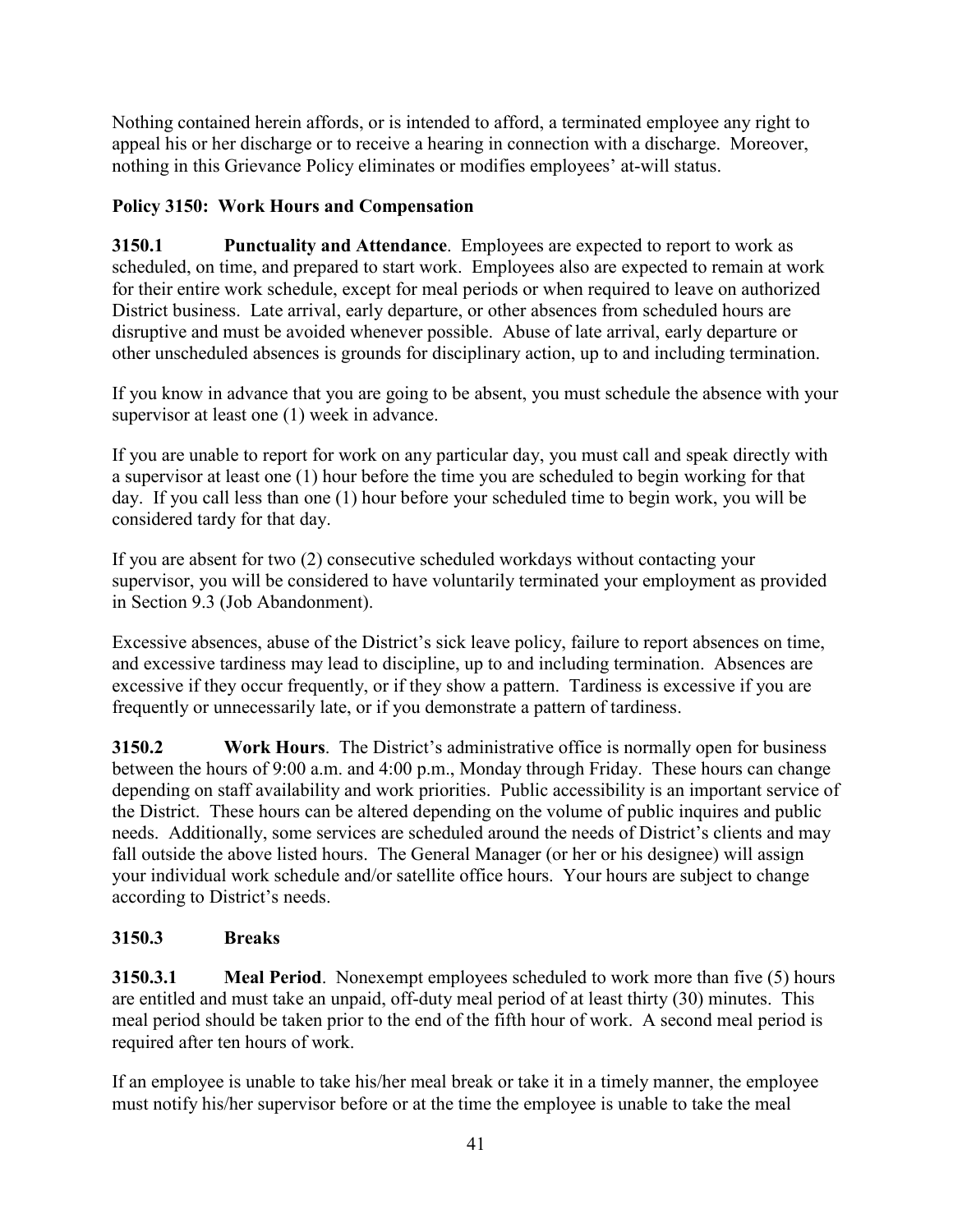break. The failure to take off-duty meal periods or to follow this notification requirement is a violation of policy. If an employee does not take a full meal break, or fails to take it in a timely manner, and fails to notify his/her supervisor, it will be presumed that the employee voluntarily waived the meal break.

Finally, if the employee works between five and six hours, the meal period can be waived by written mutual consent in accordance with applicable law.

**3150.3.2 Rest Period**. Nonexempt employees must take a ten (10) minute paid rest period for every four hours of work or major portion thereof. Employees are entitled to these breaks as a matter of law and cannot be required to work through these breaks. If at any time you feel that you are being coerced into working through your breaks, you should immediately bring your concern to the General Manager or General Counsel.

**3150.3.3 Lactation Accommodation**. District will provide all employees who wish to express breast milk at work with a reasonable amount of break time. The break time will be required to run concurrently, if possible, with any paid break time already provided. Unless it runs concurrently with paid break time, break time for expressing milk is unpaid.

District will provide all employees desiring to express breast milk at work with reasonable accommodations. The employee will be provided with use of a room, or other location, other than a toilet stall, in close proximity to the employee's work area. The employee's normal work area may be used if it allows the employee to express milk in private.

**3150.4 Timekeeping Requirements**. All employees (exempt and nonexempt) are required to record their hours worked in a manner determined and approved by the District. Hourly employees must document the beginning and end of their shifts and time taken for meal breaks. Ten-minute breaks need not be documented.

All employees must prepare a time sheet for each pay period. Time sheets must be submitted to your supervisor for approval by the deadline specified on the time sheet. Part-time or temporary employees must submit time sheets to their supervisor according to the schedule assigned to them. Failure to document your time with a time sheet that also matches travel, calendar and other materials is considered insubordination. A time sheet is a legal document and must be completed accurately and should not be tampered with. Completing the time sheet of a fellow employee or falsifying your own time sheet is dishonest and may lead to discipline, up to and including termination.

**3150.5 Overtime**. Non-exempt employees are entitled to receive overtime pay at the rate of one and one-half (1 ½) times the employee's regular rate for actual time worked in excess of forty (40) hours per workweek. An employee must obtain advance written permission from his or her supervisor to work overtime, except in the case of an emergency. Working overtime without permission is grounds for discipline, up to and including termination. The District provides compensation for all overtime hours worked by nonexempt employees in accordance with state and federal law.

# **3150.6 Payment of Wages**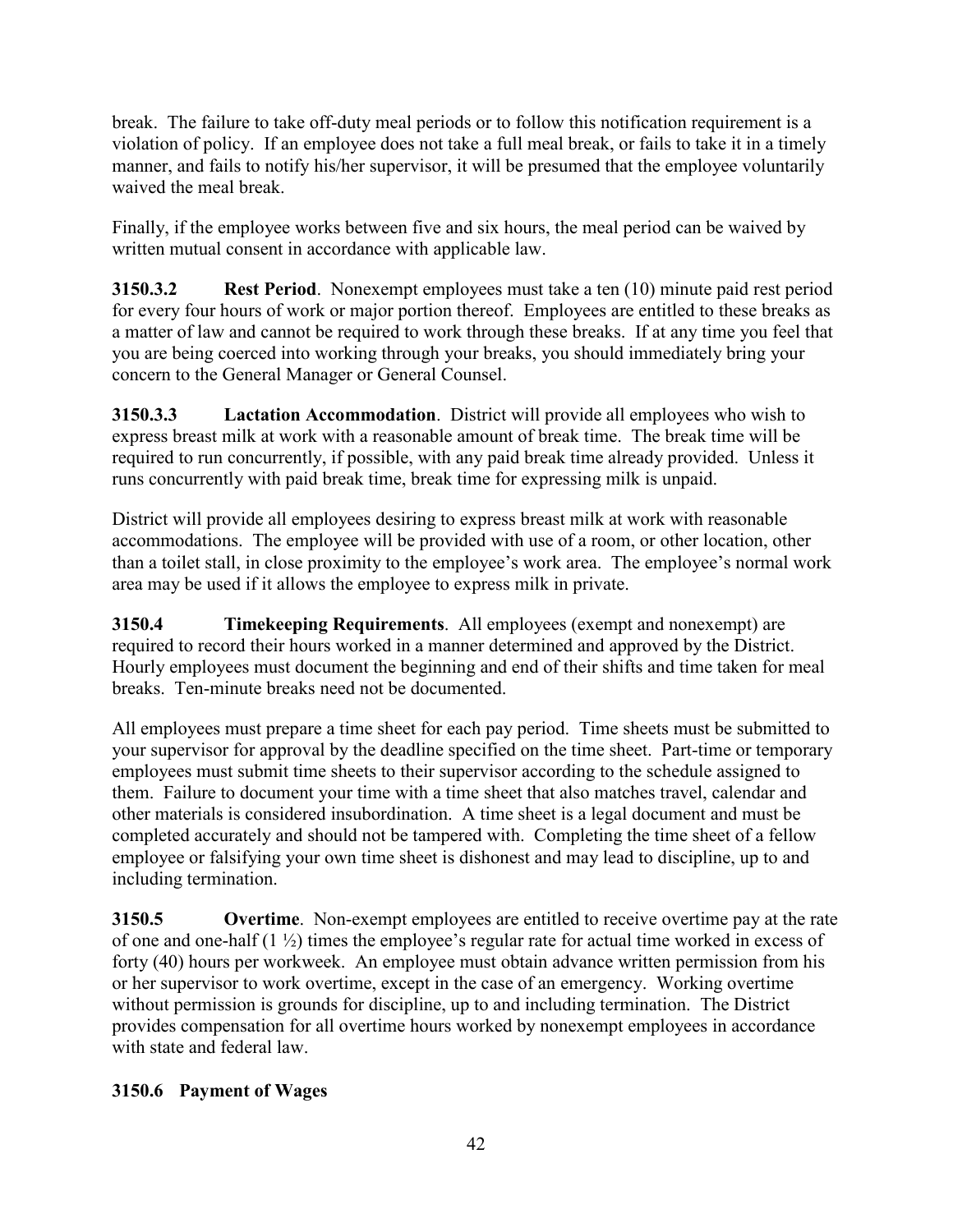**3150.6.1 Pay Periods and Payday**. There are two pay periods per month. Employees are paid on the fifteenth (15th) day and last day of the month for work performed during the previous pay period. If a regular payday falls on a holiday, employees will be paid on the preceding workday. The District does not permit advances against paychecks or against nonaccrued vacation. The District highly encourages all employees to participate in the direct deposit of pay into their checking accounts.

**3150.6.2 Payroll Deductions**. Federal and state laws require that the District withhold a portion of employees' wages for state and federal income taxes, Social Security and Medicare, and California State Disability Insurance. Employees wishing to change their number of claimed exemptions or their marital status for tax purposes should contact the General Manager (or designee). The District will take other deductions from your wages as required by law.

**3150.6.3 Paid Family Leave Insurance and Wage Replacement**. The State of California provides several wage replacement insurance programs for employees who have a wage loss due to a statutory or approved leave of absence. For more information, contact the General Manager (or designee) or Section 3210.

# **Policy 3160: Performance Evaluations, Personnel Records**

**3160.1 Performance Evaluations**. To the extent possible, employees will receive periodic performance reviews. Generally, a new employee will receive a mid-introductory informal performance review after the first three (3) months of employment followed by a performance review after the first six (6) of employment. After that, the reviews will be conducted approximately every twelve (12) months, on or about the performance evaluation date for the District. However, the frequency of performance evaluations may vary depending upon length of service, job position, past performance, changes in job duties, or recurring performance problems.

Performance evaluations may include factors such as the quality and quantity of the work performed, knowledge of the job, initiative, work attitude, review of past goals, measurable performance objectives, job description duties and relationships with internal and external stakeholders. The performance evaluation should create awareness of progress and areas for improvement. After the review, each employee will be required to sign the evaluation report to acknowledge that it has been presented and discussed with the employee's supervisor and that the employee is aware of its contents.

A good performance evaluation does not guarantee a pay raise, because pay increases may not occur every year, nor is it a promise of continued employment. Employment at the District is expressly at the will of the employee and the District. Either the employee or the District may terminate the employment relationship with or without cause and with or without notice at any time. Nothing in the performance evaluation alters an employee's at-will employment.

**3160.2 Personnel Records**. Employees have the right to inspect and receive a copy of their personnel files and records that relate to the employee's performance or to any grievance concerning the employee, at reasonable times and at reasonable intervals, but no later than 30 calendar days from the date the District receives a written request. Employees also have the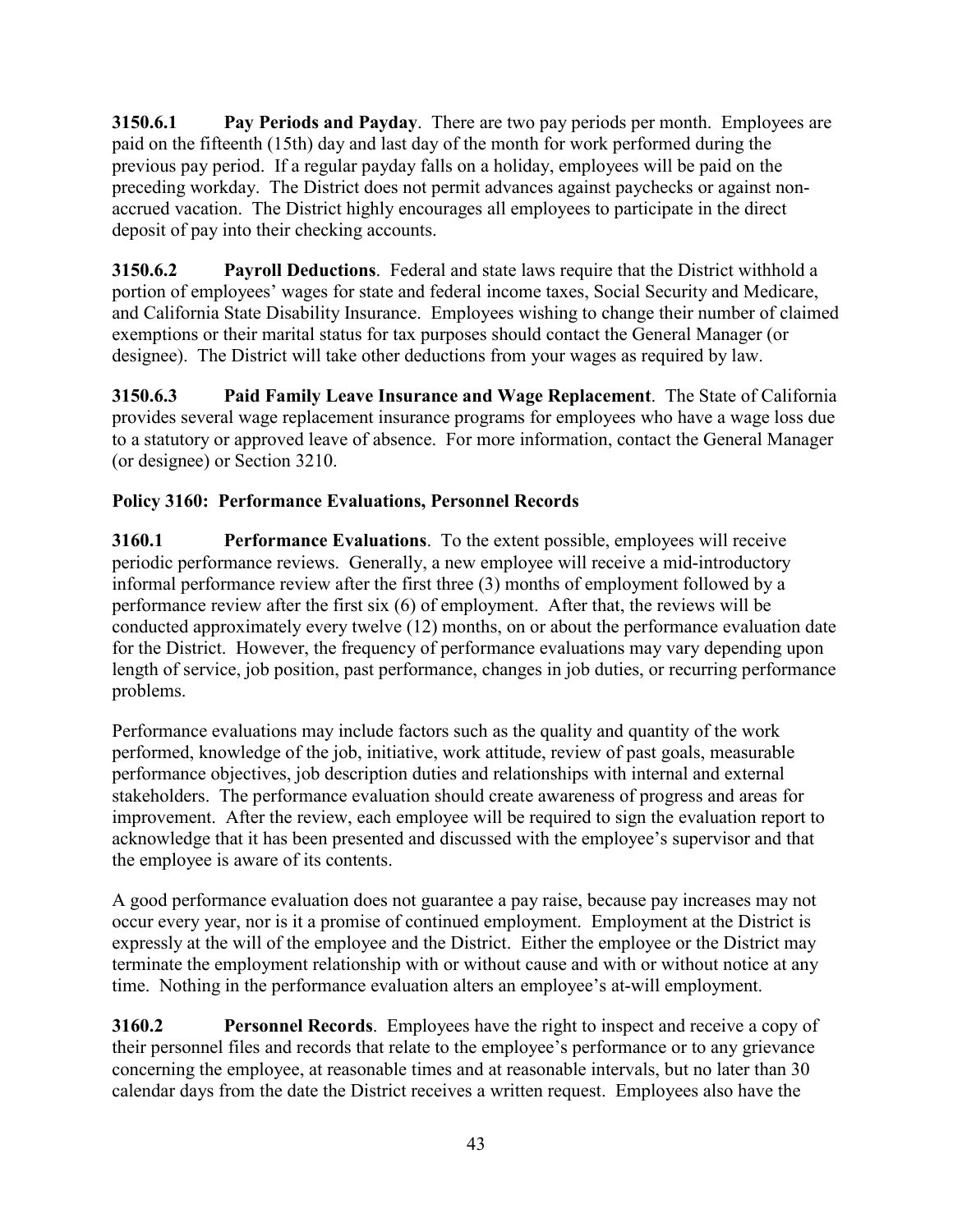right to inspect and/or copy their own payroll records; the District shall comply with reasonable requests for inspection and/or copying as soon as practicable, but no later than 21 calendar days from the request.

The employee should contact the General Manager (or designee) to set up an appointment if you wish to see or copy certain papers in his/her personnel file. The employee must review the file in the District's main office with employee supervision.

To ensure that the files are kept up to date, employees should inform their supervisors of any personnel changes such as changes to address, phone number, marital status, or in the number of dependents.

Although the District makes reasonable efforts to protect the privacy of personally identifiable information (such as the addresses and telephone numbers of current and former employees), the District at times may be required to produce such personally identifiable information to third parties pursuant to, and in accordance with, directions from legal authorities.

**3160.3 Employee References**. All requests for references must be directed to the General Manager (or her or his designee). The District's policy as to references for employees who have left the District is to disclose only the dates of employment and the title of the last position held. No other information will be provided.

# **Policy 3170: Hiring, Transfer, Resignation, Job Abandonment, Layoff**

**3170.1 District Hiring**. The existing District positions and position descriptions may be abolished or amended by the Board. In addition, new positions and position descriptions may only be added or amended by the Board.

**3170.1.1 New Positions and Vacancies**. New positions, as approved by the Board, and vacancies of existing positions may be filled by reinstatement, transfer, demotion, or as deemed appropriate within the discretion of the General Manager based on the best interest of the District.

In case of emergencies or otherwise to protect the District's interests, the General Manager may appoint, on a temporary basis, any person available and qualified to assist with the emergency situation. Emergency appointments may be terminated as soon as the emergency situation is alleviated.

**3170.1.2 Recruitment & Hiring Process**. It is the District's desire to recruit the best qualified applicants for District positions. The District will make efforts to promote qualified persons already employed by the District and will endeavor to give reasonable notice to all of its employees concerning the District's employment opportunities.

Each candidate for District employment shall complete all application forms required by the District. An applicant's failure to provide complete and accurate information on all application materials shall result in immediate disqualification in the application process and may result in dismissal from employment. Once submitted to the District, applications shall not be returned.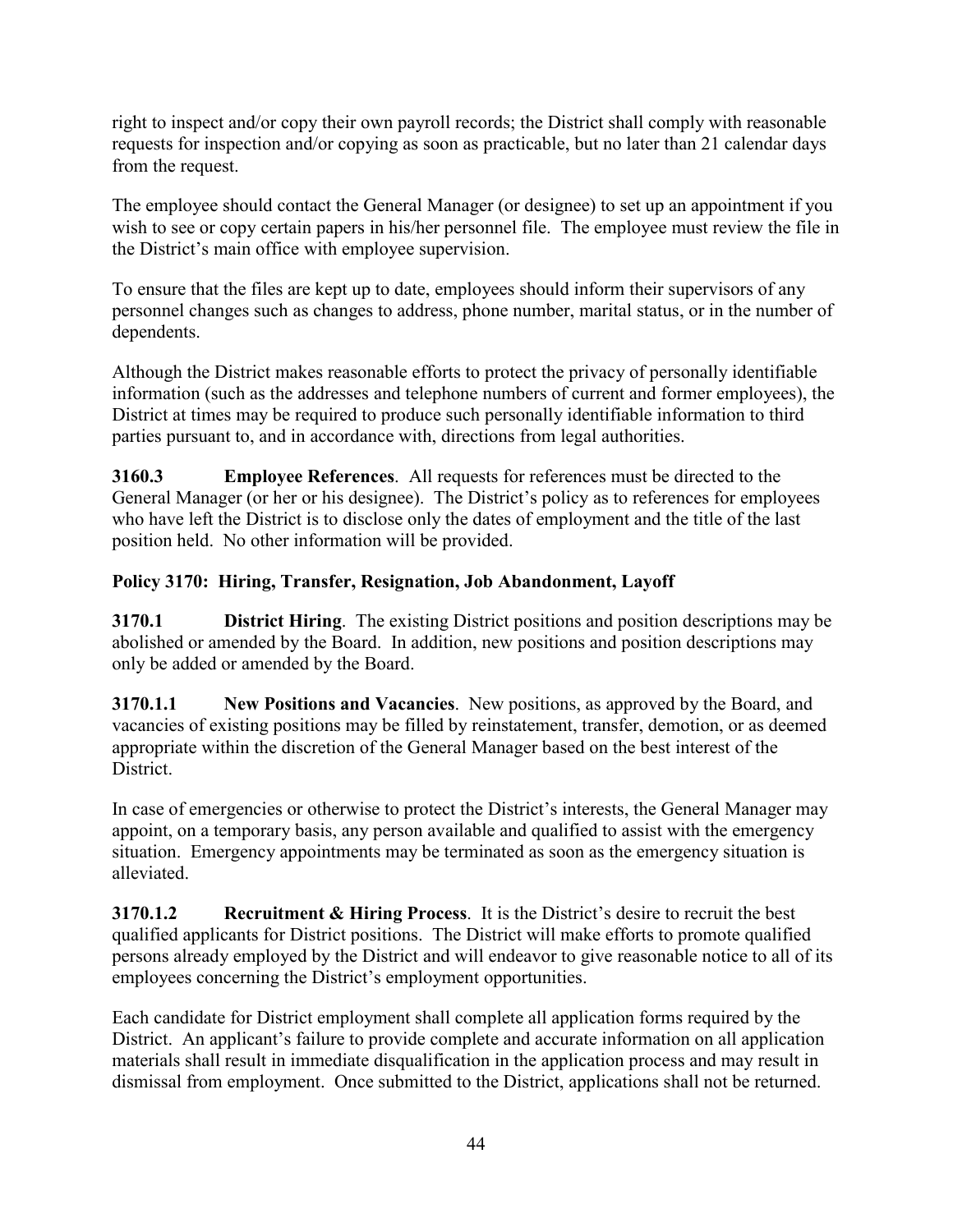Applications must be received, or USPS postmarked on or before the filing deadline stated in the job announcement. Applications received, postmarked after the deadline, or sent with franking meter postage will be disqualified.

As part of the pre-employment procedure, applicants may be required to supply references, and submit to a thorough background check by the District. In addition, all employees must be physically and mentally capable of performing the essential functions of their jobs with or without reasonable accommodation.

The District shall have the right to conduct a complete and exhaustive background investigation on all applicants seeking employment, including, but not limited to a financial, DMV, and criminal background check, where applicable, and a medical and/or psychological examination by District-retained medical practitioners, where deemed appropriate by the District. However, any medical or psychological examination shall be conducted only after a conditional job offer has been made, in accordance with applicable law.

Disqualification or Rejection of Application. The District may reject any application. No applicant has the right to grieve or appeal any such actions by the District.

The District, at its discretion, may screen applications and invite only those applicants who best meet the District's needs and requirements to test further in the process. There is no obligation to interview or test all applicants.

Selection and Examination/Assessment Process. All hiring, including promotions, shall be made according to merit and fitness. The District may utilize any objective method to determine the qualifications of applicants, including without limitation, written tests, physical agility tests, oral examinations, panel interviews, assessment centers and oral interviews.

The General Manager is the only District employee authorized to hire any District employee. All candidates recommended for a position are to be interviewed by the General Manager prior to being offered employment. This includes full-time, part-time, extra-help, temporary, and promotional appointments.

The types of positions in District employment shall be Temporary, Regular, Extra-help and Emergency. Employees in each class shall be subject to the conditions and limitations set forth in these Rules.

**3170.1.3 Verification of Identity and Right to Work**. In compliance with federal law, all persons hired will be required to verify identity and eligibility to work in the United States and to complete the required employment eligibility verification document form upon hire.

**3170.1.4 Employee Clearance**. If the District is notified by a government agency that an employee has engaged in an activity that causes him or her to lose employment eligibility, that employee will immediately be placed on an unpaid suspension from employment until he or she receives a clearance or exemption from the California Department of Justice. Offers of employment may be conditioned upon verification of necessary licensing and clearances.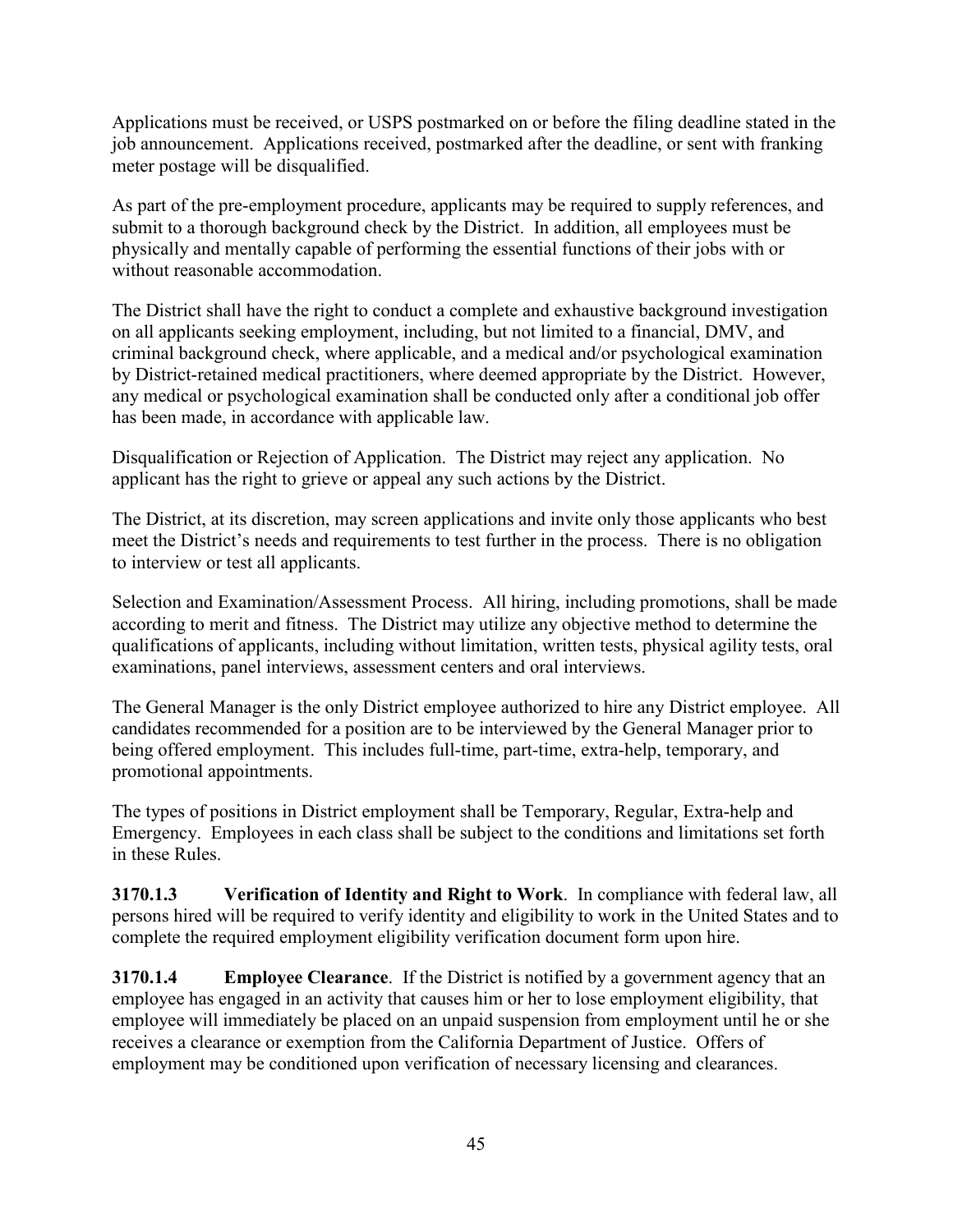**3170.1.5 Promotions**. When deemed appropriate by the General Manager, vacancies may be filled by promotion of employees. Such promotion shall be based on a competitive selection process, taking into consideration of the employees' performance evaluations and past District service, and any other reasonable assessment criteria as determined by the General Manager or designee.

The promotion of an employee from one position to another having a higher pay range shall take place only upon by approval by the General Manager. Such promotion shall be based upon a judgment of qualifications for the position.

**3170.2 Employee Transfer Policy**. Employees who would like to request a location transfer must contact their direct supervisor or the General Manager. The District also reserves the right to transfer employees to another location for any reason, at any time.

**3170.3 Resignation**. Employees may voluntarily resign their employment at any time by notifying their supervisor or the General Manager in writing. The District requests (but does not require) that employees provide two weeks' advance notice of resignation. All District-owned property (vehicles, keys, uniforms, identification badges, credit cards, etc.) must be returned immediately upon separation from employment.

**3170.4 Job Abandonment**. An employee who fails to report to work for two (2) consecutively scheduled workdays without notice to or approval by his/her supervisor will be considered to have voluntarily terminated employment with the District unless the employee can show reasonable cause for the absence that is in accordance with state and federal law. All District-owned property (vehicles, keys, uniforms, identification badges, credit cards, etc.) must be returned immediately upon termination of employment.

**3170.5 Layoff**. From time to time, the District may need to lay off staff due to cuts in funding, to achieve better utilization of agency resources, or to address changes in programs, mission, philosophy, or any other business changes. Layoffs do not provide priority for other open positions, nor are layoffs required to be conducted by seniority or any other factor. Layoffs can be based on any business reason that is not prohibited by law.

# **Policy 3180: Miscellaneous Policies**

**3180.1 Appearance and Dress**. Employees are required to use their common sense and good judgment with regard to their dress and appearance and are expected to project a professional image. Employees must dress in a manner that is consistent with their responsibilities. Attention should be paid to safety, District's image, customer interaction, and District's anti-harassment policy. If there are any questions as to what constitutes proper attire within a given department, the supervisor or General Manager should be consulted. In order to properly present the professionalism of the District, all employees must observe good habits of grooming and personal hygiene.

Clothing or jewelry must not be worn if it communicates a message that is harassing or against the District's business interest. Tattoos and any piercing that is not on the head must be covered at all times.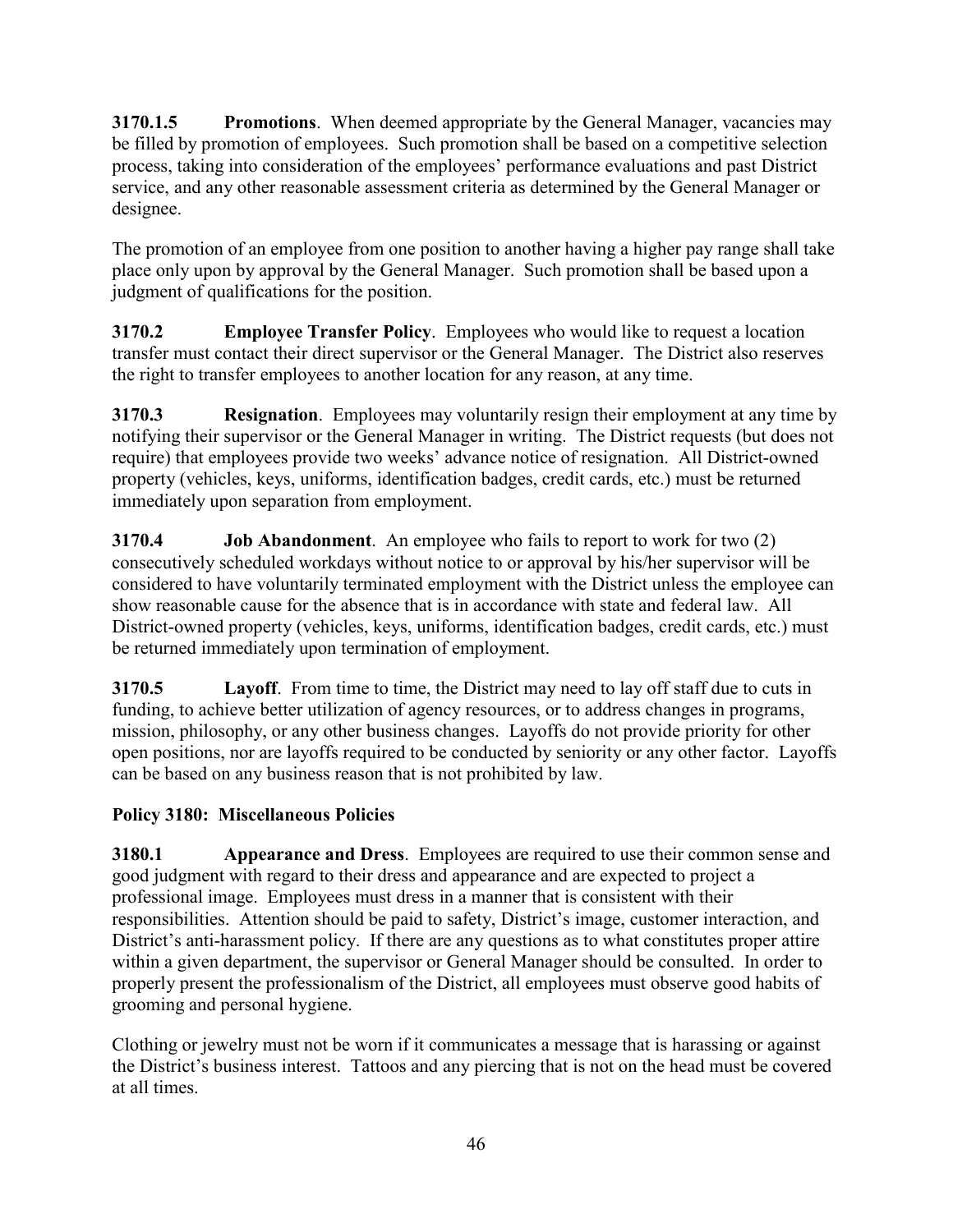**3180.2 Outside Employment**. The following types of outside employment are strictly prohibited:

- 1. Employment that conflicts with an employee's work schedule, duties and responsibilities;
- 2. Employment that creates a conflict of interest or is incompatible with the employee's employment with the District;
- 3. Employment that interferes with the protection of the District's proprietary or confidential information;
- 4. Employment that impairs or has a detrimental effect on the employee's work performance with the District;
- 5. Employment that requires the employee to conduct work or related activities for outside employment on the District's property during the employee's working hours or using the District's facilities and/or equipment in relation to the employee's outside employment; and
- 6. Employment that directly or indirectly competes with the business or the interests of the District.

Employees who wish to engage in outside employment must submit a written request to the General Manager explaining the details of the outside employment. If the outside employment is authorized, the District assumes no responsibility for the outside employment. No work related to an employee's outside employment may be performed during District time, with District property or equipment, or on District premises. The District shall not provide workers' compensation coverage or any other benefit for injuries occurring from or arising out of outside employment. Authorization to engage in outside employment can be revoked at any time.

**3180.3 Telecommuting**. Telecommuting may be allowed if it is in the best interest of the District. Telecommuting is at the discretion of the supervisor and requires the approval of the General Manager.

# **3180.4 Travel**

**3180.4.1 Authorization**. All travel outside of areas in which the District provides services must be authorized in advance by the General Manager and must be supported by properly approved invoices and receipts covering both travel and per diem expenses. The District shall reimburse all pre-approved travel costs including lodging, private vehicle (as noted below), taxi or similar service, shuttle, and bus, train, and/or air fare. All other expenses, including meals and incidental expenses will be reimbursed at the GSA approved per diem rate or prorated for a partial day adjusted annually with the Consumer Price Index for San Francisco-Oakland-San Jose unless the conference sponsor provides meals in which case only actual reasonable expenses will be reimbursed. All reasonable effort should be made to reserve lodging at conference rates or find comparable rooms at nearby locations. All reimbursements shall be made in accordance with applicable State and federal law, including but not limited to Internal Revenue Service Guidelines.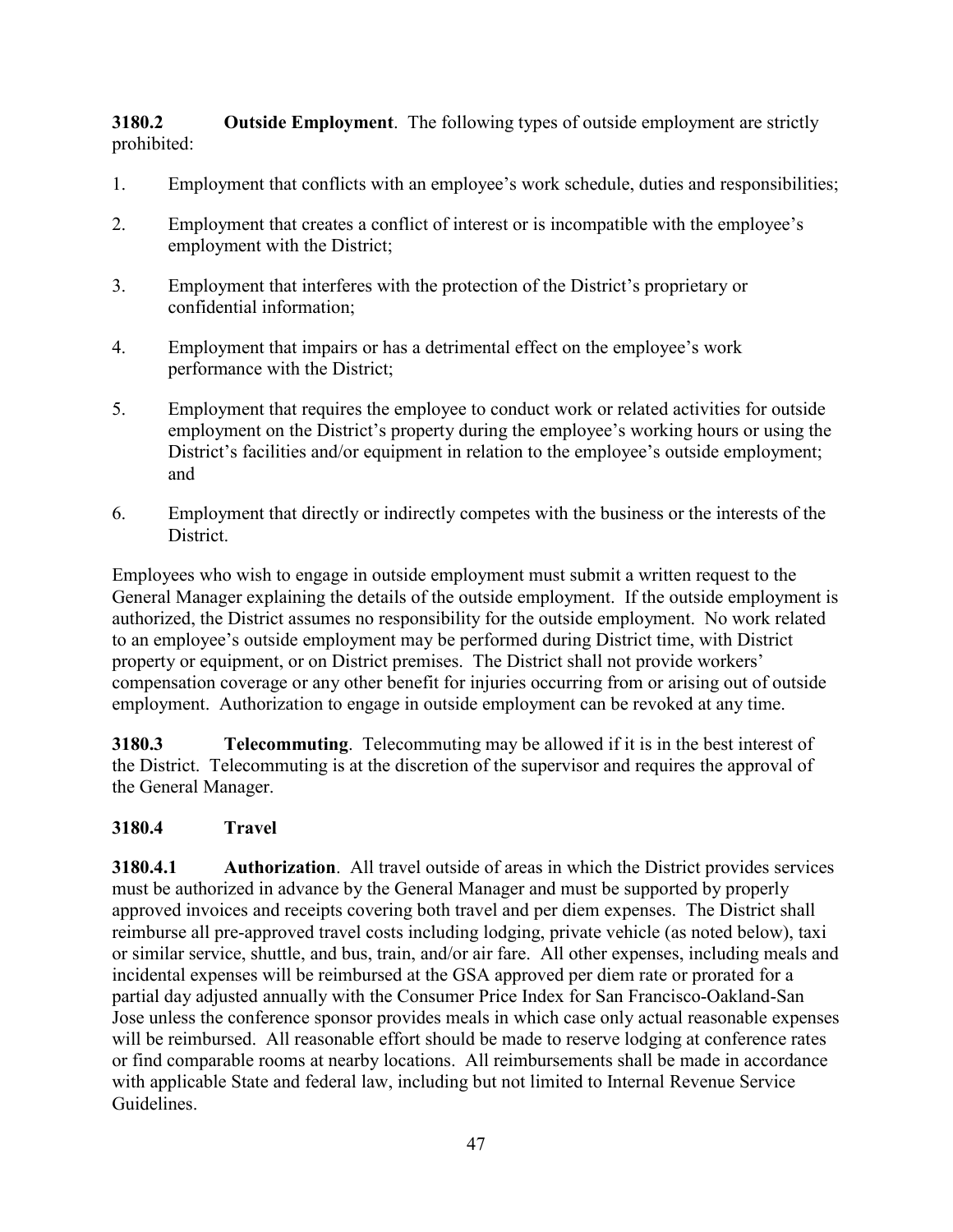**3180.4.2 Driving Requirements**. Employees whose driving records are not approved by either the District's insurance company are prohibited from driving on District's behalf and receiving mileage reimbursement.

**3180.4.3 Reimbursement**. The District will only reimburse costs incurred for travel in accordance with either District policy or the Internal Revenue Service, whichever is less. Mileage costs for use of privately owned automobiles used for authorized District business shall be reimbursed at a set rate except where District contracts require a lower limitation.

**3180.5 Gifts**. No employee may accept or extend a gift or gratuity valued in excess of \$50.00 from or to any customer, vendor, supplier, or other person doing business with the District. Please discuss expenses paid or extended to such persons for business meals or trips with the General Manager in advance. In no event may a gift, gratuity, or expense payment influence (or appear to influence) a business decision, transaction, or service.

**3180.6 Employment of Relatives**. Relatives of employees may be eligible for employment with the District only if the individuals involved do not work in a direct managerial relationship or in job positions in which a conflict of interest could arise. "Relatives" is defined to include spouses, registered domestic partners, children, siblings, parents, in-laws, and steprelatives. Current employees who marry or register as domestic partners will be permitted to continue working in the position held only if they do not work in positions as noted above. If employees who marry or register as domestic partners do work in a direct supervisory relationship with one another, the District will attempt to reassign one of the employees to another position for which he or she is qualified, provided such a position is available. If no such position is available, then one of the employees will be required to leave the District. The decision as to which individual will leave District is left solely to the two employees. The General Manager or that person's designee may prohibit all employment of relatives if it is in the best interest of the agency.

**3180.7 Employer Property**. All District property must be maintained according to District rules and regulations. The District reserves the right to inspect all District property or premises to ensure compliance with its rules and regulations.

Prior authorization must be obtained from the General Manager before any District property may be removed from the premises. In order to ensure compliance with District rules and regulations, employees may be asked to cooperate in inspections of their work areas and/or personal property, including but not limited to lockers, packages, purses, backpacks and other personal property brought onto District premises. Inspections may be conducted at District's discretion.

Employees refusing to cooperate in such inspections may be subject to discipline.

**3180.8 Off-Duty Use of Facilities**. Employees are expressly prohibited from being in District's facilities while off duty and from using District facilities or District equipment for personal use and/or while off duty without prior authorization from the General Manager or that person's designee. Past employees are prohibited from entering District offices unless provided permission by the General Manager or that person's designee.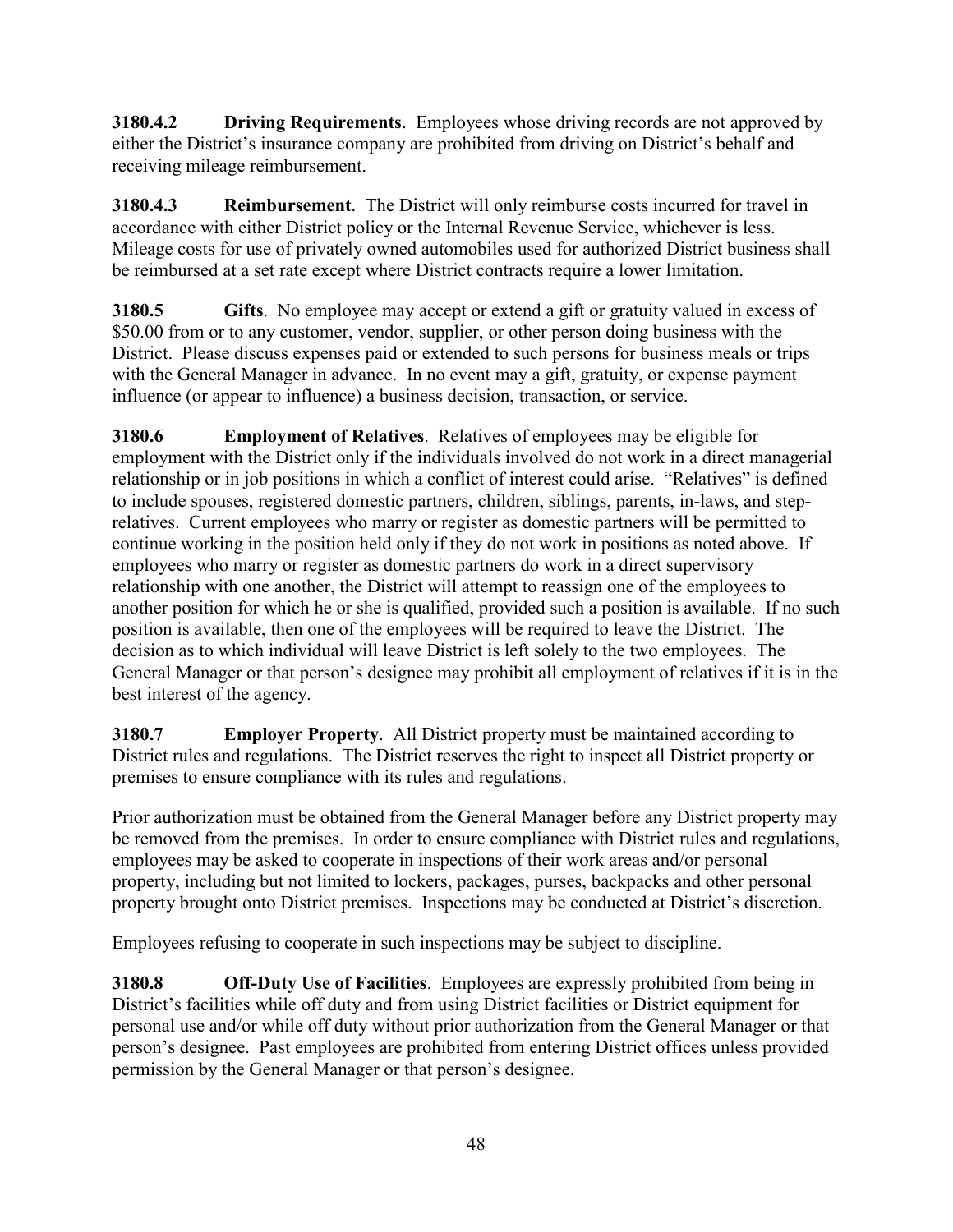**3180.9 Outside Activities**. The District employees are prohibited from selling products for profit or gain on District property during the District's business hours. Fundraising activities are permitted, and materials can be left in an open area for employees, so they can choose whether they want to participate. Employees seeking fundraising may not directly approach any employee with pressure to purchase a fundraising item, except if the fundraising is on behalf of the District. Under no circumstances will non-employees be permitted to solicit or to distribute written material for any purpose on District property.

Employees' personal advocacy and political activities must be done on their own time and not on District property. No political contributions to candidates for public office may be reimbursed by the District. The District will not discriminate against employees based on their lawful political activity engaged in outside of work. Any employee with any question as to the application of these rules should consult with his or her supervisor or General Manager immediately.

# **Policy 3190: Internet, E-Mail and Electronic Communications**

**3190.1 Telephone and Device Use Policy**. Excessive use of personal phones while at work and excessive use of the District's phone for personal use disrupts the work of other employees and limits employees' ability to complete District business. As such, employees should limit personal telephone communication, email, texting or other usage during work hours to emergency and/or brief communications.

The District is committed to keeping its employees safe at all times while on District business. Employees are required to comply with all state and local laws regarding the use of wireless phones while driving, including applicable laws prohibiting text messaging while driving. All employees must use a hands-free device while driving. Whenever possible, employees should not make or receive telephone calls while driving, and employees may not send work-related email messages or text messages while driving. Under no circumstances should employees use wireless phones during adverse weather or difficult traffic conditions. Under no circumstances is an employee required to answer the phone to conduct District business while driving. Any employee who violates this policy will be considered to be operating outside the course and scope of their employment. The District takes its phone and device use policy seriously. Any violations of this policy will subject employees to disciplinary action, up to and including termination of employment.

**3190.2 Technology Systems**. The District provides an e-mail system, voicemail system, access to the Internet, and other technology systems to assist employees in conducting the District business. All information, data, and messages created, received, sent, or stored in these systems are, at all times, the property of the District. During working time (which does not include meal and rest breaks), the foregoing systems are to be used solely for business-related purposes and employees have no reasonable expectation of privacy in such systems. All existing District policies apply to employee conduct on the Internet and use of all technology systems, including, but not limited to, District policies regarding intellectual property, misuse of District property, discrimination, harassment, sexual harassment, information and data security, and confidentiality.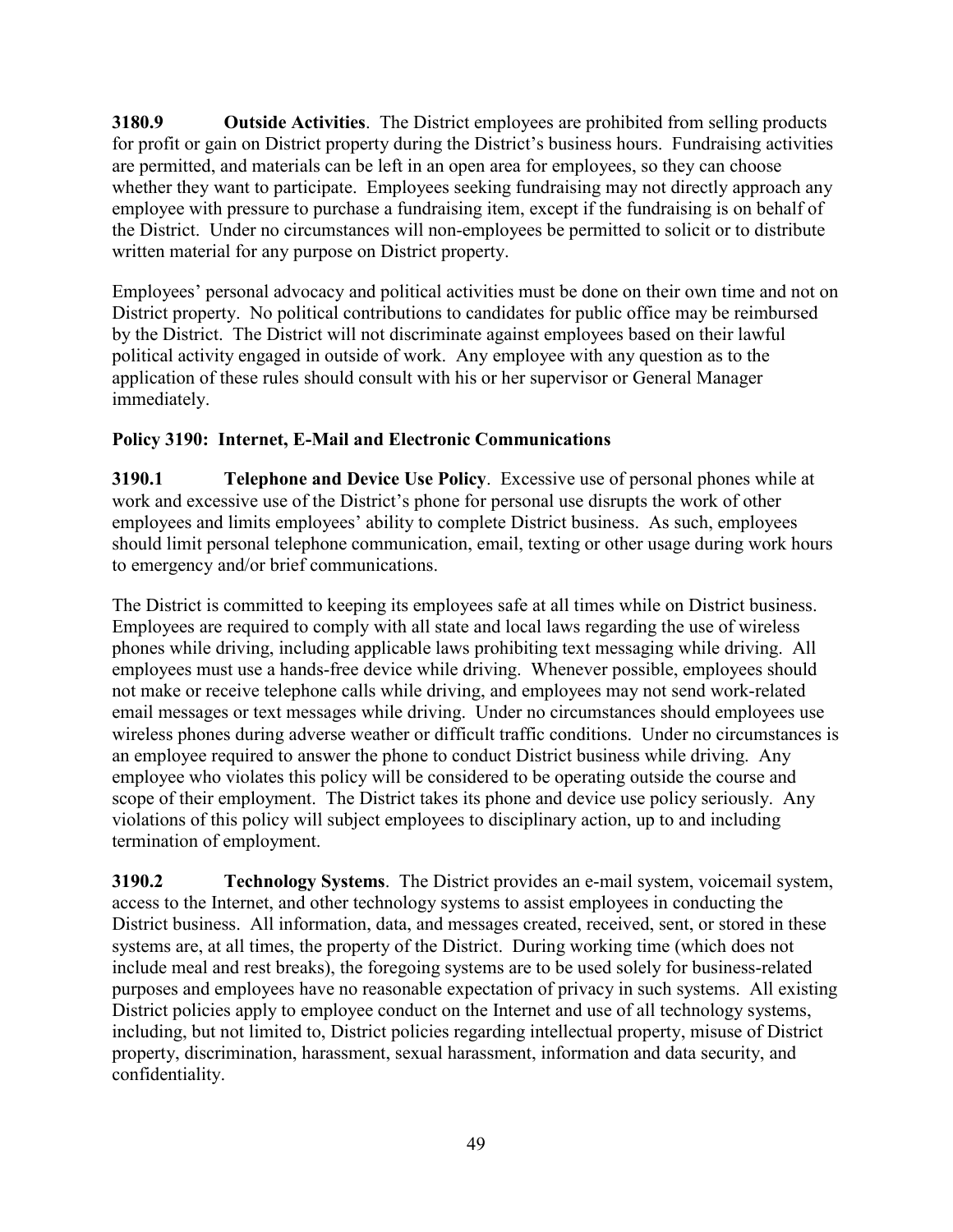**3190.2.1 Prohibited Uses of Technology Systems**. The District does not allow these systems to be used in creating, receiving, sending, or storing data that may reasonably be considered to be offensive, defamatory, obscene, discriminatory or harassing. Such data includes, but is not limited to, sexual images and comments, racial and gender-based slurs, or anything that would reasonably be expected to offend someone based on their disability, age, gender, religion, marital status, sexual orientation, national origin, culture, or any other status protected by law. Any such use would violate this policy and may also violate the District's policy against harassment. In particular, the display of any kind of sexually explicit image or document on any District system is a violation of the District's policy on sexual harassment. Employees who are aware of the misuse of these systems by other employees shall report the misuse to a supervisor or to the General Manager (or designee) immediately.

Unauthorized use of District information, emails, District intellectual or other property is prohibited for current and former employees. Nothing in this policy is intended to limit or will be applied in a manner that limits employees' rights to engage in protected concerted activity as prescribed by the National Labor Relations Act.

Please refer to the District's Electronic Resources Policy for additional guidance.

**3190.2.2 Monitoring and Recording of Technology**. All employees should be aware that the District has software and systems in place that are capable of monitoring and recording all network traffic to and from any computer employees may use. The District reserves the right to access, review, copy, and delete any of the unauthorized software, copyrighted material, information, data, or messages accessed through these systems with or without notice to the employee and/or in the employee's absence. This includes, but is not limited to, all email messages sent or received, all website visits, all chat sessions, all news group activity (including groups visited, messages read, and employee postings), and all file transfers into and out of the District's internal networks. The District further reserves the right to retrieve previously deleted messages from email or voicemail and monitor usage of the Internet, including websites visited and any information employees have downloaded. In addition, the District may review Internet and technology systems activity and analyze usage patterns and may choose to publicize this data to assure that technology systems are devoted to legitimate business purposes. Accordingly, no employee should have any expectation of privacy as to his or her Internet or technology systems usage and should not use these systems for information they wish to keep private.

The District reserves the right to inspect, without notice to the employee, any and all files stored in all areas of the District's network, including those files assigned to individual employees, and those stored on any District computer, or storage device, or any storage device connected to a District computer in order to assure compliance with this and other District policies.

**3190.3 Social Media**. The District uses social media in certain circumstances for defined business purposes. Social media is a set of Internet tools that aid in the facilitation of interaction between people and companies online. The District expects employees to understand and comply with the District policies governing social media. If employees have specific questions about which programs the District deems to be social media, employees should consult with their supervisor or the General Manager. Employees' use of social media is subject to District's policies against discrimination, harassment, retaliation, disclosure of confidential information,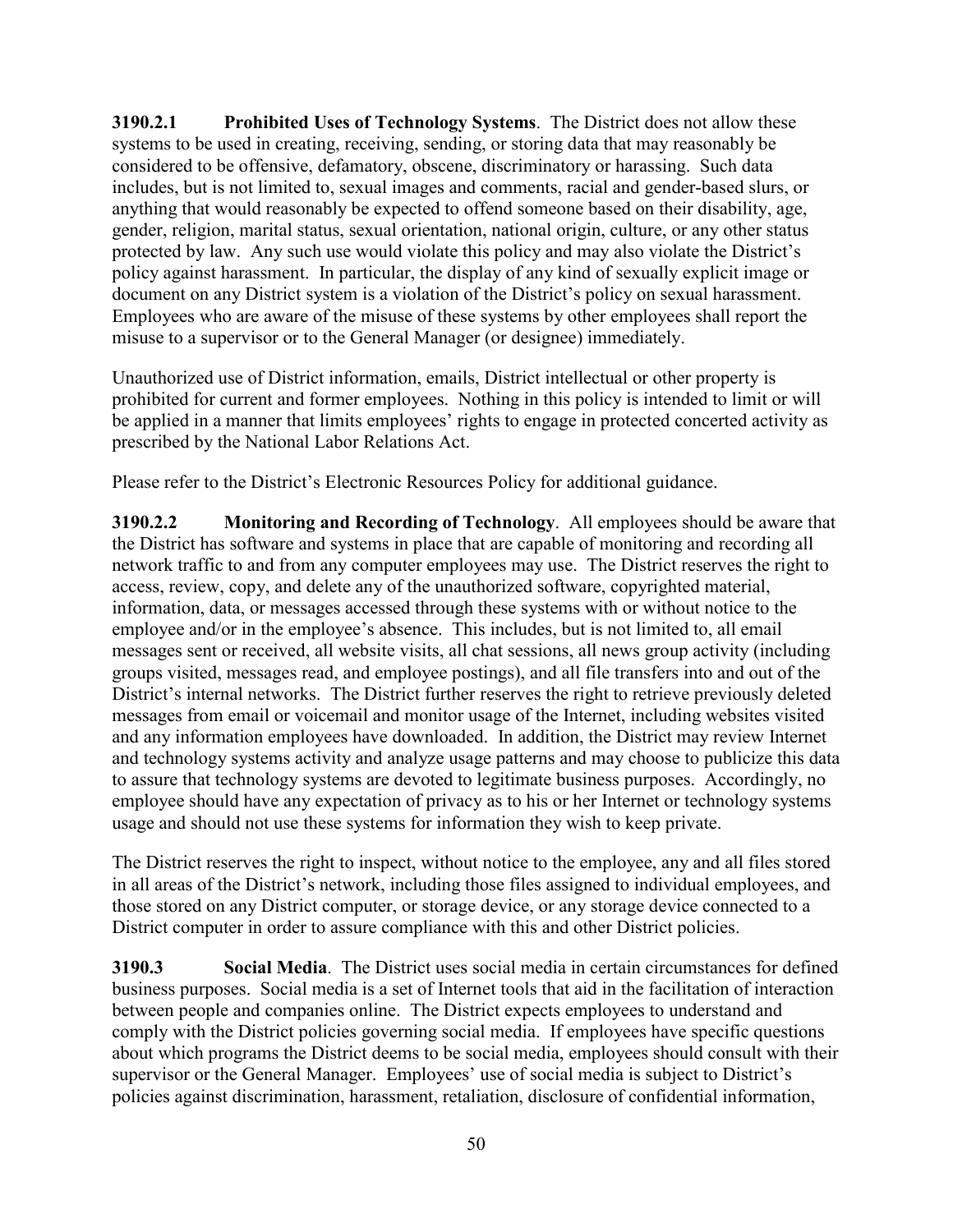and prohibited uses of technology systems. Nothing in this policy is intended to limit or will be applied in a manner that limits employees' rights to engage in protected concerted activity as prescribed by the Meyers-Milias-Brown Act.

# **Policy 3200: Holiday, Vacation, & Sick Leave**

### **3200.1 Holidays**

**3200.1.1 Eligibility**. Full-time and part-time salaried exempt employees are eligible for holiday pay. To be eligible for holiday pay, an employee must be regularly scheduled to work on the day on which the holiday is observed and must work their regularly scheduled working days immediately preceding and immediately following the holiday, unless an absence on either day is approved in advance by the General Manager or that person's designee.

**3200.1.2 Holiday Pay**. Eligible employees are entitled to twelve (12) paid holidays per year. Part-time salaried employees will receive pro-rated pay proportionate for the twelve (12) days based on the employee's regularly assigned work hours.

Holidays shall be determined by the General Manager or that person's designee in accordance with the District's needs. Current holidays are:

- New Year's Day
- Martin Luther King, Jr.
- President's Day
- Memorial Day
- Juneteenth
- Independence Day
- Labor Day
- Indigenous People's Day
- Veterans' Day
- Thanksgiving
- Day After Thanksgiving
- Christmas

When a holiday falls on a Saturday, it will be observed on the preceding Friday. When a holiday falls on a Sunday, it will be observed on the following Monday. When a holiday is observed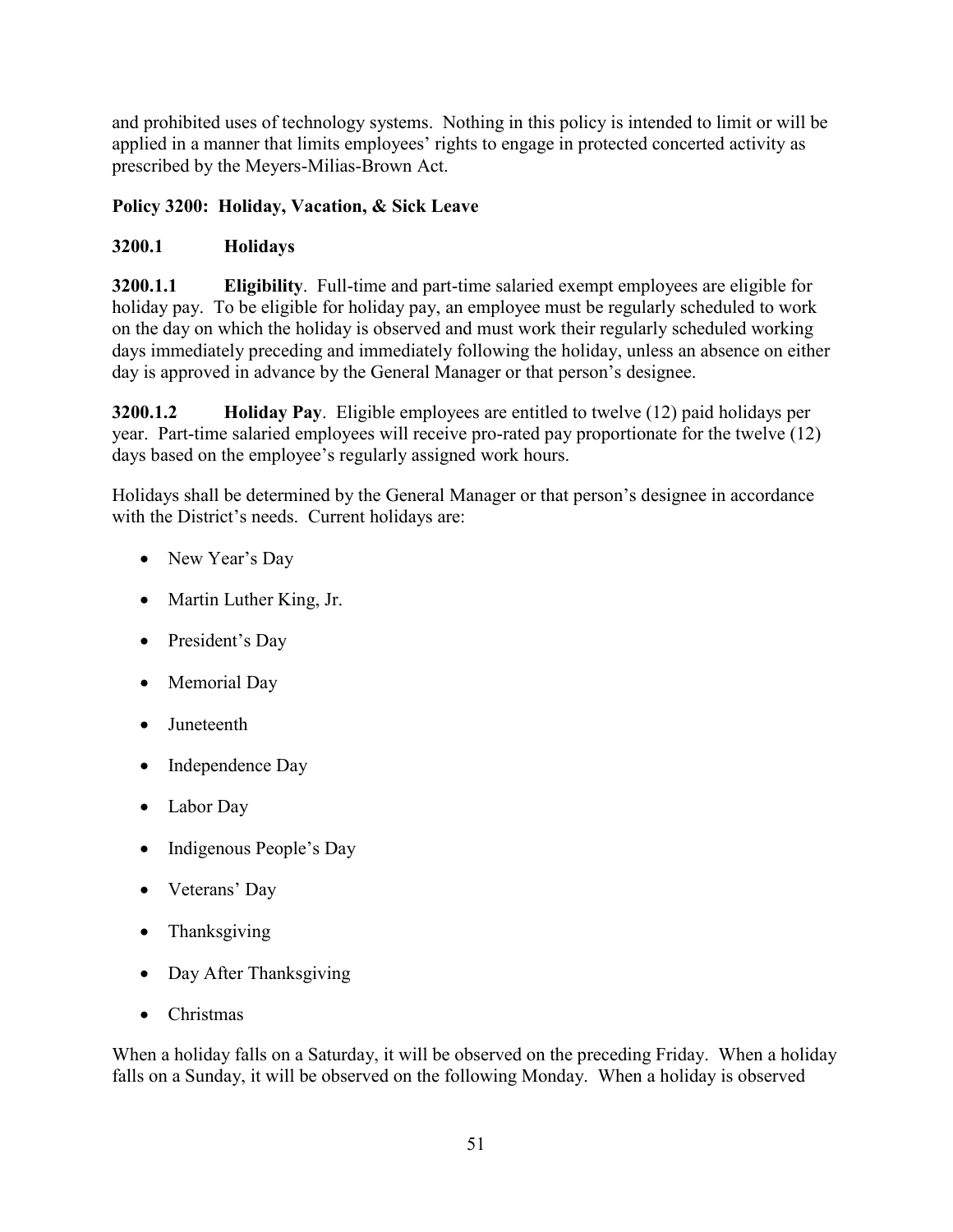during an employee's scheduled vacation, the employee will receive holiday pay instead of vacation time.

# **3200.2 Sick Leave**

**3200.2.1 Eligibility**. All employees, including part-time and temporary employees, who work thirty (30) or more days in a year are entitled to paid sick leave. Employees begin to accrue paid sick leave on their first day of employment.

**3200.2.2 Accrual Rate**. All employees accrue sick leave at a rate of one (1) hour per thirty hours worked unless otherwise provided herein or by contract.

**3200.2.3 Limits on Accrual**. Full time employees (i.e., employees working forty (40) hours per week) may accrue up to one hundred sixty (160) hours of sick time. Part time employs are subject to an accrual cap that bears the same proportion to one hundred sixty (160) hours as does the hours that their regularly-assigned weekly work hours to forty (40) hours. When an employee's accrued sick leave hours has reached their cap, the employee will cease accruing additional sick leave until the employee's sick leave balance falls below that cap, at which time the employee will begin accruing sick leave again. In the event that the employee had accrued hours in excess of their cap on the date that this Policy took effect, the employee's leave shall be capped at their then-current level and the employee shall not begin accruing more leave until their hours fall below the cap. There is no retroactive grant of sick compensation for the period of time the accrued sick compensation was at the cap. Sick leave does not accrue during an unpaid leave.

**3200.2.4 Limits on Use**. Employees may use up to 160 hours of paid sick leave per year. Accrued, unused sick leave carries over from year to year.

**3200.2.5 Permitted Uses of Sick Leave**. Sick leave may be used for the following purposes:

- 1. Diagnosis, care, or treatment of an existing health condition of, or preventive care for, the employee.
- 2. Diagnosis, care, or treatment of an existing health condition of, or preventive care for, the employee's family member.
- 3. For an employee who is a victim of domestic violence, sexual assault, or stalking, any of the following purposes related to the domestic violence, sexual assault, or stalking: to obtain or attempt to obtain a temporary restraining order, restraining order, or other injunctive relief; to seek medical attention for injuries; to obtain services from a shelter, program, or crisis center; to obtain psychological counseling; or to participate in safety planning and take other actions to increase safety, including temporary or permanent relocation.

For the purposes of sick leave, a "family member" is any of the following: a child (biological, adopted, or foster child, stepchild, legal ward, or a child for whom the employee stands in loco parentis, regardless of age or dependency status); parent (biological, adoptive, or foster parent,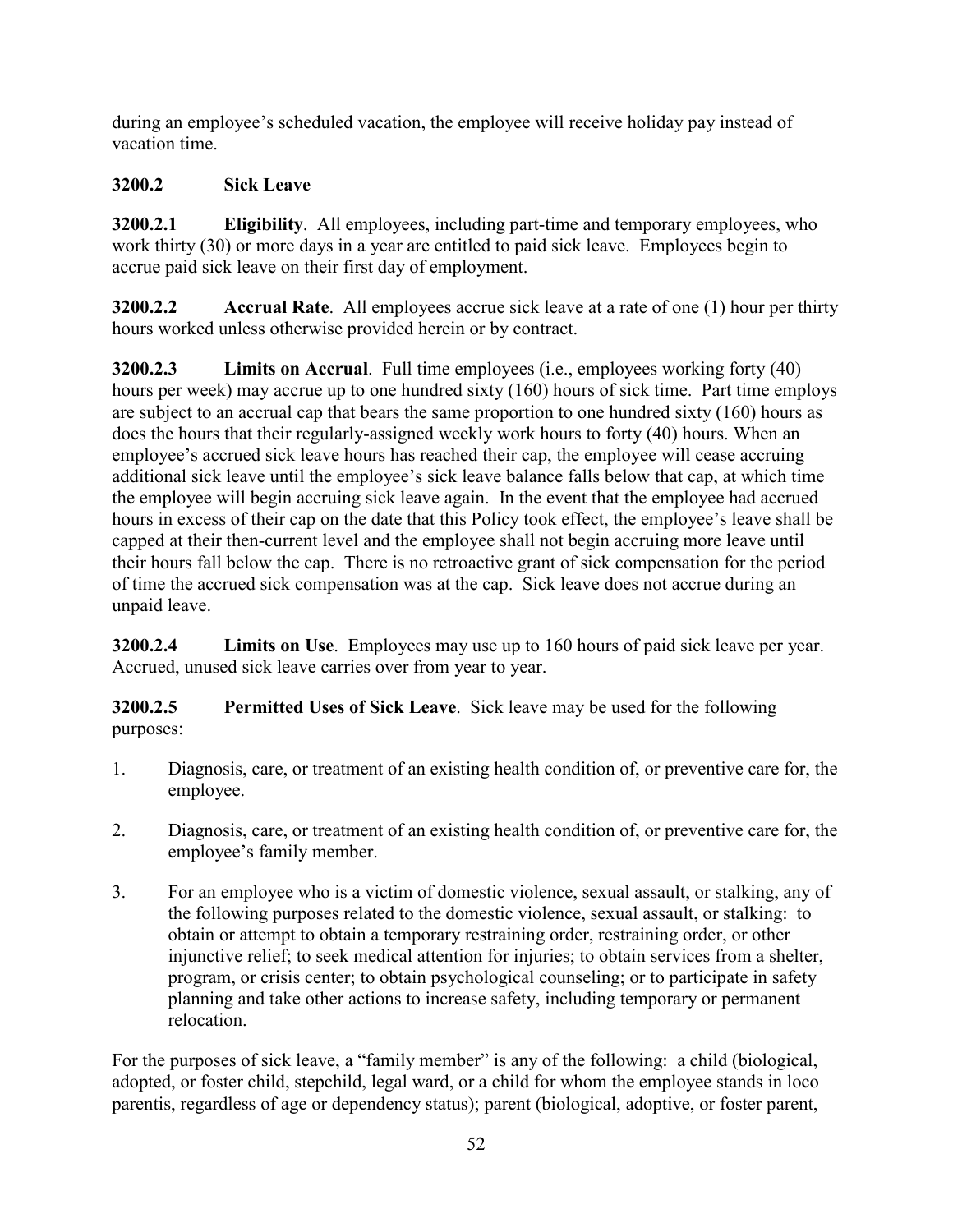stepparent, or legal guardian of the employee or the employee's spouse or registered domestic partner, or a person who stood in loco parentis when the employee was a minor child); spouse or registered domestic partner; grandparent; grandchild; or sibling.

Abuse of the District's sick leave policy is dishonest and may lead to discipline, up to and including termination.

**3200.2.6 Requesting Sick Leave**. If the need for sick leave is foreseeable, employees must give reasonable advance notice. Employees who request sick leave are required to communicate with their supervisor at least one (1) hour before the beginning of the employee's shift. If requests for sick leave are not made within this time frame, approval for sick leave usage will not be granted unless there is an unusual circumstance (i.e., earlier notice was not practicable). Communication may be by telephone, email, or in person. The District reserves the right to ask for proof of illness as permitted under the law.

Employees are permitted to take sick leave in increments of two hours.

**3200.2.7 Certification of Need for Leave**. Employees may be required to provide documentation from a state recognized medical practitioner certifying the need for leave upon request by the employee's supervisor or General Manager. If an employee is absent for three (3) or more days with an illness or injury, a doctor's release is required before being allowed to return to work.

**3200.2.8 Disability Insurance for Leave Exceeding Seven Days**. Employees who are hospitalized or out sick for more than seven (7) calendar days for an injury or illness that is not work-related, may apply for State Disability Insurance ("SDI") benefits.

The General Manager (or designee) can supply the SDI application form, but it is the employee's responsibility to apply. Also, employees must send their Notice of Disability Benefits Received to the General Manager (or designee).

# **Policy 3210: Other Protected Leaves**

**3210.1 Military Leave**. All employees are entitled to take time off to serve in the uniformed services on a voluntary or involuntary basis, including absences to attend a fitness examination. "Uniformed services" refers to the U.S. Armed Services, including the Coast Guard; the Army National Guard and Air National Guard when engaged in active duty for training, inactive duty training, or full-time National Guard duty; and the commissioned corps of the Public Health Service.

With certain exceptions, Military Leave may be granted for a total of up to five (5) years. When the need for military leave is foreseeable, you must notify your manager as far in advance as possible, so arrangements can be made to cover your duties. If you have written authorization from your military branch for your leave, you should provide it when you request leave.

Generally, a military leave of absence is unpaid, although employees may utilize available leave to provide continued compensation during the leave.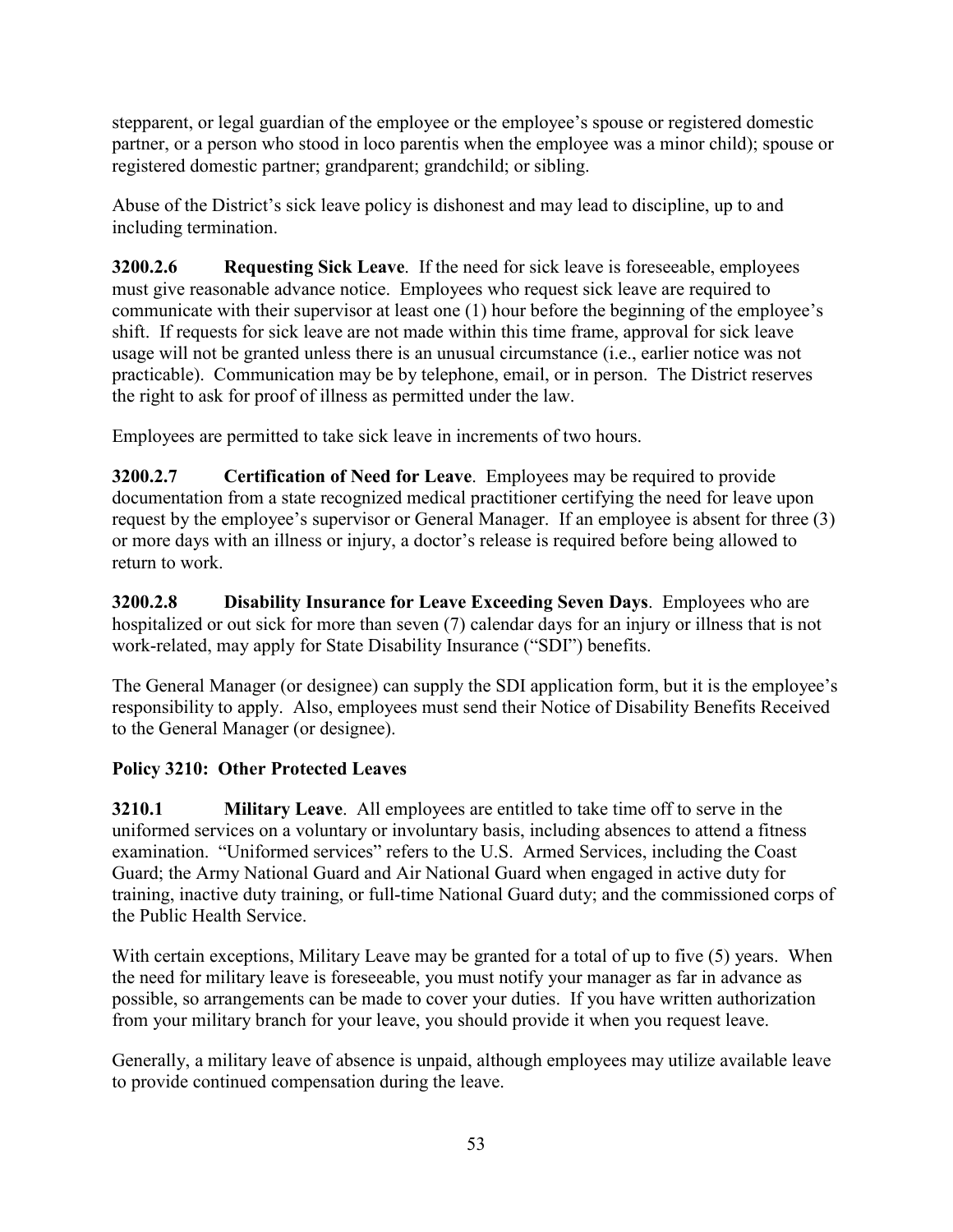Upon completion of duties, employees will be reinstated into their former position or into another position of equal pay and status, consistent with applicable laws.

In order to be eligible for reemployment, employees must:

- 1. Give advance notice (written or oral) of his or her military service, unless such notice is impossible or unreasonable under the circumstances;
- 2. Be absent for fewer than five (5) years, not including inactive duty training or involuntary recall to or retention on active duty;
- 3. Have separated from military service under honorable conditions; and
- 4. Report for reemployment within the following time periods:
	- a. Employees performing military service for fewer than thirty-one (31) days must report for reemployment no later than the first regularly scheduled workday that occurs after a reasonable time for the employee to return to his or her residence, plus eight (8) hours.
	- b. Employees serving more than thirty (30) but fewer than one hundred eighty-one (181) days must submit an application for reemployment within fourteen (14) days after the completion of military duty.
	- c. Employees serving more than one hundred eighty (180) days must submit an application for reemployment within ninety (90) days after the completion of military duty.
	- d. Military leave can be extended for an additional two (2) years or longer if the employee is hospitalized or recovering from an illness or injury incurred or aggravated during military service or if reporting or reapplying to work is unreasonable or impossible.

The District is not required to reemploy individuals under the following circumstances: (1) where the District's circumstances have changed so that reemployment of the person would be impossible or unreasonable, such as when there has been a reduction-in-force that would have included the person on leave; (2) where efforts to qualify returning service members or accommodate individuals with service-connected disabilities would be of such difficulty or expense as to cause undue hardship to the District; or (3) where the pre-service position was for a brief or non-recurrent period and there was no reasonable expectation that employment would continue indefinitely or for a significant period.

Reemployed service members are entitled to the seniority and all rights and benefits based on seniority that they would have attained with reasonable certainty had they remained continuously employed.

If an employee's health plan coverage would terminate because of an absence due to military service, the employee may elect to continue the health plan coverage for up to twenty-four (24)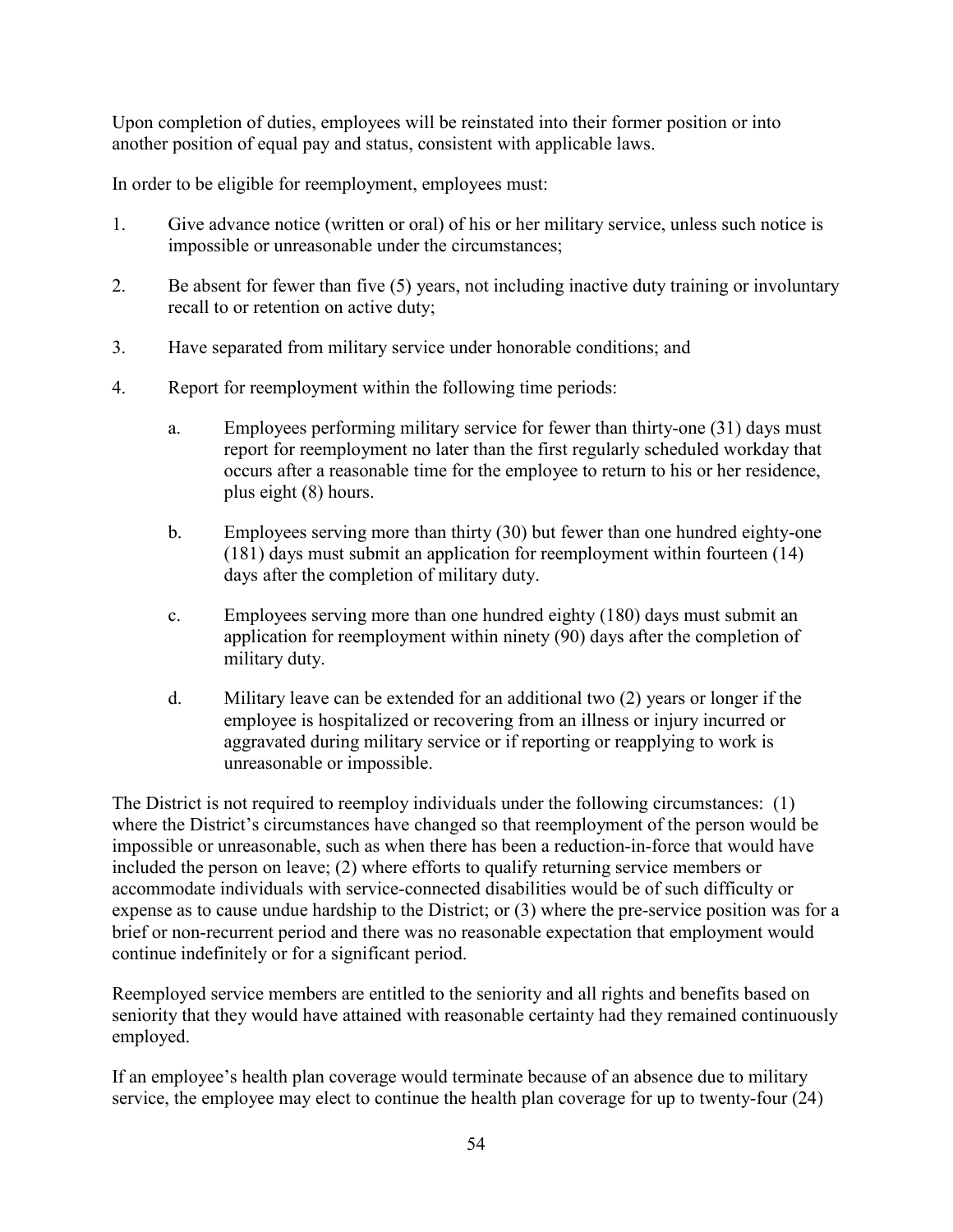months after the absence begins or for the period of service (plus the time allowed to apply for reemployment), whichever period is shorter. Employees will be required to pay the employee portion, if any, of any funded benefit to the extent that other employees on a leave of absence are so required.

**3210.2 Leave for Military Spouse/Domestic Partner**. An eligible employee who is the spouse or registered domestic partner of a member of the Armed Forces, National Guard, or Reserves who has been deployed during a period of military conflict is entitled to take up to ten (10) days of unpaid leave while the servicemember is on leave from deployment. In order to be eligible for leave under this section, an employee must: work for the District for an average of twenty (20) or more hours per week; notify his/her supervisor of the employee's intention to take the leave within two (2) days of receiving notice of the servicemember's leave from deployment; and submit written documentation to the General Manager certifying that the servicemember will be on leave from deployment during the employee's requested leave.

**3210.3 Bereavement Leave**. With the approval of the employee's supervisor, regular full-time employees may take up to five (5) consecutive days of unpaid leave in the event of a death in the immediate family. "Immediate family" for the purposes of this section means the employee's current spouse or registered domestic partner, child, parent, legal guardian, brother, sister, grandparent, grandchild, or mother-, father-, sister-, brother-, son-, or daughter-in-law.

**3210.4 Time Off to Vote**. In the event that an employee does not have sufficient time outside of working hours to vote in a statewide or federal election, the employee may take off enough working time to enable him or her to vote. Such time off shall be taken at the beginning or the end of the regular working shift, whichever allows for more free time, and the time taken off shall be combined with the voting time available outside of working hours. Under these circumstances, an employee will be allowed a maximum of two (2) hours on the Election Day without loss of pay. Deductions will not be made from the salary of an exempt employee for time taken off for voting. Where possible, the employee shall give his or her manager at least two (2) days' notice that time off to vote is needed.

**3210.5 Jury Duty and Court Appearances**. Employees are entitled to take time off to serve on jury duty. Employees should notify their supervisor of the need for time off for jury duty as soon as a notice or summons from the court is received. An employee may be requested to provide written verification from the court clerk of having served. If work time remains after any day of jury selection or jury duty, employees will be expected to return to work for the remainder of the employee's scheduled work hours.

In addition, every employee, including but not limited to an employee who is a victim of a crime, is entitled to take time off to comply with a subpoena or other court order to appear as a witness in any judicial proceeding.

Leave under this section is paid up to eight (8) hours with documentation. After the initial eight hours, the employee may take unpaid leave or other applicable accrued time off.

**3210.6 Leave Without Pay**. A supervisor may grant a leave of absence without pay for up to three (3) days, provided that such absence does not negatively impact the District's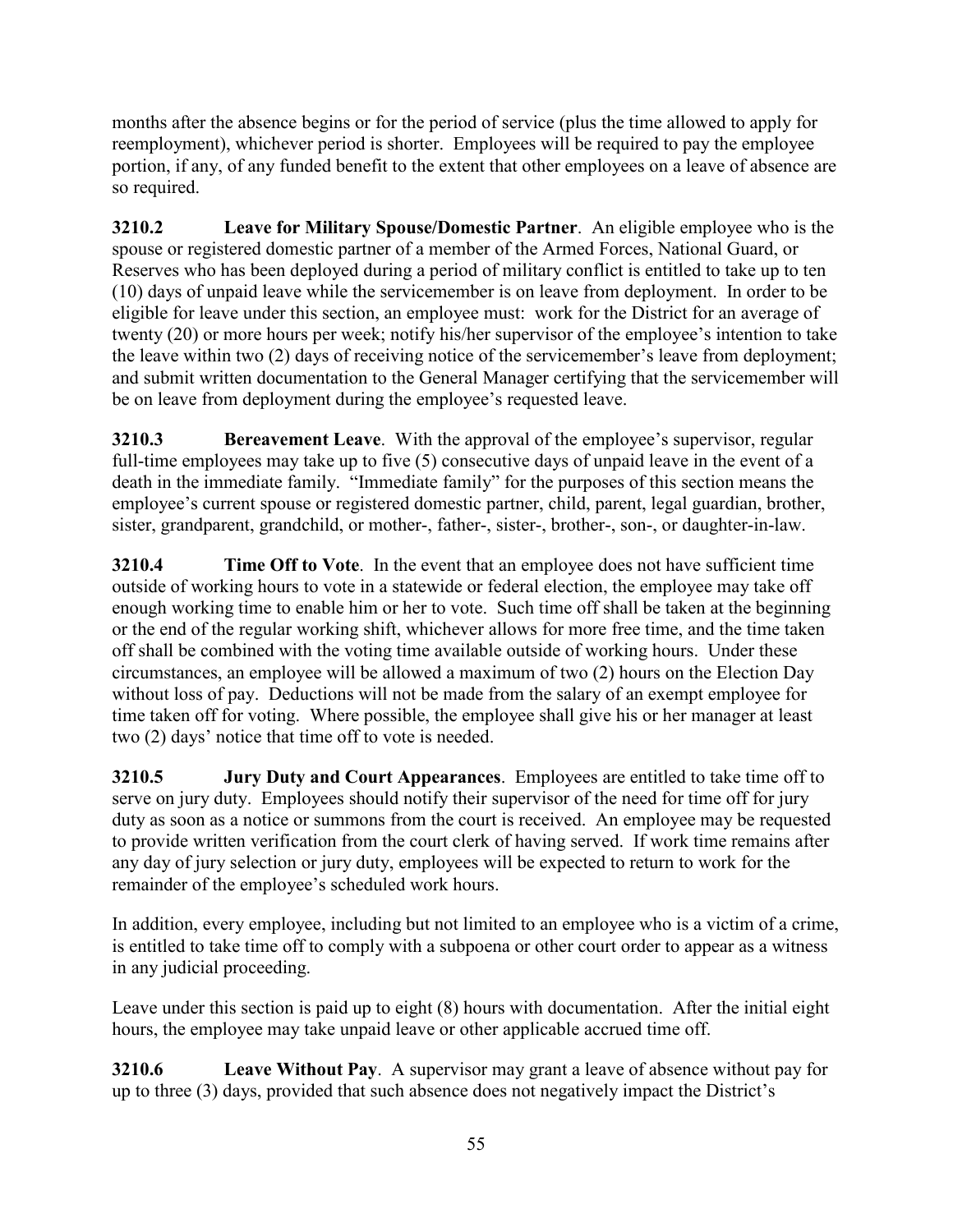business interests, including the safety and care of children. Leaves of absence exceeding three (3) days may be granted at the discretion of the General Manager or that person's designee upon the written request of an employee and the approval of the employee's supervisor. No leave without pay shall be granted for more than one (1) month.

An employee will be required to use all of his/her applicable accrued leave before requesting an unpaid leave of absence. The only exception is the unpaid days off during any District closure between Christmas and New Year (if applicable to the District).

Employees on unpaid leave status do not accrue additional benefits, including sick leave.

The District will attempt to hold an employee's position for the duration of the unpaid leave of absence unless otherwise required by federal, state or local law. If the position cannot be held, the employee will be eligible to reapply should a position become available in the future.

**3210.7 Paid Family Leave Program**. The District offers a Paid Family Leave Program pursuant to state law.

# **Policy 3220: Health and Safety**

**3220.1 Safe Workplace Policy**. Every employee is responsible for the safety of himself or herself as well as the safety of others in the workplace. To achieve our goal of maintaining a safe workplace, everyone must be safety-conscious at all times.

**3220.2 Security**. The security of facilities and the welfare of our employees require that every individual be constantly aware of potential security risks. Employees should immediately notify their supervisor when persons are acting in a suspicious manner in or around the facilities, or when keys, security passes, or identification badges are lost or misplaced.

Visitors, upon entering the site, must be greeted immediately. The District may from time to time and at different locations install surveillance monitoring by video or audio for purposes of protecting District property and programs only. This surveillance system is in no way intended to provide employees with personal security.

**3220.3 Workplace Violence**. The District has zero tolerance for acts of violence and threats of violence. Without exception, acts and threats of violence are not permitted. All such acts and threats, even those made in apparent jest, will be taken seriously and will lead to appropriate discipline, up to and including termination.

A threat includes, but is not limited to, any indication of intent to harm a person or damage property. Threats may be direct or indirect, and they may be communicated verbally or nonverbally. It is every employee's responsibility to assist in establishing and maintaining a violence-free work environment. Each employee is expected and encouraged to report to a supervisor or senior staff all actual or perceived threatening and/or violent incidents. The District is committed to thoroughly investigating all reports of workplace violence and will take immediate, appropriate action commensurate with the offense. Depending on the circumstance, the District may choose to place an individual on leave while it investigates a complaint.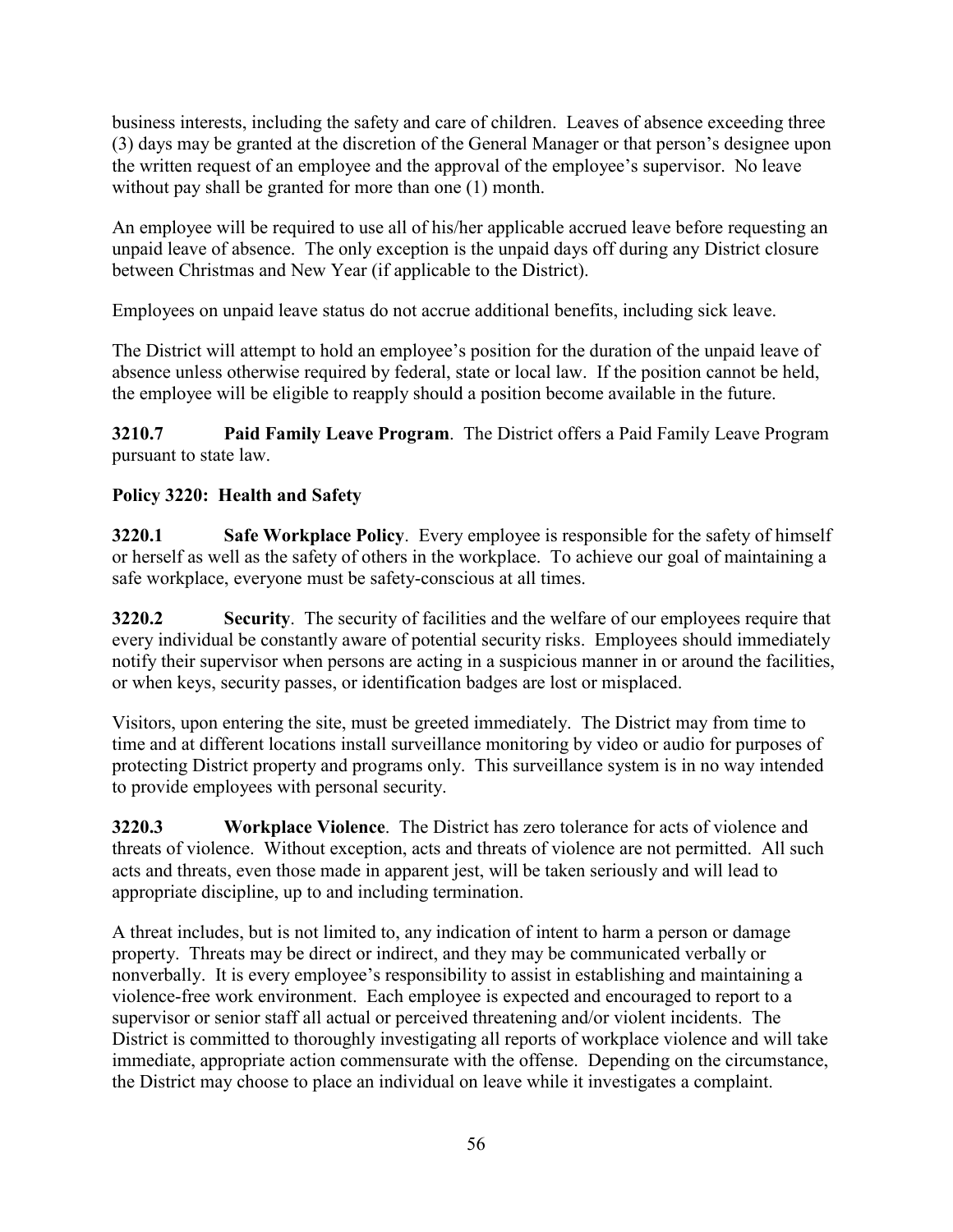Anyone with questions about the application of this policy should contact the General Manager (or designee) or the District's Police Chief.

Employees must notify the General Manager (or designee) when District keys or security cards are lost or misplaced. Employees must secure all doors upon the closure of the facility, set any alarms, and report to General Manager (or designee) if any outside lighting that is not working. Employees will not be sanctioned or otherwise suffer any Adverse Action for calling the police.

**3220.4 Drug and Alcohol Abuse**. The District is concerned about the use of alcohol, illegal drugs, and controlled substances as they affect the workplace. Use of these substances, whether on or off the job, can adversely affect an employee's work performance, efficiency, safety, and health, and therefore seriously impair the employee's value to the District. In addition, the use or possession of these substances on the job constitutes a potential danger to the welfare and safety of other employees and children we serve and exposes the District to the risks of property loss or damage, injury to other persons and adverse publicity. Conviction for violation of drug laws, illegal alcohol use, crimes of violence or abuse or neglect of a child on or off duty shall not be tolerated because such conduct reflects adversely on the District.

Employees may not smoke or use any electronic smoking devices (e.g., e-cigarettes) on any property owned, operated, used by the District including automobiles. Smoking is not permitted in the presence of staff, families or children or the public during work time.

As a condition of employment, the District requires each employee to abide by the terms of this Drug and Alcohol Abuse policy and notify the District of any criminal drug or alcohol statute conviction for a violation occurring in the workplace within five (5) days of such conviction. In receiving a copy of these Rules, each employee is provided a copy of this policy and will be required to sign the acknowledgment in Appendix 3000 C. All employees covered by this policy should be aware that violation of the policy may result in discipline, up to and including termination.

**3220.4.1 Policy**. The term "drug" or "drugs" whenever used in this policy means any controlled substance that is not legally obtainable under State or Federal law, a prescription drug obtained or used without benefit of a valid prescription by a medical provider licensed to prescribe medications, and marijuana even if prescribed by a medical provider licensed to prescribe medications.

**3220.4.2 Standards of Conduct**. The following rules and standards of conduct apply to all employees either on the District property or during the workday (including meals and rest periods). The following are strictly prohibited by the District:

- 1. Possession or use of alcohol, or being under the influence of alcohol while on the job;
- 2. Employees shall not be impaired by alcohol or drugs, nor possess alcohol or drugs at the assigned worksite;
- 3. The illegal or unauthorized use of prescription drugs is prohibited. It is a violation of this policy to intentionally misuse and/or abuse prescription medications;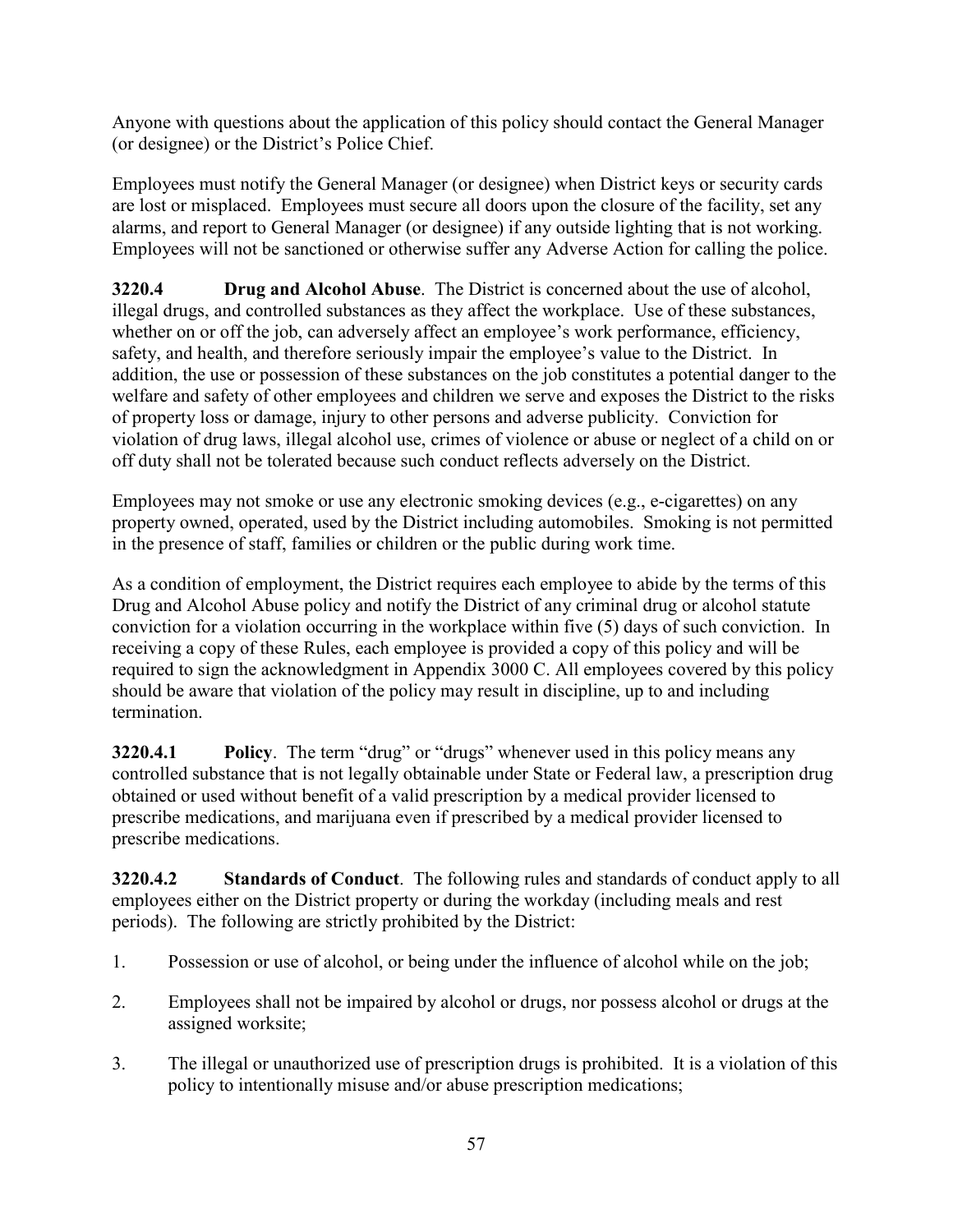- 4. Driving a District vehicle while under the influence of alcohol or drugs;
- 5. Distribution, dispensation, sale, or purchase of an illegal or controlled substance while on the job; and
- 6. Unlawful manufacture, possession, or use of a controlled substance, or being under the influence of an illegal or controlled substance while on the job.

Violation of the above rules and standards of conduct shall result in disciplinary action, up to and including termination. The District also may bring the matter to the attention of appropriate law enforcement authorities.

The District is dedicated to educating its employees of the dangers and consequences of workplace drug abuse. In this vein, District has developed a comprehensive Drug-Free Awareness program. The District's program will be an ongoing educational effort to prevent and eliminate drug and alcohol abuse that may affect the workplace. The Drug-Free Awareness program will inform employees about: (1) the dangers of alcohol and drug abuse in the workplace; (2) the District's policy of maintaining a drug-free workplace; (3) the availability of drug and/or alcohol counseling for employees who voluntarily seek such assistance; and (4) the penalties that the District will impose for alcohol and drug abuse violations.

**3220.4.3 Enforcement**. In order to enforce this policy as well as other District policies, and to ensure the safety of the District's employees and clients, the District reserves the right to conduct searches of all portions of District's property or premises for drugs, alcohol or other contraband. All employees, contractors and visitors may be asked to cooperate in inspections of their persons, work areas and/or their personal property, including but not limited to lockers, packages, purses, backpacks and other personal property brought onto District premises that might conceal drugs, alcohol or other contraband. Employees who possess such contraband or refuse to cooperate in such inspections are subject to appropriate discipline, up to and including discharge. The District also reserves the right to implement other measures necessary to deter and detect abuse consistent with this policy.

An employee may be required to submit to a fitness-for-duty examination where there is a reasonable and objective belief that an employee may be impaired by prescription or over-thecounter medications that the employee is taking. The purpose of the fitness-for-duty examination will be limited to determining whether the employee can safely perform the essential functions of the job with or without accommodation. Such fitness-for-duty examinations will be conducted in compliance with the limitations set forth under state and federal law.

In addition, the District must keep people who sell or possess controlled substances off District's premises in order to keep the controlled substances themselves off the premises. Therefore, District reserves the right to take appropriate disciplinary action for such convictions.

Employees who are convicted of such crimes are required to report the conviction to the General Manager (or that person's designee) prior to returning to work. Failure to comply with this policy may result in discipline, up to and including termination.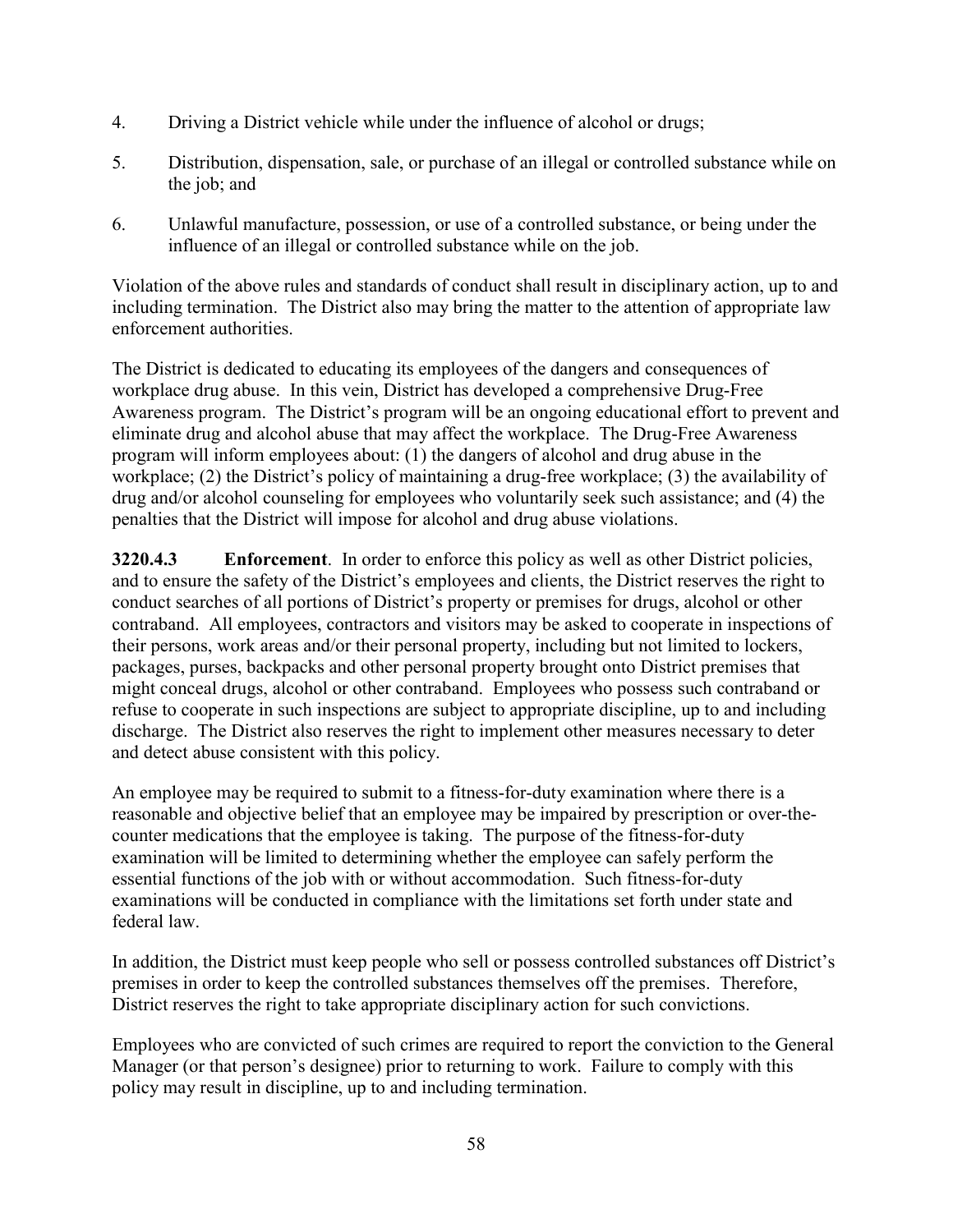An employee is subject to disciplinary action, up to and including termination, if the employee works while impaired by a prescription or over-the-counter drug and that impairment affects the employee's ability to safely perform the job or affects the safety or well-being of others.

Notwithstanding the foregoing, the District will make reasonable accommodations for the known physical or mental limitations of an otherwise qualified individual with a disability, unless undue hardship for the District would result or no accommodation is available which would enable the employee to safely perform his or her job.

**3220.4.4 Treatment and Rehabilitation**. Consistent with federal and state laws, the District will encourage and reasonably accommodate any employee who wishes to voluntarily enter and participate in an alcohol or drug rehabilitation program, provided that this reasonable accommodation does not impose an undue hardship on the District. However, the District is not prohibited from refusing to hire, or discharging an employee who, because of the employee's current use of alcohol or drugs, is unable to perform his or her duties, or cannot perform the duties in a manner which would not endanger his or her health or safety or the health or safety of others.

The District shall make reasonable efforts to safeguard the privacy of an employee as to the fact that he or she has enrolled in an alcohol or drug rehabilitation program.

Leave under this section is unpaid, except that an employee may use sick leave to which he or she is entitled for the purpose of entering and participating in an alcohol or drug rehabilitation program. An employee with a chemical dependency who is not voluntarily seeking treatment is not qualified as a disabled individual under applicable state and federal law and may be subject to discipline as a result of job performance impaired by drug or alcohol use.

**3220.5 No Smoking Policy**. California law prohibits smoking at any facility used to provide children's services. The District prohibits smoking (including the use of electronic smoking devices, e.g., e-cigarettes) on any property owned, operated, used by the District including offices, employee break areas, locker rooms, parking lots, bathrooms, vehicles and other the District facilities.

**3220.6 Off-Duty Activities**. The District or its insurer will not be liable for the payment of workers' compensation benefits for any injury that arises out of an employee's voluntary participation in any off-duty recreational, social, or athletic activity that is not part of the employee's work-related duties.

# **Policy 3230: Reasonable Accommodation Policy**

**3230.1 Policy**. The District provides employment-related reasonable accommodations to qualified individuals with disabilities within the meaning of the California Fair Employment and Housing Act and the Americans with Disabilities Act.

**3230.2 Qualifying Disability**. A "disability" means a physical or mental disorder or condition that limits one or more major life activities, a record of having such a disorder or condition, or being regarded as having such a disorder or condition.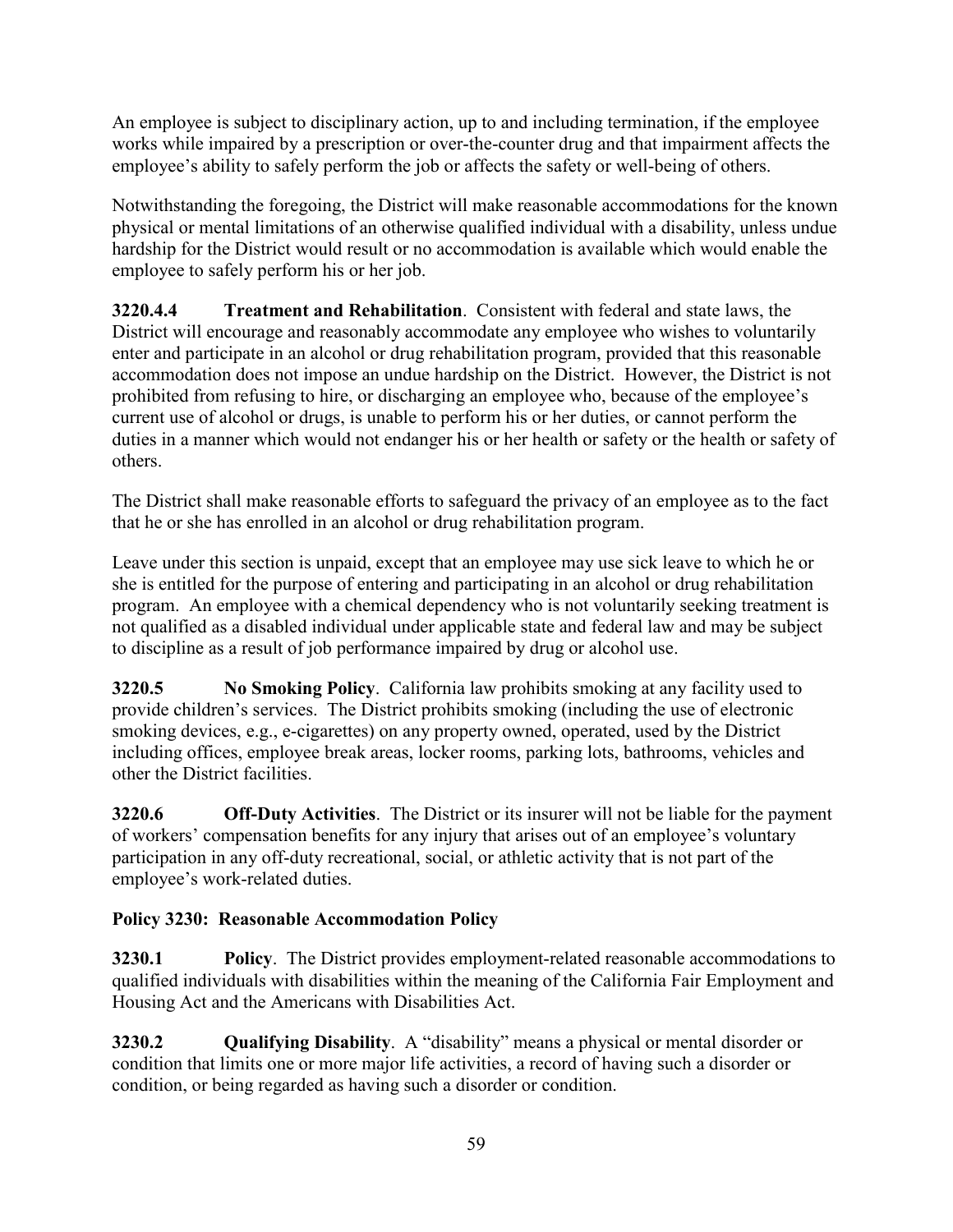**3230.3 Procedure for Obtaining Reasonable Accommodation**. An employee or applicant with a qualifying disability who needs reasonable accommodation in the application process or to perform essential job functions should make a request to the General Manager. After the General Manager receives or is made aware of the request, the General Manager or that person's designee may require the employee or applicant to submit additional information in writing, including medical certification from a health care provider supporting the need for accommodation.

Once it is determined that the employee or applicant has a qualifying disability, the District will hold a discussion with the employee or applicant to determine if and how reasonable accommodation can be made. The purpose of this discussion is to timely communicate in good faith in order to understand restrictions or limitations on an employee's ability to perform essential job functions, or an applicant's ability to participate in the application process, and to fully consider all potential reasonable accommodations. The refusal or failure of an employee or applicant to participate or cooperate in this discussion may result in denial of accommodation.

Any information relating to the employee's or applicant's request for accommodation shall be kept confidential to the extent required by law and shall be kept in a file separate from applicant and personnel files.

The District determines, in its sole discretion, whether reasonable accommodation(s) can be made and the type of accommodation(s) to provide. The District will not provide accommodation(s) that would pose an undue hardship upon the District's finances or operations, endanger the health or safety of the employee or others, or eliminate an essential job function.

The District will inform the employee or applicant of its decision as to reasonable accommodation(s) in writing.

**3230.4 Fitness for Duty Examination**. The General Manager (or her or his designee) may require a fitness for duty examination to determine whether an employee can perform the essential functions of the job with or without accommodation, if the examination is job-related and consistent with business necessity. The General Manager (or her or his designee) may require that a District-approved physician conduct the examination. The District will pay for fitness for duty examinations that it initiates.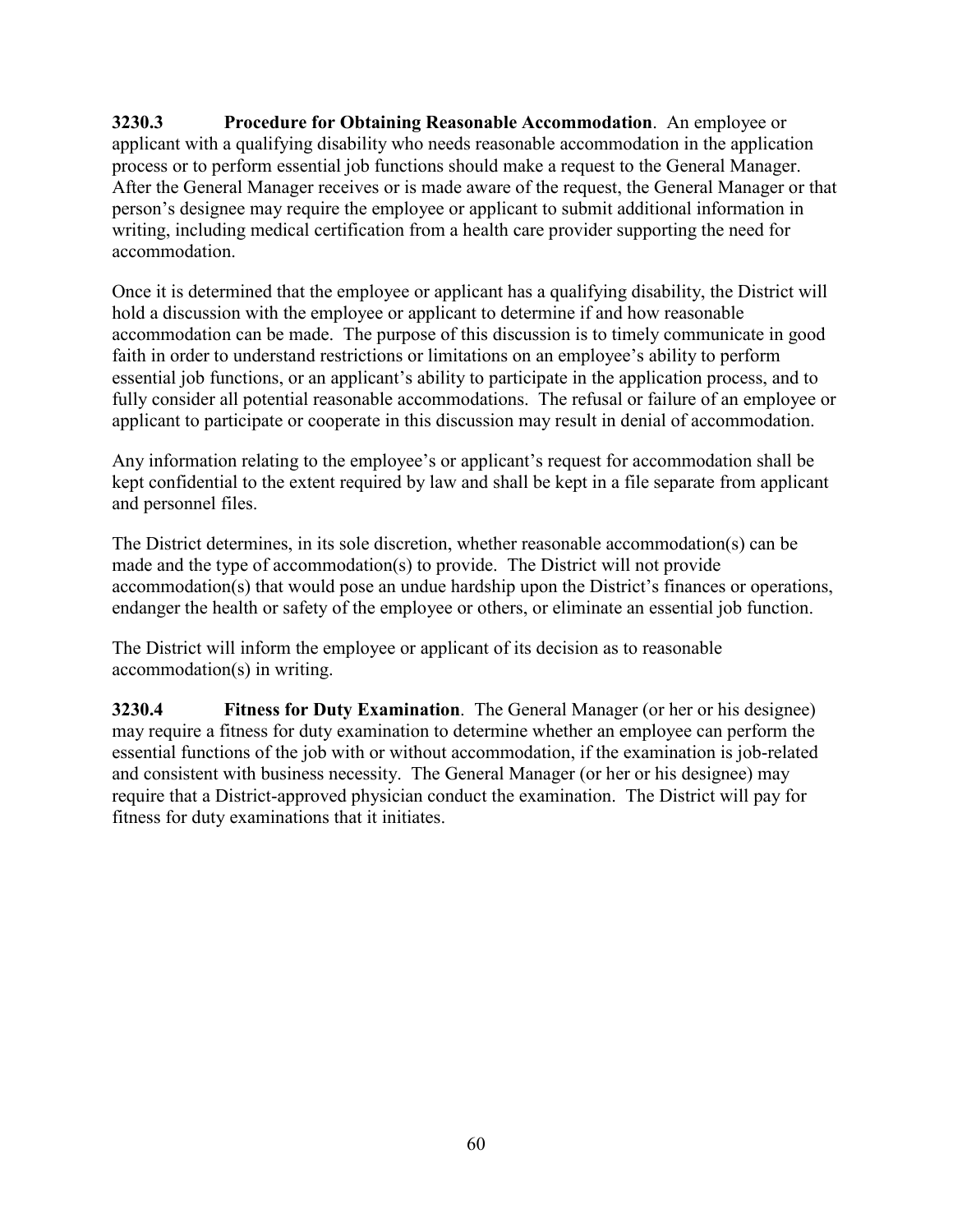# **Personnel Management Section 3000 - ACKNOWLEDGMENTS AND AGREEMENTS**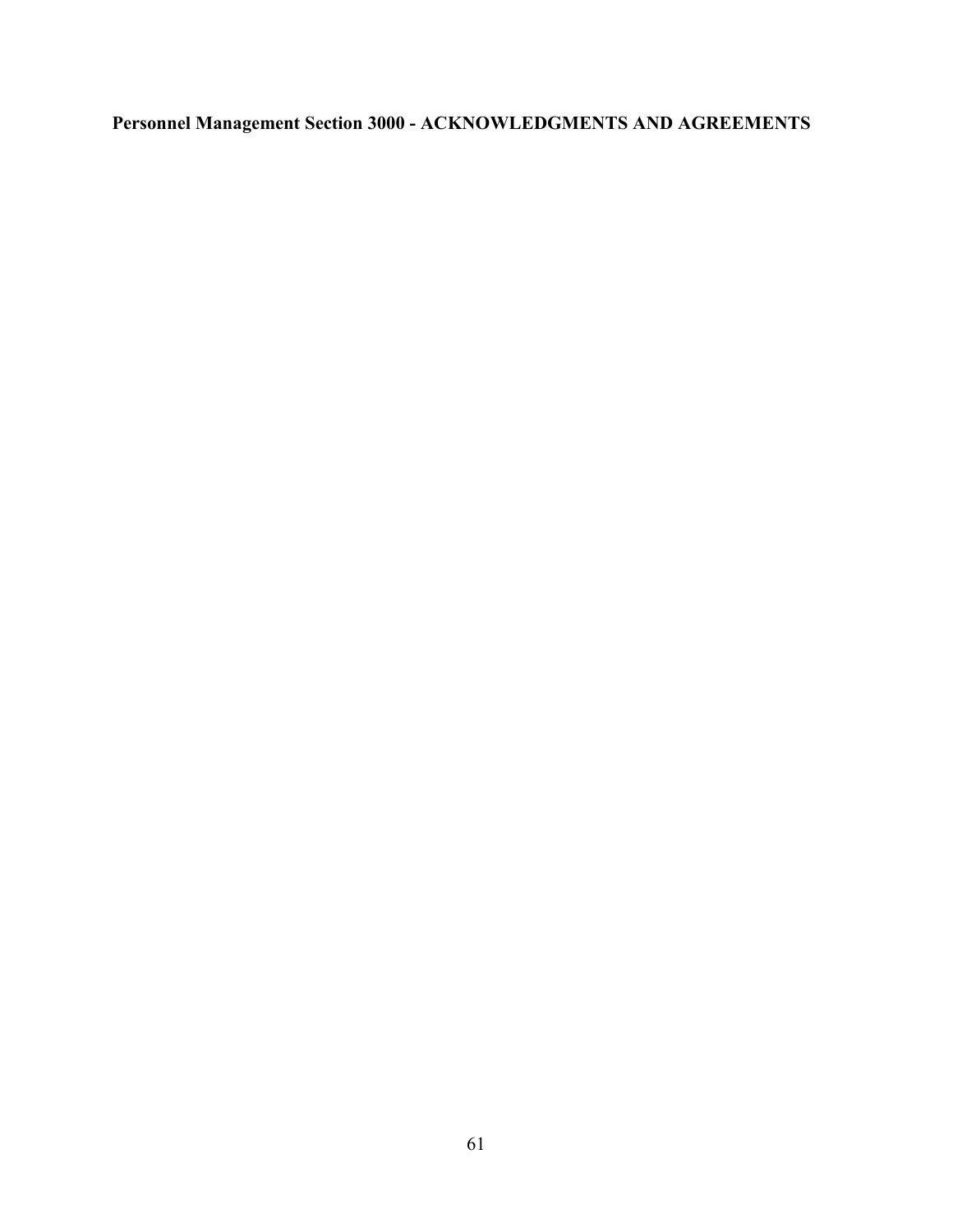### **Appendix 3000A**

### **ACKNOWLEDGMENT AND AGREEMENT REGARDING RECEIPT OF DISTRICT'S EMPLOYEE RULES AND AT-WILL EMPLOYMENT STATUS**

This is to acknowledge that I have received a copy of the District's Rules and understand that it sets forth the terms and conditions of my employment as well as the duties, responsibilities, and obligations of employment with the District. I understand and agree that it is my responsibility to read and familiarize myself with the provisions of the Rules and to abide by the rules, policies, and standards set forth in the Rules, including any updates to the Rules.

I acknowledge that I have received, read, and understood:

- District's Discrimination, Harassment and Retaliation Policies;
- District's Alcohol and Drug Abuse Policy;

I also acknowledge that my employment with the District is at will, not for a specified period of time, and can be terminated at any time for any reason, with or without cause, by me or by the District. I acknowledge that no statements or representations regarding my employment can alter the foregoing. As to the circumstances under which employment may be terminated, this is the entire Policy between the District and me; there are no oral or collateral agreements of any kind.

I agree to abide by the terms of the At-Will Employment (Section 3120) policy as executed by me and the District.

Employee's Name and Initials Date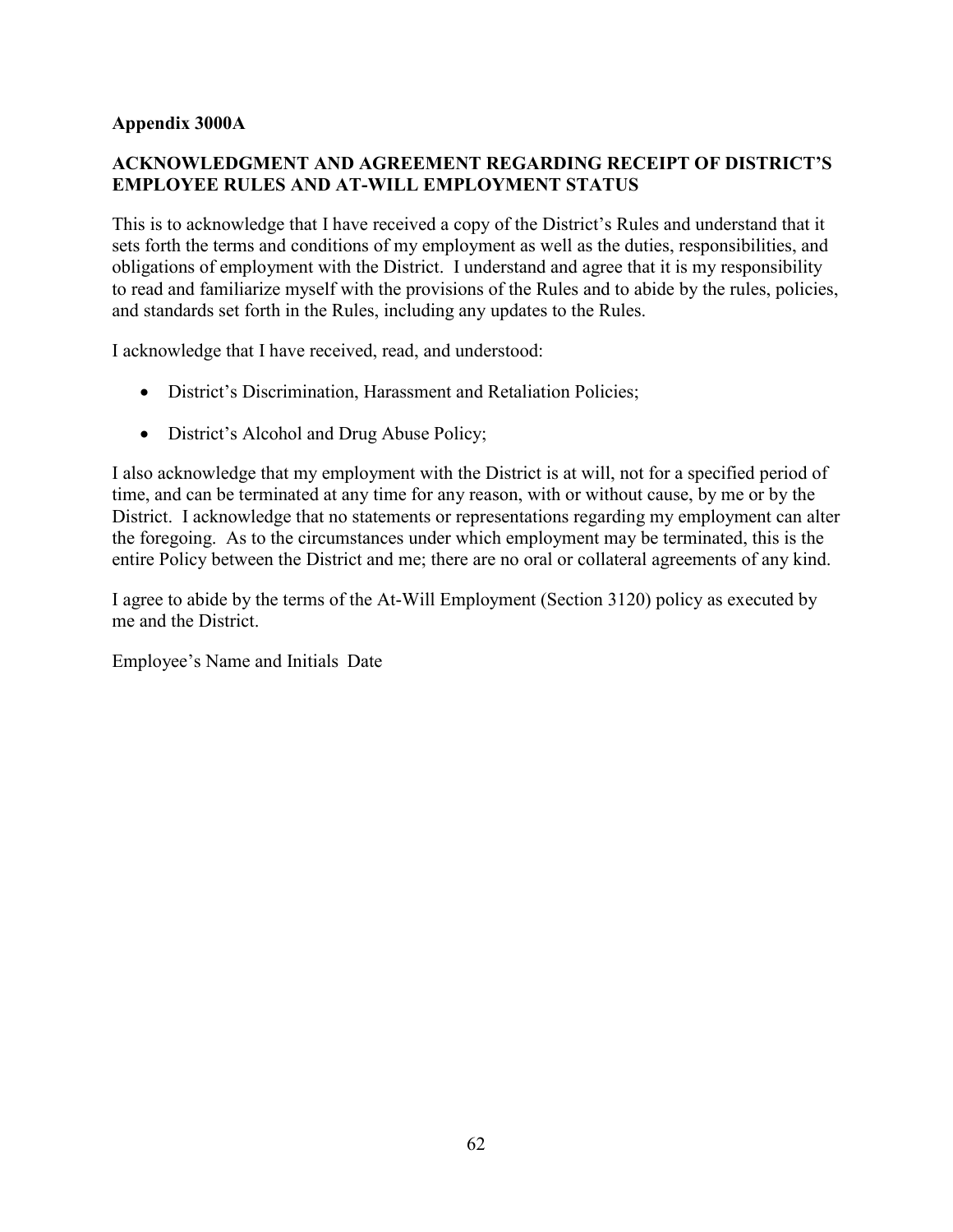### **Appendix 3000B**

### **ACKNOWLEDGMENT AND AGREEMENT REGARDING DISTRICT'S POLICY PROHIBITING DISCRIMINATION, HARASSMENT, AND RETALIATION**

This is to acknowledge that I have received a copy of District's policy prohibiting discrimination, harassment, and retaliation, and understand District's policy that there be no discrimination or harassment against any employee or applicant for employment on the basis of race, color, religion, sexual orientation, sex (including pregnancy, childbirth, or related medical conditions), gender, gender identity, gender expression, citizenship, national origin, ancestry, age (40 or older), physical disability, mental disability, medical condition (as defined by California law), genetic information, marital status, military and veteran status, political activity or affiliation, taking or requesting statutorily protected leave, or any other characteristics protected under federal, state, or local laws.

I understand that District is committed to a work environment free of harassment and discrimination, and that District specifically prohibits retaliation whenever an employee or applicant makes a good-faith complaint that they have been subjected to harassment or discrimination. Accordingly, I specifically agree that to the extent I am the subject of any conduct that I view to constitute harassment, discrimination, or retaliation or which is otherwise in violation of District's policy prohibiting discrimination, harassment, and retaliation, I will immediately report such conduct to my supervisor or to a management-level employee with whom I feel comfortable.

I understand and agree that to the extent I do not use the grievance procedures outlined herein or in District's policy prohibiting discrimination, harassment, and retaliation, District shall have the right to presume that I have not been subjected to any harassment, discrimination, or retaliation.

Employee's Name and Initials Date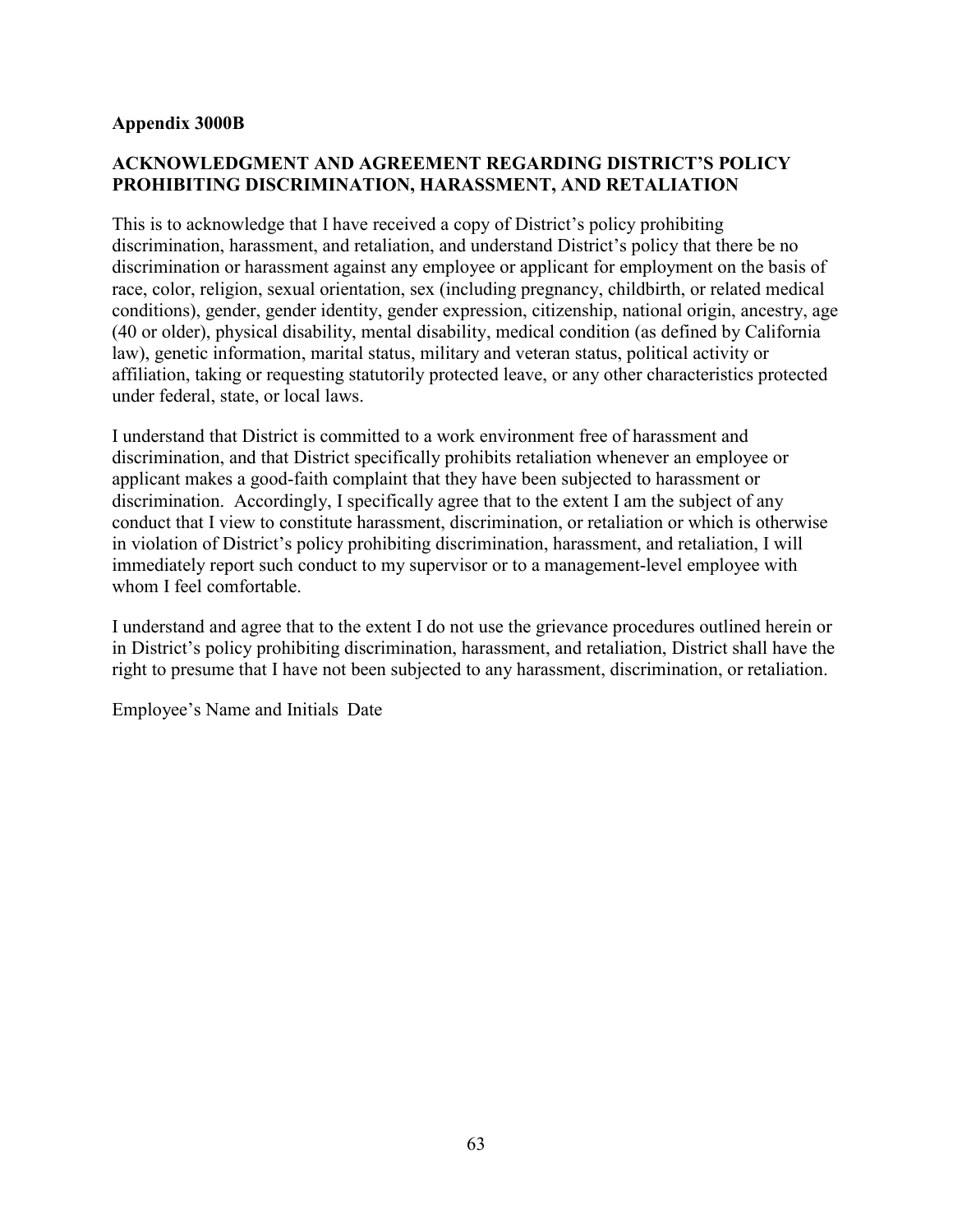### **Appendix 3000C**

### **ACKNOWLEDGMENT AND AGREEMENT REGARDING DISTRICT'S ALCOHOL AND DRUG ABUSE POLICY**

I have carefully and thoroughly read District's Alcohol and Drug Abuse Policy (3220.4). I agree, without reservation, to abide by the terms of that policy. I further agree to notify District of any conviction for any criminal drug or alcohol statute violation occurring in the workplace no later than five (5) days after such conviction. I understand that abiding by the terms of the Alcohol and Drug Abuse Policy and notifying District of workplace-related drug and alcohol convictions are conditions of my employment. I understand that any violation of the policy will result in disciplinary action, up to and including immediate termination.

Employee's Name and Initials Date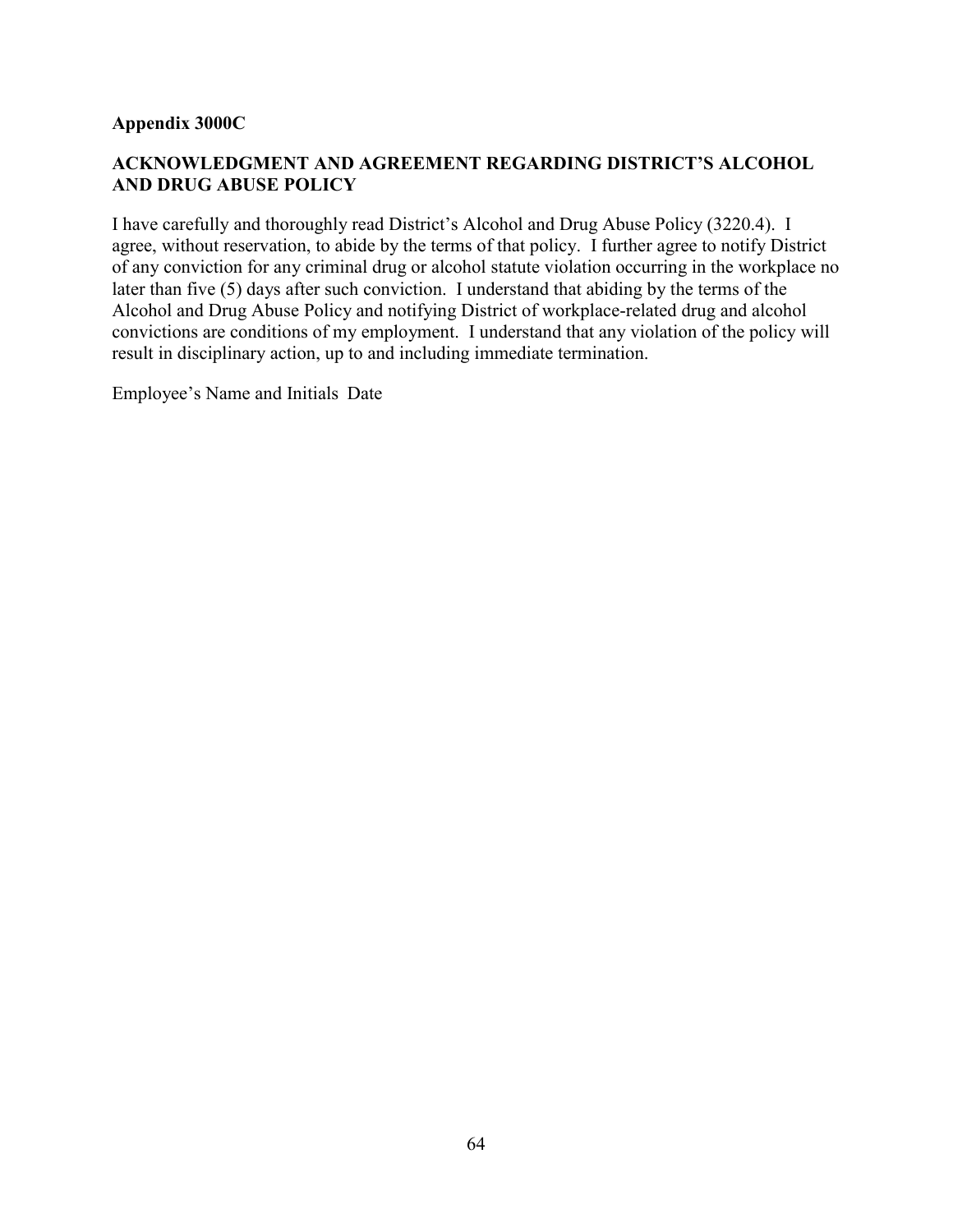# **POLICIES 4000 BOARD OF DIRECTORS**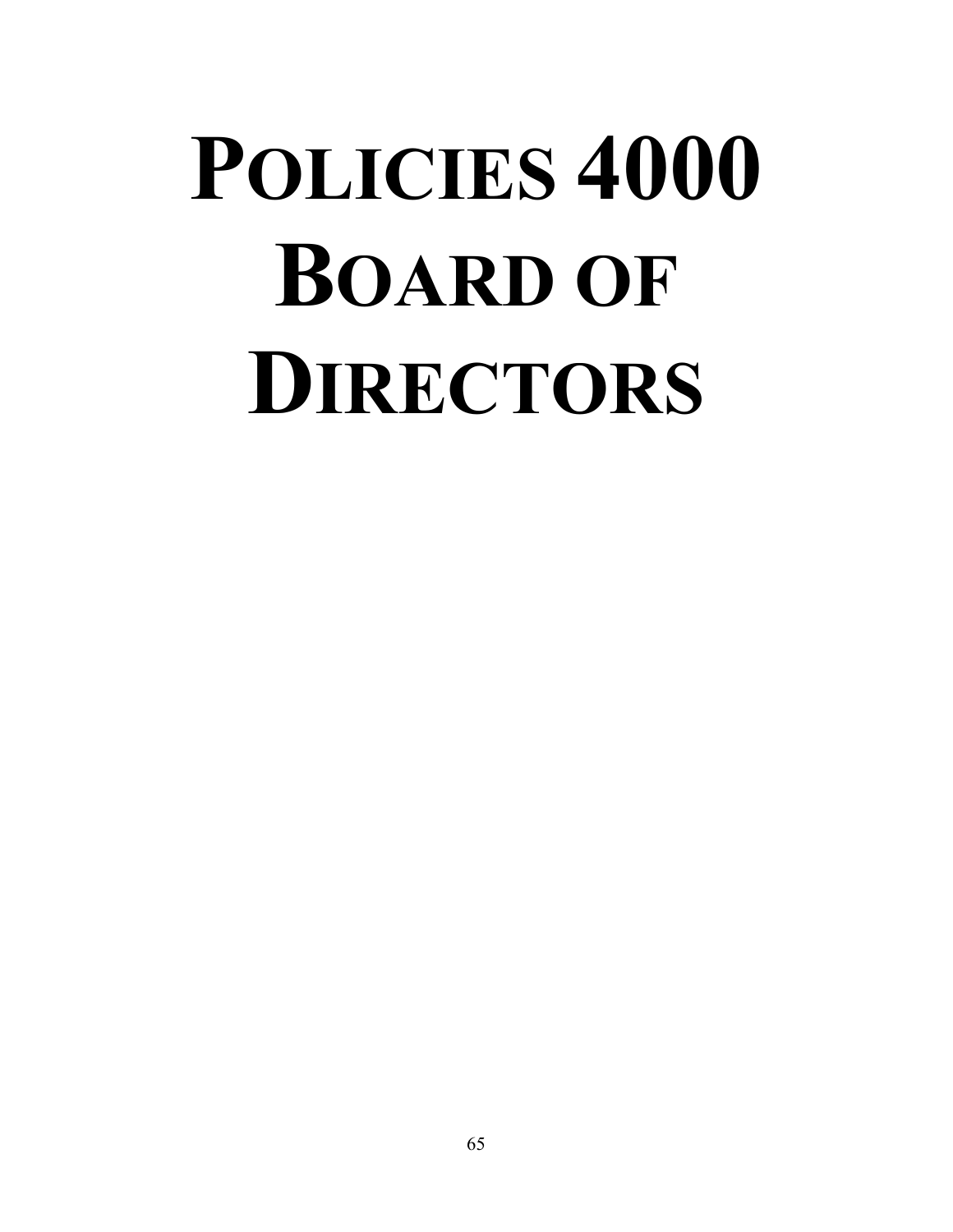### **Policy 4000: Board Responsibility**

**4000.1** Each Board member is elected by and responsible to the electorate of the entire District. Directors do not represent any fractional segment of the community.

### **Policy 4010: Attendance at Meetings**

**4010.1** Members of the Board of Directors are expected to and shall attend all regular and special meetings of the Board unless there is good cause for absence.

To be counted as present for any meeting, Board Members must be present for the duration of the meeting. If a Board Member participates in a meeting by telephone or electronic device, their attendance by these methods will be noted in the minutes and they shall be counted as present for the duration of their participation.

Good cause for excusable absence, include late arrivals or early departures, includes temporary illness or other unavoidable circumstances of which the President of the Board is notified prior to the meeting. Good cause also includes Board authorized meeting absences such as attendance at a conference directly related to the functions and interests of the District or at the meeting of another public agency in order to participate in an official capacity. The minutes of the meeting shall note that the Board Member is excused from the meeting under the circumstances noted in this section.

A Board Member who will be absent for good cause may notify the President by electronic transmission (email), telephone, or letter. The President shall notify the General Manager and the Board of all absences that are excused for good cause. The minutes shall indicate whether an absence was excused.

A vacancy shall occur if a Board Member is absent from three (3) consecutive regular meetings without good cause, or six (6) in a twelve-month period, except as otherwise provided for by law or as authorized by the Board.

# **Policy 4020: Committees of the Board of Directors**

**4020.1 Temporary Advisory Committees**. The Board President shall appoint any such temporary advisory committees as may be deemed necessary or advisable by the President or the Board. The purpose of a temporary advisory committee and the time allowed to accomplish that purpose shall be outlined at the time of appointment. A temporary advisory committee shall be considered dissolved when its purpose has been accomplished or when the timeframe for its existence has expired, whichever occurs first.

**4020.1.1 Optional Committees**. The Board shall have the authority to activate or deactivate any other committees at any time. Two Directors may ask for the activation of an Optional Committee. This request should be made in writing and its formation dependent on a majority vote by the Board of Directors.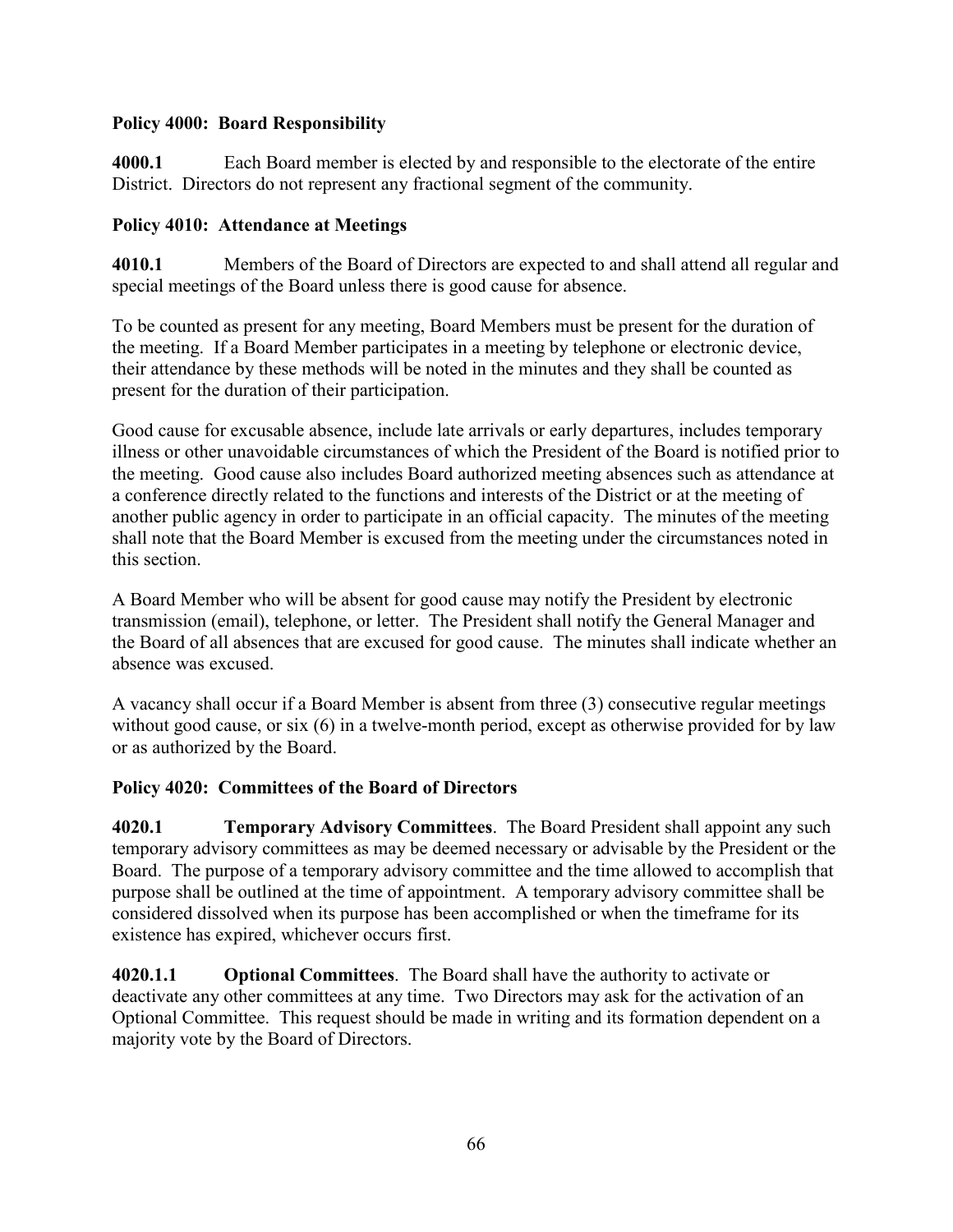Committees may be deactivated at any time if it is deemed to be in the best interest of the District, if there are limited objectives of the committee or there is insufficient need for the committee. There is no obligation to activate any committees.

# **4020.2 Board Coordinators**.

From time to decide, the Board may decide that specific District services would benefit from a Board Coordinator. Within ten days of this decision, the Board President shall appoint and publicly announce the Coordinator or Coordinators.

# **Policy 4030: Duties of the Board President**

**4030.1 Presiding Officer**. The President of the Board of Directors shall serve as the presiding officer at all Board meetings.

In the absence or disability of the President, the Vice President of the Board of Directors shall serve as the presiding officer over all meetings of the Board. If the President and Vice President of the Board are both absent or disabled, the remaining members present shall select one of themselves to act as temporary presiding officer of the meeting.

The presiding officer shall have the same rights as the other members of the Board in voting, introducing motions, resolutions and ordinances, and any discussion of questions that follow said actions. The presiding officer may move, second, debate, and vote from the chair.

**4030.2 Duties Regarding Meetings**. The President shall preside over and conduct all meetings of the Board of Directors, shall carry out the resolution and orders of the Board of Directors, and shall exercise such other powers and perform such other duties as the Board of Directors shall prescribe including, but not limited to, the following:

- Call the meeting to order at the appointed time;
- Announce the business to come before the Board in its proper order;
- Enforce the Board's policies in relation to the order of business and the conduct of meetings;
- Recognize persons who desire to speak, and protect the speaker who has the floor from disturbance or interference;
- Explain what the effect of a motion would be if it is not clear to every member or direct staff to explain it;
- Restrict discussion to the question when a motion is before the Board;
- Rule on meeting procedure;
- Submit motions to a vote, and state clearly the results of the vote; and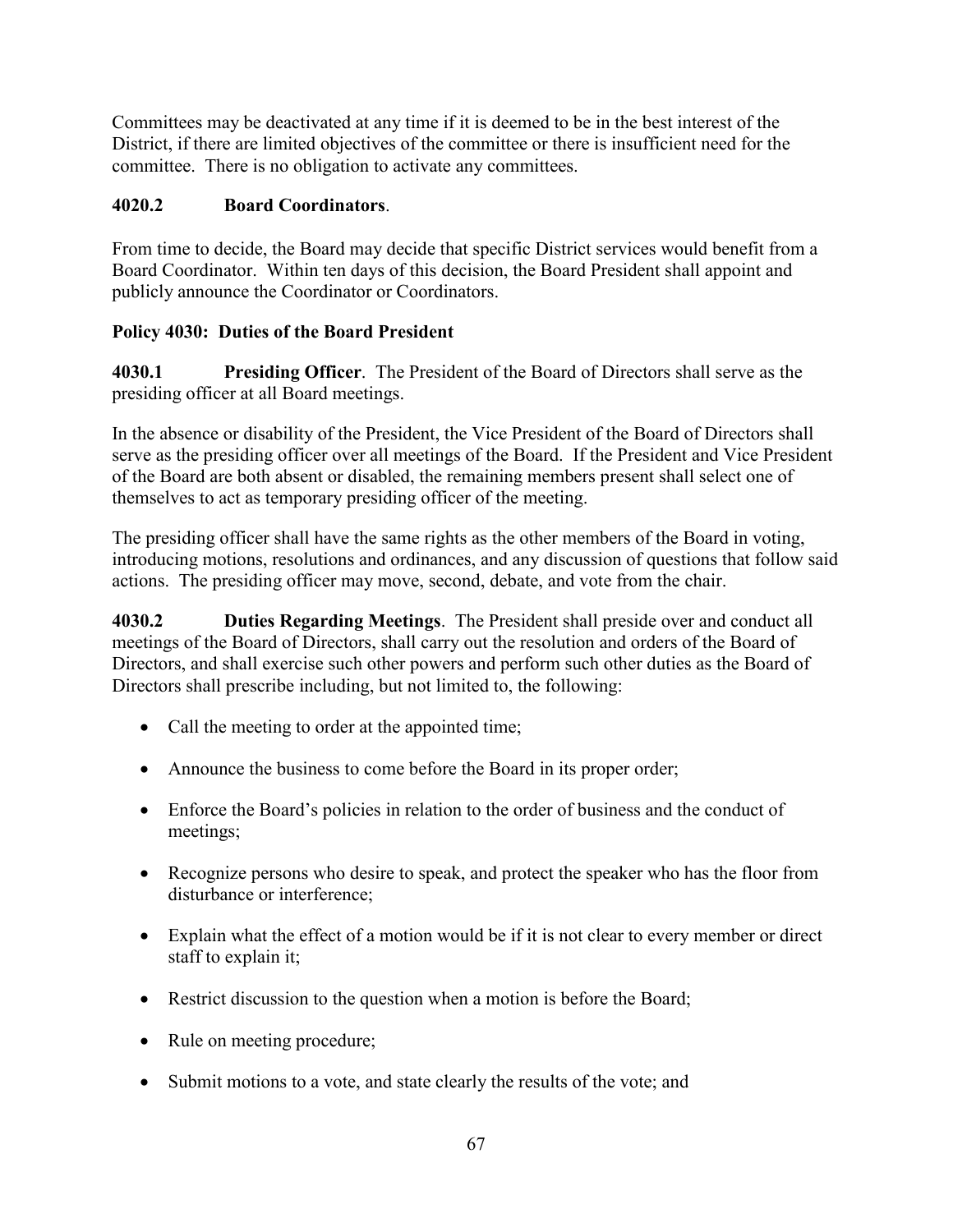• Preserve order and decorum.

**4030.3 Responsibilities**. Responsibilities of the President include, but are not limited to, the following:

- Sign all instruments, act, and carry out stated requirements and the will of the Board;
- Sign the minutes of the Board meeting following their approval;
- Appoint and disband all committees, subject to Board ratification
- Call such meetings of the Board as he/she may deem necessary, giving notice as prescribed by law;
- Coordinate the preparation of meeting agendas with the General Manager;
- Confer with the General Manager or her or his designee on crucial matters that may occur between Board of Directors meetings;
- Be responsible for the orderly conduct of all Board meetings;
- Be the spokesperson for the Board and preside over all ceremonial events unless otherwise appointed; and
- Perform other duties as authorized by the Board.

In the absence or disability of the President, the Vice-President shall temporarily carry out these responsibilities until such time as the President is able to resume his or her responsibilities. If the President and Vice President of the Board are both absent or disabled, the remaining members present shall select one of themselves to act as temporary presiding officer of the meeting.

In the absence or disability of the President, the Vice President of the Board of Directors shall serve as the presiding officer over all meetings of the Board. If the President and Vice President of the Board are both absent or disabled, the remaining members present shall select one of themselves to act as temporary presiding officer of the meeting.

### **Policy 4040: Ethics Training**

**4040.1** All Directors, General Manager, Chief of Police, District employees and members of all committees that are subject to the Brown Act shall receive two hours of training in general ethics principles and ethics laws relevant to public service within one year of election or appointment to the Board of Directors and at least once every two years thereafter, pursuant to Government Code Sections 53234 *et seq*. as may be amended from time to time.

**4040.1.1** All ethics training shall be provided by providers whose curricula have been approved by the California Attorney General and the Fair Political Practices Commission.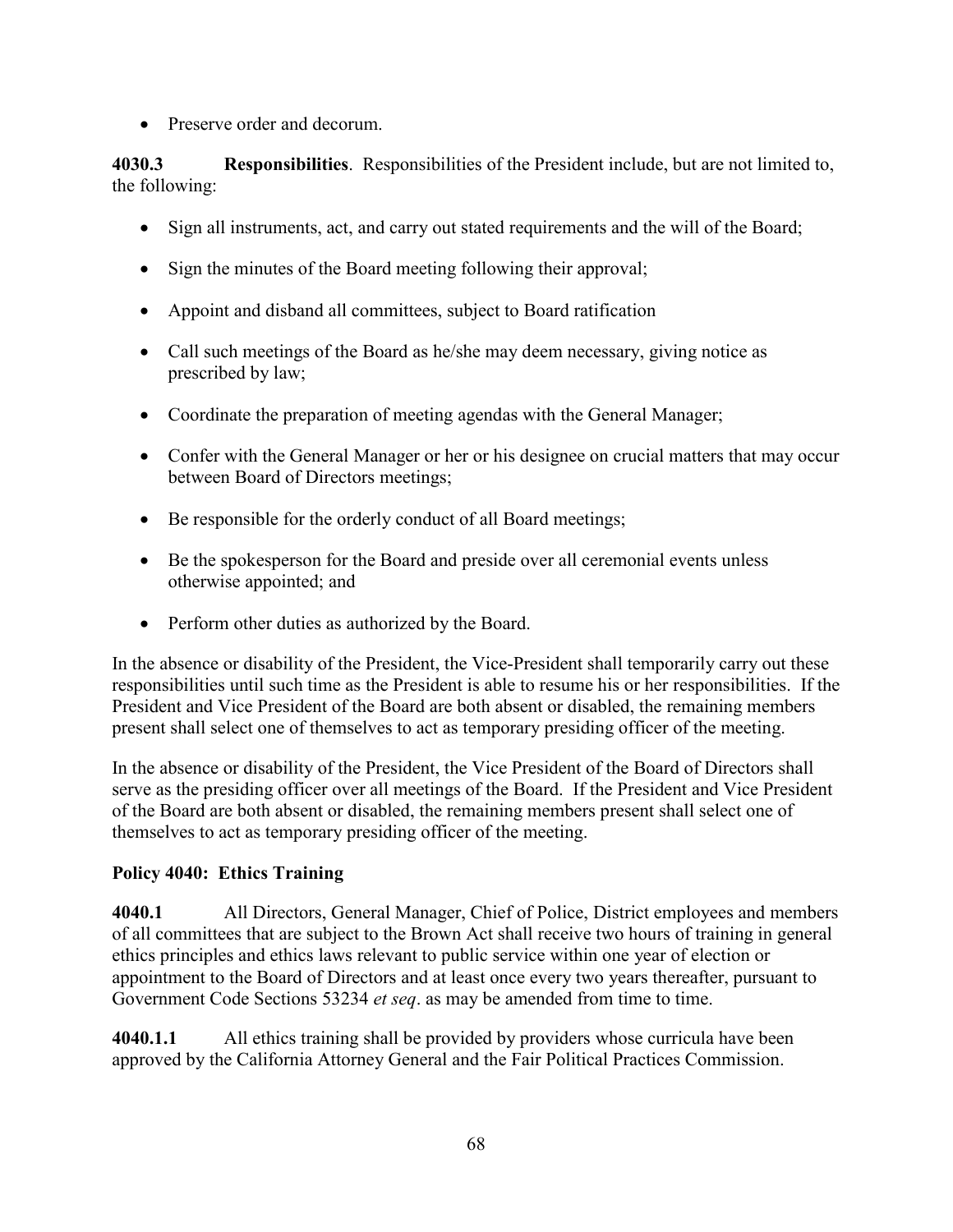**4040.1.2** Ethics training may consist of either a training course or a set of self-study materials with tests, and may be taken at home, in person, or online.

**4040.1.3** Attendees shall obtain proof of participation after completing the ethics training. Applicable costs for attending the training shall be reimbursed by the District.

**4040.1.3.1** District staff shall maintain records indicating both the dates that attendees completed the ethics training and the name of the provider that provided the training. These records shall be maintained for at least five years after the date of training and may be public records subject to disclosure under the California Public Records Act.

**4040.1.4** District staff shall provide the prospective attendees with information on available training that meets the requirements of this policy once every year.

# **Policy 4050: Members of the Board of Directors**

**4050.1** Directors shall thoroughly prepare themselves to discuss agenda items at meetings of the Board of Directors.

**4050.1.1** District staff is responsible to ensure Board members have access to timely and professional information and to ensure such information is communicated completely to support the policy and decision-making processes. However, the District's resources are limited and the General Manager has sole discretion regarding the allocation of staff time. Requests by individual Directors for substantive information and/or research from District staff will be channeled through the General Manager.

**4050.1.2** The General Manager shall be responsible for providing the requested information and shall make all information equally available to all Directors. Information development and distribution is subject to staff availability.

**4050.1.3** If writings are distributed to a majority of the Board in connection with an open meeting agenda item, those writings shall be made available to the public in the manner required by law. This shall not apply to materials exempt from disclosure under the Public Records Act, Section 6250 *et seq.* of the California Government Code.

# **4050.2 Meeting Decorum**

**4050.2.1** Directors shall at all times conduct themselves with courtesy to each other, to staff, and to members of the audience present at Board meetings.

**4050.2.2** Directors shall defer to the presiding officer for conduct of meetings of the Board but shall be free to question and discuss items on the agenda. All comments should be brief and confined to the matter being discussed by the Board.

**4050.3 Abstentions and Failure to Vote**. Directors should not abstain from the Board's decision-making responsibilities unless a personal or financial conflict of interest exists. Directors abstaining due to a disqualifying conflict of interest will not be counted as part of a quorum and will be considered absent for the purposes of determining the outcome of a vote on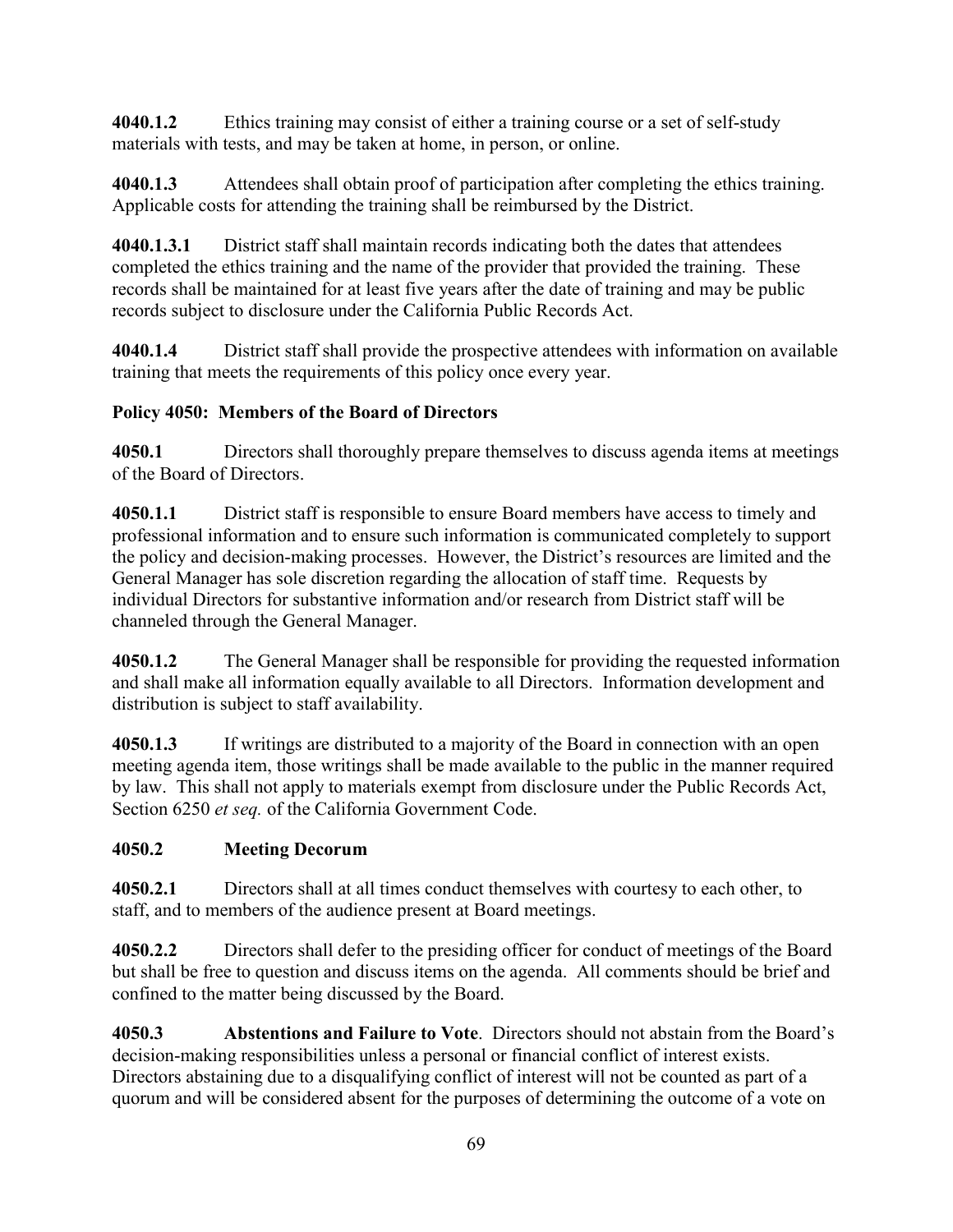the matter. Directors who fail to vote in the absence of a declared conflict of interest will be counted as part of a quorum and in effect consent that a majority of the quorum will determine the outcome of a vote on the matter.

#### **Policy 4060: Training, Education and Conferences**

**4060.1** Members of the Board of Directors are encouraged to attend educational conferences, seminars, trainings, and professional meetings when the purpose of any such activity is to improve District operation. There is no limit as to the number of Directors attending a particular activity when it is apparent that attendance is beneficial to the District, as long as a majority of the members of a body do not discuss issues related to their local agency's business. Directors shall not attend conference or training event when it is apparent that there is no significant benefit to the District. Directors shall not attend or engage in any travel for pleasure at public expense (e.g. "junkets" or other such events that are not beneficial to the District).

**4060.2** The General Manager (or her or his designee) may use District funds to pay tuition, registration, travel and/or lodging expenses for educational conferences, seminars, trainings, and/or professional meetings for Members of the Board of Directors. These prepaid expenses must be listed on an itemized sheet, supported with receipts and submitted to the District no later than ninety (90) days following the conclusion of training.

**4060.2.1** The District shall reimburse all pre-approved travel costs including lodging, private vehicle (as noted below), taxi or similar service, shuttle, bus and train and/or air fare. All other expenses, including meals and incidental expenses will be reimbursed at the GSA approved per diem rate or prorated for a partial day adjusted annually with the Consumer Price Index for San Francisco-Oakland-San Jose unless the conference sponsor provides meals in which case only actual reasonable expenses will be reimbursed. All reasonable effort should be made to reserve lodging at conference rates or find comparable rooms at nearby locations. It is recognized that some reservation will be made later and not qualify for conference rates. All reimbursements shall be made in accordance with applicable State and federal law, including but not limited to Internal Revenue Service Guidelines. Directors so reimbursed shall present a brief report on the meeting attended at the soonest possible regular Board meeting.

**4060.2.2** Costs for attendance by Directors at seminars, workshops, courses, professional organization meetings, and conferences shall be included in the operating budget prior to the District incurring any reimbursable costs.

**4060.2.3.3** Requesting reservations sufficiently in advance, when possible, to obtain discounted air fares and hotel rates. Other hotels can be utilized if sponsor hotels are booked and are not available. It is recognized that scheduling may not allow early registration and it is acceptable to register and attend, even if late, in recognition of the networking opportunities, informal gatherings and educational value to the District of attending these sessions. Attendance at annual conferences and education sessions is encouraged.

**4060.3** A Director shall not be reimbursed for expenses incurred at any educational conference, seminar, training, or professional meeting event if such event occurs after the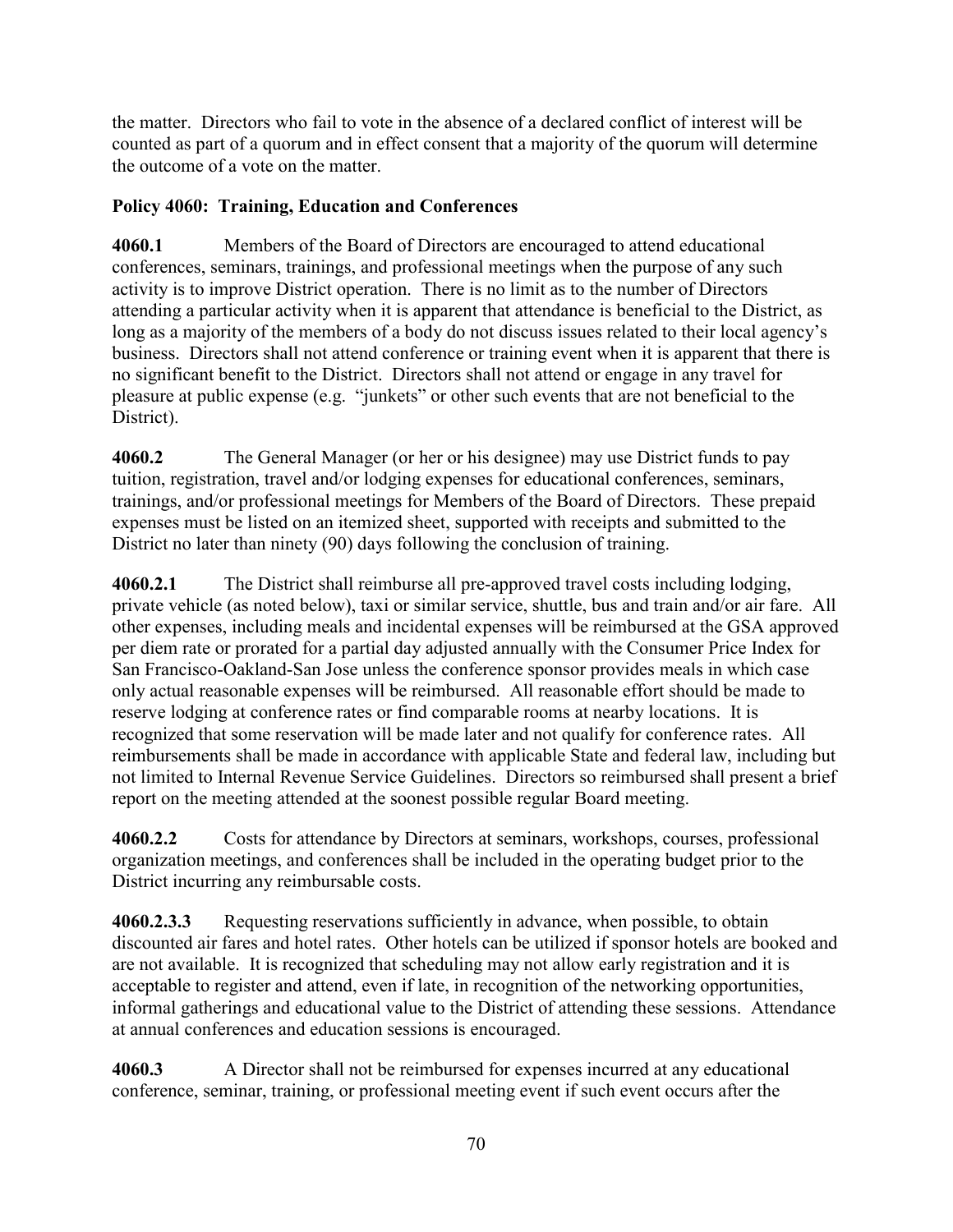District has announced that Director's pending resignation, or if such event occurs after an election in which it has been determined that the Director will not retain his or her seat on the Board.

# **Policy 4100: Board Actions and Decisions**

**4100.1** Action can only be taken by the vote of the majority of the Board of Directors. Three (3) Directors represent a quorum for the conduct of business.

**4100.1.1** A member abstaining in a vote is considered as absent for that vote. A member abstaining due to a conflict of interest does not count towards a quorum.

**4100.1.1.1 Example**. If three of five Directors are present at a meeting, a quorum exists, and business can be conducted unless the abstention is due to a conflict of interest. However, if one Director abstains on a particular action and the other two cast "aye" votes, no action is taken because a "majority of the Board" did not vote in favor of the action.

**4100.1.1.2 Example**. If an action is proposed requiring a two-thirds vote and two Directors abstain, the proposed action cannot be approved because four of the five Directors would have to vote in favor of the action.

**4100.1.1.3 Example**. If a vacancy exists on the Board and a vote is taken to appoint an individual to fill said vacancy, three Directors must vote in favor of the appointment for it to be approved. If two of the four Directors present abstain, the appointment is not approved

**4100.2** The Board may give directions that are not formal actions and do not require formal procedural process. Such directions include the Board's directives and instructions to the General Manager.

**4100.2.1** The President shall determine by consensus a Board directive and shall state it for clarification. Should any two Directors challenge the statement of the President, a voice vote may be requested.

**4100.2.2** A formal motion may be made to place a disputed directive on a future agenda for Board consideration, or to take some other action (such as refer the matter to the General Manager for review and recommendation, etc.).

**4100.2.3** Nothing in this policy prevents the Board from providing direction to the General Manager in response to public comments or under Board member or General Manager comments, as allowed under the Brown Act. No vote or action shall be taken.

# **Policy 4110: Board Meeting Agenda - General**

**4110.1 Agenda Preparation**. The General Manager, in coordination with the Board President, shall prepare an agenda for each regular and special meeting of the Board of Directors in accordance with the Brown Act. Any Director may contact the General Manager and request an item to be placed on the agenda 2 weeks prior to the closing of the agenda for the next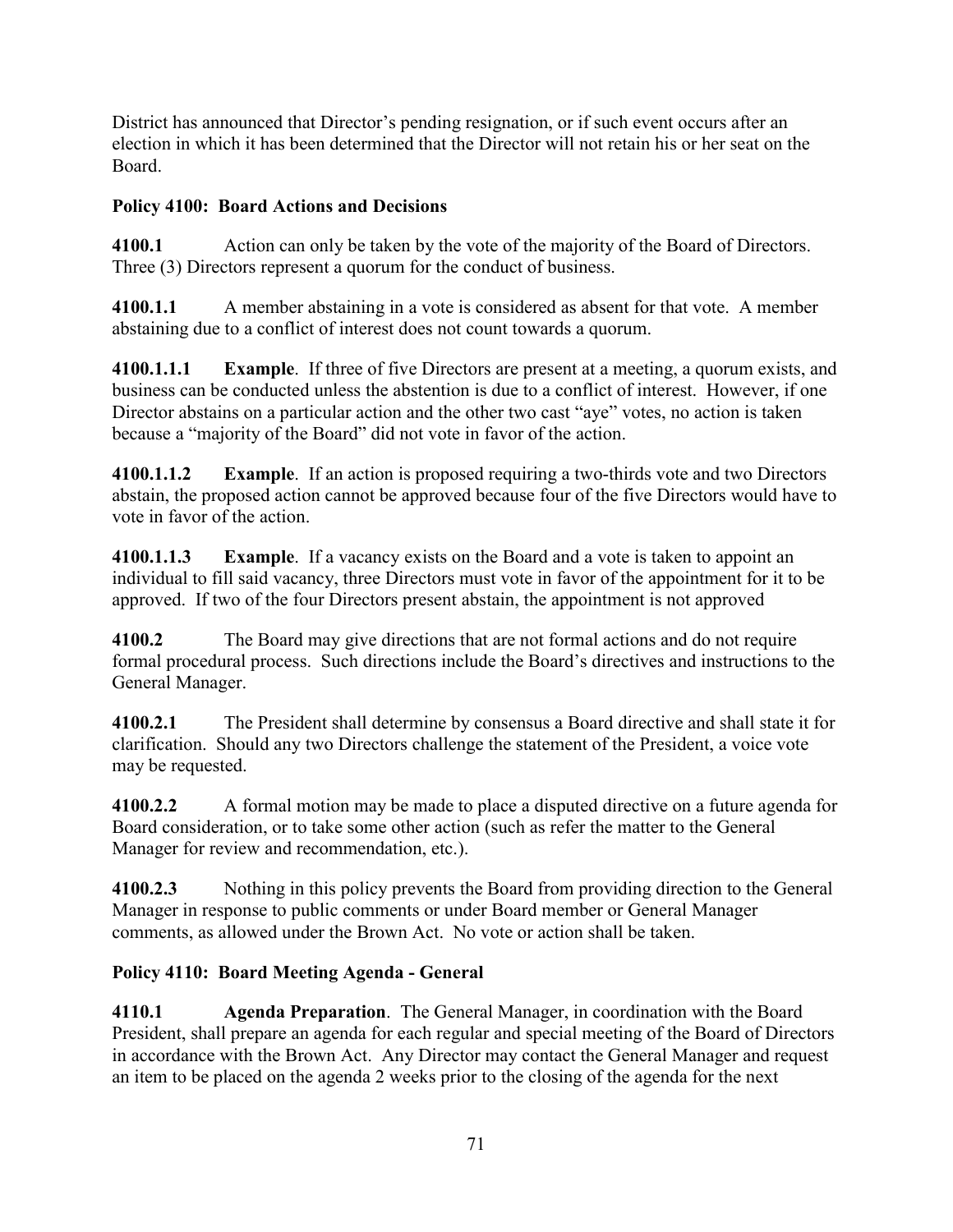meeting date, providing a staff report by said date. Items submitted after the deadline shall be evaluated and considered by the Board President and General Manager.

**4110.2 Agenda Items**. If the General Manager decides an item is not germane to the current work of the Board, two collaborating Directors may place an item on the next regular meeting agenda by written request. However, the General Manager shall have the discretion to allocate District resources to said item as practicable given the Board's then-current priorities.

**4110.3 Agenda Descriptions**. All Board agendas shall include an unambiguous description of each item on the agenda to be discussed, including closed session items, discussion items and action items. The General Manager shall ensure that the description gives notice to the public of the essential nature of business to be considered.

**4110.4 Agenda Posting**. Agendas for regular meetings shall be posted 72 hours in advance of the meeting and agendas for special meetings shall be posted 24 hours in advance of the meeting.

The posting must occur in a place that is freely accessible to the public and on the District's website. On or before January 1, 2019, the internet posting shall occur on the District's primary website homepage through a prominent, direct link to the current agenda. The agenda shall also be accessible in an open format by that date.

**4110.5 Agenda Packages**. When distributing agenda packages and other materials to members of the Board of Directors, those materials should be provided to all members at the same time.

Agenda packages, except for closed session materials, should also be made available to the public once distributed to the Board.

**4110.5.1** The agenda package is not a public forum. District staff should include in the package only materials relevant to items on the Board agenda.

**4110.6.1** At each regular meeting the Board shall provide the public with an opportunity for up to twenty (20) minutes to address any item within the subject matter jurisdiction of the District not on the agenda and before each the agenda. Each person shall have up to three (3) minutes and no person may speak more than once during a public comment period. Every regular meeting agenda shall include this opportunity as part of the meeting.

**4110.6.2** For special meetings, the Board shall provide the public with an opportunity of up to twenty (20) minutes to address any item on the agenda. Each person shall have up to three (3) minutes.

**4110.7 Closed Sessions**. The Brown Act allows the Board to conduct a closed session during a noticed meeting for certain matters. Major reasons for permissible closed sessions, as authorized by the Brown Act, include potential and/or real property transactions, personnel matters including labor negotiations, and pending or real litigation. The Board shall allow public comment on any closed session item before starting closed session.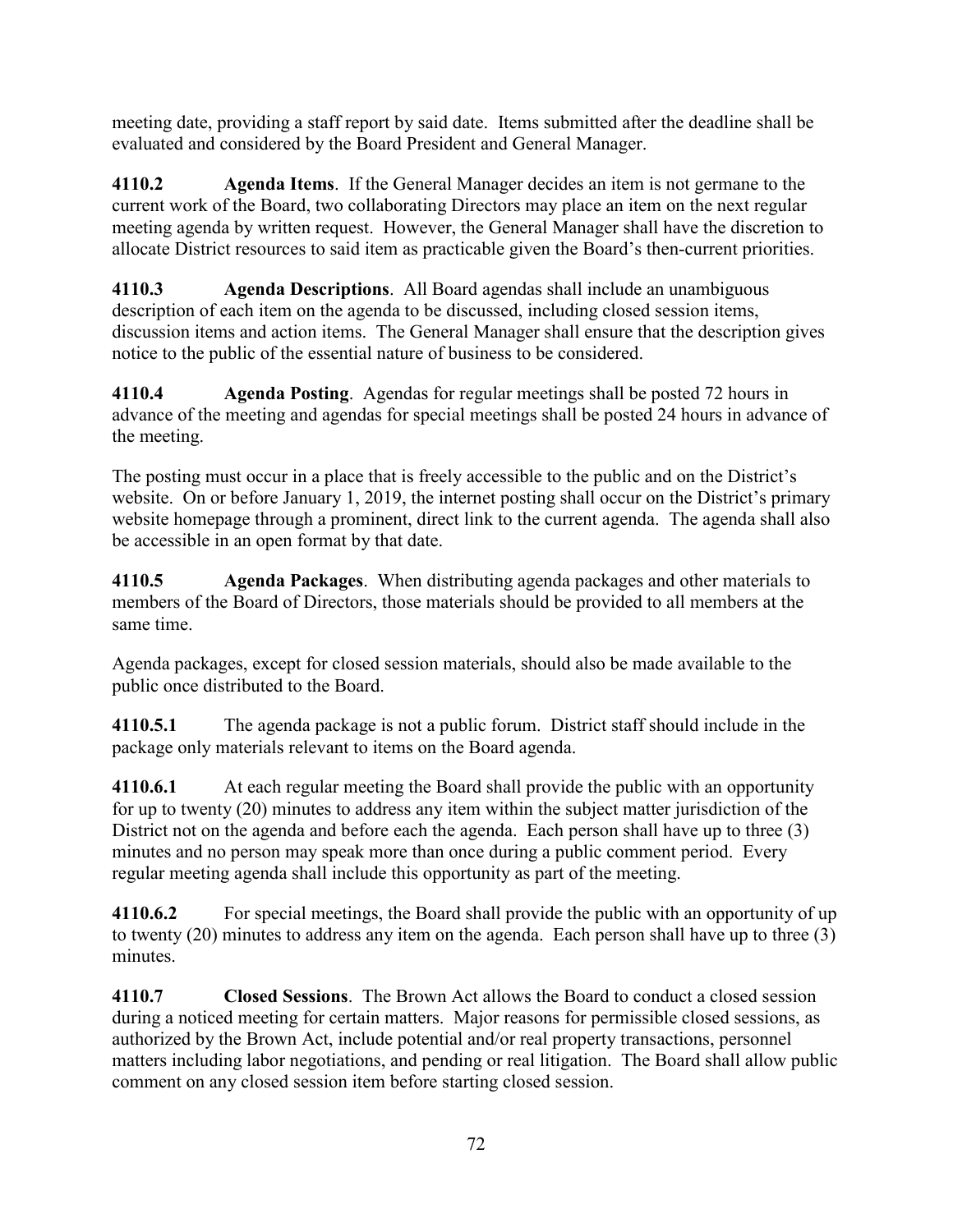**4110.8 Items not on the Agenda**. The Board shall not discuss or take action on any item that does not appear on the posted agenda except in cases of permitted by the Brown Act, including, without limitation, in case of emergency or urgent need for action. The Board may also briefly respond to public comments, direct staff to follow-up on matters that arise during public comments and make announcements.

**4110.9** The General Manager (or her or his designee) shall ensure that physical facilities and related equipment for said meetings are functional and appropriate.

4110.10 The Board President shall determine the order in which agenda items shall be considered for discussion and/or action by the Board.

### **Policy 4120: Board Meeting Conduct**

**4120.1 Rules of Order**. Meetings of the Board of Directors shall be conducted by the President in a manner consistent with the policies of the District. Policy No. 4160, "Rules of Order for Board and Committee Meetings," shall be used as a general guideline for meeting protocol.

**4120.2 Agenda Timing**. All Board meetings shall commence at the time stated on the agenda and shall be guided by same.

**4120.3 Conduct of Meetings**. The following concepts shall be applied to Board meetings:

**4120.3.1** The meetings shall be conducted in an open and fair manner.

**4120.3.2** The public shall be given ample opportunity to participate in the meetings, as set forth in section 4120.4 of this Policy.

**4120.3.3** Due process principles shall apply to quasi-judicial proceedings, or as otherwise required by law.

**4120.3.4** The meetings shall proceed in a manner that enables the Board to consider problems to be solved and make wise decisions intended to solve the problems.

**4120.3.5** The Board may receive, consider and take any needed action with respect to reports of District operations.

**4120.3.6** Noticed public hearings shall be conducted in an orderly fashion, with the Board President establishing the order of the proceedings.

**4120.3.7** The Board may weigh and determine the credibility of evidence and public comment.

**4120.4 Public Comment**. Public comment on items on the agenda, and general public comment at a regular Board meeting for matters within the jurisdiction of the Board of Directors, shall be as followed: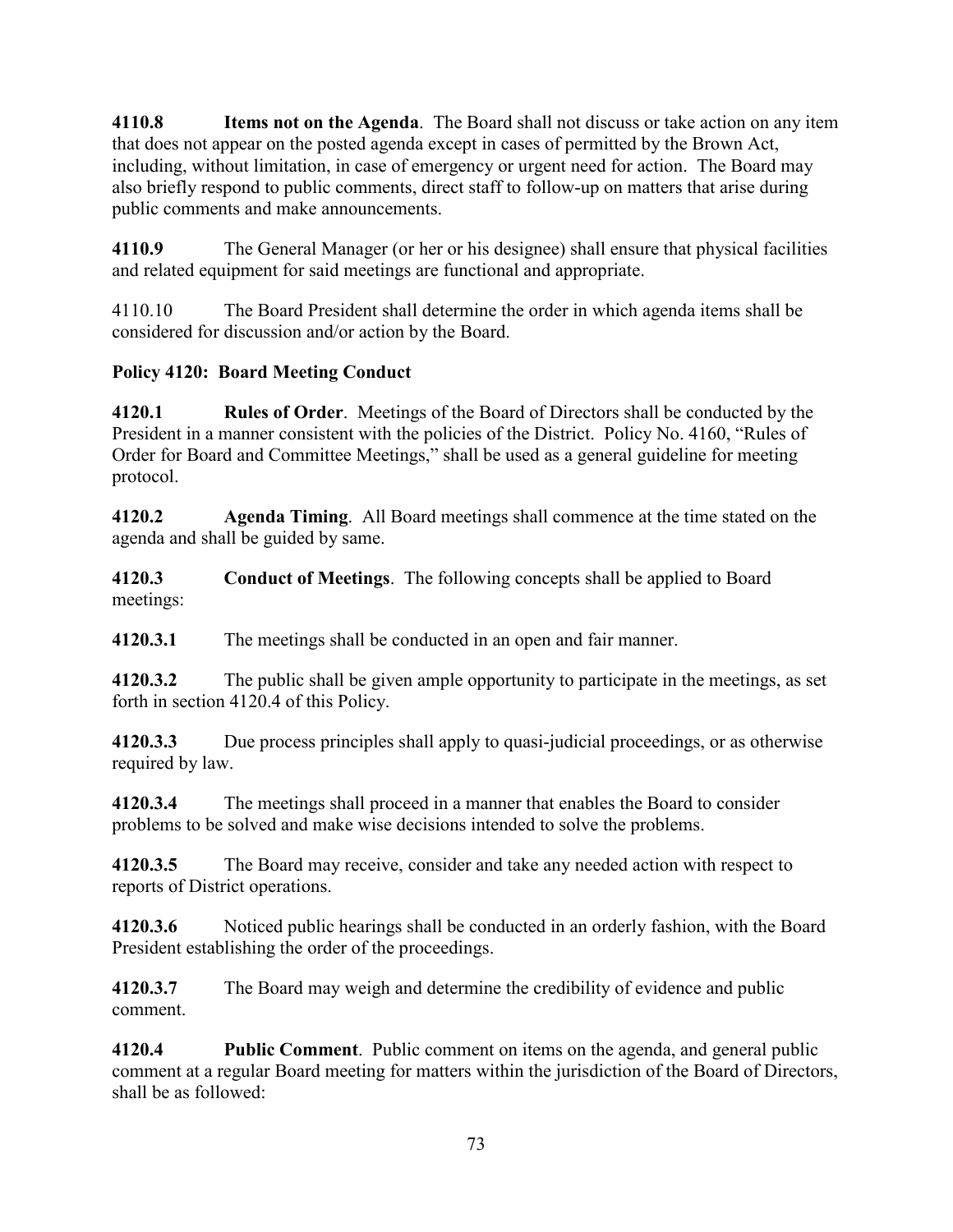**4120.4.1** Each member of the public present at a meeting shall be allowed to speak once in connection with each item on the agenda for that meeting. Speakers are not allowed to give or allot their time to another speaker. Time reading statements from others, will be considered towards the speaker's three-minute allotment.

**4120.4.2** Members of the public should address the Board. Speakers should refrain from beginning their remarks until they are at the podium or called upon via the District's virtual meeting method, able to use any provided amplification and are recognized by the Board President.

**4120.4.3** Each speaker shall be allotted a maximum of three (3) minutes per item and may speak only once on during a public comment session. Each subject matter shall be allotted a maximum of twenty (20) minutes for comment. These are general guidelines. The Board President may shorten the time for each speaker to accommodate an unusual number of persons wishing to speak and/or may extent the allotted time per subject where the subject matter requires.

**4120.4.4** The Board President cannot refuse to recognize members of the Board, or the public, whose behavior is within the standards of conduct and when time allows.

**4120.5 Disruption of Meetings**. Willful disruption of any of the meetings of the Board of Directors shall not be permitted. If the President finds that there is willful disruption of any meeting of the Board, he/she may do the following:

**4120.5.1** Notify the disrupting parties to immediately stop the conduct and that they will be asked to leave the meeting if the behavior continues.

**4120.5.2** If the behavior continues after notice, order the disrupting parties out of the room and conduct the Board's business without them present.

**4120.5.3** In cases of extreme disruption, the Board President may clear the room of all members of the public and conduct the Board's business without them present.

**4120.5.4** Duly accredited representatives of the news media, whom the President finds not to have participated in the disruption, shall be permitted to remain in the meeting.

### **Policy 4130: Brown Act Compliance – Open Meeting Requirements**

**4130.1 The Brown Act**. The Legislature adopted the Brown Act, commonly referred to as California's "Open Meetings Laws" in 1964. The Brown Act is contained in Government Code section 54950 *et seq*. The Brown Act is broadly construed, and compliance is constitutionally mandated. This Policy 4130 is intended to facilitate compliance with the Brown Act. It is not a complete listing of Brown Act requirements. In the event of a conflict between this Policy and the Brown Act, the latter shall prevail. In the event of an amendment or addition to the Brown Act that conflicts with this Policy, this Policy shall be deemed amended to conform with said amended or addition.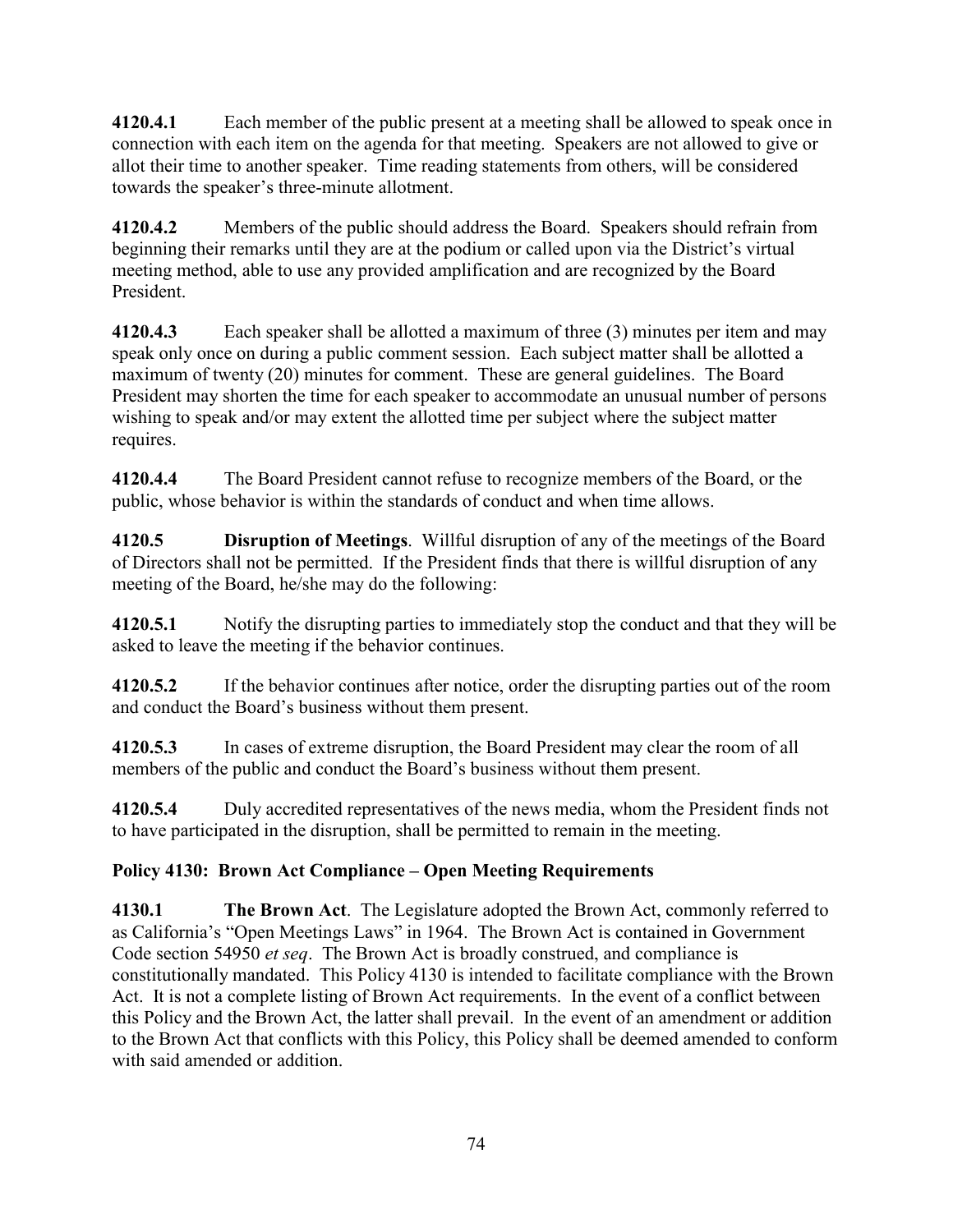**4130.2** All meetings of the Board of Directors shall comply with the Brown Act. The Brown Act mandates advance notice of meetings on a published agenda (see Policy 4110), opportunities for public comment (see Policy 4120.4) and preparation of minutes memorializing the meeting (see Policy 4140). There is no obligation of the District to apply the Brown Act to meetings not covered by this Act. There is also no obligation of the District to exceed any requirements of the Brown Act.

**4130.2.1** Meetings occur whenever the majority of the Board of Directors meets to discuss District business.

**4130.2.2** Members of the Board include newly elected and appointed officials prior to assuming office.

**4130.2.3** All Board meetings shall be open and freely accessible to the public, including those with disabilities.

**4130.2.4** Meetings through the use of intermediaries, serial communications, or emails are prohibited.

**4130.2.5** The Board shall only take action during a properly noticed meeting.

**4130.3 Committees**. Standing committees created by formal action of the Board shall comply with the Brown Act

#### **Policy 4140: Minutes of Board Meetings**

**4140.1 Duty to Keep Minutes**. The General Manager (or his or her designee) shall keep minutes of all regular and special meetings of the Board.

**4140.2** The General Manager shall ensure that accurate Minutes of each Board meeting are prepared, maintained and stored in accordance with state law.

**4140.3** The minutes, presented in action format, shall include sufficient detail to record all direction and actions of the Board of Directors. See 4140.1.5

**4140.1.1** Copies of a meeting's minutes shall be distributed to Directors as part of an information packet for a regular meeting of the Board, at which time the Board will consider approving the minutes as presented or with modifications. Once approved by the Board, the official minutes shall be properly saved and protected, and posted on the District's webpage.

**4140.1.2** A video tape recording of regular and special meetings of the Board of Directors will be made. The device upon which the recording is stored shall be kept in a locked cabinet for a minimum of ninety (90) days or until the minutes are approved by the Board.

**4140.1.3** In addition to the written minutes, whenever possible, an audio recording and/or video recording will be made of each special or regular meeting and posted to the District website for a period of no less than sixty (60) months.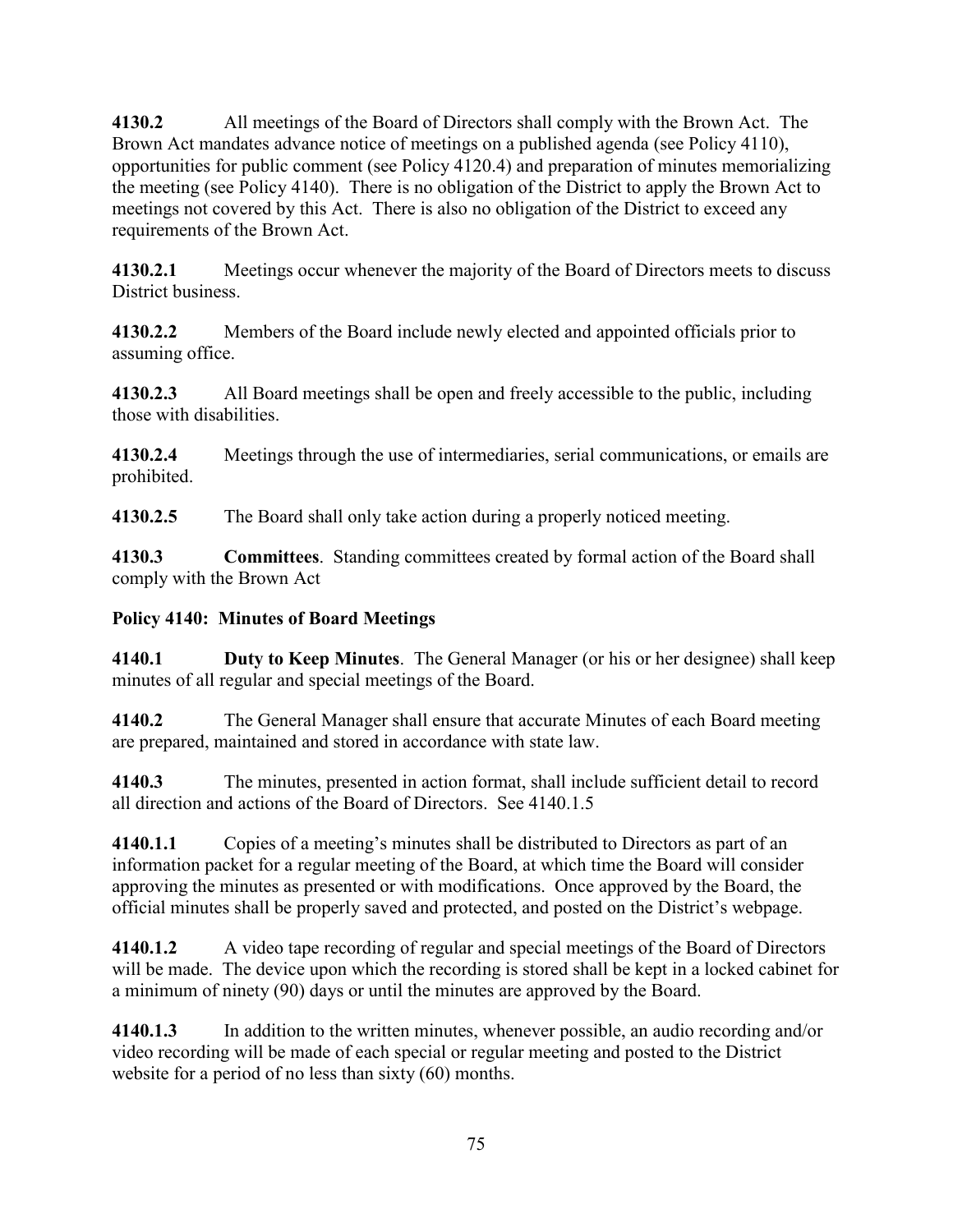**4140.1.3** Motions, resolutions or ordinances shall be recorded in the minutes as having passed or failed. The motion makers, and individual votes will be recorded. A unanimous vote shall be recorded as a vote in favor by each member.

**4140.1.4** All resolutions and ordinances adopted by the Board shall be numbered consecutively, starting new at the beginning of each year.

#### **4140.1.5 Meeting minutes shall follow a standard Action Meeting Minutes format, and shall include the following items:**

- Date, place and type of each meeting;
- Directors present and absent by name;
- Administrative staff present by name;
- Call to order;
- Time and name of late arriving Directors;
- Time and name of early departing Directors;
- Names of Directors absent during any agenda item upon which action was taken;
- Title of agenda items, staff recommendations and any and all Board action taken on said agenda items, including a verbatim transcript of any changes that the Board made to draft documents prior to approval.
- Record of the vote of each Director on every action item for which the vote was not unanimous;
- Time of meeting's adjournment.

### **Policy 4150: Review of Administrative Board Decisions**

**4150.1 Code of Civil Procedure § 1094.**6. The provisions of California Code of Civil Procedure § 1094.6 shall be applicable to judicial review of all administrative decisions of the Board of Directors pursuant to the provisions of § 1094.5 of said code. The provisions of § 1094.6 shall prevail over any conflicting provision and any otherwise applicable law, rule, policy or regulation of the District, affecting the subject matter of an appeal.

**4150.1.1** In accordance with § 1094.6, the time to seek judicial relief shall be 90 days following the date in which the Board's decision becomes final.

**4150.1.2** No person aggrieved by a Board decision shall be allowed to seek judicial relief unless they shall have first raised that issue before the Board and provided the Board with an opportunity to address the issue.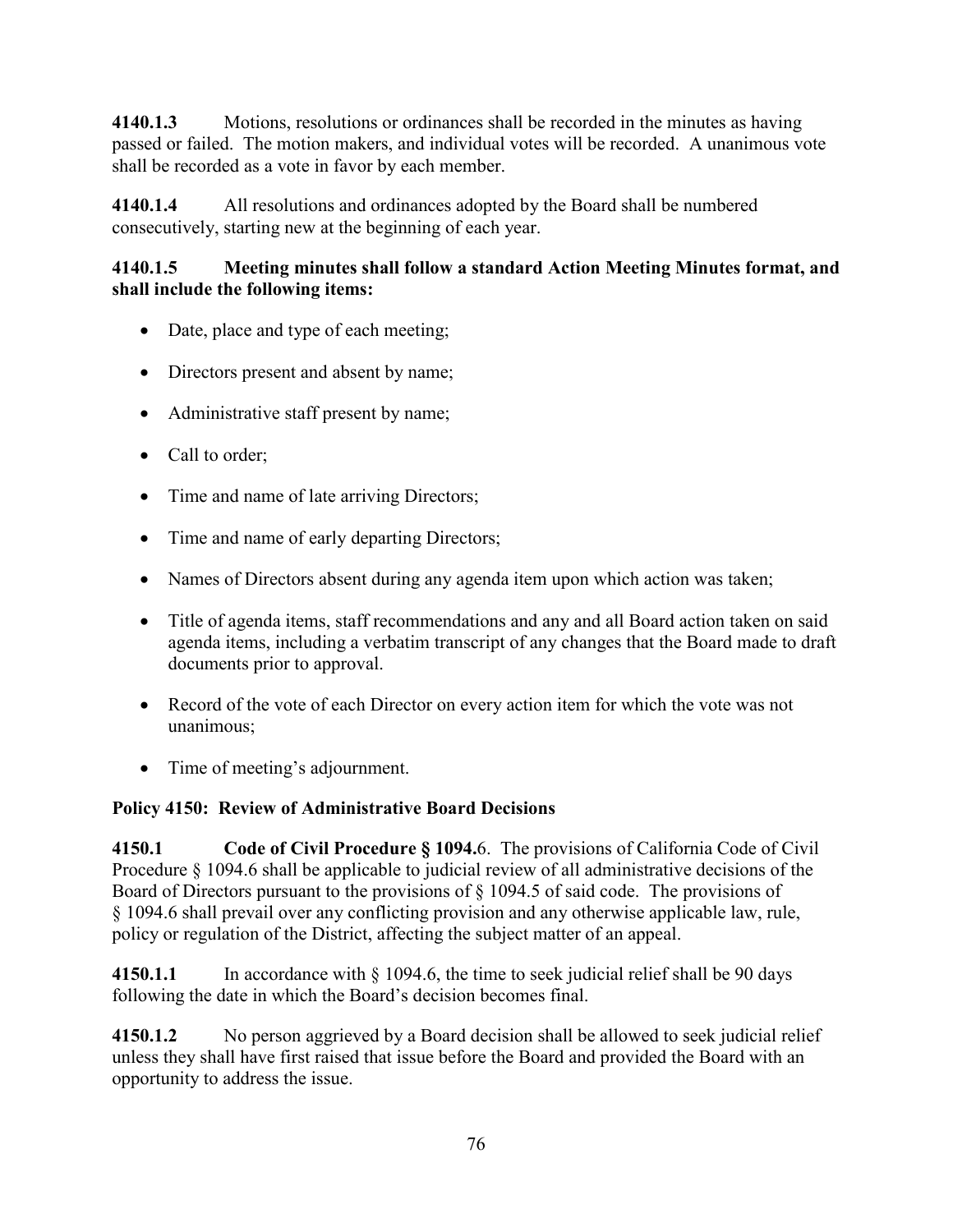**4150.1.3** No person aggrieved by a Board decision shall be allowed to seek judicial relief unless they shall have first exhausted all available administrative remedies made available by the District.

**4150.2 Applicability**. This policy affects those administrative decisions rendered by the Board of Directors following a proceeding at which notice and an opportunity to be heard has been provided.

**4150.3 Purpose**. The purpose of this policy is to ensure efficient administration of the District, and the expeditious review of decisions rendered by the Board of Directors.

**4150.4 Claims**. Nothing in this policy shall be deemed to waive the claims filing requirements of the District when damages are being sought.

### **Policy 4160: Rules of Order for Conduct of Board and Committee Meetings**

#### **4160.1 General**

**4160.1.1** The Board and Board Committees will consider action items by motion in accordance with this Policy, which the Board President and Committee Chair should apply with flexibility. In the event that a Board or committee member raises a point of order that is not addressed by that this Policy or elsewhere in this Manual, the Board President or Committee Chair should consult with the General Counsel and the most recent edition of Rosenberg's Rules of Order for guidance, a copy of which is available in the District offices.

**4160.1.1.1** If a Director believes order is not being maintained or procedures are not adequate, then he/she should raise a point of order - not requiring a second - to the President. If the ruling of the President is not satisfactory to the Director, then it may be appealed to the Board. A majority of the Board will govern and determine the point of order.

#### **4160.2 Obtaining the Floor**

**4160.2.1** Any Director desiring to speak should address the President and, upon recognition by the President, may address the subject under discussion.

#### **4160.3 Motions**

**4160.3.1** Any Director, including the President, may make or second a motion. A motion shall be brought and considered as follows:

**4160.3.1.1** A Director makes a motion; another Director seconds the motion; and the President states the motion.

**4160.3.2** Once the motion has been stated by the President, it is open to discussion and debate. After the matter has been fully debated, and after the public in attendance has had an opportunity to comment, the President will call for the vote.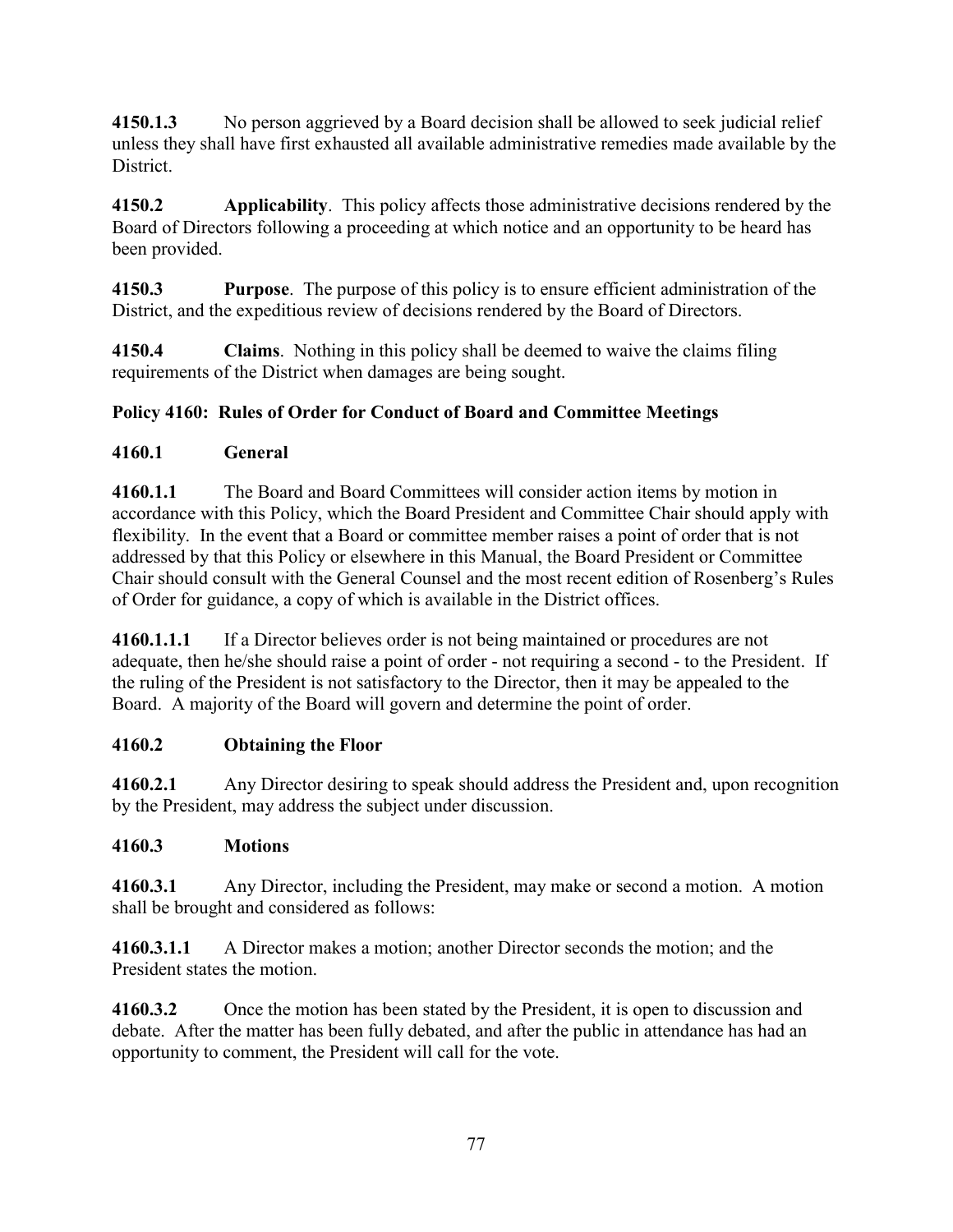**4160.3.2.1** If the public in attendance has had an opportunity to comment on the proposed action, any Director may move to immediately bring the question being debated to a vote, suspending any further debate. The motion must be made, seconded, and approved by a majority vote of the Board.

**4160.4 Secondary Motions**. Ordinarily, only one motion can be considered at a time and a motion must be disposed of before any other motions or business are considered. There are a few exceptions to this general rule, though, where a secondary motion concerning the main motion may be made and considered before voting on the main motion.

**4160.4.1 Motion to Amend**. A main motion may be amended before it is voted on, either by the consent of the Directors who moved and seconded, or by a new motion and second.

**4160.4.2 Motion to Table**. A main motion may be indefinitely tabled before it is voted on by motion made to table, which is then seconded and approved by a majority vote of the Board.

**4160.4.3 Motion to Postpone**. A main motion may be postponed to a certain time by a motion to postpone, which is then seconded and approved by a majority vote of the Board.

**4160.4.4 Motion to Refer to Committee**. A main motion may be referred to a Board committee for further study and recommendation by a motion to refer to committee, which is then seconded and approved by a majority vote of the Board.

**4160.4.5 Motion to Close Debate and Vote Immediately**. As provided above, any Director may move to close debate and immediately vote on a main motion.

**4160.4.6 Motion to Adjourn**. A meeting may be adjourned by motion made, seconded, and approved by a majority vote of the Board before voting on a main motion.

#### **4160.5 Decorum**

**4160.5.1** The President shall take whatever actions are necessary and appropriate to preserve order and decorum during Board meetings, including public hearings.

**4160.5.2** The President may also declare a short recess during any meeting.

### **4160.6 Time Limit for Board Meetings:**

**4160.6.1** All meetings of the Board of Directors must be adjourned by 10:00 pm. Meetings can be extended by a four-fifths vote of the Board, or if less than four-fifths of the Directors is present, a unanimous vote of those Directors that are present.

**4160.6.2** If the meeting is still in session at 9:45 pm, the Board President (or whoever is chairing the meeting) shall stop the progress of the meeting and suggest which of the remaining items on the agenda will be addressed in the remaining fifteen minutes of said meeting. As an alternative, the Board President will entertain a motion to consider whether to extend the meeting as described in Policy 4160.6.1.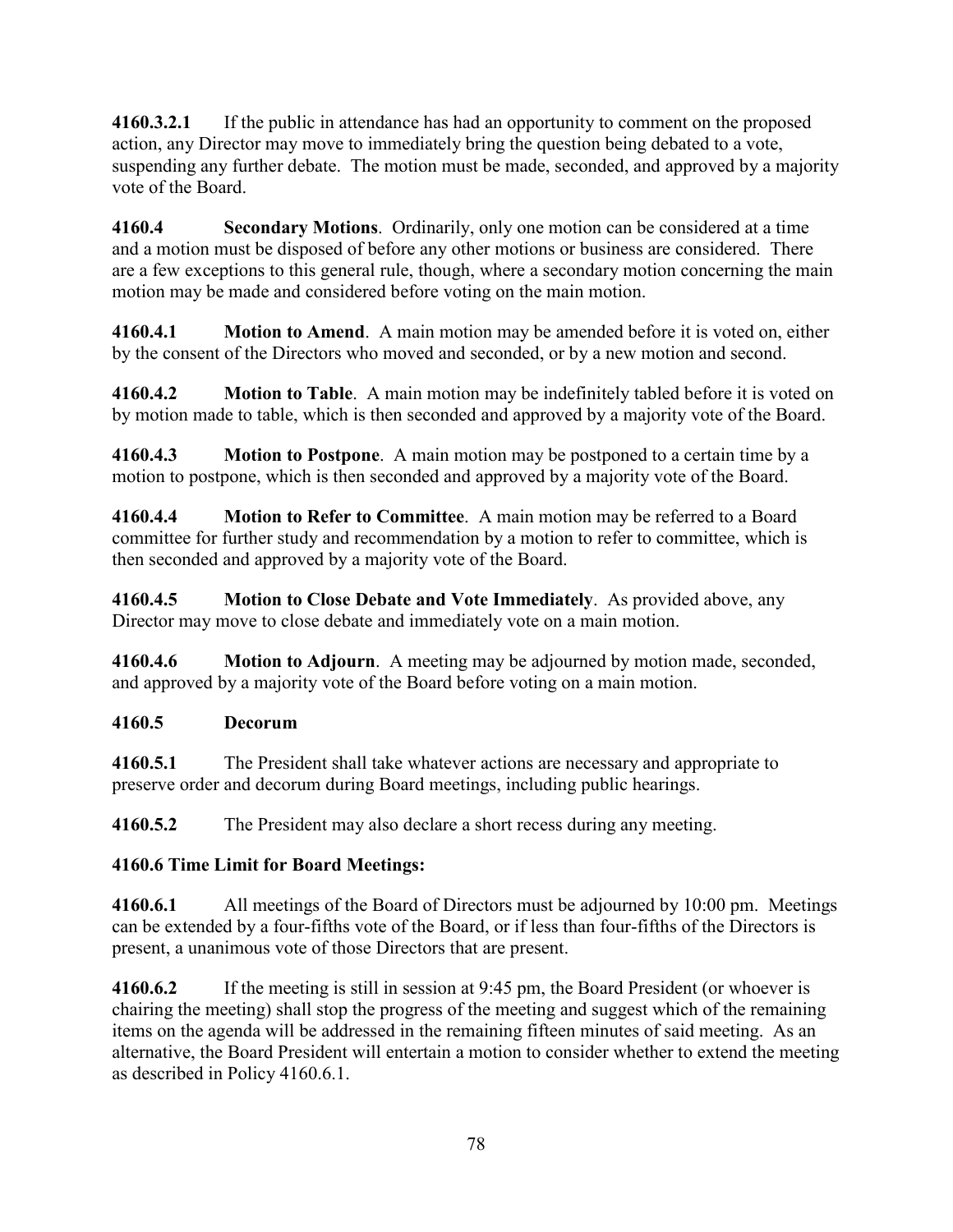# **4160.6 Amendment of Rules of Order**

**4160.6.1** By motion made, seconded and approved by a majority vote, the Board may, at its discretion and at any meeting: (a) temporarily suspend these rules in whole or in part; (b) amend these rules in whole or in part; or (c) both.

# **Policy 4170: Types of Board Meetings**

**4170.1 Regular Meetings**. The purpose of meetings is to conduct the business of the District requiring action by the Board of Directors. Regular meetings of the Board of Directors shall be held on the second Thursday of each calendar month at 7:00 PM in the Community Center, 59 Arlington Avenue in Kensington, CA or if the Community Center is unavailable, at a temporary location within Kensington or, if possible, as a virtual meeting. The date, time and place of regular Board meetings may be reconsidered as the Board may determine due to a change in District needs and circumstances.

**4170.1.1** The Board may choose to reschedule meetings at any time, for any time and location, with a majority vote to accommodate special circumstances that may arise between regular meetings. Any meeting can be cancelled by the General Manager in consultation with the Board President. For example, if no action, no motion, or no direction is required of the Board, there would not be a need to hold a meeting and the meeting can be cancelled. There shall be at least twelve (12) meetings per year.

**4170.1.2** The General Manager may also reschedule meetings after consulting with the Board President, or if unavailable, the Vice-President to accommodate special circumstances that may arise between regular meetings.

**4170.2 Special Meetings (Non-Emergency)**. Special meetings of the Board of Directors may be called by the Board President or by a majority of the Board.

**4170.2.1** All Directors shall be notified of the special Board meeting and the purpose or purposes for which it is called. Notice of the meeting shall be in writing, received by them at least 24 hours prior to the meeting.

**4170.2.2** An agenda shall be prepared and posted at least 24 hours before the meeting, as specified in Policies 4110 and 4130 and shall be delivered with the notice of the special meeting to the Board of Directors.

**4170.2.3** Notice of the meeting shall be provided to any local newspaper or any other media outlet that has requested to receive notices of meetings (consistent with the Brown Act) by serving a copy of the agenda at least 24 hours before the meeting.

**4170.2.4** Only those items of business listed in the call for the special meeting shall be considered by the Board at any special meeting.

**4170.3 Emergency Meetings**. In the event of an emergency situation involving matters upon which prompt action is necessary due to the disruption or threatened disruption of public facilities, the Board of Directors may hold an emergency special meeting without complying